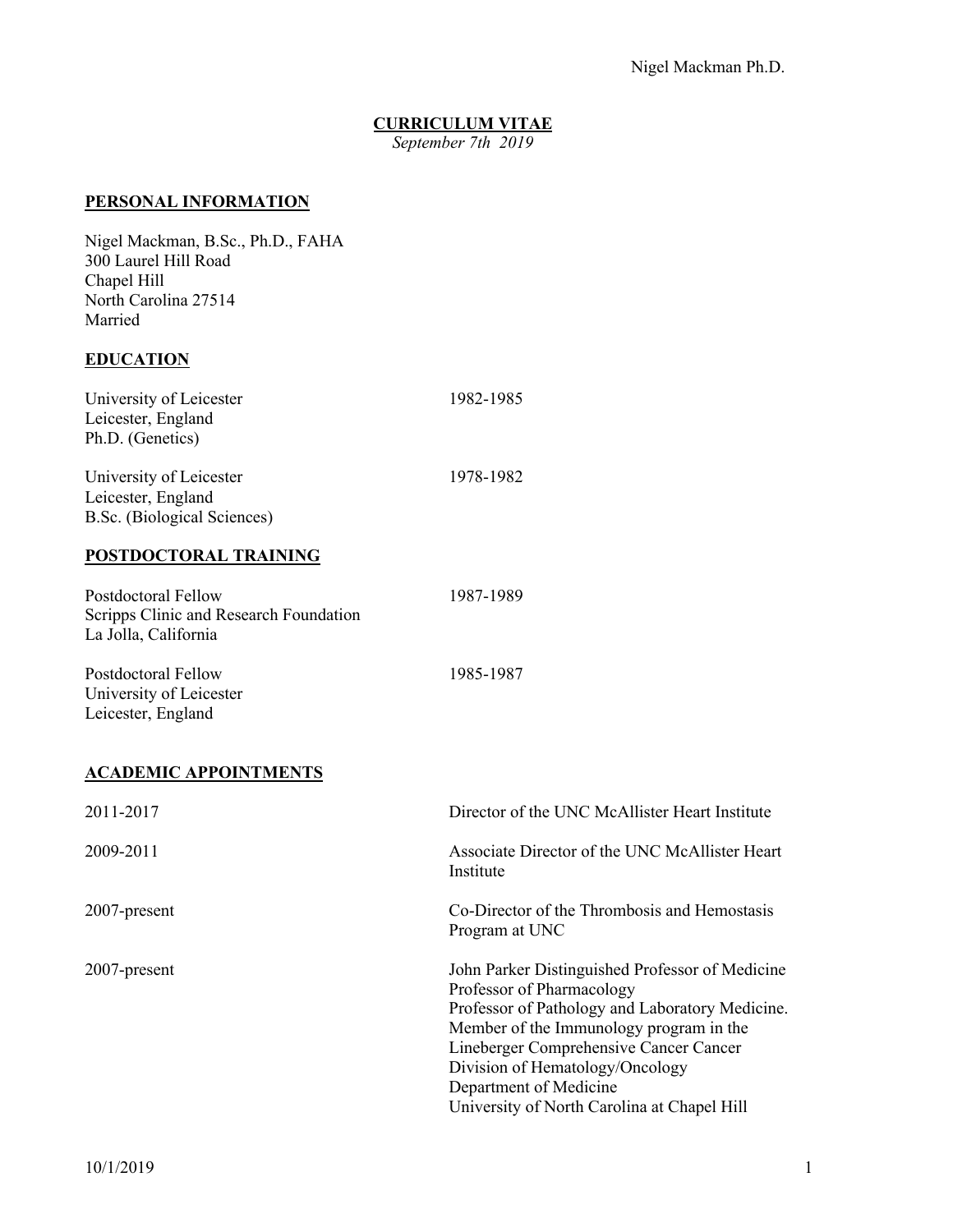| 2002-2007 | Associate Professor (with tenure)<br>Department of Immunology<br>The Scripps Research Institute<br>La Jolla, California |
|-----------|-------------------------------------------------------------------------------------------------------------------------|
| 1995-2002 | Associate Professor<br>Department of Immunology<br>The Scripps Research Institute<br>La Jolla, California               |
| 1989-1995 | <b>Assistant Professor</b><br>Department of Immunology<br>The Scripps Research Institute<br>La Jolla, California        |

## **HONORS & AWARDS**

| 2017 | <b>ATVB Distinguished Achievement Award</b>                                                                                                                |
|------|------------------------------------------------------------------------------------------------------------------------------------------------------------|
| 2017 | McFarlane-Biggs Lecture on Thrombosis presented at the British Society of Hematology Annual<br>meeting.                                                    |
| 2015 | Distinguished Career Award from the International Society of Thrombosis and Hemostasis.                                                                    |
| 2014 | The 13 <sup>th</sup> Annual Mosesson Lecture on Thrombosis, Blood Research Institute, Blood Center of<br>Wisconsin.                                        |
| 2014 | Humprey's Lecture, College of Medical and Dental Sciences, University of Birmingham, UK.                                                                   |
| 2011 | Jeffrey M. Hoeg Arteriosclerosis, Thrombosis, and Vascular Biology Award for Basic Science<br>and Clinical Research, presented at the ATVB Spring Meeting. |
| 2010 | Dr. Phillip Rayford Memorial Lecture, University of Arkansas Medical School, Little Rock,<br>Arkansas.                                                     |
| 2009 | Sol Sherry Distinguished Lecture on Thrombosis presented at the American Heart<br>Association National meeting.                                            |
| 2007 | Investigator Recognition Award from the International Society of Thrombosis and<br>Haemostasis.                                                            |
| 2004 | Treadwell Distinguished Lectureship, University of California at Davis.                                                                                    |
| 2004 | Special Recognition Award in Thrombosis from the American Heart Association Council on<br>Arteriosclerosis, Thrombosis and Vascular Biology.               |
| 1999 | Elected Fellow of the American Heart Association.                                                                                                          |
| 1995 | Established Investigator of the American Heart Association.                                                                                                |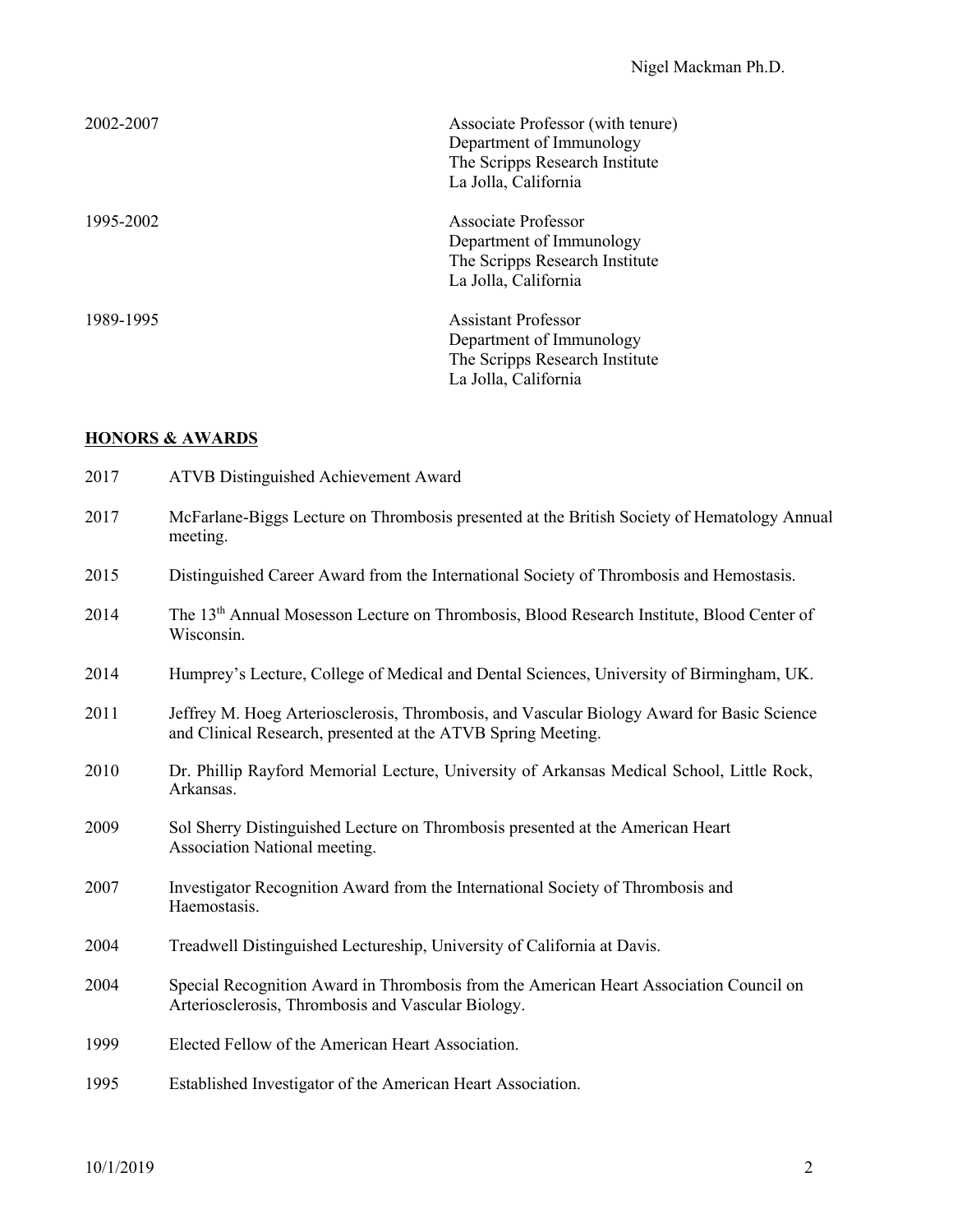- 1991 Winner of the Louis N. Katz Basic Science Research Prize for Young Investigators.
- 1988 American Heart Association, California Affiliate Fellowship.

### **Thesis Committees**

2019-present Jean-Marie Mwiza. University of North Carolina at Chapel Hill, Chapel Hill, North Carolina, USA. 2015-2018 Jamie Byrnes, University of North Carolina at Chapel Hill, Chapel Hill, North Carolina, USA. 2011 Manjunath Goolyam Basavaraj, University of Tromso, Norway. 2009-2017 Tasha Nalywajko, University of North Carolina at Chapel Hill, Chapel Hill, North Carolina, USA. 2009-2011 Kellie Machlus, University of North Carolina at Chapel Hill, Chapel Hill, North Carolina, USA. 2005 External reviewer for Margot Tesselaar's thesis from the Department of Clinical Oncology, Leiden University Medical Center, The Netherlands. 2004 External reviewer for Charles Song's thesis from the University of Sydney, Sydney, Australia. 2003 Minor Proposition Committee for Alejandro Diaz from the University of California at San Diego. 1996 External reviewer for Veronique Ollivier's thesis from the University of Paris,

#### **Hosting Visiting Scholars**

France.

| 2019 | October-November. Bernhard Moser, Medical University of Vienna, Vienna, Austria.                                                        |
|------|-----------------------------------------------------------------------------------------------------------------------------------------|
| 2019 | August-October. Axel Rosell, Danderyd University Hospital and Karolinska Institute,<br>Stockholm, Sweden.                               |
| 2018 | March-June. Jens Posma, Cardiovascular Research Institute Maastricht, Maastricht<br>University Medical Center, Maastricht, Netherlands. |
| 2018 | April-July. Ana Sachetto, Instituto Butantan, Laboratorio de Fisiopatoqia, Faculdade<br>de Medicine, Universidade de Sao Paulo.         |
| 2017 | March- Ma. Hannes Datler, Department of Thrombosis Research and Vascular<br>Biology, Medical University of Vienna, Vienna, Austria      |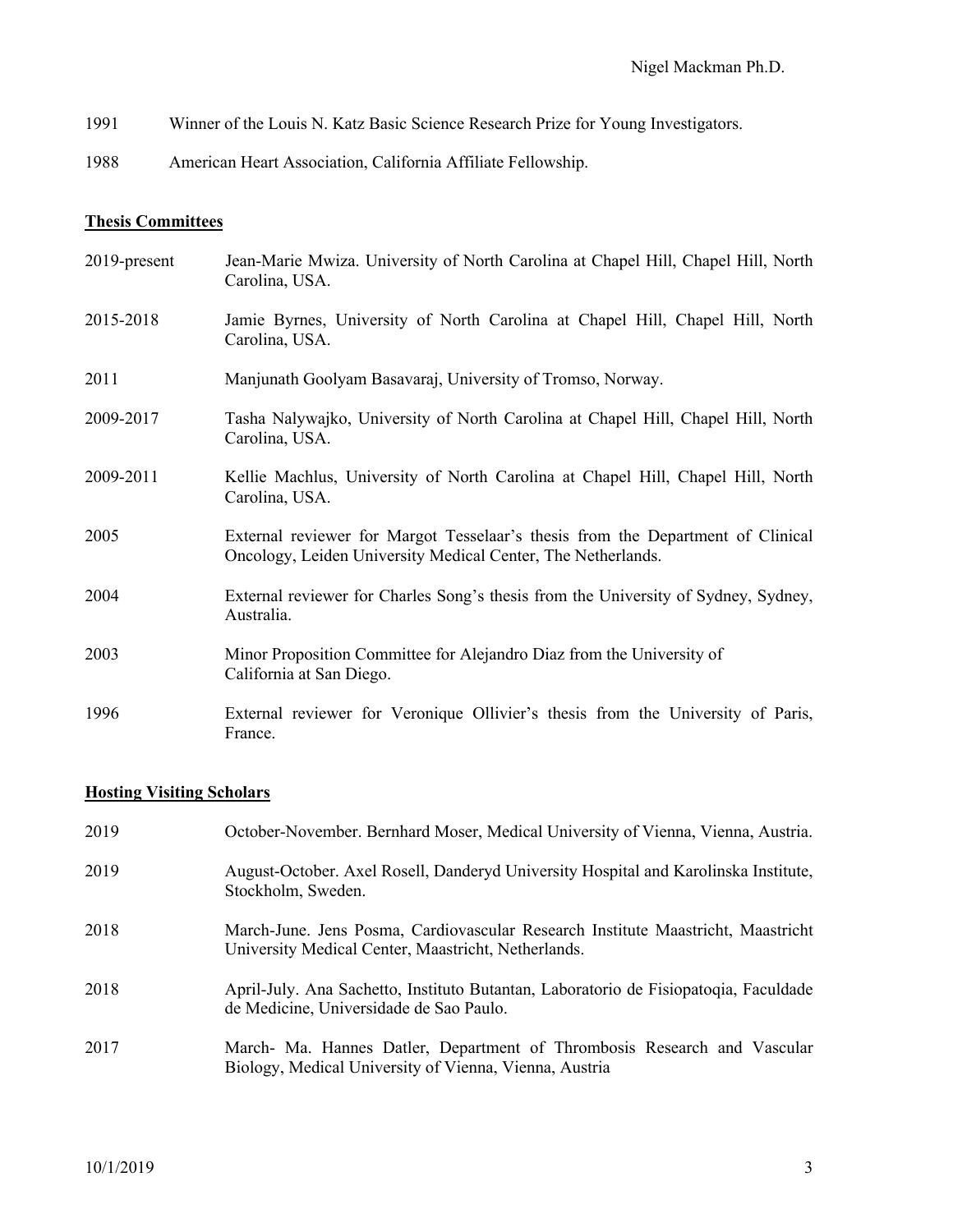## **GRANT SUPPORT**

### **Active**

| 2019-2023 | R01 HL147149 National Institutes of Health, The grant is entitled "Mechanisms of |
|-----------|----------------------------------------------------------------------------------|
|           | venous thrombosis in pancreatic cancer". PI. N. Mackman                          |

- 2013-2022 R01 HL119523 National Institutes of Health. The grant is entitled "Role of the thrombin PAR-1 pathway in viral infections". PI. N. Mackman
- 2013-2019 U01 HL117659 National Institutes of Health. The project is entitled "Targeted anticoagulant therapy for sickle cell disease." MPI. Ataga, Key, Mackman, Pawlinski
- 2015-2020 R01 National Institutes of Health. The project is entitled "Alternatively spliced tissue factor in pathobiology of pancreatic cancer." PI. V. Bogdanov Subcontract PI. N. Mackman
- 2019-2020 Grant from Bayer entitled "Determine the mechanism by which rivaroxaban reduces atherosclerosis in LDLR<sup>-/-</sup> mice".

### **Completed**

| 2016-2017 | Duke/UNC CTSA Consortium Collaborative Award. The grant is entitled<br>"Targeting the intrinsic pathway of coagulation to prevent venous thrombosis in<br>pancreatic cancer. Co-PI. N. Mackman                               |
|-----------|------------------------------------------------------------------------------------------------------------------------------------------------------------------------------------------------------------------------------|
| 2014-2016 | Janssen Research and Development. LLC. Title of the project is entitled "Effect of<br>rivaroxaban on cardiac remodeling and function in mice. PI. N. Mackman                                                                 |
| 2014-2015 | UNC Center for Tobacco Regulatory Sciences and Lung Health/Innate Immune<br>Defense. The title is entitled 'The effect of new and emerging tobacco products on<br>prothrombotic biomarkers. Co-PIs N. Mackman and A. Wolberg |
| 2014-2016 | UNC Nutrition Obesity Research Center. The grant is entitled "Role of macrophage<br>tissue factor in diet induced obesity. PI. N. Mackman                                                                                    |
| 2009-2014 | P01 HL 006350 National Institutes of Health. The project was entitled "Structure,<br>function, and genetics of coagulation factors. PI, D. Stafford.<br>Project Leader, N. Mackman.                                          |
| 2008-2013 | P01 National Institutes of Health. The project was entitled "Thrombosis"<br>Formation In Vivo" (Furie, PI, Harvard Beth Israel Deaconess Medical<br>Center). Mackman consortium.                                             |
| 2008-2013 | R01 National Institutes of Health. The project was entitled "Mechanisms of<br>thrombosis in cancer-associated thrombosis" N. Mackman and N. Key<br>Multiple PI.                                                              |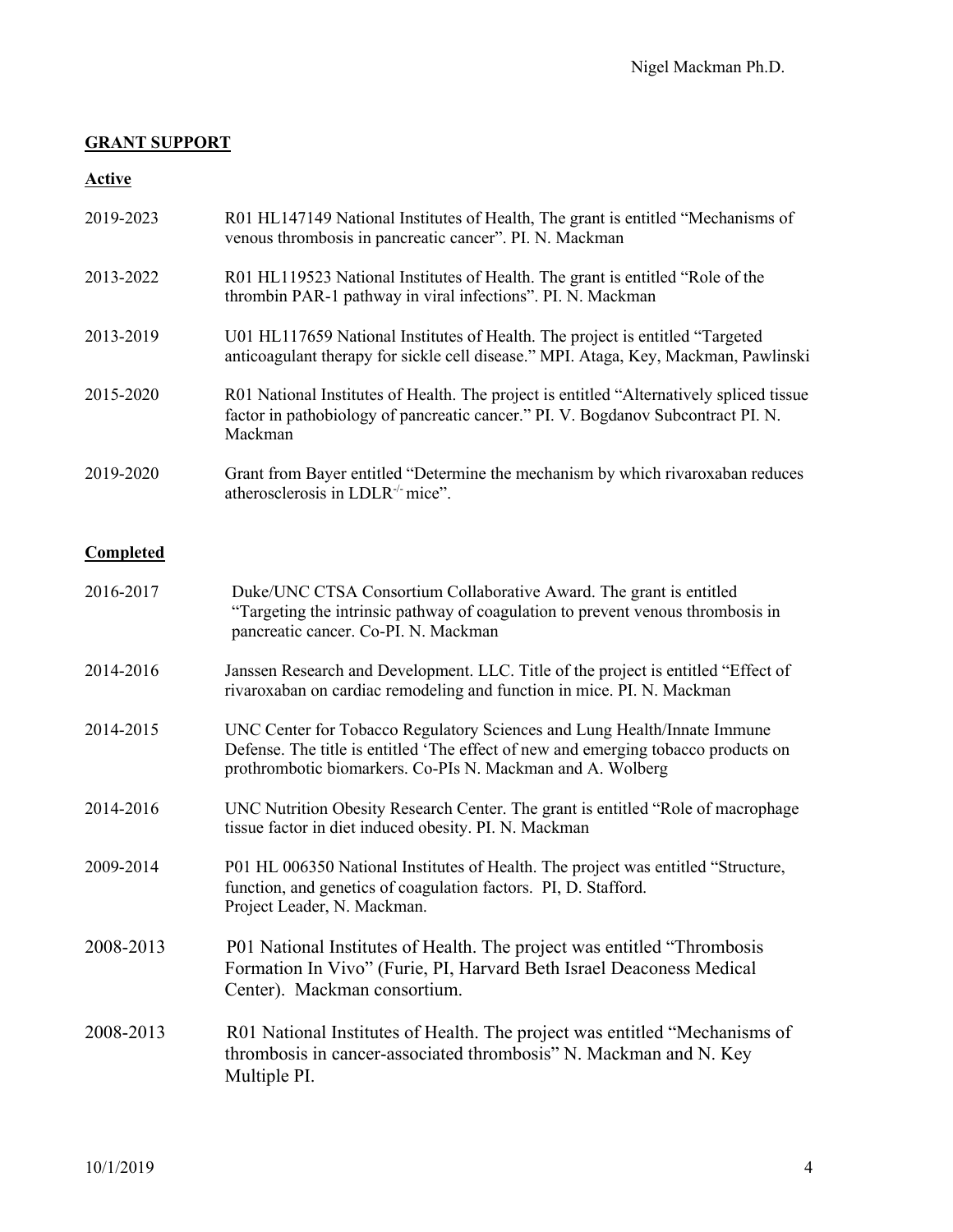### **PROFESSIONAL SERVICE**

### **Memberships & Offices in Professional Societies**

- American Heart Association
- American Society of Hematology
- International Society of Thrombosis and Hemostasis (ISTH)
- American Society of Biochemistry and Molecular Biology
- North American Vascular Biology Organization

### **Senior Associate Editor Positions**

2012- present Senior Associate Editor: ATVB

### **Associate Editor Positions**

| 2012-2017 | Associate Editor: Journal of Clinical Investigation    |
|-----------|--------------------------------------------------------|
| 2007-2012 | <b>Associate Editor: ATVB</b>                          |
| 2006-2012 | Associate Editor: Journal of Thrombosis and Hemostasis |
| 2002-2007 | Thrombosis and Hemostasis                              |

## **Editorial Boards**

| $2014$ -present | Journal of Thrombosis and Haemostasis                    |
|-----------------|----------------------------------------------------------|
| 2007-present    | Thrombosis Research                                      |
| 2005-2007       | Arteriosclerosis, Thrombosis and Vascular Biology (ATVB) |

## **Leadership courses**

2009 Faculty Leadership Initiative Course at UNC-CH

## **Committees**

| 2014-2016 | Chair of the ATVB Nomination Committee                          |
|-----------|-----------------------------------------------------------------|
| 2012-2014 | Chair of the ATVB Council of the AHA                            |
| 2012-2014 | Member of the AHA Triangle Metro Board                          |
| 2012-2014 | Chair of the Missions Committee of the AHA Triangle Metro Board |
| 2010-2012 | Vice Chair of the ATVB Council of the AHA                       |

## **Review Panels**

| $2011$ -present | UNC NC TraCS Institute Study Section                     |
|-----------------|----------------------------------------------------------|
| 2009-2013       | <b>NHLBI Program Project Review Committee</b>            |
| 2005-2007       | Member, Western Review Consortium, AHA                   |
| 2004            | Ad Hoc Hemostasis and Thrombosis (HT) Study Section, NIH |
| 2003            | Ad Hoc Pathology A Study Section, NIH                    |
| 2002            | Member, Vascular Wall Biology II Study Group, AHA        |
| 1997-2001       | Member, Pathology A Study Section, NIH                   |
| 1995-1997       | Member, Thrombosis Study Committee, AHA                  |
| 1993-1997       | Member, Peer Review Committee, California Affiliate, AH  |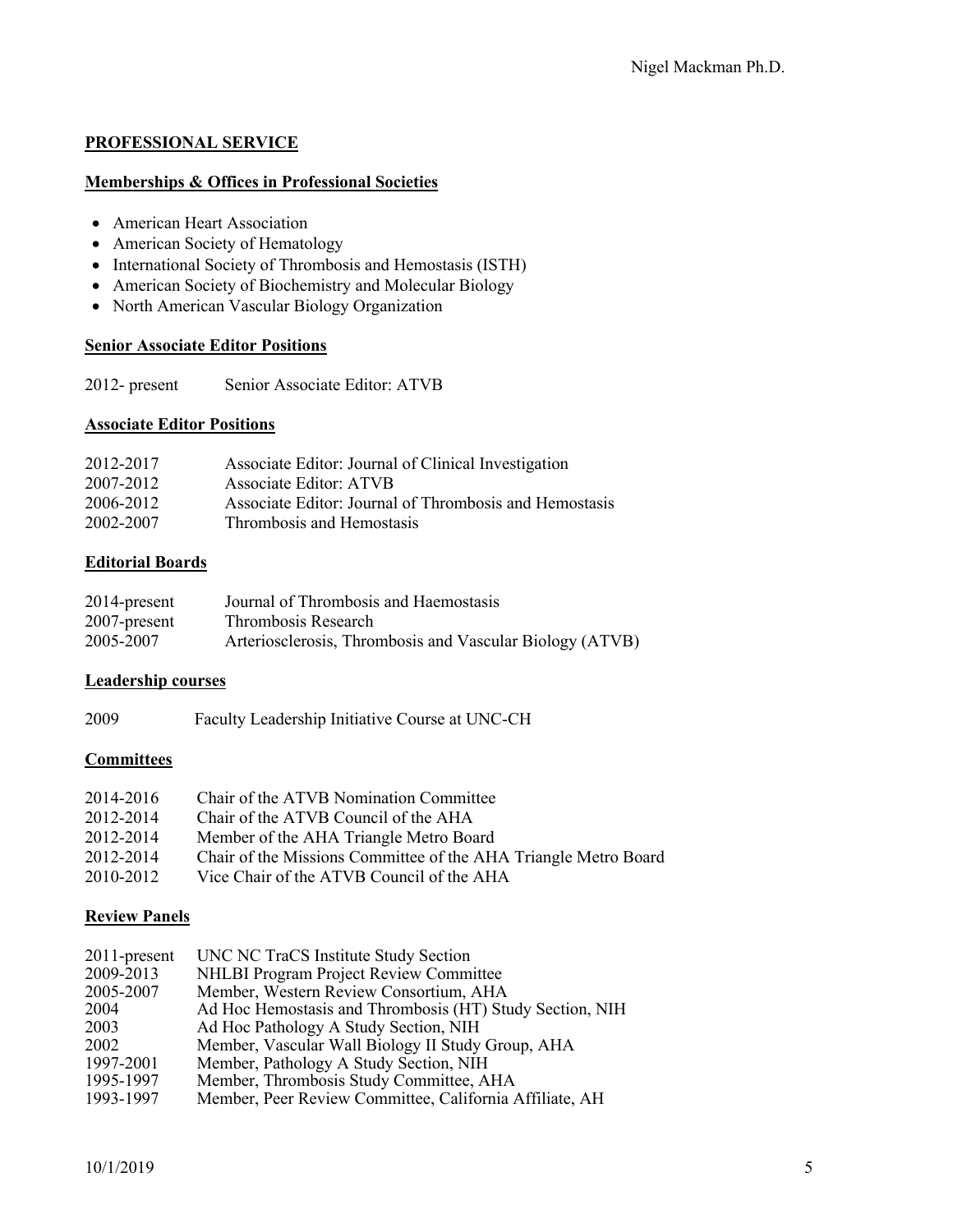## **Planning Committees**

2014 NHLBI and NCI Strategic Working Group: Cancer and Thrombosis 2006 NHLBI Strategic Planning Group on Critical Role of Inflammation in Ischemic Disorders

## **Scientific Committees**

| 2013-2017 | Co-chair of the ISTH Scientific Standardization Subcommittee on Hemostasis and Malignancy |
|-----------|-------------------------------------------------------------------------------------------|
| 2015      | Chair of the ASH Scientific Committee on Thrombosis and Vascular Biology                  |
| 2012-2014 | Vice-chair of the ASH Scientific Committee on Thrombosis and Vascular Biology             |
| 2010-2012 | Member of the ASH Scientific Committee on Thrombosis and Vascular Biology                 |
| 2004-2008 | Chair of the Kenneth M. Brinkhous Young Investigator Prize in Thrombosis sponsored by the |
|           | American Heart Association.                                                               |
| 2005-2013 | Co-chair of the ISTH Scientific Standardization Subcommittee on Animal Models             |
| 2004-2008 | Member of the Leadership Committee, Council on ATVB/AHA                                   |
| 2001-2003 | Member of the Scripps Vascular Biology Group Seminar Series Organization Committee        |
| 1990-1993 | Member of the Scripps Immunology Affinity Group Seminar Series Organization Committee     |

## **Conference Organization Committees**

| 2015      | Member of the Advisory Board for the International Society of Atherosclerosis in Amsterdam           |
|-----------|------------------------------------------------------------------------------------------------------|
| 2015      | Member of the Organizing Committee for the ISTH meeting in Toronto.                                  |
| 2014      | Member of the Organizing Committee for the $7th$ Symposium on Hemostasis in Chapel Hill              |
| 2014      | Member of the Organizing Committee for the Thrombosis and Hemostasis Society of North                |
|           | American Meeting in Chicago.                                                                         |
| 2012-2015 | Member of the Organizing Committee for the ATVB Spring Meeting.                                      |
| 2010      | Co-Chair of the 13 <sup>th</sup> Midwest Platelet Conference.                                        |
| 2010      | Chair of the Hemostasis Gordon Conference.                                                           |
| 2010      | Co-Chair of the 5 <sup>th</sup> Symposium on Hemostasis with Special Focus on Factor VIIa and Tissue |
|           | Factor – from cell biology to animal models.                                                         |
| 2010      | Organized a 1 day workshop on Microparticles, Chapel Hill, NC.                                       |
| 2010      | Member of the organizing committee for the ATVB Spring meeting.                                      |
| 2010      | Member, Thrombosis Committee for the ATVB/AHA National Meeting.                                      |
| 2009      | Member, Intl. Scientific Advisory Board for the ISTH meeting in Boston, USA.                         |
| 2008      | Member of the organizing committee for the 1 <sup>st</sup> Symposium on Deep Vein Thrombosis at      |
|           | Chapel Hill.                                                                                         |
| 2008      | Co-Chair of the 4 <sup>th</sup> Symposium on Hemostasis with Special Focus on Factor VIIa and Tissue |
|           | Factor - Understanding the Molecular Mechanism.                                                      |
| 2007      | Member, Intl. Scientific Advisory Board for the ISTH meeting in Geneva, Switzerland.                 |
| 2005      | Member, Thrombosis Committee for the ATVB/AHA National Meeting.                                      |
| 2005      | Member, Intl. Scientific Advisory Board for the ISTH meeting in Sydney, Australia.                   |
| 2004      | Chair, Thrombosis Committee for the ATVB/AHA National Meeting.                                       |
| 2003      | Member, International Advisory Board for the International Society on Thrombosis and                 |
|           | Hemostasis.                                                                                          |
|           |                                                                                                      |

## **Patents:**

| 2007 | Mackman, N., Pawlinski, R. and Blaxall, B. Methods and Composition for Treating and |
|------|-------------------------------------------------------------------------------------|
|      | <b>Preventing Cardiac Dysfunction</b>                                               |
| 1999 | Mackman, N. Determination of Tissue Factor Levels in Unstimulated Whole Blood.      |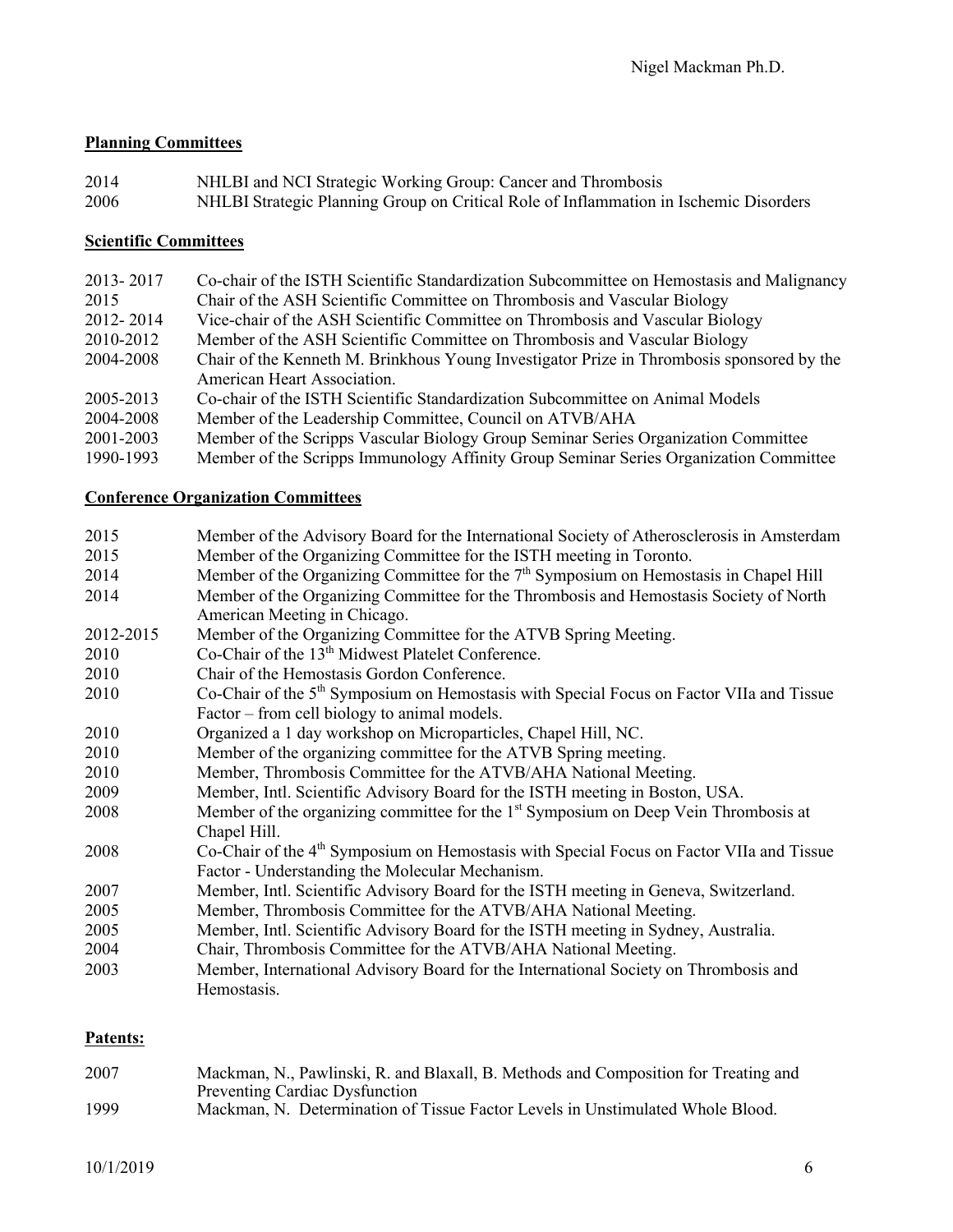| 1994 | Mackman, N. Novel Protein Complex Containing the p65 Subunit of NF-KB.           |
|------|----------------------------------------------------------------------------------|
| 1987 | Mackman, N., Nicaud, J-M, and Holland, I.B. International Patent Application No. |
|      | PCT/GB 87/00331 Process for the Production of a Polypeptide.                     |

## **Scientific Advisory Boards**

| 2014-present | Member of the International Scientific Advisory Board for the Austrian Science Fund<br>project entitled "Cellular mediators linking inflammation and thrombosis," Vienna. |
|--------------|---------------------------------------------------------------------------------------------------------------------------------------------------------------------------|
| 2014-2017    | Member of the International Scientific Advisory Board of the K.G. Jebsen Thrombosis<br>Research and Expertise Center at the University of Tromso, Norway.                 |
| 2012-2016    | Member of the International Scientific Advisory Board for the German Center for<br>Cardiovascular Research, Berlin.                                                       |
| 2002-2012    | Thrombotargets Group                                                                                                                                                      |
| 2002         | Advisory Board on the use of a humanized anti-tissue factor antibody. Design an<br>observational study of tissue factor in acute coronary syndrome patients. Genentech    |
| 2000         | Tissue Factor Advisory Board. Reviewed therapeutic areas in which Tissue Factor-VIIa<br>interactions are likely to contribute to pathology. Searle.                       |
| 1997-2002    | Coagulation Diagnostics, Inc.                                                                                                                                             |

## **Consulting Positions**

| $2018$ -present | Zafgen                                            |
|-----------------|---------------------------------------------------|
| 2015-2019       | Consultant to Johnson & Johnson                   |
| 2010-2015       | <b>Consultant to Merck</b>                        |
| 2009-2018       | <b>Consultant to Bayer</b>                        |
| 2008-2012       | Consultant to Daiichi-Sankyo                      |
| 2006            | Consultant to King Pharmaceuticals                |
| 2006-2007       | <b>Consultant to Cytori Therapeutics</b>          |
| 2005-2007       | Consultant to Tanox                               |
| 2004            | <b>Consultant to Dynavax Technologies</b>         |
| 2002-2005       | <b>Consultant to Sunol Molecular Corporation</b>  |
| 1995-2007       | <b>Consultant to Tanabe Research Laboratories</b> |
| 1997-2002       | <b>Consultant to Coagulation Diagnostics</b>      |
|                 |                                                   |

## **TEACHING & MENTORING ACTIVITIES**

## **Teaching**

| $2007$ - present | Lecture graduate students in Pathology and Pharmacology. |
|------------------|----------------------------------------------------------|
| 2007-2013        | Lectured second year medical students.                   |
| 1985-1987        | Taught undergraduates at the University of Leicester.    |

## **Training Grant Membership**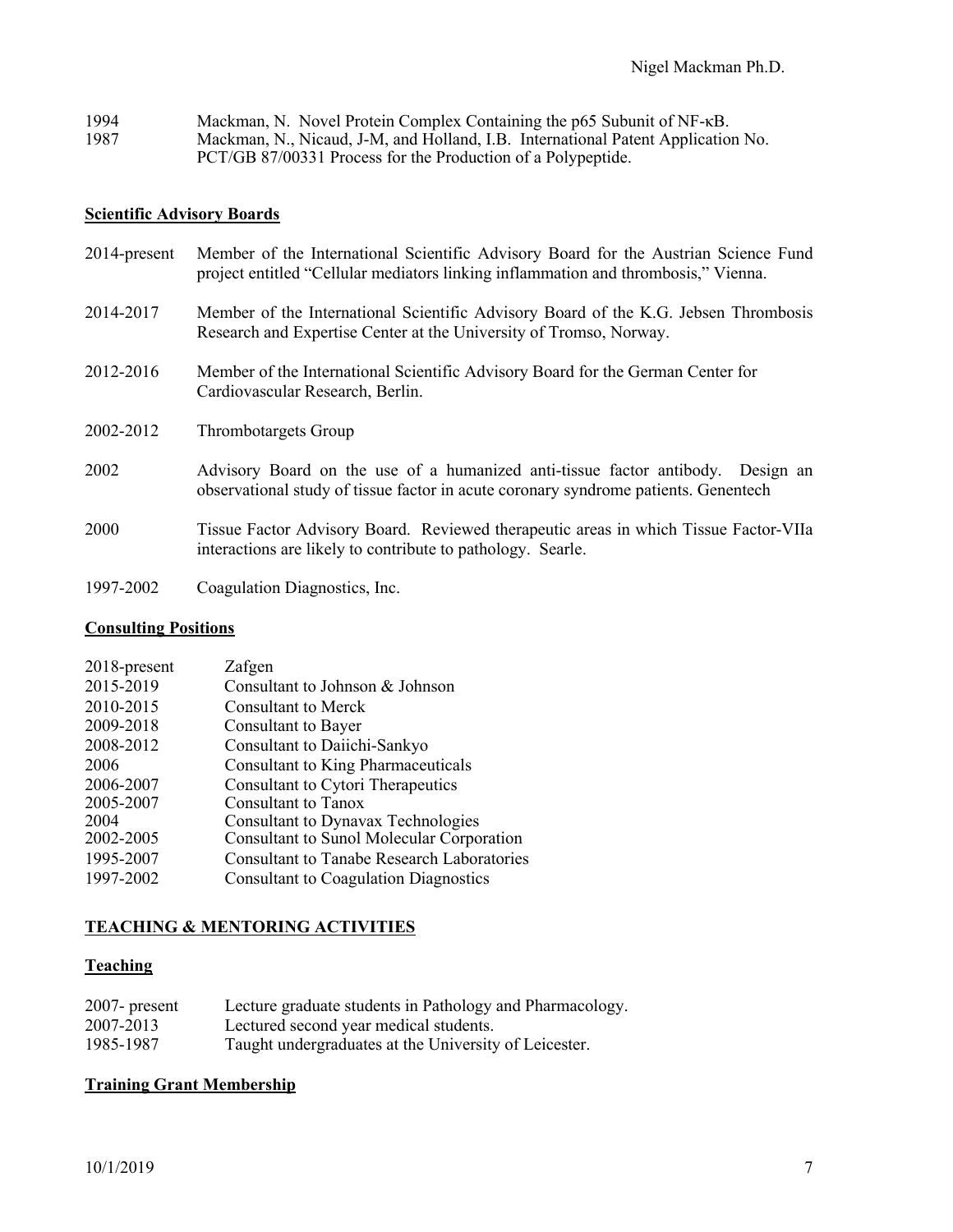| 2014-2017       | NIH T32 (Stouffer) Cardiology training grant, Co-director.         |
|-----------------|--------------------------------------------------------------------|
| $2007$ -present | NIH T32 (Key) Hematology training grant, Co-director.              |
| 2001-2007       | NIH T32 (Curtiss) Blood Systems in Coagulation and Vessel Disease. |
| 1998-2007       | NIH T32 (Mosier) Immunology training grant.                        |

### **Mentoring**

#### **Current Trainees**

- **1.** Yohei Hisada, PhD. Dr. Hisada received his Ph.D. degree from the University of Tokyo on fibrin deposition in cancer. He is currently working on cancer-associated thrombosis.
- **2.** Steve Grover, PhD. Dr. Grover received his Ph.D. degree in Cardiovascular Medicine from King's College London, UK. He was a postdoctoral fellow with Dr. Furie at Harvard Medical School studying the role on thrombospondin 1 in arterial thrombosis.

### **Past Trainees**

- **1.** Bertrand Gondouin, MD, PhD. 2016-2017. Dr. Gondouin studied the roles of PAR-1 and PAR-2 in kidney ischemia-reperfusion injury. He has is currently in private practice in Marseille.
- **2.** Michael Bode, MD. 2013-2016, Dr. Bode studied the role of cardiomyocyte PAR-1 in Coxsackievirus-induced myocarditis. He is currently training to be an interventional cardiologist at UNC.
- **3.** Kohei Tatsumi, M.D., Ph.D. Dr. Tatsumi received his M.D. and Ph.D. degrees from Nara Medical University, Japan. He worked on the role of coagulation in influenza A infection. Dr. Tatsumi is currently an Assistant Professor at Kinki University in Osaka.
- **4.** Julia Geddings, Ph.D. 2009-2015. Dr. Geddings worked on the role of TF+ tumor-derived microparticles in cancer-associated thrombosis. She has returned to Medical School at the University of North Carolina at Chapel Hill.
- **5.** A. Phillip Owens, Ph.D., 2009-2014. Dr. Owens received a Ph.D. from the University of Kentucky in 2009. He studied angiotensin II and aortic aneurysms. He received a AHA fellowship to study the role of TF in the hypercoagulable state associated with hyperlipidemia. He also obtained a K99/R00 to study the role of platelets and the clotting cascade in aortic aneurysms. He is currently an Assistant Professor in the Department of Medicine at the University of Cincinnati.
- **6.** Silvio Antoniak, Ph.D., 2008-2014. Dr. Antoniak received a Ph.D. from the University of Berlin in Germany in 2008. He studied the role of PARs in cardiac ischemia-reperfusion injury and viral myocarditis. Current position: Research Assistant Professor in the Department of Pathology and Laboratory Medicine at the University of North Carolina at Chapel Hill.
- **7.** Pierre-Emmanuel Rautou, M.D., Ph.D., 2012-2013. Dr. Rautou received an M.D. degree from the University of Brodeaux and a Ph.D. from the University of Paris. He studied the how human atherosclerotic plaque microparticles stimulate endothelial cells. Current Position: Assistant Professor Hospital Beaujon, Clichy, France.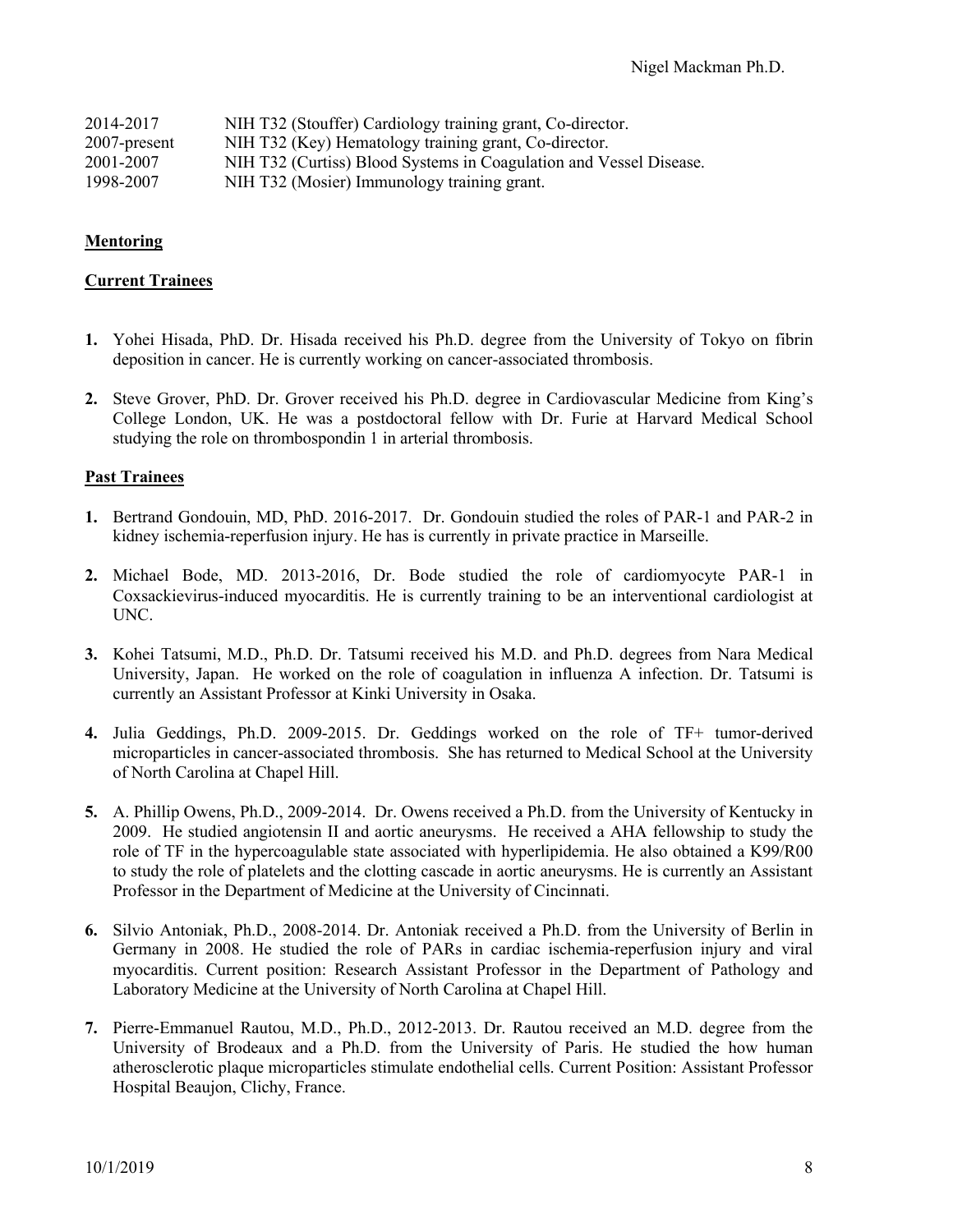- **8.** Jian-Guo Wang, Ph.D., 2007- 2012. Dr. Wang received a Ph.D. from Shanghai Institutes for Biological Sciences, China in 2003. He studied the regulation of tissue factor in monocytic cells. Sponsor's NIH grants. Current Position: Postdoctoral Fellow at Harvard Medical School.
- **9.** Troy McEachron, Ph.D., 2008- 2011. Dr. McEachron studied the role of PAR-2 signaling in the growth of breast tumors. NIH Predoctoral fellowship. Current Position: Postdoctoral Fellow at St. Jude Children's Research Hospital, Memphis, Tennessee.
- **10.** Jeremiah Boles, M.D., 2009-2011. Dr. Boles received an M.D. degree from the University of North Carolina at Chapel Hill in 2005. He was funded in a T32 fellowship. Current Position: private practice.
- **11.** Julie Clarke Williams, Ph.D., 2010-2011. Dr. Williams received a Ph.D. from the University of North Carolina at Chapel Hill in 2009. Current Position: postdoctoral fellow at the University of Florida, Granville.
- **12.** James Luyendyk, Ph.D., 2005-2007. Dr. Luyendyk received a Ph.D. from the Department of Pharmacology and Toxicology at Michigan State University in 2005. Assistant Professor, Department of Pharmacology, Toxicology and Experimental Therapeutics, The University of Kansas Medical Center, Kansas City, KS.
- **13.** Linda Kidd, DVM, Ph.D. 2006-2007. Dr. Kidd earned her DVM degree from the University of Wisconsin in 1991 and a Ph.D. from North Carolina State University in January of 2006. Current position. Assistant Professor, Western University College of Veterinary Medicine, Pomona, CA.
- **14.** Rachel Tilley, Ph.D., 2004-2007. Dr. Tilley earned her Ph.D. in Biochemistry in 2001 at the University of St. Andrews, Scotland, and completed three years of postdoctoral training (2001-2004) in molecular biology at Rowett Research Institute in Aberdeen. Current position. Science writer.
- **15.** Elisa Romeo, Ph.D., 2006-2007. Ms. Romeo earned a Ph.D. from the University of Zurich, Institute of Physiology, in January 2006. Current position. Research Scientist at Genotix, Carlsbad, CA, USA.
- **16.** Rafal Pawlinski, Ph.D., 1999-2005. Dr. Pawlinski received a Ph.D. in 1999 from the Institute of Zoology, Jagiellonian University, Poland. Staff Scientist, The Scripps Research Institute, La Jolla, CA, USA.
- **17.** Ting-Kun "Mark" Lin, M.D., Ph.D., 2004-2005. Current position. Doctor of Pulmonary Medicine, Kaiser Permanente Hospital, San Francisco, CA, USA.
- **18.** Gernot Schabbauer, Ph.D., 2003-2005. Current position. Assistant Professor at the University of Vienna, Austria.
- **19.** Yuichiro Sato, M.D., Ph.D., 2003-2005. Current position. Senior Scientist at UCSD Medical Center, Department of Pathology, San Diego, CA, USA.
- **20.** Veera Reddy Konda, Ph.D., 2001-2004. Current position. Senior Scientist with Metagenics, Gig Harbor, Washington, USA.
- **21.** Patricia Lopez, Ph.D., 2002-2004. Current position. Quality Assurance Engineer with Smith & Nephew, La Jolla, CA, USA.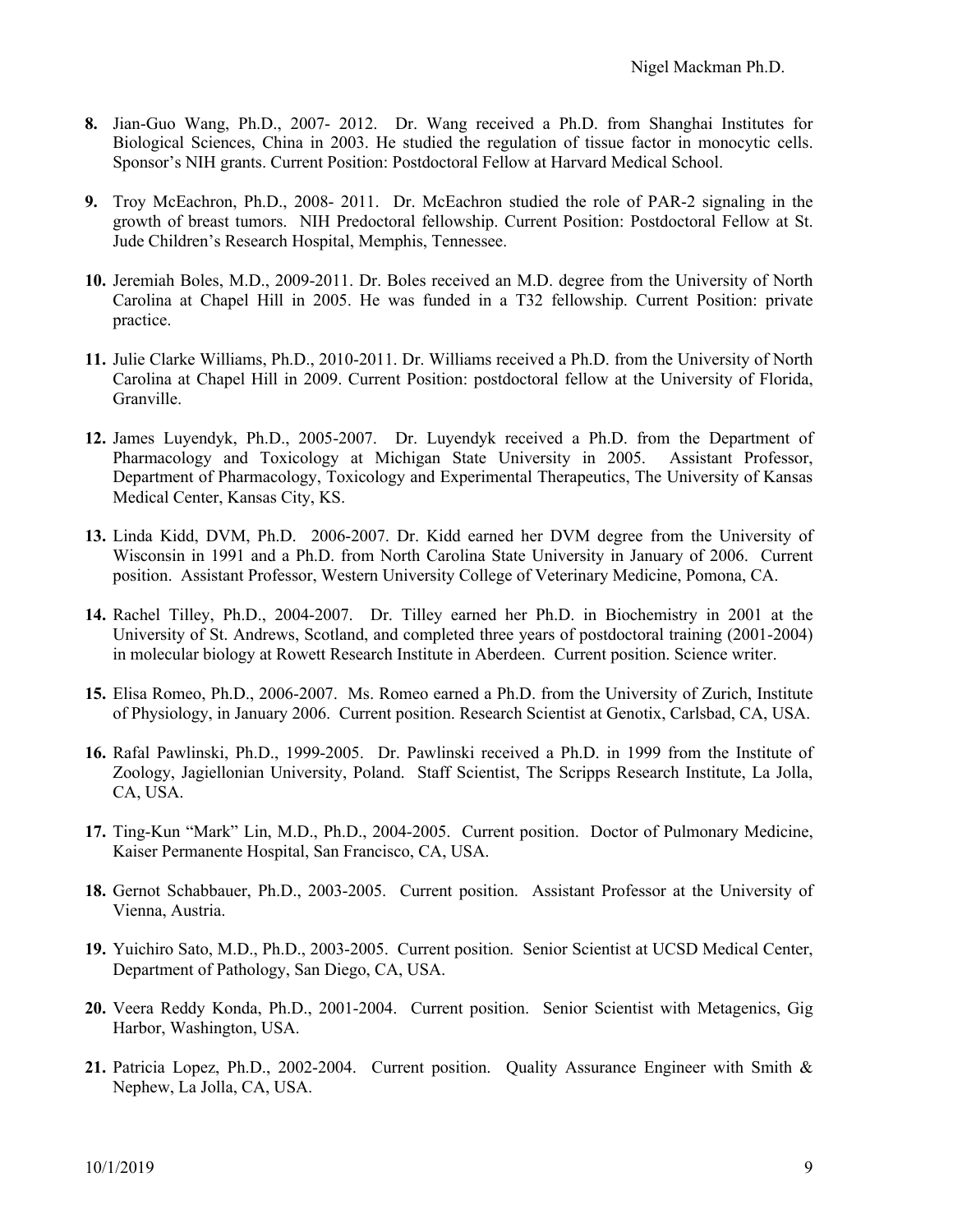- **22.** Dario Frank, M.D., 2002-2003. Current Position. Clinical Physician, Technical University Aachen, Germany.
- **23.** Bettina Kehrle, B.S., 2001-2002. Current position: Medical School, University of Ulm, Ulm, Germany.
- **24.** Mausumee Guha, Ph.D., 1999-2002. Current position: Principal Investigator, Kalypsys, Inc., San Diego, CA, USA.
- **25.** Gourab Bhattacharjee, Ph.D., 2000-2002. Current position: Staff Scientist, The Scripps Research Institute, La Jolla, CA.
- **26.** Lingzhi Zhang, Ph.D., 2000-2001. Current position: Postdoctoral fellow, UCSD, San Diego, CA, USA.
- **27.** Sarah Ahrens, B.S., 2000-2001. Stanley J. Sarnoff Fellowship. Current position: Medical School, UCSF, San Francisco, CA, USA.
- **28.** Xuehong Song, Ph.D., 2000-2001. Current position: Associate Scientist, Metabasis Therapeutics, Inc., San Diego, CA, USA.
- **29.** Kevin Kempf, M.D., 1999-2000. Naval training fellowship. Current position: Staff Rheumatologist, Naval Hospital at Balboa, San Diego, CA, USA.
- **30.** Joanne Labriola, B.S., 1999-2000. Stanley J. Sarnoff fellowship. Current position: Medical School, University of Pittsburgh, Pittsburgh, PA, USA.
- **31.** Craig Kovacich, B.S., 1998-1999. Stanley J. Sarnoff fellowship. Current position: Medical School, University of Washington, Seattle, WA, USA.
- **32.** Richard Santucci, M.D., 1997-1999. NIH fellowship. Current position: Associate Professor, Wayne State School of Medicine, Detroit, MI, USA.
- **33.** Maria O'Connell, Ph.D., 1997-1999. AHA fellowship 1998-1999. Current position: Senior Postdoctoral Scientist, MRC Resource Centre for Human Nutrition Research, Cambridge, U.K.
- **34.** Jonathan Erlich, M.D., Ph.D., 1996-2000. AHA fellowship 1998-2000. Current position: Senior Lecturer in Medicine, Dept. of Nephrology, University of New South Wales, Sydney, Australia.
- **35.** Graham Parry, Ph.D., 1992-1997. AHA fellowship 1993-1995. Current position: Research Investigator, Attenuon LLC, San Diego, CA, USA.
- **36.** Veronique Ollivier, Ph.D., 1994-1995. Sanofi fellowship. Current position: Research Associate, INSERN, Paris, France.
- **37.** Mei-Zhen Cui, Ph.D., 1991-1994. Current position: Research Associate, Cleveland Clinic, Cleveland, OH, USA.
- **38.** Brian Foster, Ph.D., 1991-1993. Current position: Investigator, Calif. Least Tern Mgmt. Fndn., San Diego, CA, USA.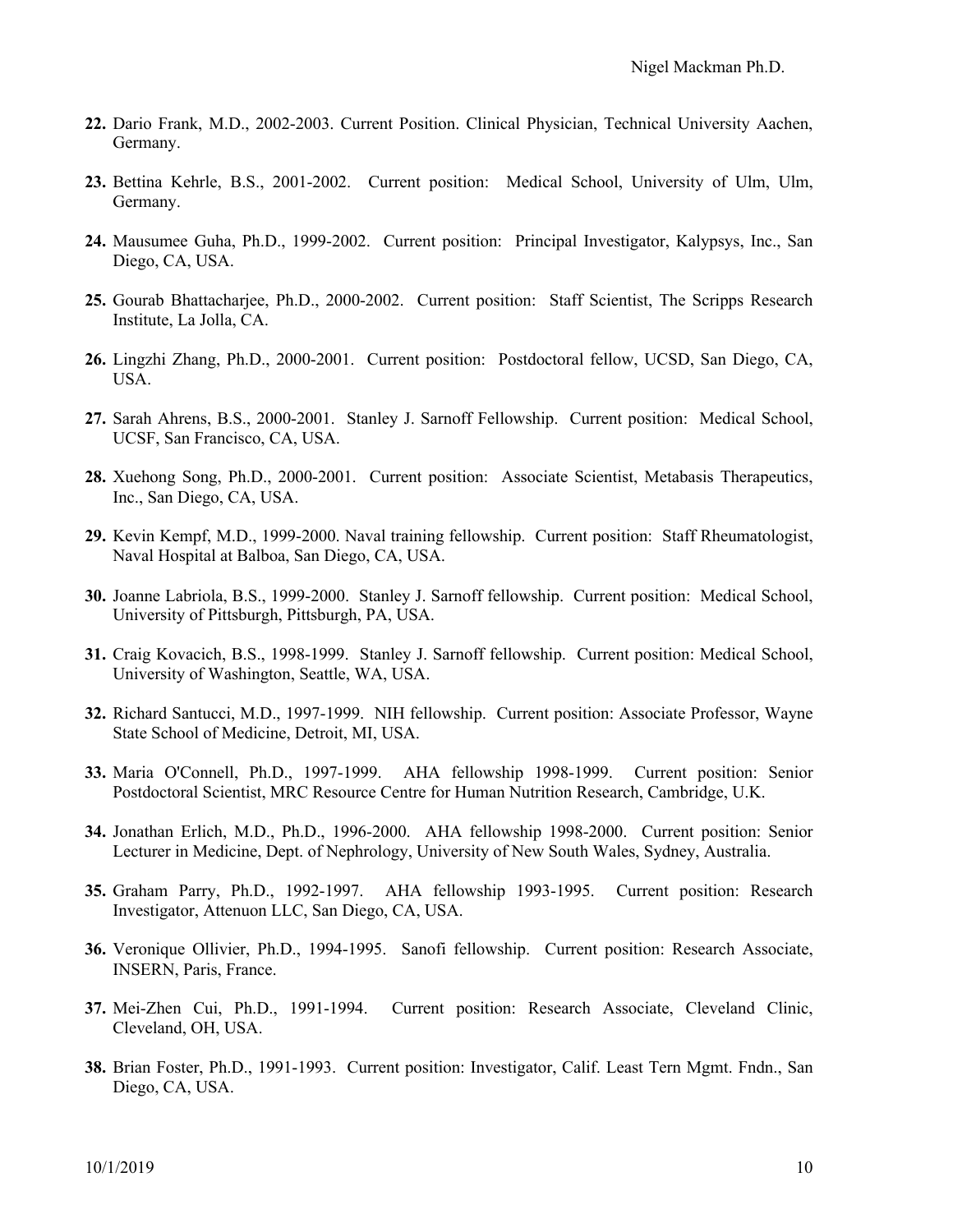**32.** Korbinian Brand, M.D., 1989-1991. Current position: Assoc. Prof., Inst. For Clinical Chem. & Pathobiochem., Munich, Germany.

# **Chair of Webinars**

2015 January. Chaired an ISTH webinar on Microvesicles.

#### **Chair of Scientific Sessions:**

| 2019 | July, Melbourne, Australia. Chaired a session on the "Tissue Factor Pathway" at the<br>International Society of Thrombosis and Haemostasis meeting.                                                      |
|------|----------------------------------------------------------------------------------------------------------------------------------------------------------------------------------------------------------|
| 2019 | July, Melbourne, Australia. Chaired a session at the Platelet and Thrombosis<br>Symposium.                                                                                                               |
| 2018 | October, Oklahoma City, Oklahoma. Chaired a session on Emerging Trends at the<br>17 <sup>th</sup> Midwest Platelet Conference.                                                                           |
| 2018 | November, Chicago, Illinois. Chaired the ATVB Journal Session: from Cells to the<br>Clinic: Progress in the Development of Novel Therapeutic for ATVB Diseases.                                          |
| 2018 | October, Oklahoma City, Oklahoma. Chaired a session on Emerging Trends at the<br>17 <sup>th</sup> Midwest Platelet meeting.                                                                              |
| 2017 | May, San Francisco, California. Chaired a session on Highlights of the ATVB<br>Journal at the Vascular Discovery: From Genes to Medicine meeting.                                                        |
| 2017 | July, Berlin, Germany. Chaired a session on Animal Models of Thrombosis at the<br>International Society of Thrombosis and Hemostasis meeting.                                                            |
| 2017 | February, Maastricht, Netherlands. Chaired a session on Target identification and<br>new avenues in atherothrombosis management at the 2 <sup>nd</sup> Maastricht Consensus<br>Conference on Thrombosis. |
| 2016 | December, Santa Fe, New Mexico. Chaired a session on endothelial dysfunction and<br>coagulopathy at the Keystone meeting on Hemorrhagic Fever Viruses.                                                   |
| 2016 | November, New Orleans, Louisiana. Chaired a session on microparticles in vascular<br>disease at the AHA Scientific Sessions.                                                                             |
| 2016 | October, Boston, Massachusetts. Chaired a session on thrombosis at the 19th<br>International Vascular Biology Meeting.                                                                                   |
| 2016 | May, Nashville. Chaired a plenary session on highlights of the ATVB journal at the<br>ATVB Spring meeting.                                                                                               |
| 2016 | May, Chapel Hill. Chaired a session on the initiation of coagulation at the 8th<br>Symposium on Hemostasis.                                                                                              |
| 2015 | December, Orlando, Florida. Chaired a session on aging and thrombosis at the<br>American Society of Hematology's annual meeting.                                                                         |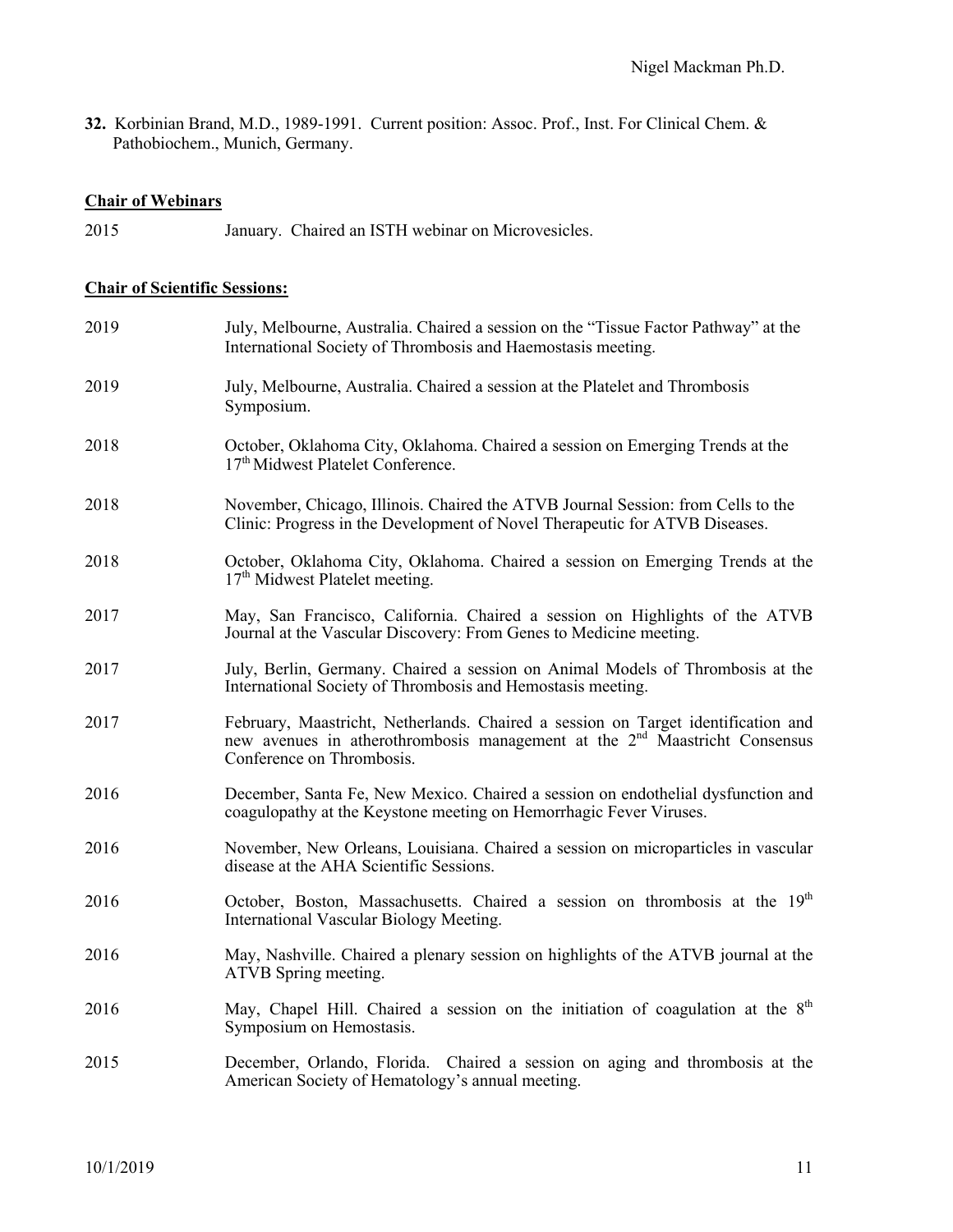| 2015 | June, Toronto (Canada). International Society on Thrombosis and Haemostasis<br>meeting. Chaired a session entitled Microparticles in Health and Disease.                                                                                                                                          |
|------|---------------------------------------------------------------------------------------------------------------------------------------------------------------------------------------------------------------------------------------------------------------------------------------------------|
| 2015 | June Toronto (Canada). Scientific Standardization Committee meeting of the<br>International Society of Thrombosis and Haemostasis. Chaired a session entitled<br>Hemostasis and Malignancy.                                                                                                       |
| 2015 | February, Maastricht (Netherlands). Maastricht Consensus Conference on<br>Thrombosis. Chaired a sesión on Epidimiology, biomarkers, imaging of VTE and<br>PTS.                                                                                                                                    |
| 2014 | November. Chicago (USA). AHA National meeting. Chaired a sesión entitled New<br><b>Targets for Antiplatelet Drugs</b>                                                                                                                                                                             |
| 2014 | May, Toronto (Canada). Arteriosclerosis, Thrombosis and Vascular Biology Annual<br>Meeting of the American Heart Association. Chaired plenary session V for Invited<br><b>Lecture Series</b>                                                                                                      |
| 2013 | May, Lake Buena Vista (USA). Arteriosclerosis, Thrombosis and Vascular Biology<br>Annual Meeting of the American Heart Association. Chaired a plenary session<br>entitled Genetics and Molecular Determinants of Angiogenesis and<br>Lymphangiogenesis, and a plenary session on Invited Lectures |
| 2012 | May, Chapel Hill (USA). 6 <sup>th</sup> Symposium on Hemostasis. Chaired a session entitled<br>Tissue Factor and Microparticles.                                                                                                                                                                  |
| 2012 | April, Chicago (USA). Arteriosclerosis, Thrombosis and Vascular Biology Annual<br>Meeting of the American Heart Association. Chaired a session entitled Blood<br>Coagulation and Fibrinolysis.                                                                                                    |
| 2010 | November, Chicago (USA). AHA National meeting. Chaired a session on The Not-<br>So-Micro Effects of Microparticles.                                                                                                                                                                               |
| 2010 | June, Los Angeles (USA). International Vascular Biology Society Chaired a session<br>on Vascular Integrity.                                                                                                                                                                                       |
| 2010 | April, Galveston (USA). International Congress on Antiphospholipid Antibodies.<br>Chaired a session on the Pathophysiology of APC.                                                                                                                                                                |
| 2010 | April, San Francisco (USA). Arteriosclerosis, Thrombosis and Vascular Biology<br>Annual Meeting of the American Heart Association. Chaired a session entitled<br>Inflammation and Coagulation.                                                                                                    |
| 2010 | April, San Francisco (USA). Research Initiatives in Vascular Disease Conference<br>hosted by the Society of Vascular Surgery. Chaired a session entitled Vascular<br>Endothelium and Thrombosis.                                                                                                  |
| 2009 | April, Washington DC (USA). Arteriosclerosis, Thrombosis and Vascular Biology<br>Annual Meeting of the American Heart Association. Chaired a session entitled<br>Inflammation and Coagulation.                                                                                                    |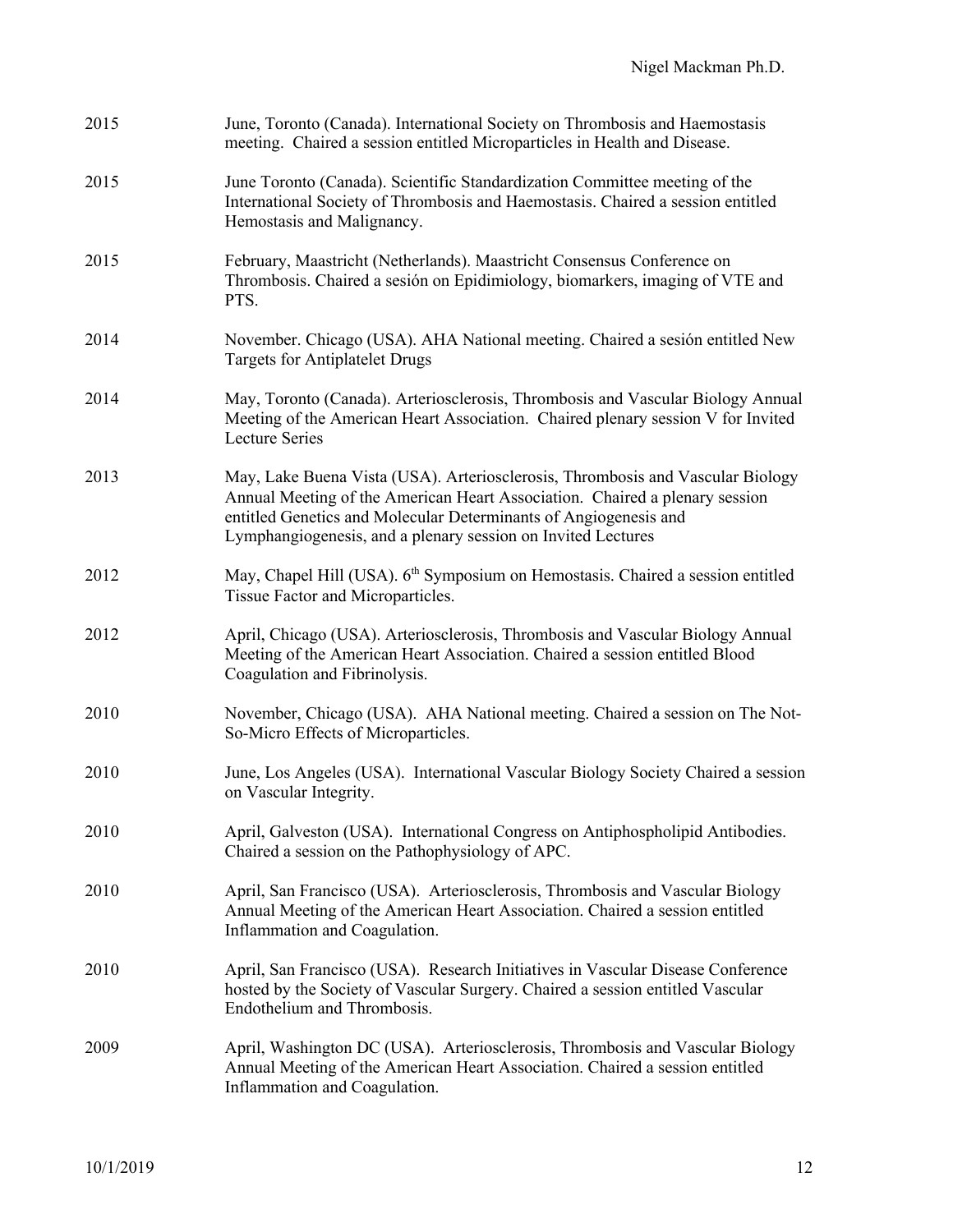| November, Atlanta (USA). American Heart Association Scientific Sessions. Chaired<br>a session entitled Coagulation in Thrombosis and Therapeutic Targeting Coagulation.                                       |
|---------------------------------------------------------------------------------------------------------------------------------------------------------------------------------------------------------------|
| September, Chapel Hill (USA). 1 <sup>th</sup> Symposium on Venous Thromboembolism: from<br>Bench to Bedside. Chaired a session entitled Basic Science Aspects of VTE.                                         |
| April, Chapel Hill (USA). 4 <sup>th</sup> Symposium on Hemostasis with Special Focus on<br>Factor VIIa and Tissue Factor. Chaired a session entitled Animal Models of<br>Hemostasis and Thrombosis.           |
| July, Geneva (Switzerland). XXI International Society on Thrombosis and<br>Haemostasis meeting. Chaired a session entitled Microparticles.                                                                    |
| April, Chicago (USA). 7 <sup>th</sup> Annual Conference on Arteriosclerosis, Thrombosis and<br>Vascular Biology. Chaired session entitled Blood Coagulation and Fibrinolysis.                                 |
| April, Chicago (USA). 7 <sup>th</sup> Annual Conference on Arteriosclerosis, Thrombosis and<br>Vascular Biology. Chaired Plenary Session III.                                                                 |
| April, Denver (USA). 6 <sup>th</sup> Annual Conference on Arteriosclerosis, Thrombosis and<br>Vascular Biology. Chaired Plenary Session IV.                                                                   |
| November, Dallas (USA). American Heart Association Scientific Sessions. Chaired<br>a session entitled New Insights from Animal Models of Thrombosis.                                                          |
| September, Frauenisel (Germany). Chaired a session at a conference entitled<br>Mechanism of Thrombus Formation.                                                                                               |
| August, Sydney (Australia). XXth Congress of the International Society on<br>Thrombosis and Haemostasis. Chaired a session entitled Signaling and<br>Transcriptional Control in Cells of the Vascular System. |
| April, San Diego (USA). Experimental Biology 2005. Chaired a session entitled<br>Inflammation and Immunology.                                                                                                 |
| May, San Francisco (USA). 5 <sup>th</sup> Annual Conference on Arteriosclerosis, Thrombosis<br>and Vascular Biology. Chaired a session entitled Control of Coagulation and a<br>plenary session.              |
| November, Orlando (USA). American Heart Association Scientific Sessions.<br>Chaired session entitled Thrombosis: New Concepts in Coagulation and Fibrinolysis.                                                |
| July, Birmingham (UK). International Society on Thrombosis and Haemostasis.<br>Chaired a session entitled Protease Receptors and Growth Factors.                                                              |
| July, Birmingham (UK). International Society on Thrombosis and Haemostasis.<br>Chaired a session entitled, "Lessons from Gene Knock-outs"                                                                     |
| November, Chicago (USA). American Heart Association Scientific Sessions.<br>Chaired a session entitled Regulation of Blood Coagulation and Fibrinolysis.                                                      |
| November, Anaheim (USA). American Heart Association Scientific Sessions.<br>Chaired a session entitled Regulation of Blood Coagulation and Fibrinolysis.                                                      |
|                                                                                                                                                                                                               |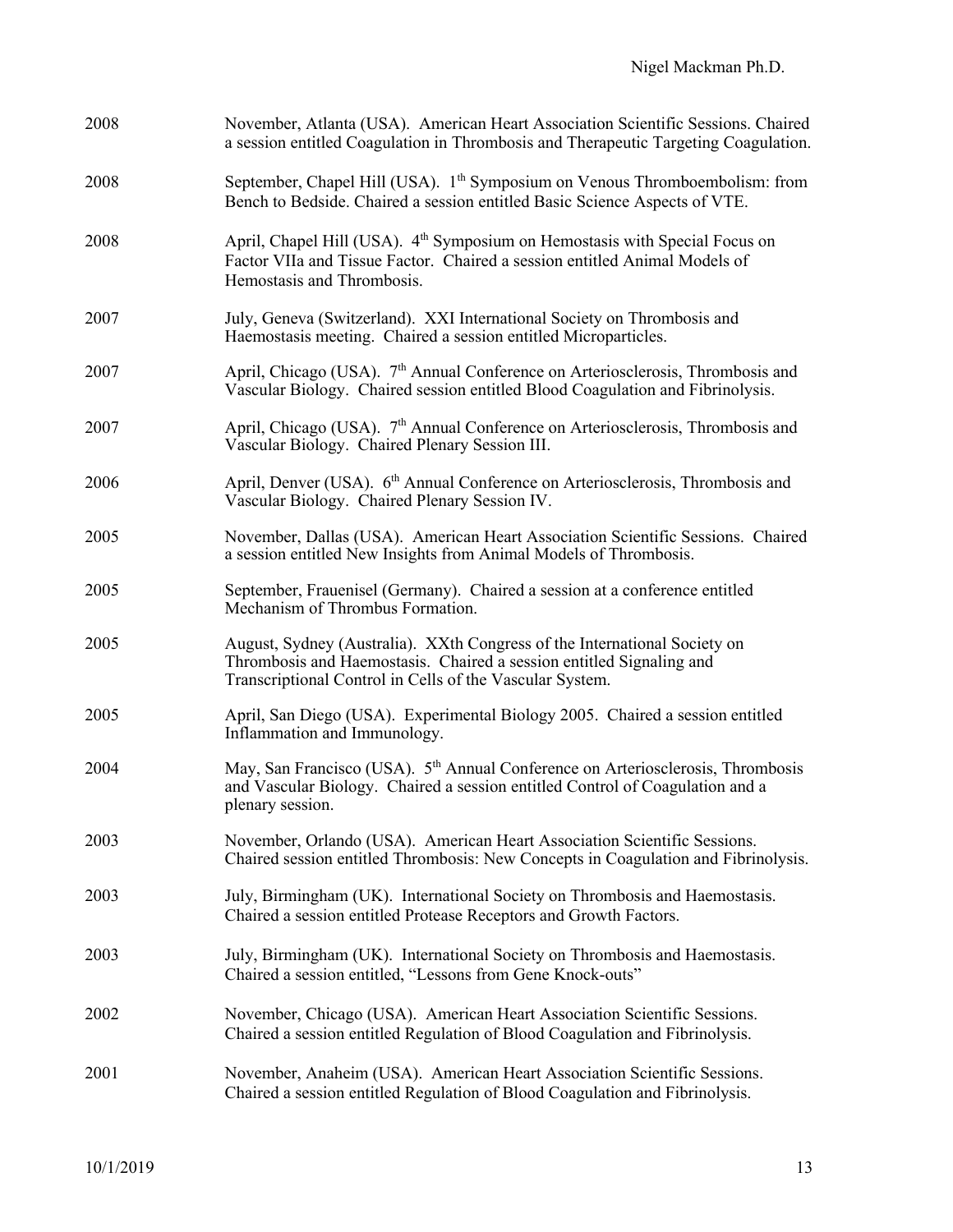| 2001               | July, Paris (France). International Society on Thrombosis and Haemostasis.<br>Chaired session entitled Determinants of Cell Inflammatory Response.                 |
|--------------------|--------------------------------------------------------------------------------------------------------------------------------------------------------------------|
| <b>2000</b>        | November, New Orleans (USA). American Heart Association Scientific Sessions.<br>Chaired session entitled Cardiovascular Transcription Factors and Gene Regulation. |
| 1998               | August, Cairns (Australia). VIIth International Vascular Biology Conference.<br>Chaired session entitled Transcription Factors and Kinases.                        |
| <b>Masterclass</b> |                                                                                                                                                                    |
| 2019               | July, Melbourne (Australia). International Society on Thrombosis and Haemostasis.<br>Masterclass on tissue factor.                                                 |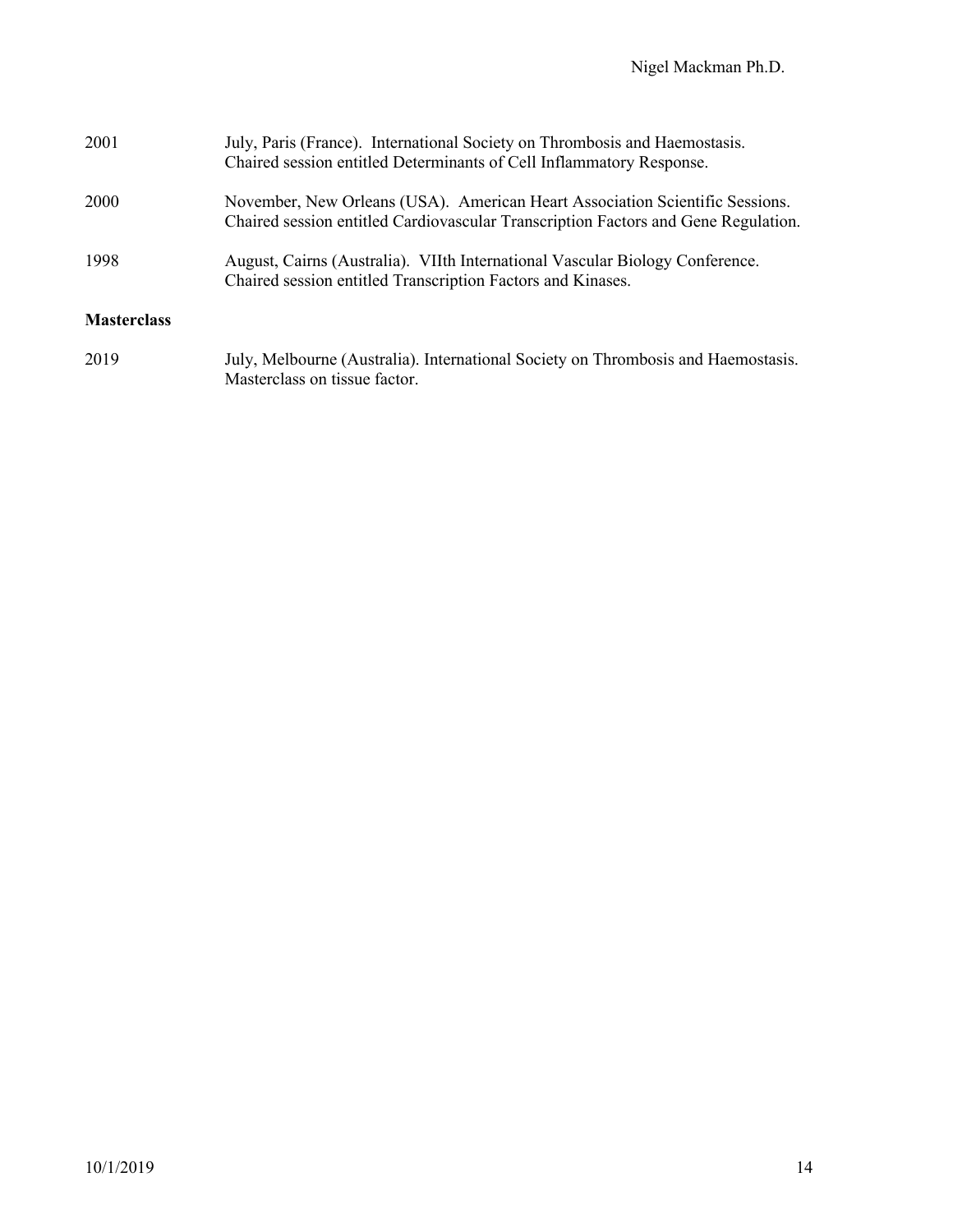### **BIBLIOGRAPHY**

### **REFEREED PAPERS/ARTICLES**

### **Original Research**

- 1. Vallier L, Bouriche T, Bonifay A, Judicone C, Bez J, Franco C, Guervilly C, Hisada Y, **Mackman N**, Houston R, Poncelet P, Dignat-George F, Lacroix R. Increasing the sensitivity of the human microvesicle tissue factor activity assay. *Thromb Res* 2019. PMID 31450010. In press.
- 2. Maqsood A, Hisada Y, Garratt KB, Homeister J, Mackman N. Rivaroxaban does not affect the growth of human pancreatic tumors in mice. *J Thromb Haemost* 2019. PMID 31393055. In press.
- 3. Tatsumi K, Schmedes CM, Houston ER, Butler E, **Mackman N**, Antoniak S. Proteaseactivated receptor 4 protects mice from Coxssackievirus B3 and H1N1 influenza A viral infection. *Cell Immunol* 2019. PMID 31337508. In press
- 4. Nieuwland R, Gardiner C, Dignat-George F, Mullier F, **Mackman N**, Woodhams B, Thaler J. Towards standardization of assays measuring extracellular vesicle-associated tissue factor activity. *J Thromb Haemost.* 2019. PMID 31231949.
- 5. Puhm F, Afonyushkin T, Resch U, Obermayer G, Rohde M, Penz T, Schuster M, Wagner G, Rendeiro AF, Melki I, Kaun C, Wojta J, Bock C, Jilma B, **Mackman N**, Boilard E, Binder CJ. Mitochondria are a subset of extracellular vesicles released by activated monocytes and induced type I IFN and TNF responses in endothelial cells. *Circ Res* 125(1):43-52, 2019. PMID 31219742.
- 6. Wu C, Lu W, Zhang G, Shi X, Hisada Y, Grover SP, Zhang X, Li L, Xiang B, Shi J, Li XA, Daugherty A, Smyth SS, Kirchhofer D, Shiroishi T, Shao F, **Mackman N**, Wei Y, Li Z. Inflammasome activation triggers blood clotting and host death through pyroptosis. *Immunity* 50(6):1401-1411, 2019. PMID 31076358.
- 7. Tatsumi K, Hisada Y, Connelly AF, Buranda T, **Mackman N**. Patients with severe orthohantavirus cardiopulmonary syndrome due to Sin Nombre Virus infection have increased circulating extracellular vesicle tissue factor and an activated coagulation system. *Thromb Res* 179:31-33, 2019. PMID 310755699.
- 8. Hisada Y, Grover SP, Maqsood A, Houston R, Ay C, Noubouossie DF, Cooley BC, Wallén H, Key NS, Thålin C, Farkas ÁZ, Farkas VJ, Tenekedjiev K, Kolev K, **Mackman N**. Neutrophils and neutrophil extracellular traps enhance venous thrombosis in mice bearing human pancreatic tumors. Haematologica 2019. In Press. PMID 31048354.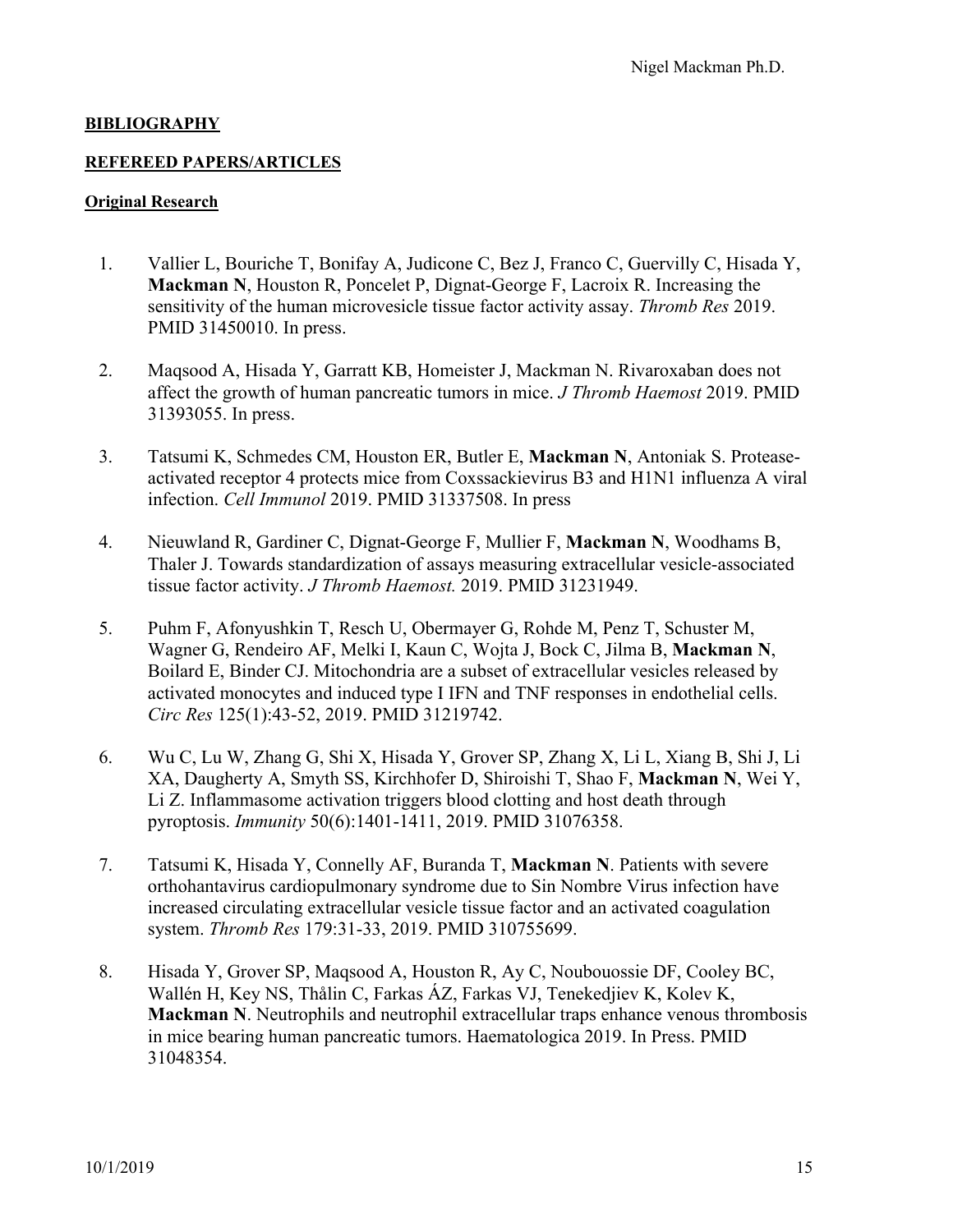- 9. Zhang N, Czepielewski RS, Jarjour NN, Erlich EC, Esaulova E, Saunders BT, Grover SP, Cleuren AC, Broze GJ, Edelson BT, **Mackman N**, Zinselmeyer BH, Randolph GJ. Expression of factor V by resident macrophages boosts host defense in the peritoneal cavity. *J Exp Med* 216(6):1291-1300, 2019. PMID 31048328
- 10. McCann JV, Xiao L, Kim DJ, Khan OF, Kowalski PS, Anderson DG, Pecot CV, Azam SH, Parker JS, Tsai YS, Wolberg AS, Turner SD, Tatsumi K, **Mackman N**, Dudley AC. Endothelial miR-30c suppresses tumor growth via inhibition of TGF-β-induced Serpine1. *J Clin Invest* 130:1654-1679, 2019. PMID 30855280
- 11. Posthuma JJ, Posma JJN, van Oerle R, Leenders P, van Gorp RH, Jaminon AMG, **Mackman N**, Heitmeier S, Schurgers LJ, Ten Cate H, Spronk HMH. Targeting Coagulation Factor Xa Promotes Regression of Advanced Atherosclerosis in Apolipoprotein-E Deficient Mice. *Sci Rep.* 9(1):3909, 2019. PMID 30846918.
- 12. Rosell A, Lundstrom S, **Mackman N**, Wallen H, Thalin C. A clinical practice-based evaluation of the RIETE score in predicting occult cancer in patients with venous thromboembolism. *J Thromb Thrombolysis*. In Press. PMID 3079306.
- 13. Hisada Y, and **Mackman N**. Measurement of tissue factor activity in extracellular vesicles from human plasma. *Res & Pract in Hemos & Thromb*, Nov 20;3(1):44-48, 2018. PMID 30656275.
- 14. Antoniak S, Tatsumi K, Schmedes CM, Grover SP, Pawlinski R, **Mackman N**. Protease-activated receptor 1 activation enhances doxorubicin-induced cardiotoxicity. *J Mol Cell Cardiol.* 2018 Sep;122:80-87. PMID 30098988
- 15. Gezelius E, Flou Kristensen A, Bendahl PO, Hisada Y, Risom Kristensen S, Ek L, Bergman B, Wallberg M, Falkmer U, **Mackman N**, Pedersen S, Belting M. Coagulation biomarkers and prediction of venous thromboembolism and survival in small cell lung cancer: A sub-study of RASTEN - A randomized trial with low molecular weight heparin. *PloS One* 13 (11): e0207387. PMID 30412630.
- 16. Lewis CS, Elnakat Thomas H, Orr-Asman M, Green LC, Boody RE, Matiash K, Karve A, Hisada YM, Davis HW, Qi X, Mercer C, Lucas FV, Aronow BJ, **Mackman N**, Versteeg HH, Bogdanov VY. mTOR kinase inhibition reduces tissue factor expression and growth of pancreatic neuroendocrine tumors. *J Thromb Haemost* Jan;17(1):169-182, 2019. PMID 30472780.
- 17. Hell L, Ay C, Posch F, Gebhart J, Koder S, **Mackman N**, Pabinger I, Thaler J. Low extracellular vesicle-associated tissue factor activity in patients with persistent lupus anticoagulant and a history of thrombosis. *Ann Hematol* Feb;98(2):313-319, 2019. PMID 30467688.
- 18. Bode MF, Auriemma AC. Grover SP, Hisada Y, Rennie A, Bode WD, Vora R, Subramanian S, Cooley B, Andrade-Gordon P, Antoniak, S, **Mackman N**. The factor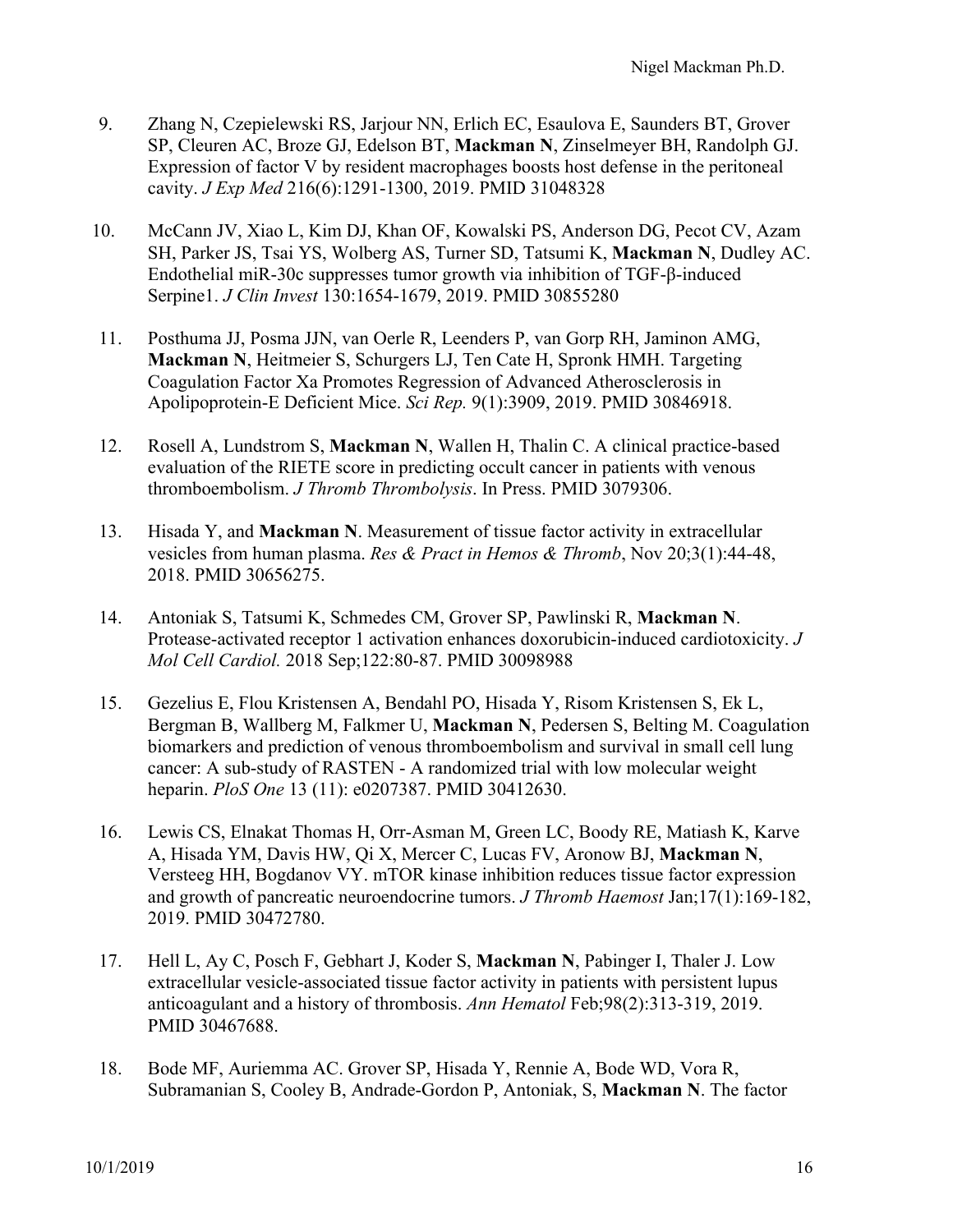Xa inhibitor rivaroxaban reduced cardiac dysfunction in a mouse model of myocardial infarction. *Thromb Res*. 17:128-134, 2018. PMID 29843086.

- 19. van Es N, Hisada Y, Di Nisio M, Cesarman G, Kleinjan A, Mahé I, Otten HM, Kamphuisen PW, Berckmans RJ, Büller HR, **Mackman N**, Nieuwland R. Extracellular vesicles exposing tissue factor for the prediction of venous thromboembolism in patients with cancer: A prospective cohort study. *Thromb Res* 166:54-59, 2018. PMID 29656167.
- 20. Jones SM Mann A, Conrad K, Saum K, Hall DE, McKinney LM, Robbins N, Thompson J, Peairs AD, Camerer E, Rayner KJ, Tranter M, **Mackman N**, Owens AP 3rd. PAR2 (protease-activated receptor 2) deficiency attenuates atherosclerosis in mice. *Arterioscler Thromb Vasc Biol*. 38(6):1271-1282, 2018. PMID 29599135.
- 21. Hisada T, Thalin C, Kundstrom S, Wallen H, **Mackman, N**. Comparison of microvesicle tissue factor activity in non-cancer severely ill patients and cancer patients. *Thromb Res* 165:1-5, 2018. PMID 29539580.
- 22. Hoesel B, Mussbacher M, Dikorman B, Salzmann M, Assinger A, Hell L, Thaler J, Basílio J, Moser B, Resch U, Paar H, **Mackman N**, Schmid JA. Androgen receptor dampens tissue factor expression via nuclear factor-κB and early growth response protein 1. *J Thromb Haemost.* 16(4):749-758. 2018. PMID 29427323.
- 23. Stark K, Schubert I, Joshi U, Kilani B, Hoseinpour P, Thakur M, Grünauer P, Pfeiler S, Schmidergall T, Stockhausen S, Bäumer M, Chandraratne S, von Brühl ML, Lorenz M, Coletti R, Reese S, Laitinen I, Wörmann SM, Algül H, Bruns CJ, Ware J, **Mackman N**, Engelmann B, Massberg S. Distinct pathogenesis of pancreatic cancer microvesicleassociated venous thrombosis identifies new antithrombotic targets in vivo. *Arterioscler Thromb Vasc Biol*. 38(4):772-786, 2018. PMID 29419408.
- 24. Kothari H, Nguyen AT, Yang X, Hisada Y, Tsimikas S, **Mackman N**, Taylor A, McNamara CA. Association of D-dimer with plaque characteristics and plasma biomarkers of oxidation-specific epitopes in stable subjects with coronary artery disease. *J Cardiovasc Transl Res* 11(3):221-229, 2018. PMID 29344841.
- 25. Kopec AK, Spada AP, Contreras PC, **Mackman N,** Luyendyk JP. Caspase inhibition reduces hepatic tissue factor-driven coagulation in vitro and in vivo. *Toxicol Sci* 162:396- 405, 2017. PMID 29228388.
- 26. Hisada Y, Ay C, Cooley BC, **Mackman N.** Human pancreatic tumors grown in mice release tissue factor-positive microvesicles that increase venous clot size. *J Throm Haemost* 15(11):2208-2217, 2017. PMID 28834179.
- 27. Kopec AK, Abrahams SR, Thornton S. Palumbo JS, Mullins ES, Divamovic S, Weiler H, Owens AP 3rd, **Mackman N**, Gross A, van Ryn J, Luyendyk JP, Flick MJ. Thrombin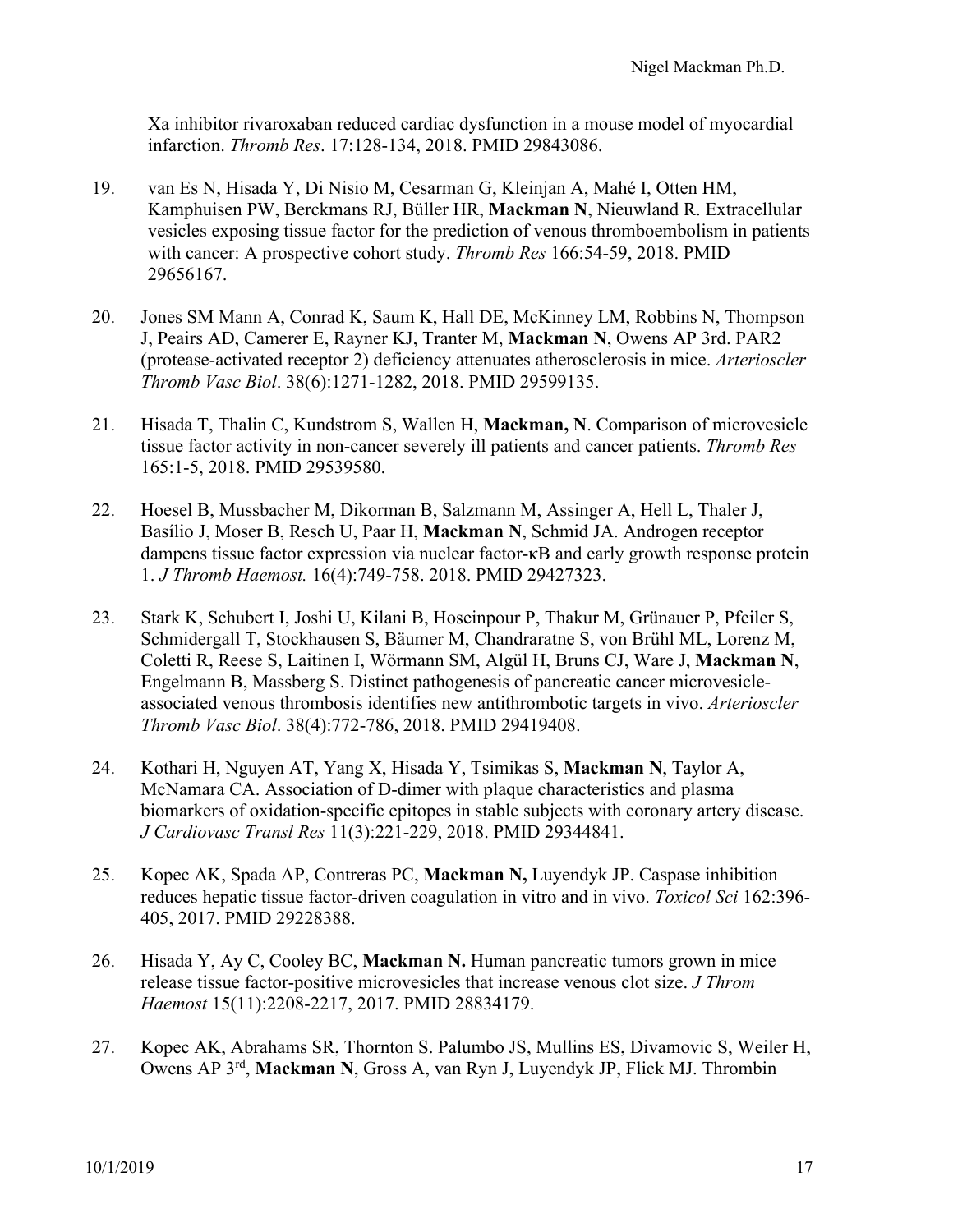promotes diet-induced obesity through fibrin-driven inflammation. *J Clin Invest* 127(8): 3152-3166, 2017. PMID 28737512.

- 28. Solovey A, Somani A, Belcher JD, Milbauer L, Vincent L, Pawlinski R, Nath KA, Kelm RJ Jr, **Mackman, N**, O-Sulliven MG, Gupta K, Vercellotte GM, Hebbel RP. A monocyte-TNF-endothelial activation axis in sickle transgenic mice: therapeutic benefit from TNF blockade. *Am J Hematol* 92(11):1119-1130, 2017. PMID 28699284
- 29. Ay C, Hisada Y, Cooley B, **Mackman N**. Factor XI deficient mice exhibit increased bleeding after injury to the saphenous vein. *J Thromb Haemost* 15(9):1928-1833, 2017. PMID 28677246.
- 30. Uderhardt, S, Ackermann JA, Fillep T, Hammond VJ, Willeit J, Santer P, Mayr M, Biburger M, Miller M, Zellner KR, Stark K, Zarbock A, Rossaint J, Schubert I, Mielenz D, Dietel B, Raaz-Schrauder D, Ay C, Gremmel T, Thaler J, Heim C, Herrmann M, Collins PW, Schabbauer G, **Mackman N**, Voehringer D, Nadler JL, Lee JJ, Massberg S, Rauh M, Kiechl S, Schett G, O'Donnell VB, Krönke G. Enzymatic lipid oxidation by eosinophils propagates coagulation, hemostasis and thrombotic disease. *J Exp Med* 214(7) 2121-2138, 2017. PMID 28566277.
- 31. Kral-Pointer JB, Schottmaier WC, Horvath V, Datler H, Hell L, Ay C, Niederreiter B, Jilma B, Schmid JA, Assinger A, **Mackman N,** Knapp S, Schabbauer G. Myeloid but not epithelial tissue factor exerts protective anti-inflammatory properties in acid aspiration-induced acute lung injury. *J Thromb Haemost* 15(8): 1625-1639, 2017. PMID 28509332.
- 32. Cohen JG, Prendergast E, Geddings JE, Walts AE, Agadjanian H, Hisada Y, Karlan BY, **Mackman N,** Walsh CS. Evaluation of thrombosis and tissue factor in epithelial ovarian cancer. *Gynecol Oncol* 146(1): 146-152. 2017. PMID 28501328.
- 33. Hisada Y, Auriemma AC, Alexander W, Ay C, **Mackman N**. Detection of tissue factor-positive extracellular vesicles by laser scanning confocal microscopy. *Thromb Res.* 150:65-72, 2016. PMID 28043041.
- 34. Antoniak S, Tatsumi K, Bode M, Vanja S, Williams JC, **Mackman N**. Protease-activated receptor 1 enhances poly I:C induction of the antiviral response in macrophages and mice. *J. Innate Immunol*. 9(2):181-192, 2017. PMID 27820939.
- 35. Bode MF, **Mackman N.** A combined deficiency of tissue factor and PAR-4 is associated with fatal hemorrhage in mice. *Thromb Res.* 146:46-50, 2016. PMID 27586081.
- 36. Antoniak S, Cardenas JC, Buczek LJ, Church FC, **Mackman N**, Pawlinski R. Protease-activated receptor 1 contributes to angiotensin II-induced cardiovascular remodeling and inflammation. Cardiology. 136(4);258-268., 2016. PMID 27880950.
- 37. Wang S, Reeves B, Spakenbaugh EM, Russel J, Soltys Z, Zhang H, Faber JE, Key NS, Kirchhofer D, Granger DN, **Mackman N**, Pawlinski R. Protective and detrimental effects of neuroectodermal cell-derived tissue factor in mouse models of stroke. JCI Insight. 1(11):e86663. 2016. PMID 27489885.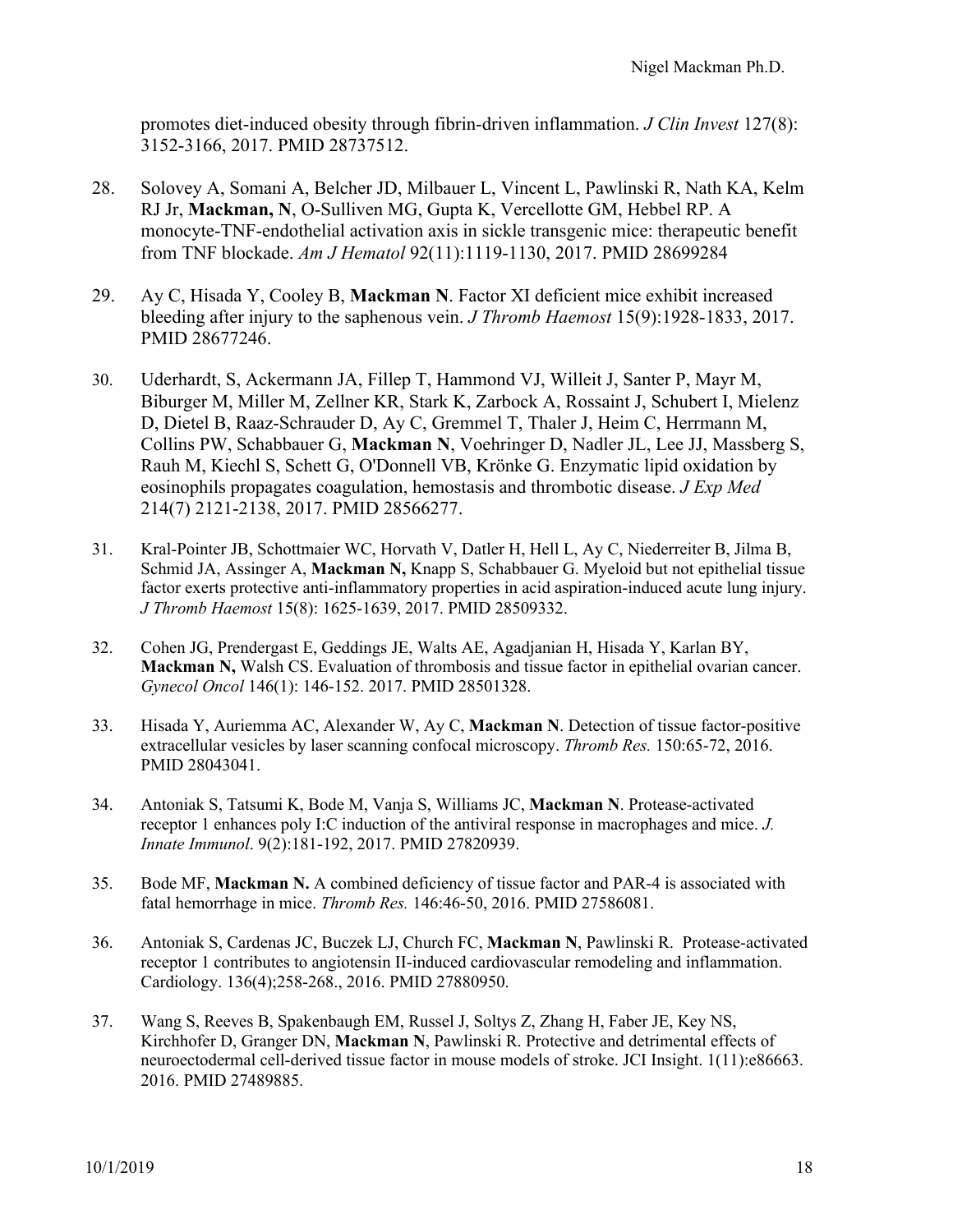- 38. Tatsumi K, Antoniak S, Subramaniam S, Gondouin B, Neidrich SD, Beck MA, Mickelson J, Monroe DM 3rd, Bastarache JA, **Mackman N**. Anticoagulation increases alveolar hemorrhage in mice infection with influenza A. *Physiol Rep*. 4(24) e13071, 2016. PMID 28003564.
- 39. Sparkenbaugh EM, Chantrathammachart P, Chandarajoti K, **Mackman N**, Key NS, Pawlinski R. Thrombin-independent contribution of tissue factor to inflammation and cardiac hypertrophy in mouse model of sickle cell disease. *Blood*. 127(10): 1371-1373, 2016. PMID: 26817955.
- 40. Geddings JE, Hisada Y, Boulaftali Y, Getz TM, Whelihan M, Fuentes R, Dee R, Cooley BC, Key NS, Wolberg AS, Bergmeier W, **Mackman N**. Tissue factor-positive tumor microvesicles activate platelets and enhance thrombosis in mice. *J Thromb Haemost*. 14 (1), 153-66. 2016. PMID: 26516108.
- 41. Shaver CM, Grove BS, Clune JK, **Mackman N,** Ware LB, Bastarache JA. Myeloid tissue factor does not modulate lung inflammation or permeability during experimental acute lung injury. *Sci Rep* 6:22249, 2016. PMID 26924425.
- 42. Rondina MT, Tatsumi K, Bastarache JA, **Mackman N**. Microvesicle tissue factor activity and interleukin-8 levels are associated with mortality in patients with influenza A/H1N1 infection. *Crit Care Med*. 44(7):e574-578,2016. PMID: 26751613.
- 43. Antoniak S, Tatsumi K, Hisada Y, Milner JJ, Neidich SD, Shaver CM, Pawlinski R, Back MA, Bastarachi JA, **Mackman, N**. Tissue factor deficiency increases alveolar hemorrhage and death in influenza A virus-infected mice. *J Thromb Haemost.* 14(6):1238-1248, 2016. PMID 26947929.
- 44. Venkatasubramanian S, Tripathi D, Tucker T, Paidipally P, Cheekatla S, Welch E, Raghunath A, Jeffers A, Tvinnereim AR, Schechter ME, Andrade BB, **Mackman N**, Idell S, Vankayalapati R. Tissue factor expression by myeloid cells contributes to protective immune response against Mycobacterium tuberculosis infection. *Eur J Immunol*. 46 (2), 464-79. 2016. PMID: 26471500.
- 45. Simmers MB, Cole BK, Ogeltree ML, Chen Z, Xu Y, Kong LJ, **Mackman N**, Blackman BR, Wamhoff BR. Hemodynamics associated with atrial fibrillation directly alters thrombotic potential of endothelial cells. Thomb Res. 143:34-39, 2016. PMID 27179130.
- 46. Claussen C, Rausch AV, Lezius S, Amirkhosravi A, Davila M, Francis JL, Hisada Y, **Mackman N,** Bokemeyer C, Schmalfeldt B, Mahner S, Langer F. Microvesicle-associated tissue factor procoagulant activity for the preoperative diagnosis of ovarian cancer. Thomb Res. 141:39-48, 2016. PMID 26967531.
- 47. Unruth D, Unlu B, Lewis CS, Qi X, Chu Z, Sturm R, Keil R, Ahmad SA, Sovershaev T, Adam M Van Dreden P, Woodhams BJ, Ramchandani D, Weber GF, Rak JW, Wolberg AS, **Mackman N**, Versteeg HH, Bogdanov VY. Antibody-based targeting of alternatively spliced tissue factor: a new approach to impede the primary growth and spread of pancreatic ductal adenocarcinoma. Oncotraget 7(18):25264-25275, 2016. PMID 26967388.
- 48. Laplante P, Fuentes R, Salem D, Subang R, Gillis MA, Hachem A, Farhat N, Qureshi ST, Fletcher CA, Roubey RA, Merhi Y, Thorin É, Levine JS, **Mackman N**, Rauch J. Antiphospholipid antibody-mediated effects in an arterial model of thrombosis are dependent on toll-like receptor. *Lupus*. 25(2):162-76, 2016. PMID: 26391610.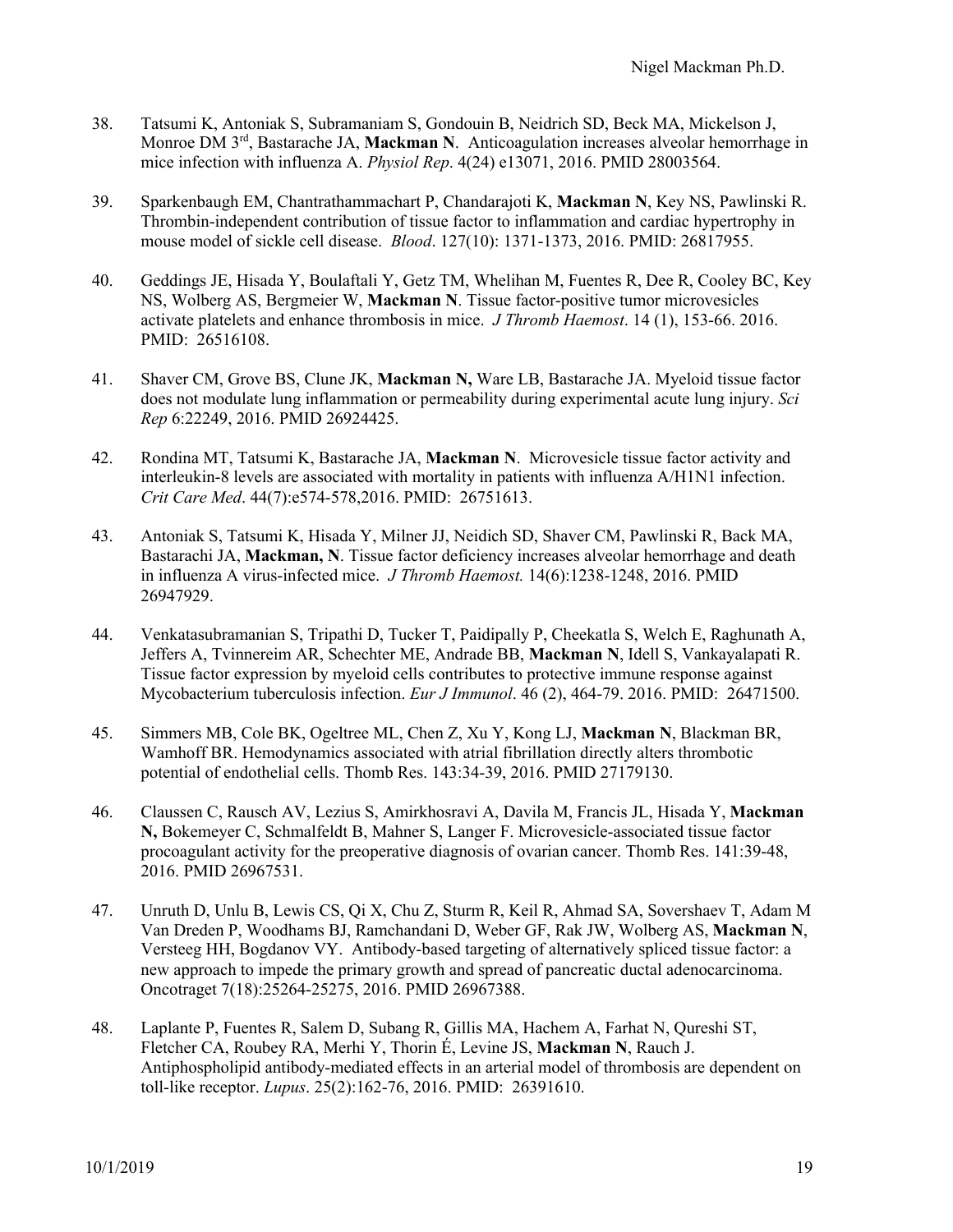- 49. Boulataftali Y, Owens AP III, Beale A, Platt R, Casari C, Lee RH, Conley PB, Paul DS, **Mackman N**, Bergmeier W. CalDAG-GEFI deficiency reduces atherosclerotic lesion development in mice. *Arterioscler Thromb Vascl Biol.* 36(5):792-799, 2016. PMID 26988592.
- 50. Mitchel JA, Antoniak S, Lee JH, Kim SH, McGill M, Kasahara DI, Randell SH, Israel E, Shore SA, **Mackman N**, Park JA. IL-13 augments compressive stress-induced tissue factor expression in human airway epithelial cells. *Am J Respir Cell Mol Biol*. 54(4):524-531, 2015. PMID: 26407210.
- 51. Rautou PE, Tatsumi K, Antoniak S, Owens AP 3rd, Sparkenbaugh E, Holle LA, Wolberg AS, Kopec AK, Pawlinski R, Luyendyk JP, **Mackman N**. Hepatocyte tissue factor contributes to the hypercoagulable state in a mouse model of chronic liver injury. *J. Hepatol.* 64(1):53-9, 2015. PMID 26325534.
- 52. Nickel KF, Rouguist G, Langer F, Labberton L, Fuchs TA, Bokemeyer C, Sauter G, Graefen M, **Mackman N**, Stravrou EX, Ronquist G, Renne T. The polyphosphate-factor XII pathway drives coagulation in prostate cancer-associated thrombosis. *Blood.* Sep 10;126 (11):1379-89, 2015. PMID 26153520.
- 53. Owens AP 3rd, Edwards TL, Antoniak S, Geddings JE, Jahangir E, Wei WQ, Denny JC, Boulaftali Y, Bergmeier W, Daugherty A, Sampson UK, **Mackman N**. Platelet inhibitors reduce rupture in a mouse model of established abdominal aortic aneurysm. *Arterioscler Thromb Vasc Biol* 35(9): 3032-2041. 2015. PMID 26139462.
- 54. Shaver CM, Grove BS, Putz N, Clune JK. Lawson WE, Carnahan RH, **Mackman N**, Ware LB, Bastarache JA. Lung epithelial tissue factor regulates alveolar pro-coagulant activity and permeability in direct acute lung injury. *Am J Respir Cell Mol Biol* 53 (5):710-727. 2015. PMID 25884207.
- 55. Williams JC, Klein TW, Goldberger BA, Sleasman JW, **Mackman N**, Goodenow MM. ∆(9)- Tetrahydocannabinol (THC) enhances lipopolysaccharide-stimulated tissue factor in human monocytes and monocyte-derived microvesicles*. J Inflamm* (London). 12:39. 2015. PMID 260865816.
- 56. Hodowanec AC, Lee RD, Brady KE, Gao W, Kincaid S, Plants J, Bahk M, **Mackman N**, Landay AL, Huhn GD. A matched cross-sectional study of the association between circulating tissue factor activity, immune activation and advanced liver fibrosis in hepatitis C infection. *BMC Infect Dis* 15(1):190. 2015. PMID 25884329.
- 57. Kidd L, Geddings J, Hisada Y, Sueda M, Concannon T, Nichols T, Merricks E, **Mackman N**. Procoagulant microparticles in dogs with immune-mediated hemolytic anemia. J Vet Intern Med. 29(3):908-916. 2015. PMID 25871966.
- 58. Stefanini L, PaulDS. Robledo RF, Chan ER, Getz TH, Campbell RA, Kechele DO, Casari C, Piatt R, Casron KM, **Mackman N**, Weyrich AS, Parrott MC, Boulaftali Y, Adams MD, Peters LL Bergmeier W. RASA3 is a critical inhibitor of RAP1-dependent platelet activation. *J Clin Invest* 125(4): 1419-1432. 2015. PMID 25705885.
- 59. Sparkenbaugh EM, Chantrathammachart P, Wang S, Jonas W, Kirchhofer D, Gailani D, Griber A, Kasthuri R, Key NS, **Mackman N**, Pawlinski R. Excess heme induces tissue factor-dependent activation of coagulation in mice. *Hematologica* 100(3): 308-314. 2015. PMID 25596265.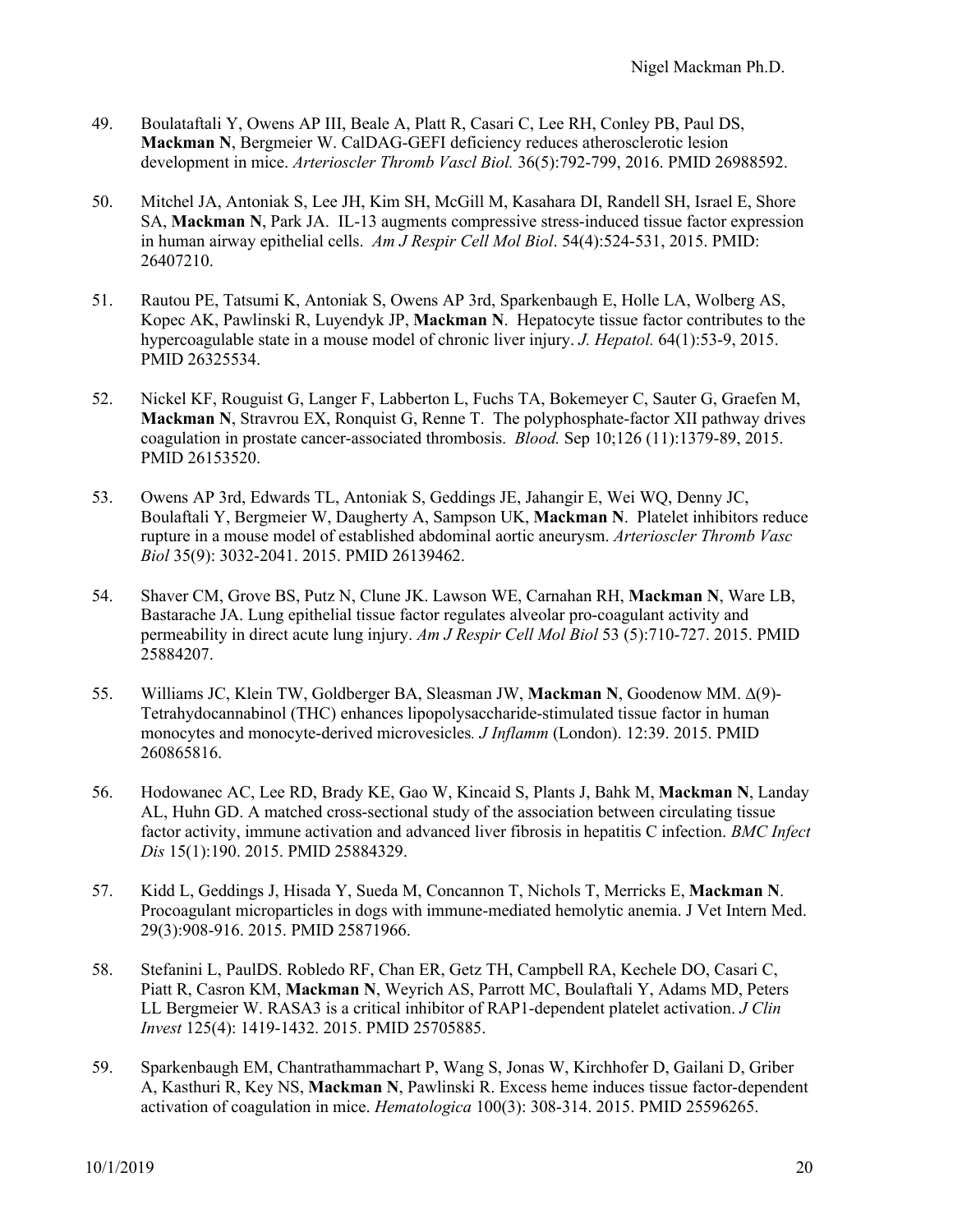- 60. Getz T, Piatt R, Petrick BG, Monroe D, **Mackman N,** Bergmeier W. Novel mouse hemostasis model of real-time determination of bleeding time and hemostatic plug composition. *J Thromb Haemost.* 13(3):417-425. 2015. PMID 5442192.
- 61. Stavrou EX, Fang C, Mekulova A, Alhalabi O, Grobe N, Antoniak S, **Mackman N**, Schmaier AH. Reduced thrombosis in Klkb1-/- mice is mediated by a Mas receptor, prostacyclin, Sirt1, and KLF4 and decreased tissue factor. *Blood* 125(4):710-719. 2015. PMID 25339356.
- 62. Kothari H, Keshava S, Vatsyayan R, Mackman N, Rao LV, Pandurthi U. Role of tissue factor in Mycobacterium tuberculosis-induced inflammation and disease pathogenesis. *PLoS One* 9(12): e114141. 2014. PMID 25462128.
- 63. Magnus N, Meehan B, Garnier D, Hashemi M, Montermini L, Lee TH, Milson C, Pawlinski R Ohlfest J, Anderson M, **Mackman N**, Rak J. The contribution of tumor and host tissue factor expression to oncogene-driven gliomagenesis. *Bioch Biophys Res Commun* 454(2): 2620268. 2014. PMID 25450387
- 64. Iqbal MB, Johns M, Cao J, Liiu Y, Yu SC, Hyde GD, Laffan MA, Marchese FP, Cho SH, Clark AR, Gavins FN, Woollard KJ, Blackshear PJ, **Mackman N**, Dean JL, Boothby M, Haskard DO. PARP-14 combines with tristetraprolin in the selective post-transcriptional control of macrophage tissue factor expression. *Blood* 124(24):3646-3655. 2014. PMID 25293769.
- 65. Gangadharan B, Delignat S, Ollivier V, Gupta N, **Mackman N**, Kaveri SV, Lacroix-Desmazes S. Role of coagulation-associated processes on factor VIII immunogenicity in a mouse model of severe hemophilia A. *J Thromb Haemost* 12(12):2065-2069. 2014. PMID 25267332.
- 66. Tatsumi K, Antoniak S, Monroe DM 3rd, Khorana AA, **Mackman N.** Evaluation of a new commercial assay to measure microparticle tissue factor activity in plasma: communication from the SSC of the ISTH. *J Thromb Haemost.* 12(11):1932-1934. 2014. PMID 25186801.
- 67. Vatsyayan R, Kotheri H, **Mackman N**, Pendurthi U, Rao LV. Inactivation of factor VIIa by antithrombin in vitro, ex vivo and in vivo: role of tissue factor and endothelial cell protein C receptor. *PLoS One.* 9(8):e103505, 2014. PMID 25102166.
- 68. Lopez M, Kopec AK, Joshi N, Geddings JE, Cline H, Towery KL, Rockwell CE, **Mackman N**, Luyendyk JP. Fas-induced apoptosis increases hepatocyte tissue factor procoagulant activity in vitro and in vivo. *Toxicol Sci* 141 (2): 453-464, 2014. PMID 25015658.
- 69. Aleman MM, Bynes JR, Wang JG, Tran R, Lam WA, Di Paola J, **Mackman N**, Degen JL, Flick MJ, Wolberg AS. Factor XIII activity mediates red blood cell retention in venous thrombi. *J Clin Invest.* 124(8):3590-3600, 2014. PMID 24983320.
- 70. Magnus N, Garnier D, Meehan B, McGaw S, Lee TH, Caron M, Bourque G, Milsom C, Jabado N, Trasler J, Pawlinski R, **Mackman N**, Rak J. Tissue factor expression provokes escape from tumor dormancy and leads to genominc alterations. *Proc Natl Acad Sci USA* 111(9):3544-3549, 2014. PMID 25420174.
- 71. Rautou PE, Vion AC, Luyendyk JP, **Mackman N**. Circulating microparticle tissue factor activity is increased in patients with cirrhosis. *Hepatology.* 60(5): 1793-1795, 2014. PMID 24470301.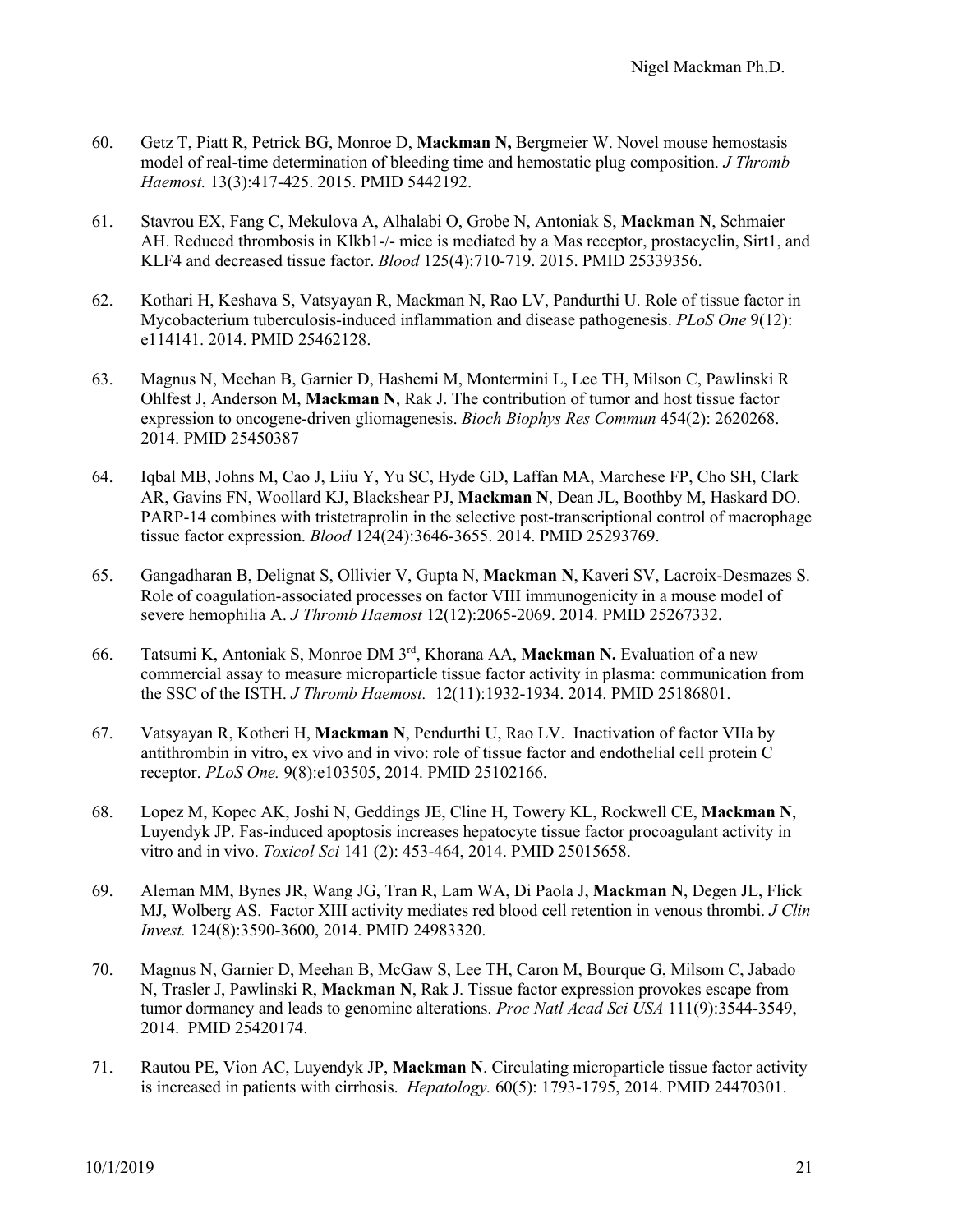- 72. Gedding JE, Aleman MM, Wolberg AS, von Bruhl ML, Massberg S, **Mackman N**. Strengths and weaknesses of the new mouse model of thrombosis induced by inferior vena cava stenosis. *J Thromb Haemost.* 12(4): 571-573, 2014. PMID 24460606.
- 73. Sparkenbaugh EM, Chantrathammachart P, Mickelson J, van Ryn J, Hebbel RP, Monroe DM, **Mackman N**, Key NS, Pawlinski R. Differential contribution of FXa and thrombin to vascular inflammation in a mouse model of sickle cell disease. *Blood* 123 (11):1747-1756, 2014. PMID 24449213.
- 74. Antoniak S, Sparkenbaugh EM, Tencati M, Rojas M, **Mackman N**, Pawlinski R. Protease activated receptor-2 contributes to heart failure. *PLos One* 8(11):e81733, 2014. PMID 24312345.
- 75. Yokota N, Zarapellon A, Chakrabarty S, Bogdanov VY, Gruber A, Castellion FJ, **Mackman N**, Ellies LG, Weiler H, Ruggeri ZM, Ruf W. Contributions of thrombin targets to tissue factordependent metastasis in hyperthrombotic mice. *J Thromb Haemost.* 12(1):71-81, 2014. PMID 24175924.
- 76. Bharthuar A, Khorana AA, Hutson A, Wang JG, Key NS, **Mackman N**, Iyer RV. Circulating microparticle tissue factor, thromboembolism and survival in pancreaticobiliary cancers. *Thromb Res*. 132(2):180-184. 2013. PMID: 23856554.
- 77. Weithauser A, Bobbert P, Antoniak S, Böhm A, Rauch BH, Klingel K, Savvatis K, Kroemer HK, Tschope C, Stroux A, Zeichhardt H, Poller W, **Mackman N**, Schultheiss HP, Rauch U. Proteaseactivated receptor-2 regulates the innate immune response to viral infection in a coxsackievirus B3-induced myocarditis. *J Am Coll Cardiol*. 62(19):1737-1744, 2013. PMID: 23871888.
- 78. Luo D, Lin JS, Parent MA, Mullarky-Kanevsky I, Szaba FM, Kummer LW, Duso DK, Tighe M, Hill J, Gruber A, **Mackman N**, Gailani D, Smiley ST. Fibrin facilitates both innate and T cellmediated defense against Yersinia pestis. *J Immunol*. 190(8):4149-4169, 2013. PMID: 23487423.
- 79. Sullivan BP, Kopec AK, Joshi N, Cline H, Brown JA, Bishop SC, Kassel KM, Rockwell C, **Mackman N**, Luyendyk JP. Hepatocyte tissue factor activates the coagulation cascade in mice. *Blood*. 121(10):1868-74, 2013. PMID: 23305736.
- 80. Antoniak S, Owens AP 3rd, Baunacke M, Williams JC, Lee RD, Weithäuser A, Sheridan PA, Malz R, Luyendyk JP, Esserman DA, Trejo J, Kirchhofer D, Blaxall BC, Pawlinski R, Beck MA, Rauch U, **Mackman N**. PAR-1 contributes to the innate immune response during viral infection. *J Clin Invest. 123*(3):1310-22, 2013. PMID: 23391721.
- 81. Thaler J, Ay C, **Mackman N**, Metz-Schimmerl S, Stift J, Kaider A, Müllauer L, Gnant M, Scheithauer W, Pabinger I. Microparticle-associated tissue factor activity in patients with pancreatic cancer: correlation with clinicopathological features. *Eur J Clin Invest*. 43(3):277-85, 2013. PMID: 23398637.
- 82. Platelet ITAM signaling is critical for vascular integrity in inflammation. Boulaftali Y, Hess PR, Getz TM, Cholka A, Stolla M, **Mackman N**, Owens AP 3rd, Ware J, Kahn ML, Bergmeier W. *J Clin Invest*. 123(2):908-16, 2013. PMID: 23348738.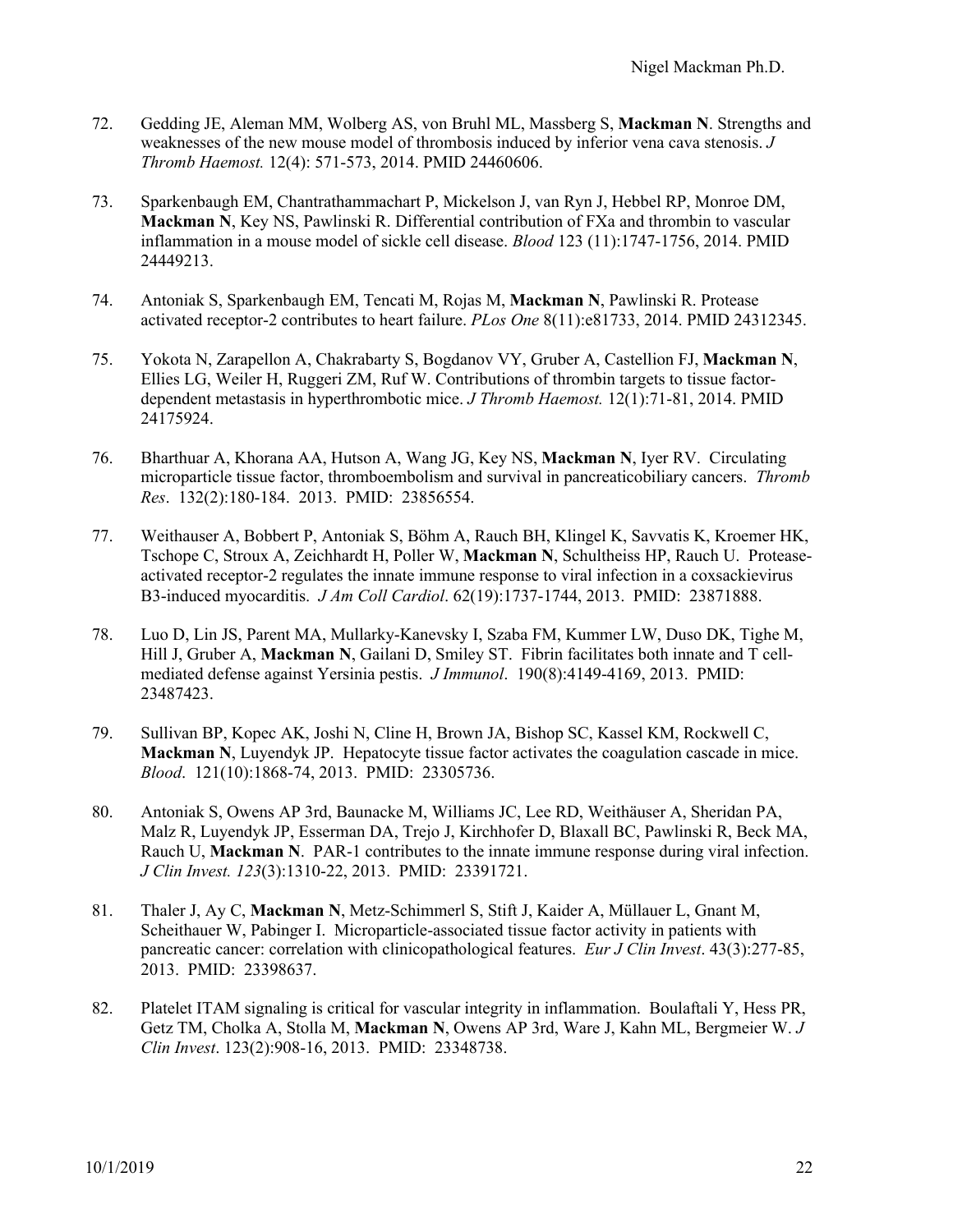- 83. Bastarache JA, Sebag SC, Clune JK, Grove BS, Lawson WE, Janz DR, Roberts LJ 2nd, Dworski R, **Mackman N**, Ware LB. Low levels of tissue factor lead to alveolar haemorrhage, potentiating murine acute lung injury and oxidative stress. *Thorax*. 67(12):1032-9, 2012. PMID: 3033361.
- 84. Darbousset R, Thomas GM, Mezouar S, Frére C, Bonier R, **Mackman N,** Renné T, Dignat-George F, Dubois C, Panicot-Dubois L. Tissue factor positive neutrophils bind to injured endothelial wall and initiate thrombus formation. *Blood*. 120: 2133-2143, 2012. PMID: 22837532.
- 85. Marchi R, Walton BL, McGary CS, Lin FC, Ma AD, Pawlinski R, **Mackman N,** Campbell RA, Di Paola J, Wolberg AS. Dysregulated coagulation associated with hypofibrinogenaemia and plasma hypercoagulability: Implications for identifying coagulopathic mechanisms in humans. *Thromb Haemost*, 108: 516-526, 2012. PMID: 22836883.
- 86. Lee R, Williams JC, **Mackman N**. P2X7 Regulation of Macrophage Tissue Factor Activity and Microparticle Generation. *J Thromb Haemost*, 10: 1965-1967, 2012. PMID: 22759201.
- 87. Chantrathammachart P, **Mackman N**, Sparkenbaugh E, Wang JG, Parise LV, Kirchhofer D, Key NS, Pawlinski R. Tissue factor promotes activation of coagulation and inflammation in a mouse model of sickle cell disease. *Blood*. 120:636-46, 2012. PMID: 22661702.
- 88. Jaffré F, Friedman AE, Hu Z, **Mackman N**, Blaxall BC. Beta-adrenergic receptor stimulation transactivates protease-activated receptor 1 via matrix metalloproteinase 13 in cardiac cells. *Circulation*. 125:2993-3003, 2012. PMID: 22610965.
- 89. Wang JG, Geddings JE, Aleman MM, Cardenas JC, Chantrathammachart P, Williams JC, Kirchhofer D, Bogdanov VY, Bach RR, Rak J, Church FC, Wolberg AS, Pawlinski R, Key NS, Yeh JJ. Mackman N. Tumor-derived tissue factor activates coagulation and enhances thrombosis in a mouse xenograft model of human pancreatic cancer. *Blood.* 119:5543-52, 2012. PMID: 22547577.
- 90. Weitz, I.C., Razavi, P., Ghods, M., Rochanda, L., Zwicker, J., Furie, B., Manly, D.A., **Mackman, N.**, Green, R., Liebman, H.A. Eculizmab therapy results in rapid and sustained decreases in markers of thrombin generation and inflammation in patients with paroxysmal nocturnal hemoglobinuria. *Thromb. Res.* 130(3):361-82012, 2012. PMID: 22542362.
- 91. Van Doormaal, F.F., Kleinjan, A., Berckmans, R.J., **Mackman, N.**, Manly, D.A., Kamphuisen, P.W., Richel, D.K., Buller, H.R., Sturk, A., Nieuwland, R. Coagulation activation and microparticle-associated coagulant activity in cancer patients. *Thromb. Haemost.* 108:160-165, 2012. PMID: 22535219.
- 92. Thaler, J., Ay, C., **Mackman, N.**, Bertina, R.M., Kaider, A., Marosi, C., Key, N.S., Barcel, D.A., Scheithauer, W., Kornek, G., Zielinski, C., Pabinger, I. Microparticle-associated tissue factor activity, venous thromboembolism and mortality in pancreatic, gastric, colorectal and brain cancer patients. *J. Thromb. Haemost.* 10:1363-1370, 2012. PMID: 22520016.
- 93. von Brühl, M.L., Stark, K., Steinhart, A., Chandraratne, S., Konrad, I., Lorenz, M., Khandoga, A., Tirniceriu, A., Coletti, R., Köllnberger, M., Byrne, R.A., Laitinen, I., Walch, A., Brill, A., Pfeiler, S., Manukyan, D., Braun, S., Lange, P., Riegger, J., Ware, J., Eckart, A., Haidari, S., Rudelius, M., Schulz, C., Echtler, K., Brinkmann, V., Schwaiger, M., Preissner, K.T., Wagner, D.D.,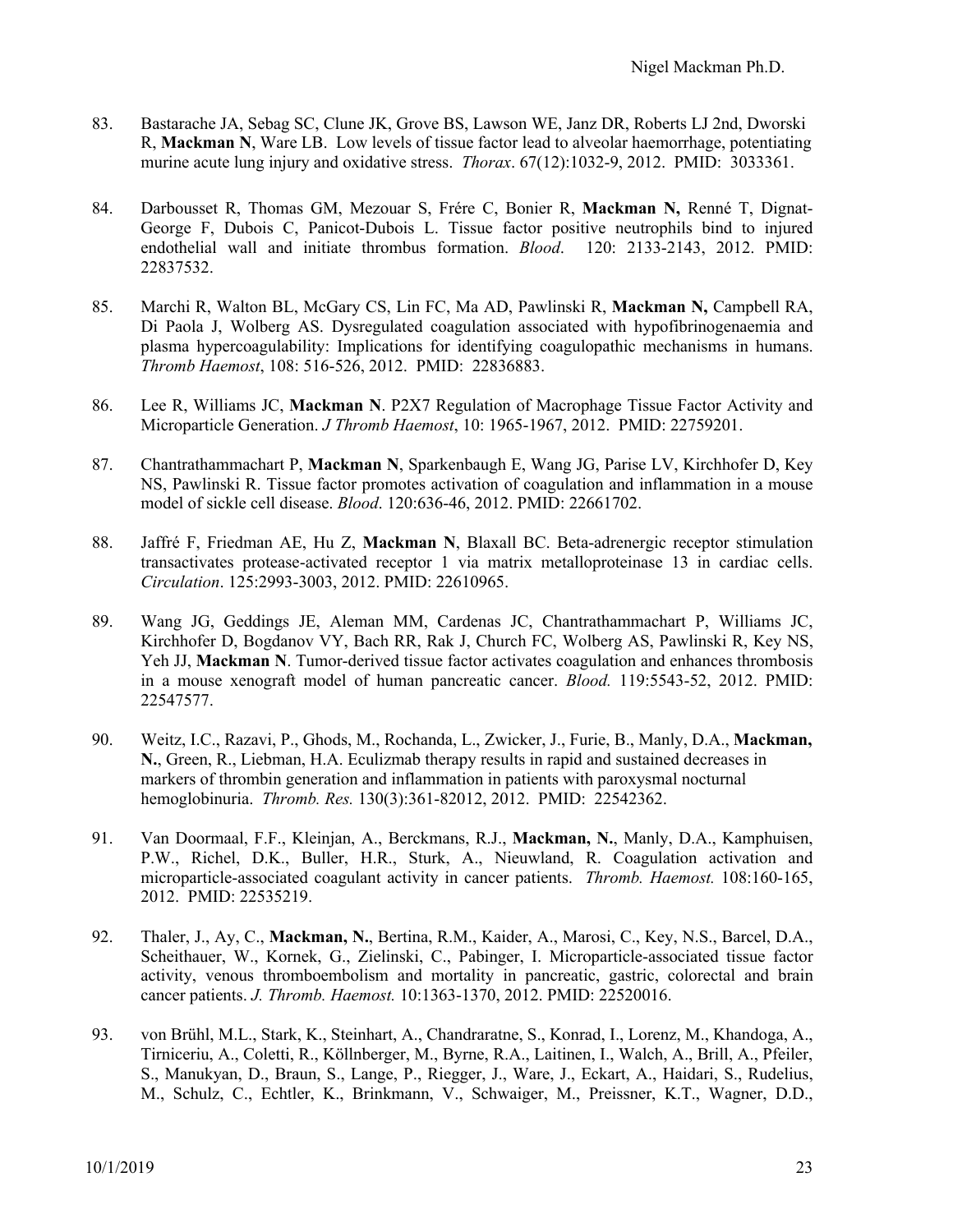**Mackman, N.**, Engelmann, B., Massberg, S. Monocytes, neutrophils, and platelets cooperate to initiate and propagate venous thrombosis in mice in vivo. *J. Exp. Med.*, 209:818-835, 2012. PMCID: 22451716.

- 94. Kasthuri, R.S., Glover, S.L., Jonas, W., McEachron, T., Pawlinski, R., Arepally, G.M., Key, N.S., **Mackman, N**. PF4/heparin-antibody complex induces monocyte tissue factor expression and release of tissue factor positive microparticles by activation of FcyR1. *Blood,* 119:5285-5293, 2012. PMID: 22394597.
- 95. Boltzen, U., Eisenreich, A., Antoniak, S., Weithaeuser, A., Fechner, H., Poller, W., Schultheiss, H.P., **Mackman, N.**, Rauch, U. Alternatively spliced tissue factor and full-length tissue factor protect cardiomyocytes against TNF-α-induced apoptosis. *J. Mol. Cell Cardiol.*, 52:1056-1065, 2012. PMID: 22326437.
- 96. Owens, A.P. 3<sup>rd</sup>, Passam, F.H., Antoniak, S., Marshall, S.M., McDaniel, A.L., Rudel, L., Williams, J.C., Hubbard, B.K., Dutton, J.A., Wang, J., Tobias, P.S., Curtiss, L.K., Daugherty, A., Kirchhofer, D., Luyendyk, J.P., Moriarty, P.M., Nagarajan, S., Furie, B.C., Furie, B., Johns, D.G., Temel, R.E., **Mackman, N.** Monocyte tissue factor-dependent activation of coagulation in hypercholesterolemic mice and monkeys is inhibited by simvastatin. *J. Clin. Invest.* 122:558-568, 2012. PMCID: 3266787. (A commentary was written on this paper by Roy Silverstein entitled Teaching an old dog new tricks: potential antithrombotic use for statins *J. Clin Invest.* 122:558- 568, 2012. PMCID: 326687.
- 97. Hampton, A.L., Diaz, J.A., Hawley, A.E., Wrobleski, S.K., Wang, J.G., Lee, R.D., Kirchhofer, D., Sigler, R.E., Wakefield, T.W., **Mackman, N.**, Myers, D.D. Jr. Myeloid cell tussue factor does not contribute to venous thrombogenesis in an electrolytic injury model. *Thromb. Res.*130:640- 645, 2012. PMID: 22192154.
- 98. Boles, J.C., Williams, J.C., Hollingsworth, R.M., Wang, J.G., Glover, S.L., Owens, A.P. 3rd, Barcel, D.A., Key, N.S., **Mackman, N.** Anthracycline treatment of the human monocytic leukemia cell line THP-1 increases phosphatidylserine exposure and tissue factor activity. *Thromb. Res.* 129:197-203, 2012.
- 99. Lee, R.D., Barcel, D.A., Williams, J.C., Wang, J.G., Boles, J.C., Manly, D.A., Key, N.S., **Mackman, N.** Pre-analytical and analytical variables affecting the measurement of plasmaderived microparticle tissue factor activity. *Thromb. Res.* 129:80-85, 2012. PMCID: 3272762.
- 100. Williams, J.C., Lee, R.D., Doerschuk, C.M., **Mackman, N**. Effect of PAR-2 deficiency in mice on KC expression after intratracheal LPS administration. *J. Signal Transduct.* 2011:415195, 2011. PMCID: 3235808.
- 101. Cronan, M.R., Nakamura, K., Johnson, N.L., Granger, D.A., Cuevas, B.D., Wang, J.G., **Mackman, N.**, Scott, J.E., Dohlman, H.G., Johnson, G.L. Defining MAP3 kinases required for MDA-MB-231 cell tumor growth and metastasis. *Oncogene*, 31(34):3889-3900. 2011. PMCID: 3297722.
- 102. Kassel, K.M., Owens, A.P. 3rd, Rockwell, C.E., Sullivan, B.P., Wang, R., Tawfik, O., Li, G., Guo, G.L., **Mackman, N.**, Luyendyk, J.P. Protease-activated receptor 1 and hematopoietic cell tissue factor are required for hepatic steatosis in mice fed a Western diet. *Am. J. Pathol.*  179:2278-89, 2011. PMCID: 3204032.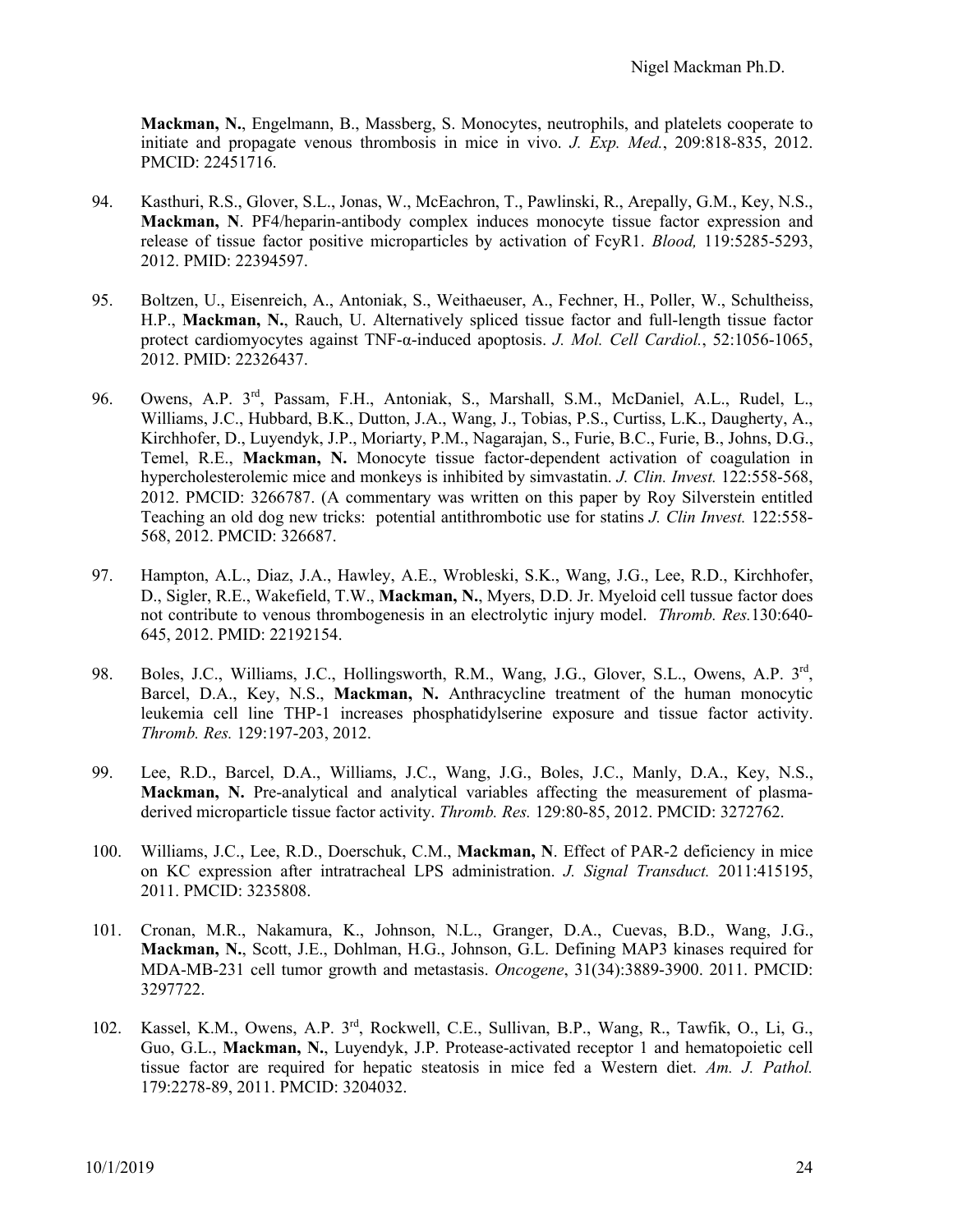- 103. Liu, Y., Jiang, P., Capkova, K., Xue, D., Ye, L., Sinha, S.C., **Mackman, N.**, Janda, K.D., Liu, C. Tissue factor-activated coagulation cascade in the tumor microenvironment is critical for tumor progression and an effective target for therapy. *Cancer Res.* 714:6492-6502, 2011.
- 104. McEachron, T.A., Church, F.C., **Mackman, N.** Regulation of thrombin-induced plasminogen activator inhibitor-1 in 4T1 murine breast cancer cells. *Blood Coagul. Fibrinolysis* 22:576-582, 2011.
- 105. Luo, D., Szaba, F.M., Kummer, L.W., Plow, E.F., **Mackman, N.**, Gailani, D., Smiley, S.T. Protective roles for fibrin, tissue factor, plasminogen activator inhibitor-1, and thrombin activatable fibrinolysis inhibitor, but not factor XI, during defense against the gram-negative bacterium Yersinia enterocolitica. *J. Immunol.* 187:1866-1876, 2011. PMCID: 3150340
- 106. Wang, J.G., Williams, J.C., Davis, B.K., Jacobson, K., Doerschuk, C.M., Ting, J.P., **Mackman, N.** Monocytic microparticles activate endothelial cells in an IL-1β dependent manner. *Blood.* 118:2366-2374, 2011. PMCID: 3162361
- 107. Mukherjee, S.D., Swystun, L.L., **Mackman, N**., Wang, J.P., Pond, G., Levine, M.N., Liaw, P.C. Impact of chemotherapy on thrombin generation and on the protein C pathway in breast cancer patients. *Pathophysiol. Haemost. Thromb.* 37:88-97, 2010.
- 108. Rondina, M.T., Schwertz, H., Harris, E.S., Kraemer, B.F., Campbell, R.A., **Mackman, N.**, Grissom, C.K., Weyrich, A.S., Zimmerman, G.A*.* The septic milieu triggers expression of spliced tissue factor mRNA in human platelets. *J. Thromb. Haemost.* 9:748-758, 2011. PMCID: 3071458
- 109. Bhandari, M., Ofosu, F.A., **Mackman, N**., Jackson, C., Doria, C., Humphries, J.E., Babu, S.C., Ortel, T.L., Hoffman Van Thiel, D., Walenga, J.M., Wahi, R., Teoh, K.H., Fareed, J. Safety and efficacy of thrombin-JMI: a multidisciplinary expert consensus group. *Clin. Appl. Thromb. Hemost.* 17:39-45, 2011.
- 110. Luyendyk, J.P., Flanagan, K.C., Williams, C.D., Jaeschke, H., Slusser, J.G., **Mackman, N**., Cantor, G.H. Tissue factor contributes to neutrophil CD11b expression in alphanaphthylisothiocyanate-treated mice. *Toxicol. Appl. Pharmacol.* 250:256-262, 2011. PMCID: 3022087
- 111. Luyendyk, J.P., **Mackman, N**., Sullivan, B.P. Role of fibrinogen and protease-activated receptors in acute xenobiotic-induced cholestatic liver injury. *Toxicol. Sci.* 119:233-243, 2011. PMCID: 3003835
- 112. McEachron, T.A., Pawlinski, R., Richards, K.L., Church, F.C., **Mackman, N.** Protease-activated receptors mediate cross-talk between coagulation and fibrinolysis. *Blood.* 116:5037-5044, 2010. PMCID: 3012597
- 113. Antoniak, S., Rojas, M., Spring, D., Bullard, T.A., Verrier, E.D., Blaxall, B.C. **Mackman, N.,** Pawlinski, R. Protease-activated receptor 2 deficiency reduces cardiac ischemia/reperfusion injury. *Arterioscler. Thromb. Vasc. Biol.* 11:2136-2142, 2010. PMCID: 2959126
- 114. Li, F., Wang, C.H., Wang, J.G., Tahi, T., Boysen, G., Xu, L., Turner, A.L., Wolberg, A.S., **Mackman, N.**, Maeda, N., Takahashi, N. Elevated tissue factor expression contributes to exacerbated nephropathy in mice lacking eNOS fed a high fat diet. *J*. *Thromb. Haemost.* 8:2122- 2132, 2010.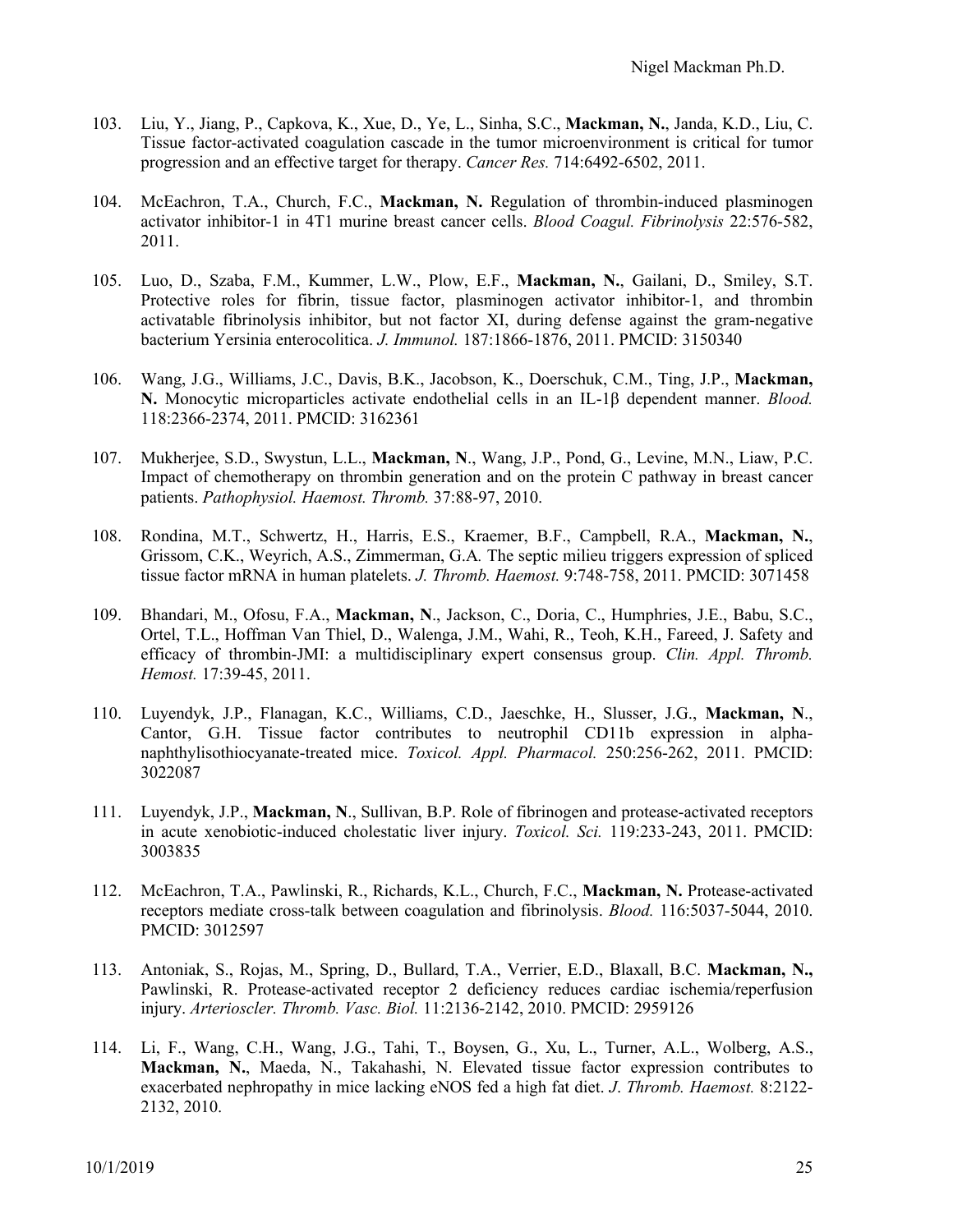- 115. Pawlinski, R., Wang, J-G., Owens, A.P., Williams, J., Antoniak, S., Tencati, M., Luther, T., Rowley, J.W., Low, E.N., Weyrich, A.S., **Mackman, N.** Hematopoietic and non-hematopoietic cell tissue factor activates the coagulation cascade in endotoxemic mice. *Blood.* 116:806-814, 2010. PMCID: 2918334
- 116. Nagai, M., Yilmaz, C.E., Kirchhofer, D., Esmon, C.T., **Mackman, N.,** Granger, D.N. Role of coagulation factors in cerebral venous sinus and cerebral microvascular thrombosis. *Neurosurgery.* 66:560-566, 2010. PMCID: 3089420
- 117. Manly, D. A., Wang, J-G., Glover, S.L., Kasthuri, R., Liebman, H.A., Key, N.S., **Mackman, N.**  Increased microparticle tissue factor activity in cancer patients with venous thromboembolism. *Thromb. Res.* 125:511-512, 2010. PMCID: 2878897
- 118. Ollivier, V., Wang, J., Manly, D., Machlus, K., Wolberg, A. S., Jandrot-Perrus, M., and **Mackman, N.** Detection of endogenous tissue factor levels in plasma using the calibrated automated thrombogram assay. *Thromb. Res*. 125:90-96, 2010. PMCID: 2826585
- 119. Seshan, S.V., Franzke, C.W., Redecha, P., Monestier, M., **Mackman, N.,** Girardi, G. Role of tissue factor in a mouse model of thrombotic microangiopathy induced by antiphospholipid antibodies. *Blood.* 114: 1675-1683, 2009. PMCID: 2927091
- 120. Raetzsch, C.F., Brooks, N. L., Alderman, J.M., Moore, K.S., Hosick, P.A., Klebanov, S., Akira, S., Bear, J.E., Baldwin, A.S., Swenberg, J.A., **Mackman, N.,** Combs, T.P. LPS inhibition of glucose production is mediated by the TRL4, MyD88, NF-κB pathway. *Hepatology.* 50:592-600, 2009. PMCID: 2822400
- 121. Baker, A.K., Wang, R., **Mackman, N.,** Luyendyk, J.P. Rapamycin enhances LPS-induction of tissue factor and TNF-α expression in macrophages by reducing IL-10 expression. *Mol. Immunol.* 46:2249-2255, 2009. PMCID: 2699995
- 122. Wang, J-G., Manly, D., Kirchhofer, D., Pawlinski, R. **Mackman, N**. Levels of microparticle tissue factor activity correlate with coagulation activation in endotoxemic mice. *J. Thromb. Haemost.* 7:1092-1098, 2009. PMCID: 2838714
- 123. Rong, Y., Belozerov, V.E., Tucker-Burden, C., Chen, G., Durden, D.L., Olson, J.J., Van Meir, E.G., **Mackman, N.,** Brat, D.J. Epidermal growth factor receptor and PTEN modulate tissue factor expression in glioblastoma through JunD/activator protein-1 transcriptional activity. *Cancer Res*. 69:2540-2549, 2009.
- 124. Luyendyk, J.P., Cantor G. H., Kirchhofer, D., **Mackman, N.** Copple, B.L., Wang, R. Tissue factor-dependent coagulation contributes to alpha-naphthylisothiocyanate-induced cholestatic liver injury in mice. *Am. J. Physiol. Gastrointest. Liver Physiol*. 296:G840-G849, 2009.
- 125. Wang, L., Miller, C., Swarthout, R.F., Rao, M., **Mackman, N**., Taubman, M.B. Vascular smooth muscle-derived tissue factor is critical for arterial thrombosis after ferric chloride-induced injury. *Blood.* 113: 705-713, 2009.
- 126. Li, Y-D., Ye, B-Q., Zheng, S-X., Wang, J-T., Wang-J-G., Chen, M., Liu, J-G., Pei, X-H., Wang, L-J., Lin, Z-X., Gupta, K., **Mackman, N.**, Slungaard, A., Key, N.S., Geng, J-G. NF-κB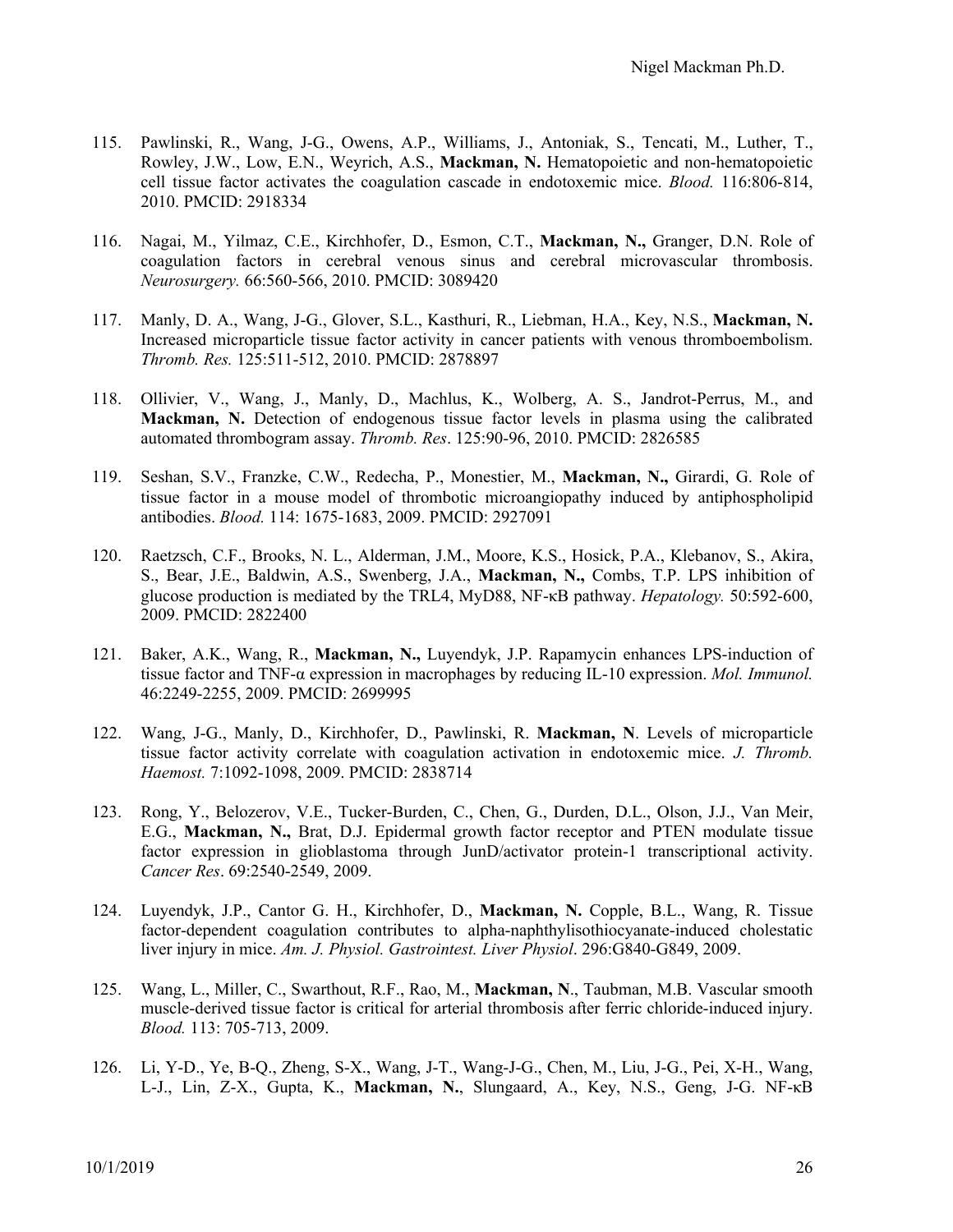transcription factor p50 critically regulates tissue factor in deep vein thrombosis. *J. Biol. Chem.*  284:447-483, 2009.

- 127. Khorana, A.A., Francis, C.W., Menzies, K.E., Wang, J-G., Hyrien, O., Hathcock, J., **Mackman, N.**, Taubman, M.B. Plasma tissue factor may be predictive of venous thromboembolism in pancreatic cancer. *J. Thromb. Haemost.* 6:1983-1985, 2008. PMCID: 2848502
- 128. Milsom, C. C., Yu, J.L., **Mackman, N.,** Micallef, J., Anderson, G. M., Guha, A., Rak, J. W. Tissue factor regulation by epidermal growth factor receptor and epithelial-to-mesenchymal transitions: effect on tumor progression and angiogenesis. *Cancer Res.* 68:10068-10076, 2008. PMCID: 2834285
- 129. Yu, J., May, L., Milsom, C., Anderson, G.M., Weitz, J.I, Luyendyk, J. P., Broze, G., **Mackman, N.,** Rak, J. Contribution of host-derived tissue factor to tumor neovascularization. *Arterioscler. Thromb. Vasc. Biol.* 28:1975-1981, 2008. PMCID: 2848475
- 130. Redecha, P., Franzke, C-W., Ruf, W., **Mackman, N**., Girardi, G. Activation of neutrophils by the tissue factor- factor VIIa-PAR-2 axis mediates fetal death in antiphospholipid syndrome. *J. Clin. Invest.* 118:3453-3461, 2008.
- 131. Kidd, L., Schabbauer, G. A., Luyendyk, J. P., Holscher, T.D., Tilley, R.E., Tenacati, M., **Mackman, N.** Insulin activation of the PI3K/Akt pathway reduces LPS-induced inflammation in mice. *J. Pharmacol. Exp. Ther.* 326:348-353, 2008. PMCID: 2836781
- 132. Hoffmann, E., Ashouri, J., Wolter, S., Doerrie, A., Dittrich-Breiholtz, O., Scneider, H., Wagner, E.F., Troppmair, J., **Mackman, N.,** Kracht, M. Transcriptional regulation of EGR-1 by the IL-1- JNK-MKK7-c-JUN pathway. *J. Biol. Chem.* 283:12120-12128, 2008.
- 133. Schabbauer, G., Luyendyk, J., Crozat, K., Jiang, Z., **Mackman, N.,** Bahram, S., Georgel, P. TLR4/CD14-mediated PI3K activation is an essential component of interferon-dependent VSV resistance in macrophages. *Mol. Immunol.* 45:2790-2796, 2008. PMCID: 2834305
- 134. Luyendyk, J.P., Schabbauer, G.A., Tencati, M., Holscher, T., Pawlinski, R., **Mackman, N.** Genetic analysis of the role of the PI3K-Akt pathway in LPS-induced cytokine and tissue factor gene expression in monocytes/macrophages. *J. Immunol.* 180:4218-4226, 2008. PMCID: 2834303
- 135. Bhattacharjee, G., Ahamed, J., Pawlinski, R., Liu, C., **Mackman, N.,** Ruf, W., Edgington, T.S. Factor Xa binding to annexin 2 mediates signal transduction via protease-activated receptor 1. *Circ. Res.* 102:457-464, 2008. PMCID: 2838720
- 136. Reinhardt, C., von Bruhl, M-L., Masnukyan, D., Grahl, L.,, Lorebz, M., Altmann, B., Dlugai, S., Hess, S., Konrad, I., Orschiedt, L., **Mackman, N.,** Ruddock, L., Massberg, S., Engelmann, S. Protein disulfide isomerase acts as an injury response signal that enhances fibrin generation via tissue factor generation. *J. Clin. Invest.* 118:1110-1122, 2008.
- 137. Tilley, R.E., Holscher, T., Belani, R., Nieva, J., **Mackman, N.** Tissue factor activity is increased in a combined platelet and microparticle sample from cancer patients. *Thromb. Res*. 122: 604- 609, 2008. PMCID: 2572216.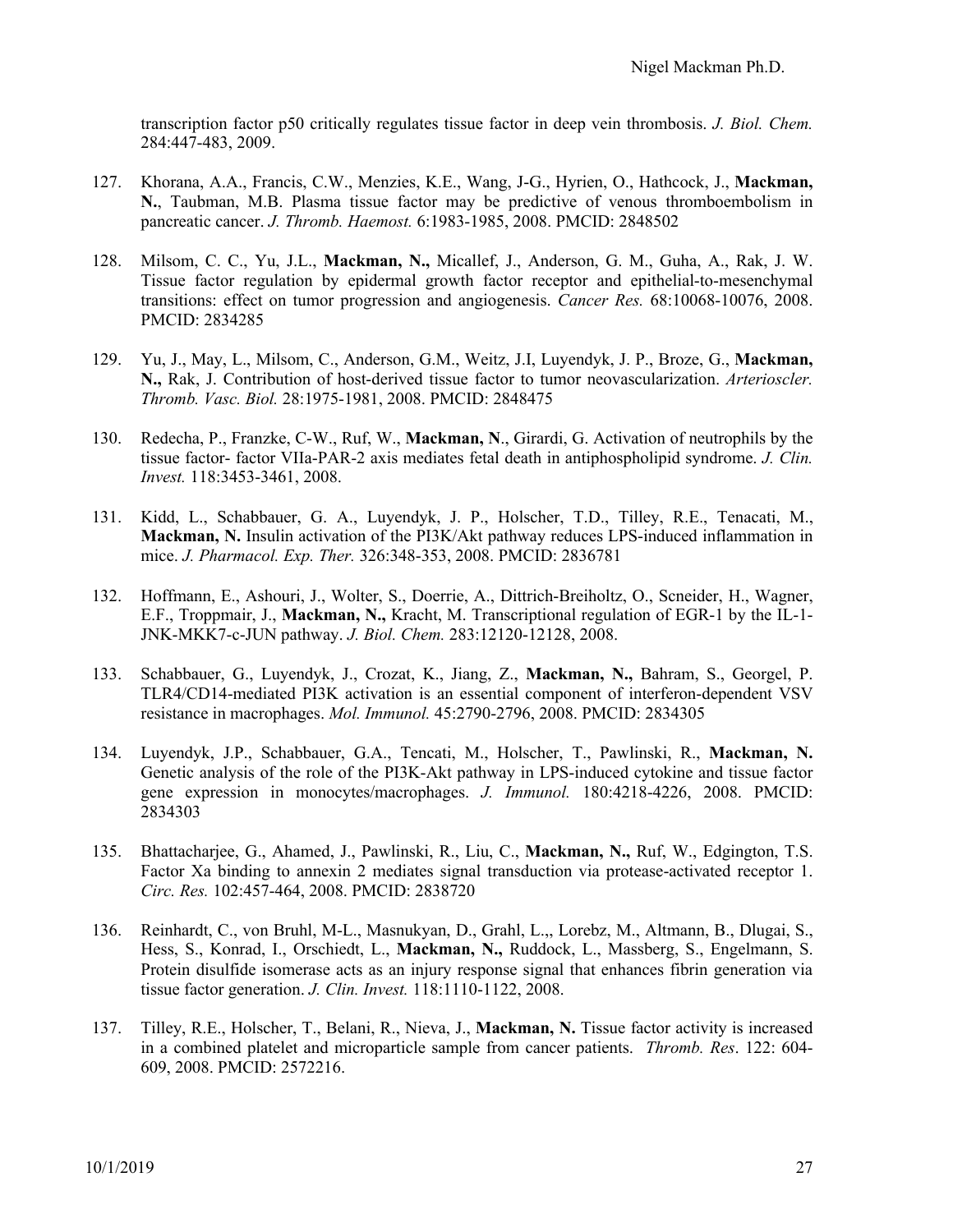- 138. Pawlinski, R., Tencati, M., Hampton, C.R., Shishido, T., Bullard, T.A., Casey, L.M., Andrade-Gordon, P., Spring, D., Kotzsch, M., Luther, T., Abe, J., Pohlman, T., Verrier, E.D., Blaxall, B., **Mackman, N.** Protease-activated receptor-1 contributes to cardiac remodeling and hypertrophy. *Circulation.* 116:2298-2306, 2007. PMCID: 2848478.
- 139. Kerschen, E.J., Fernandez, J.A., Cooley, B.C., Yang, X.V., Sood, R., Mosnier, L.O., Castellino, F.J., **Mackman, N**., Griffin, J.H., Weiler, H. Endotoxemia and sepsis mortality by nonanticoagulant activated protein C*. J. Exp. Med.* 204:2439-2448, 2007.
- 140. Ghosh, M., Wang, H., Ai, Y., Romeo, E., Luyendyk, J.P., Peters, J.M., **Mackman, N.,** Dey, S.K., Hla, T. COX-2 suppresses tissue factor expression via endocannabinoid-directed PPARδ activation. *J. Exp. Med.* 204:2053-2061, 2007.
- 141. Pawlinski, R., Tencati, M., Holscher, T., Pedersen, B., Voet, T., Tilley, R.E., Marynen, P., **Mackman, N**. Role of cardiac myocyte tissue factor in heart hemostasis. *J. Thromb. Haemost*. 5:1693-1700, 2007*.*
- 142. Redecha, R., Tilley, R., Tencati, M., Salmon, J., Kirchhofer, D., **Mackman, N.,** Girardi, G. Tissue factor: a link between C5a and neutrophil activation in antiphospholipid antibody-induced fetal injury. *Blood.* 110:2433-2431, 2007.
- 143. Luyendyk, J.P., Piper, J.D., Tencati, M., Reddy, K.V., Holscher, T., Zhang, R., Luchoomun, J., Chen, X., Min, W., Kunsch, C., **Mackman, N.** A novel class of antioxidants inhibits LPS induction of tissue factor by selective inhibition of the activation of ASK1 and MAP kinases. *Arterioscler. Thromb. Vasc. Biol.* 27: 1857-1563, 2007.
- 144. Ganey, P., Luyendyk, J. Newport, S., Eagle, T. Maddow, J. **Mackman, N.,** Roth, R. Role of coagulation system activation in acetaminophen-induced hepatotoxicity in mice. *Hepatology.* 46:1177-1186, 2007.
- 145. Shigeoka, A., Hoscher, T.D., King, A.J., Hall, F.W., Kiosses, W.B., Tobias, P.S., **Mackman, N**., McKay, D.B. TLR2 is constitutively expressed within the kidney and participates in ischemic renal injury through both myD88-dependent and independent pathways. *J. Immunol.* 178: 6252- 6258, 2007*.*
- 146. Davis, D., Wilson, K., Sam, M., Kennedy, S., **Mackman, N**., Charlesworth, J., Erlich, J. The development of cardiac fibrosis in low tissue factor mice is gender-dependent and is associated with differential expression of urokinase plasminogen activator. *J. Mol. and Cell. Cardiol.* 42:559-71, 2007.
- 147. Sevastos, J., Kennedy, S.E., Davis, D.R., Sam, M., Peake, P.W., Charlesworth, J.A., **Mackman, N.**, Erlich, J.H. Tissue factor deficiency and PAR-1 deficiency are protective against renal ischemia reperfusion injury. *Blood.* 109:577-583, 2007.
- 148. Frank, R.D., Holscher, T., Schabbauer, G. Tencati, M., Pawlinski, R., Weitz, J.I., **Mackman, N.** A non-anticoagulant synthetic pentasaccharide reduces inflammation in a murine model of kidney ischemia-reperfusion injury. *Thromb. Haemost.* 96:802-806, 2006.
- 149. Schwertz, H., Tolley, N.D., Foulks, J.M.,Denis, M.M., Risenmay, B.W., Buerke, M., Tilley, R.E., Rondina M.T., Harris, E.M., Kraiss, L.W., **Mackman, N.,** Zimmerman, G.A.,Weyrich, A.S. Signal-dependent splicing of tissue factor pre-mRNA modulates the thrombogenicity of human platelets. *J. Exp. Med*. 20:2433-2440, 2006.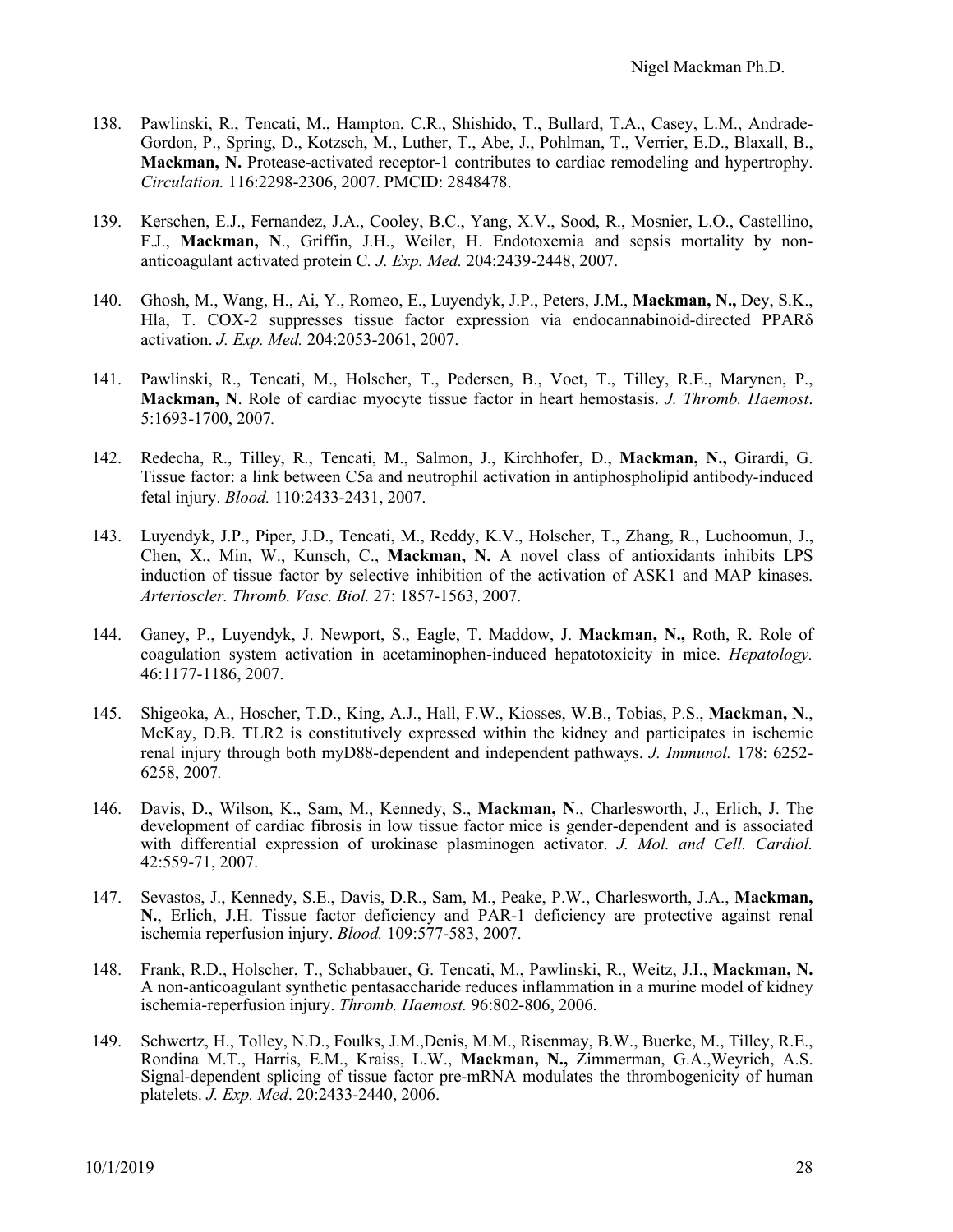- 150. Mullarky, I.K., Szaba, F.M., Winchel, C.G., Parent, M.A., Kummer, L.W., **Mackman, N.**, Johnson, L.L., Smiley, S.T. *In situ* hemostasis assays demonstrate that interferon-gamma suppresses infection-stimulated hepatic fibrin deposition by promoting fibrinolysis. *J. Thromb. Haemost*. 4:1580-1587, 2006.
- 151. Rong, Y., HU, F., Huang, R.P., **Mackman, N.**, Horowitz, J.M., Jensen, R.L., Durden, D.L., Van Meir, E.G., Brat, D.J. Early growth response gene-1 regulates hypoxia-induced expression of tissue factor in glioblastoma multiforme through hypoxia-inducible factor-1-independent mechanisms. *Cancer Res*. 66:7067-7074, 2006*.*
- 152. Tilley, R.E., Pedersen, B., Pawlinski, R., Sato, Y., Erlich, J.H., Shen, Y., Day, S., Huang, Y., Eitzman, D. T., Boisvert, W.A., Curtiss, L. K., Fay, W. P., **Mackman, N.** Atherosclerosis in mice is not affected by a reduction in tissue factor expression. *Arterioscler. Thromb. Vasc. Biol.* 26:555-562, 2006.
- 153. Hayashi, M, Matsushita, T., **Mackman, N**., Ito, M., Adachi, T., Katsumi, A., Yamamoto, K., Takeshita, K., Kojima, T., Saito, H., Murohara, T., Naoe, T. Fatal thrombosis of antithrombin deficient mice is rescued differently in the heart and liver by intercrossing with low tissue factor mice. *J. Thromb. Haemost.* 4:177-185, 2006.
- 154. Motton, D.D., **Mackman, N**., Tilley, R.E., Rutledge, J.C. Postprandial elevation of tissue factor antigen in the blood of healthy adults. *Thromb. Haemost.* 94:504-509, 2005.
- 155. Kamimura, M., Viedt, C., Dalpke, A., Rosenfeld, M.E., **Mackman, N.**, Cohen, D.M., Blessing, E., Preusch, M., Weber, C.M., Kreuzer, J., Katus, H.A., Bea, F. Interleukin-10 suppresses tissue factor expression in lipopolysaccharide-stimulated macrophages via inhibition of Egr-1 and a serum response element/MEK-ERK1/2 pathway. *Circ. Res.* 97:305-313, 2005.
- 156. Rushworth, S.A., Chen, X-L., **Mackman, N.**, Ogborne, R.M., O'Connell, M.A. LPS-induced heme oxygenase-1 expression in human monocytic cells is mediated via Nrf2 and protein kinase C. *J. Immunol.* 175:4408-4415, 2005.
- 157. Bhattacharjee, G., Ahamed, J., Pedersen, B., El-Sheikh, A., **Mackman, N.**, Ruf, W., Liu, C., Edgington, T.S. Regulation of tissue factor-mediated initiation of the coagulation cascade by cell surface Grp78. *Arterioscler. Thromb. Vasc. Biol.* 25:1737-1743, 2005.
- 158. Morrow, D.A., Murphy, S.A., McCabe, C.H., **Mackman, N.**, Wong, H.C., Antman, E.M. Potent inhibition of thrombin with a monoclonal antibody against tissue factor (Sunol-cH36): results of the PROXIMATE-TIMI 27 trial. *Eur. Heart J.* 26:682-688, 2005.
- 159. Pedersen, B., Holscher, T., Sato, Y., Pawlinski, R., **Mackman, N.** A balance between tissue factor and tissue factor pathway inhibitor is required for embryonic development and hemostasis in adult mice. *Blood.* 105:1734-1741, 2005.
- 160. Frank, R.D., Schabbauer, G., Holscher, T., Sato, Y., Tencati, M., Pawlinski, R., **Mackman, N.** The synthetic pentasaccharide, fondaparinux, reduces coagulation, inflammation and neutrophil accumulation in kidney ischemia-reperfusion injury. *J. Thromb. Haemost.* 3:531-540, 2005.
- 161. Yu, L.J., May, L., Lhotak, V., Shahrzad, S., Shirasawa, S., Weitz, J.I., Comber, B.L., **Mackman, N.**, Rak, J.W. Oncogenic events regulate tissue factor expression in colorectal cancer cells: implications for tumor progression and angiogenesis. *Blood.* 105:1734-1741, 2005.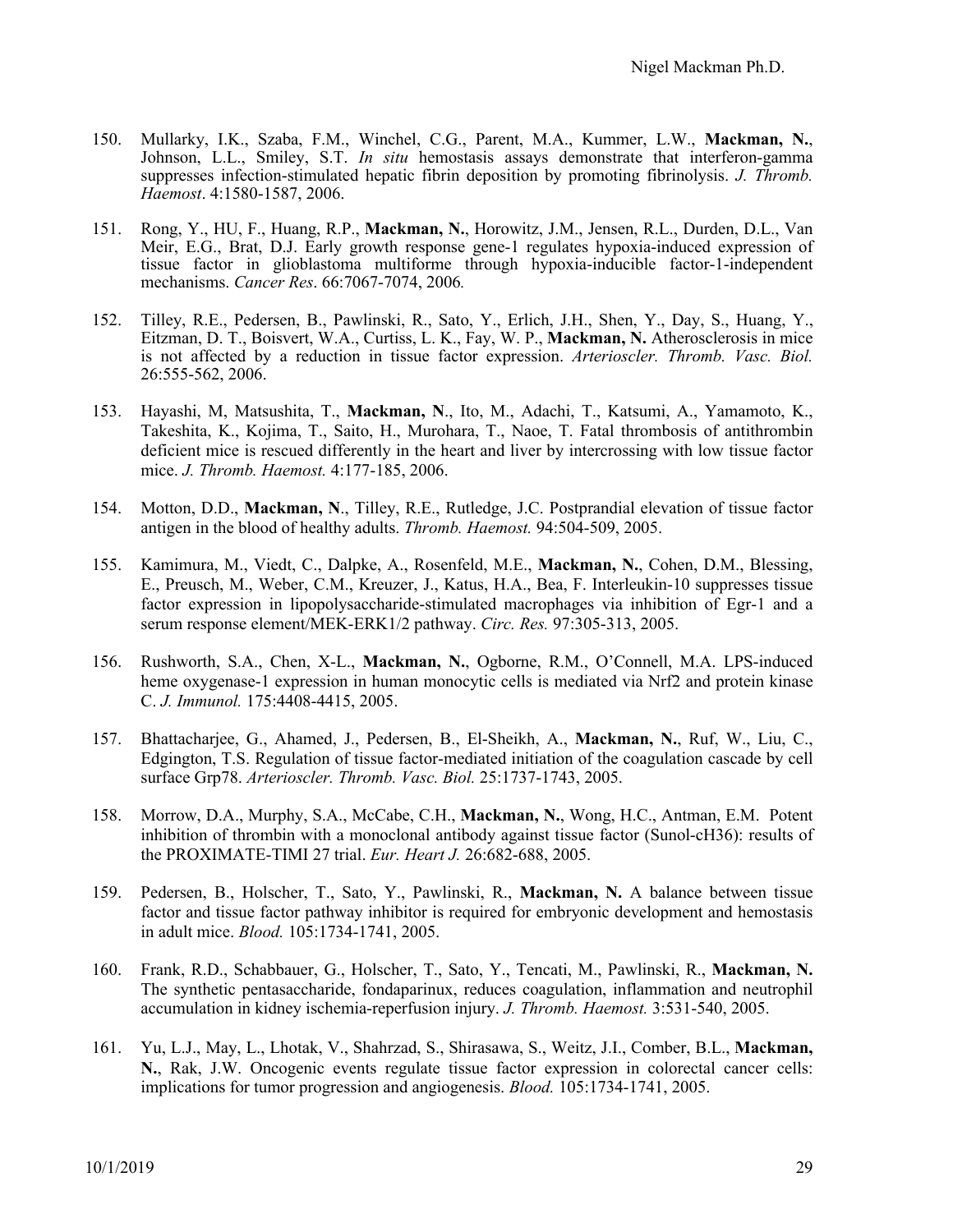- 162. Pyo, R.T., Sato, Y., **Mackman, N.**, Taubman, M.B. Mice deficient in tissue factor demonstrate attenuated intimal hyperplasia in response to vascular injury and decreased smooth muscle cell migration. *Thromb. Haemost.* 92:451-458, 2004.
- 163. Day, S.M., Reeve, J.L., Pedersen, B., Farris, D.M., Myers, D.D., Im, M., Wakefield, T.W., **Mackman, N.**, Fay, W.P. Macrovascular thrombosis is driven by tissue factor derived primarily from the blood vessel wall. *Blood.* 105:192-198, 2005.
- 164. Chou, J., **Mackman, N.**, Merrill-Skoloff, G., Pedersen, B., Furie, B.C., Furie, B. Hematopoietic cell-derived microparticle tissue factor contributes to fibrin formation during thrombus propagation. *Blood.* 104:3190-3197, 2004.
- 165. Schabbauer, G., Tencati, M., Pedersen, B., Pawlinski, R., **Mackman, N.** PI3K-Akt pathway suppresses coagulation and inflammation in endotoxemic mice. *Arterioscler. Thromb. Vasc. Biol.*  24:1963-1969, 2004.
- 166. Reddy, K. Veera, Bhattacharjee, G., Schabbauer, G., Hollis, A., Kempf, K., Tencati, M., O'Connell, M., Guha, M., **Mackman, N.** Dexamethasone enhances LPS induction of tissue factor expression in human monocytic cells by increasing tissue factor mRNA stability. *J. Leukoc. Biol.* 76:145-151, 2004.
- 167. Pawlinski, R., Pedersen, B., Schabbauer, G., Tencati, M., Holscher, T., Boisvert, W., Andrade-Gordon, P., Frank, R.D., **Mackman, N.** Role of tissue factor and protease-activated receptors in a mouse model of endotoxemia. *Blood.* 103:1342-1347*,* 2004. PMCID: 2860856
- 168. Tenno, T., Oberg, F., **Mackman, N.**, Nilsson, K., Siegbahn, A. PML/RAR alpha plays a role for basal activity and retinoid-induced repression of the tissue factor promoter in acute promyelocytic leukemia cells. *Thromb. Haemost.* 90:930-939, 2003.
- 169. Marsik, C., Quehenberger, P., **Mackman N.**, Osterud, B., Luther, T., Jilma, B. Validation of a novel tissue factor assay in experimental human endotoxemia. *Thromb. Res.* 111:311-5, 2003.
- 170. Marsik, C., Graininger, M., **Mackman, N.**, Osterud, B., Luther, T., Jilma, B. Effects of enalapril on disseminated intravascular thrombin formation during systemic inflammation. *Cardiovasc. Res.* 60:131-135, 2003.
- 171. Bea, F., Puolakkainen, M.H., McMillen, T., Hudson, F.N., **Mackman, N.**, Chou Kuo, C., Campbell, L.A., Rosenfeld, M.E. *Chlamydia pneumoniae* induces tissue factor expression in mouse macrophages via activation of Egr-1 and the MEK-ERK1/2 pathway. *Circ. Res*. 92:394- 401, 2003.
- 172. Cramer, T., Yamanishi, Y., Clausen, B.E., Förster, I., Pawlinski, R., **Mackman, N.**, Haase, V.H., Jaenisch, R., Corr, M., Firestein, G., Gerber, H.P., Ferrara, N., Johnson, R.S. HIF-1α is essential for myeloid cell-mediated inflammation. *Cell.* 112:645-657, 2003.
- 173. Isermann, B., Sood, R., Pawlinski, R., Zogg, M., Kalloway, S., Degen, J.L., **Mackman, N.**, Weiler, H. The thrombomodulin-protein C system is essential for the maintenance of pregnancy. *Nat. Med.* 9:331-337, 2003.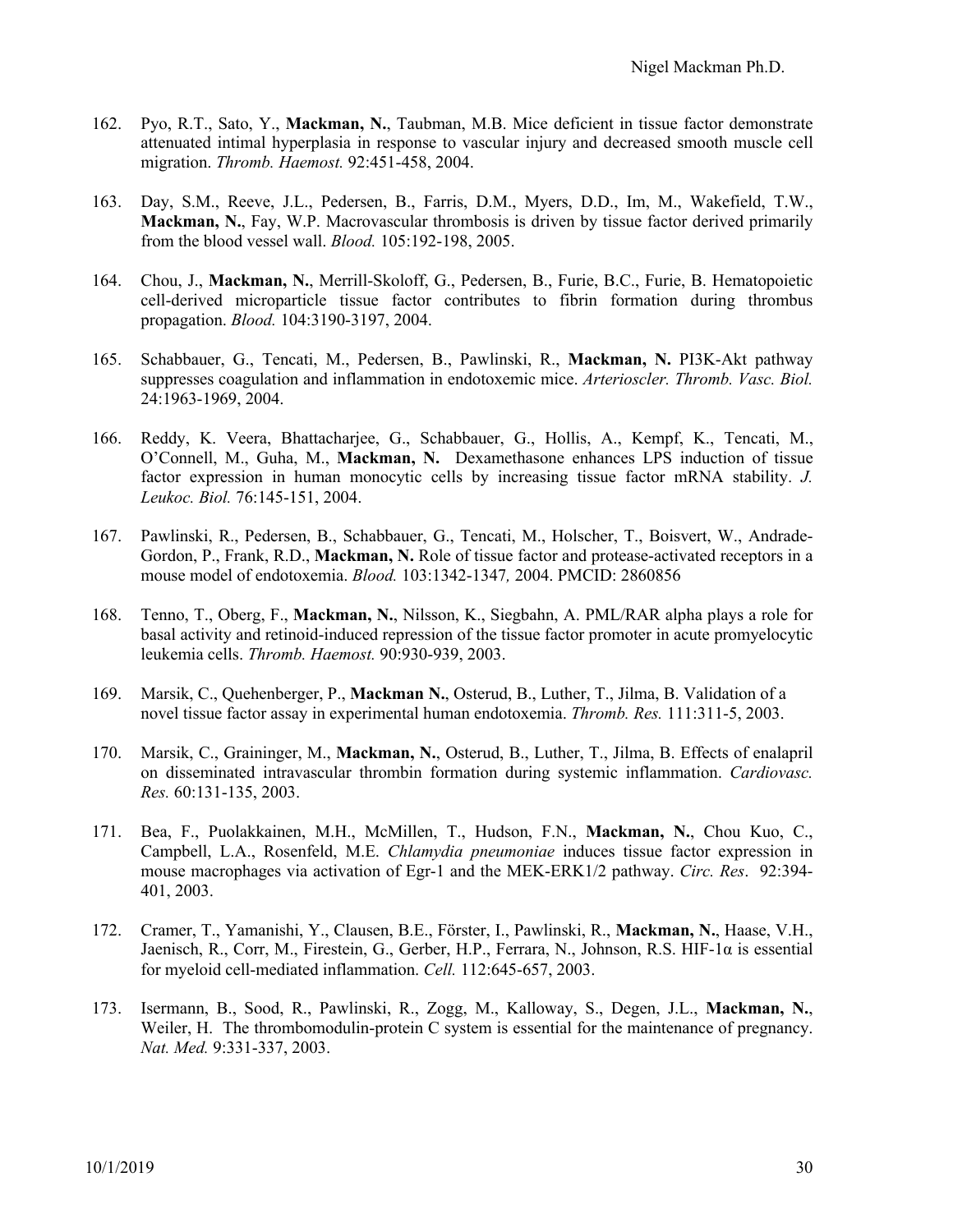- 174. Pawlinski, R., Pedersen, B., Kehrle, B., Aird, W.C., Frank, R.D., Guha, M., **Mackman, N.** Regulation of tissue factor and inflammatory mediators by Egr-1 in a mouse endotoxemia model. *Blood.* 101:3940-3947, 2003.
- 175. Pawlinski, R., Fernandes, A., Kehrle, B., Pedersen, B., Parry, G., Erlich, J., Pyo, R., Gutstein, D., Zhang, J., Melis, E., Carmeliet, P., Baretton, G., Luther, T., Taubman, M., Rosen, E., **Mackman, N.** Tissue factor deficiency causes cardiac fibrosis and left ventricular dysfunction. *Proc. Natl. Acad. Sci*. 99:15333-15338, 2002.
- 176. Guha, M., **Mackman, N.** The PI3K-Akt pathway limits LPS activation of signaling pathways and expression of inflammatory mediators in human monocytic cells. *J. Biol. Chem.* 277:32124- 32132, 2002.
- 177. Bavendiek, U., Libby, P., Kilbride, M., Reynolds, R., **Mackman, N.**, Schonbeck, U. Induction of tissue factor expression in human endothelial cells via CD40 ligand is mediated by AP-1, NF-κB, and Egr-1. *J. Biol. Chem.* 277:25032-25039, 2002.
- 178. Pendurthi, U.R., Meng, F., **Mackman, N.**, and Rao, V.M. Mechanism of resveratrol-mediated tissue factor gene expression. *Thromb. Haemost.* 87:155-162, 2002.
- 179. Melis, E., Moons, L., De Mol, M., Herbert, J-M., **Mackman, N.**, Collen, D., Carmeliet, P., Dewerchin, M. Normal development and survival of mice with deletion of the cytosolic domain of tissue factor. *Biochem. Biophys. Res. Commun.* 286:580-586, 2001.
- 180. Guha, M., O'Connell, M.A., Pawlinski, R., Hollis, A., McGovern, P., Yan, S.-F., Stern,D., **Mackman, N.** LPS activation of the MEK-ERK1/2 pathway in human monocytic cells mediates tissue factor and TNF $\alpha$  expression by inducing Elk-1 phosphorylation and Egr-1 expression. *Blood*. 98:1429-1439, 2001.
- 181. Nishibe, T., Parry, G., Ishida, A., Aziz, S., Murray, J., Patel, Y., Rahman, S., Strand, K., Saito, K., Saito, Y., Hammond, W.P., Savidge, G.F., **Mackman, N.**, Wijelath, E.S. Oncostatin M promotes biphasic tissue factor expression in smooth muscle cells: Evidence for Erk-1/2 activation. *Blood*. 97:692-699, 2001.
- 182. Marx, N., **Mackman, N.**, Schönbeck, U., Yilmaz, N., Hombach, V., Libby, P., Plutzky, J. PPARalpha activators inhibit tissue factor expression and activity in human monocytes. *Circulation*. 103:213-219, 2001.
- 183. Yan, S.-F., Fujita,T., Lu, J., Okada, K., Xu, L., Zou, Y.S., **Mackman, N.**, Pinsky, D.J., Stern, D.M. Egr-1, a master switch coordinating upregulation of divergent gene families underlying ischemic stress. *Nat. Med.* 6(12):1355-1361, 2000.
- 184. Arbibe, L., Mira, J.P., Teusch, N., Kline, L., Guha, M., **Mackman, N.**, Godowski, P.J., Ulevitch, R.J., Knaus, U.G. Toll-like receptor 2-mediated NF-κB activation requires a Rac1-dependent pathway. *Nat. Immunol.* 1(6):533-540, 2000.
- 185. Erlich, J.H., Boyle, E.M., Labriola, J., Kovacich, C., Santucci, R.A., Fearns, C., Morgan, E.N., Yun, W., Luther, T., Kojikawa, O., Martin, T.R., Pohlman, T.H., Verrier, E.D., **Mackman, N.** Inhibition of the tissue factor-thrombin pathway limits infarct size after myocardial ischemiareperfusion injury by reducing inflammation. *Am. J. Pathol*. 157(2):1849-1862, 2000. **(Cover)**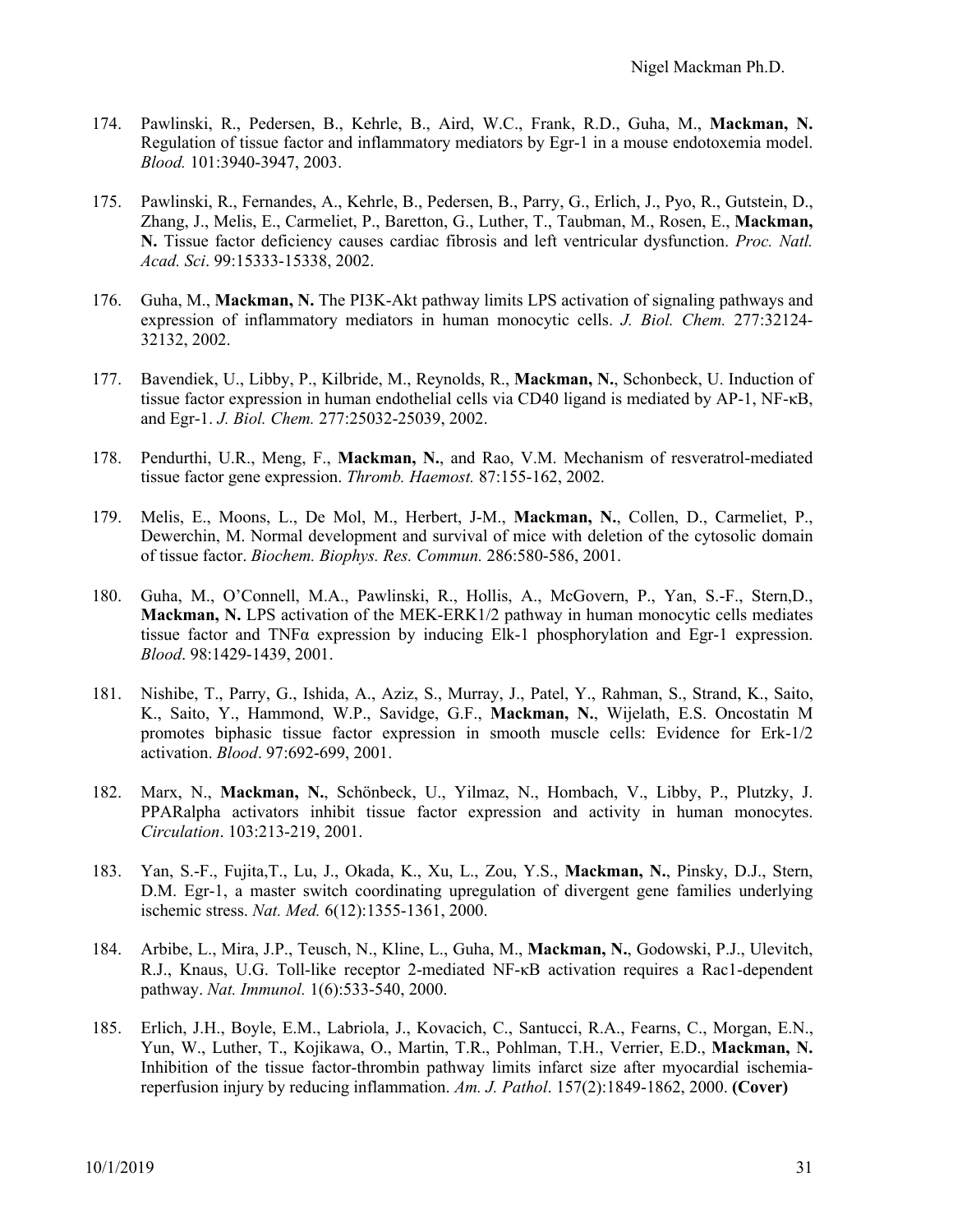- 186. Luther, T., Dittert, D.D., Kotzsch, M., Erlich, J.H., Albrecht, S., **Mackman, N.**, Müller, M. Functional implications of tissue factor localization to cell-cell contacts in myocardium. *J. Pathol*. 192(1): 121-130, 2000.
- 187. Mueller, D.N., Mervaala, E.M., Dechend, R., Fiebeler, A., Park, J.K., Schmidt, F., Theuer, J., Breu, V., **Mackman, N.**, Luther, T., Schneider, W., Gulba, D., Ganten, D., Haller, H., Luft, F.C. Angiotensin II (AT(1)) receptor blockade reduces vascular tissue factor in angiotensin II-induced cardiac vasculopathy. *Am. J. Pathol.* 157(1): 111-122, 2000.
- 188. Yan, S.F., Lu, J., Xu, L., Zou, Y.S., Tongers, J., Kisiel, W., **Mackman, N.**, Pinsky, D.J., Stern, D.M. Pulmonary expression of early growth response-1: biphasic time course and effect of oxygen concentration. *J. Appl. Physiol.* 88(6): 2303-2309, 2000.
- 189. Parry, G.C., **Mackman, N.** Mouse embryogenesis requires the tissue factor extracellular domain but not the cytoplasmic domain. *J. Clin. Invest*. 105(11): 1547-1554, 2000.
- 190. Dechend, R., Homuth, V., Wallukat, G., Kreuzer, J., Park, J.K., Theuer, J., Juepner, A., Gulba, D.C., **Mackman, N.**, Haller, H., Luft, F.C. AT(1) receptor agonistic antibodies from preeclamptic patients cause vascular cells to express tissue factor. *Circulation.* 101(20): 2382-2387, 2000.
- 191. Liu, R., O'Connell, M.A., Johnson, K., Pritzker, K., **Mackman, N.**, Terkeltaub, R. Extracellular signal-regulated kinase 1/extracellular signal-regulated kinase 2 mitogen-activated protein kinase signaling and activation of activator protein 1 and nuclear factor kB transcription factors play central roles in interleukin-8 expression stimulated by monosodium urate monohydrate and calcium pyrophosphate crystals in monocytic cells. *Arthritis Rheum*. 43: 1145-1155, 2000.
- 192. Xie, P., Browning, D.D., Hay, N., **Mackman, N.**, Ye, R.D. Activation of NF-κB by bradykinin through a Gα-q and Gβγ-dependent pathway that involves phosphoinositide 3-kinase and Akt. *J. Biol. Chem.* 275:24907-24914, 2000.
- 193. Yan,S.F., Lu,J., Zou,Y.S., Kisiel,W., **Mackman, N**., Leitges,M., Steinberg,S., Pinsky,D., Stern,D. Protein kinase C-beta and oxygen deprivation. A novel egr-1-dependent pathway for fibrin deposition in hypoxemic vasculature. *J. Biol. Chem.* 273:11921-11928, 2000.
- 194. Krikun,G., Schatz,F., **Mackman,N**., Guller,S., Demopoulos,R., Lockwood,C.J. Regulation of tissue factor gene expression in human endometrium by transcription factors Sp1 and Sp3. *Mol. Endocrinol.* 14:393-400, 2000.
- 195. Santucci, R.A., Erlich, J., Labriola, J., Wilson, M., Kao, K.J., Kickler, T.S., Spillert, C., **Mackman, N**. Measurement of tissue factor activity in whole blood. *Thromb. Haemost.* 83:445- 454, 2000. **(Cover)**
- 196. Xia, Y., Chen, S., Wang, Y., **Mackman, N.**, Ku, G., Lo, D., Feng, L. RelB modulation of IkappaBalpha stability as a mechanism of transcriptional suppression of interleukin-1α, IL-1β and tumor necrosis factor α in fibroblasts. *Mol. Cell. Biol*. 19:7688-7696, 1999.
- 197. Leitinger, N., Tyner, T.R., Oslund, L., Rizza, C., Subbanagounder, G., Lee, H., Shih, P.T., **Mackman, N**., Tigyi, G., Territo, M.C., Berliner, J.A., Vora, D.K. Structurally similar oxidized phospholipids differentially regulate endothelial binding of monocytes and neutrophils. *Proc. Natl. Acad. Sci*. *USA* 96:12010-12015, 1999.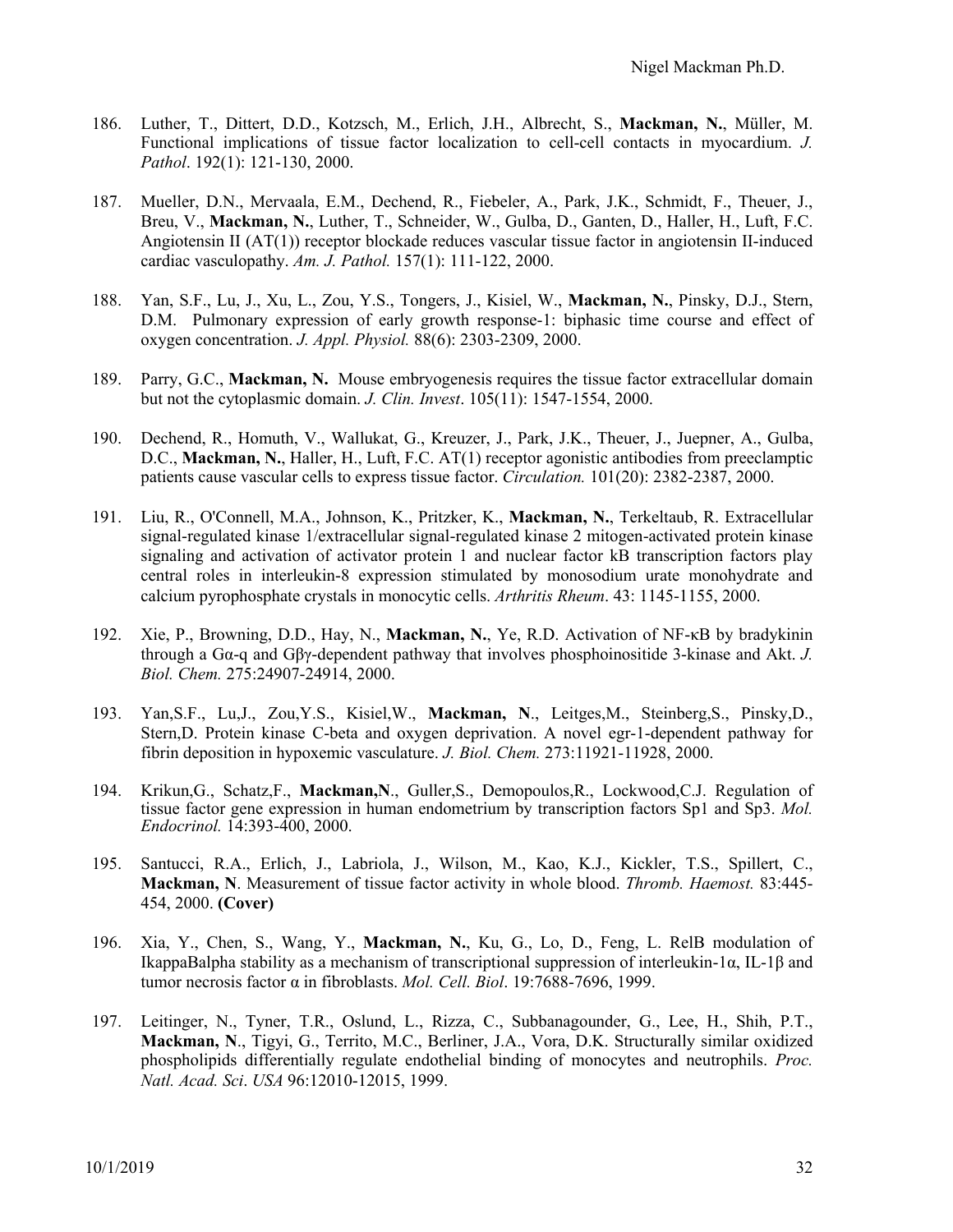- 198. Yan, S.F., **Mackman, N.**, Kisiel, W., Stern, D.M., Pinsky, D.J. Hypoxia/hypoxemia-induced activation of the procoagulant pathways and the pathogenesis of ischemia-associated thrombosis. *Arterioscler. Thromb. Vasc. Biol*. 19:2029-2035, 1999.
- 199. Erlich, J., Parry, G.C.N., Fearns, C., Carmeliet, P., Luther, T., **Mackman, N**. Tissue factor is required for uterine hemostasis and maintenance of the placental vasculature during gestation. *Proc. Natl. Acad. Sci. USA* 96:8138-8143, 1999.
- 200. Yan, S.F., Lu, J., Zou, Y.S., Soh-Won, J., Cohen D.M., Buttrick, P.M., Cooper, D.R., Steinberg, S.F., **Mackman, N**., Pinsky, D.J., Stern D.M. Hypoxia-associated induction of early growth response-1 gene expression. *J. Biol. Chem.* 274:15030-15040, 1999.
- 201. Erlich, J., Fearns, C., Mathison, J., Ulevitch, R.J., **Mackman, N**. LPS induction of tissue factor expression in rabbits. *Infect. Immun.* 67:2540-2546, 1999.
- 202. Houston, P., Dickson, M.C., Ludbrook, V., White, B., Schwachtgen, J.-L., McVey, J.H., **Mackman, N.**, Campbell, C., Braddock, M. Fluid shear stress induction of the tissue factor promoter *in vitro* and *in vivo* is mediated by Egr-1. *Arterioscler. Thromb. Vasc. Biol.* 19:281-289, 1999.
- 203. Boshuslav, J., Kravchenko, V.V., Parry, G.C.N., Erlich, J.H., Gerondakis, S., **Mackman, N**., Ulevitch, R.J. Regulation of an essential innate immune response by the p50 subunit of NF-κB. *J. Clin. Invest*. 102:1645-1652, 1998.
- 204. O'Connell, M., Bennett, B.L., Mercurio, F., Manning, A.M., **Mackman, N**. Role of IKK1 and IKK2 in LPS signaling in human monocytic cells. *J. Biol. Chem*. 273:30410-30414, 1998.
- 205. Yan, S.-F., Zou, Y.S., Gao, Y., Zhai, C., **Mackman, N.**, Lee, S.L., Milbrandt, J., Pinsky, D., Lawson, C., Stern, D. Tissue factor transcription driven by EGR-1 is a critical mechanism of thrombosis in hypoxia. *Proc. Natl. Acad. Sci. USA* 95: 8298-8303, 1998.
- 206. Fowler, B., **Mackman, N**., Parmer, R., Miles, L.A. Tissue factor transcription driven by Egr-1 is a critical mechanism of murine pulmonary fibrin deposition in hypoxia. *Thromb. Haemost*. 80:148-154, 1998.
- 207. Oeth, P., Yao, J., Tan, S.-T., **Mackman, N**. Retinoic acid selectively inhibits lipopolysaccharide induction of tissue factor gene expression in human monocytes. *Blood.* 91:2857-2865, 1998.
- 208. Krikun, G., Schatz, F., **Mackman, N**., Guller, S., Lockwood, C.J. Transcriptional regulation of the tissue factor gene by progestins in human endometrial stromal cells. *J. Clin. Endocrinol. Metab*. 83:926-930, 1998.
- 209. Parry, G.C.N., Erlich, J.H., Luther, T., **Mackman, N**. Low levels of tissue factor are compatible with development and hemostasis in mice. *J. Clin. Invest.* 101:560-569, 1998.
- 210. Parry, G.C.N. and **Mackman, N**. Role of CREB-binding protein in cyclic AMP inhibition of NFκ-B-mediated transcription. *J. Immunol.* 159:5450-5456, 1997.
- 211. Bierhaus,A., Zhang, Y., Quehenberger, P., Luther, T., Haase, M., Müller, M., **Mackman, N**., Ziegler, R., Nawroth, P.P. The dietary pigment curcumin reduces endothelial tissue factor gene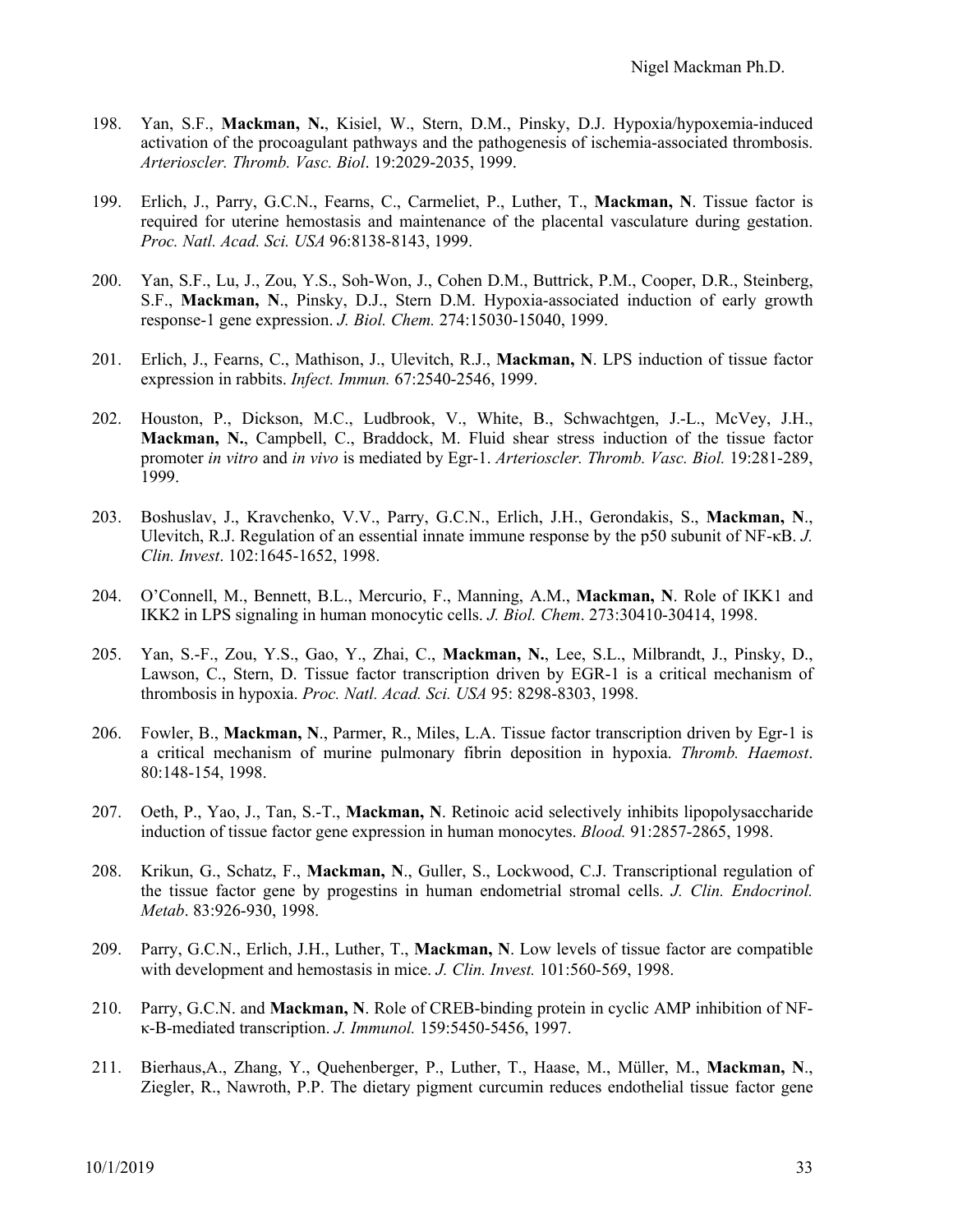expression by inhibiting binding of AP-1 to the DNA and activation of NF-κB. *Thromb. Haemost.*77:772-782, 1997.

- 212. Lin, M.-C., Shyy, J.Y.-J., Almus-Jacobs, F., Chen, H.-H., Parry, G.C.N., **Mackman, N**., Chien, S. Shear stress induction of the tissue factor gene. *J. Clin. Invest.* 99:737-744, 1997.
- 213. Oeth, P., Parry, G.C.N., **Mackman, N**. Regulation of the tissue factor gene in human monocytic cells: role of AP-1, NF-κB/Rel and Sp1 proteins in uninduced and lipopolysaccharide induced expression. *Arterioscler. Thromb. Vasc. Biol*. 17:365-374, 1997.
- 214. Brand, K., Eisele, T., Kreusel, U., Page, M., Page, S., Haas, M., Gerling, A., Kaltschmidt, C., **Mackman, N.**, Neumann, F.-J., Baeuerle, P. A., Walli, A.K. Neumeier, D. Dysregulation of monocytic nuclear factor-κB by oxidized low density lipoprotein. *Arterioscler. Thromb. Vasc. Biol*. 17:1901-1909, 1997.
- 215. Yao, J., **Mackman, N.**, Edgington, T.S., Fan, S.-T. Lipopolysaccharide induction of the tumor necrosis factor-α promoter in human monocytic cells: Regulation by Egr-1, c-Jun, and NF-κB transcription factors. *J. Biol. Chem.* 272:17795-17801, 1997.
- 216. Yebra, M., Parry, G.C.N., Strömblad, S., **Mackman, N**., Rosenberg, S., Mueller, B., Cheresh, D.A. Requirement of receptor-bound urokinase-type plasminogen activator for integrin αvβ5 directed cell migration. *J .Biol. Chem.* 271:29393-29399, 1996.
- 217. Carmeliet, P., **Mackman, N**., Moons, L., Luther, T., Gressens, P., Vlaenderen, I., Demunck, H., Kasper, M., Breier, G., Evrard, P., Müller, M., Risau, W., Edgington, T., Collen, D. Role of tissue factor in embryonic blood vessel development. *Nature.* 383:73-75, 1996.
- 218. Cobb, R.R., Felts, K.A., Parry, G.C.N., **Mackman, N**. D609, a phosphatidylcholine specific phospholipase C inhibitor, blocks IL-1β induced VCAM-1 gene expression in human endothelial cells. *Mol. Pharmacol.* 49:998-1004, 1996.
- 219. Ollivier, V., Parry, G.C.N., Cobb, R.R., de Prost, D., **Mackman, N**. Elevated cyclic AMP inhibits NF-κB-mediated transcription in human monocytic cells and endothelial cells. *J. Biol. Chem.* 271:20828-20835, 1996.
- 220. Gonzalez-Dunia, D., Eddleston, M., **Mackman, N**., Carbone, K., de la Torre, J.C. Expression of the tissue factor receptor is increased in astrocytes within the central nervous system during persistent infection with borna disease virus. *J. Virol.* 70:5812-5820, 1996.
- 221. Luther, T., Flossel, C., **Mackman, N**., Bierhaus, A., Kasper, M., Albrecht, S., Sage, E.H., Iruela-Arispe, L., Großmann, H., Ströhlein,A., Zhang, Y., Nawroth, P.P., Carmeliet, P., Loskutoff, D.J., Müller, M. Tissue factor expression during human and mouse development. *Am. J. Pathol*. 149:101-113, 1996.
- 222. Cobb, R.R., Felts, K.A., McKenzie, T.C., Parry, G.C.N., **Mackman, N.** A benzothiophenecarboxamide is a potent inhibitor of IL-1 $\beta$  induced VCAM-1 gene expression in human endothelial cells. *FEBS Lett*. 382:323-326, 1996.
- 223. Cobb, R.R., Felts, K.A., Parry, G.C.N., **Mackman, N**. Proteasome inhibitors block VCAM-1 and ICAM-1 gene expression in endothelial cells without affecting nuclear translocation of NF-κB. *Eur. J. Immunol.* 26:839-845, 1996.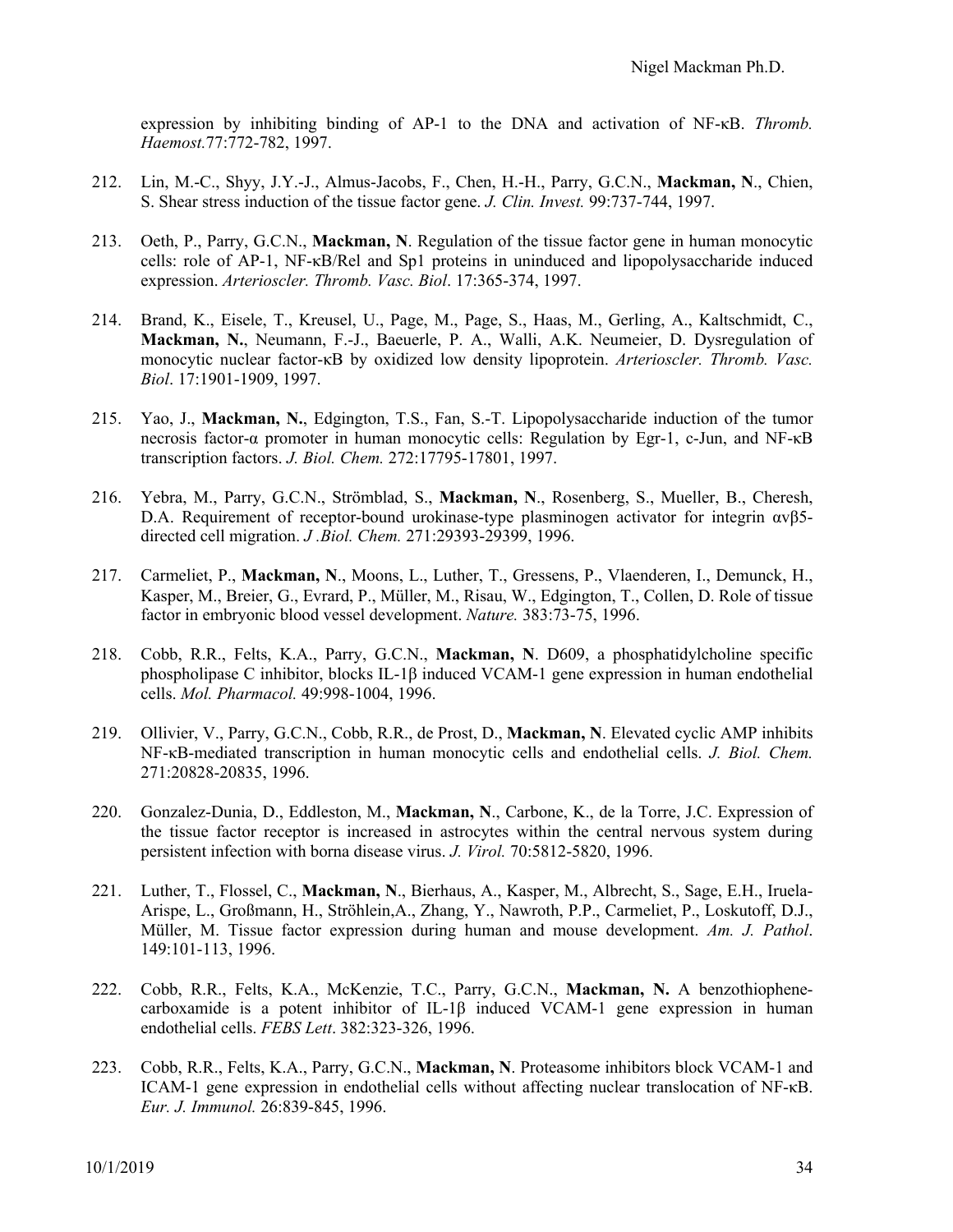- 224. Lang, I. M., **Mackman, N.**, Kriett, J.M., Moser, K. M., Schleef, R. R. Prothrombotic activation of pulmonary arterial endothelial cells in a patient with tuberculosis. *Hum. Pathol*. 27:423-427, 1996.
- 225. Cui, M.-Z., Parry, G.C.N., Oeth, P., Larson, H., Smith, M., Huang, R.-P., Adamson, E. D., **Mackman, N.** Transcriptional regulation of the human tissue factor gene in epithelial cells is mediated by Sp1 and EGR-1. *J. Biol. Chem.* 271:2731-2739, 1996.
- 226. Oeth, P. and **Mackman, N.** Salicylates inhibit lipopolysaccharide induced transcriptional activation of the human tissue factor gene in monocytic cells. *Blood.* 86:4144-4152, 1995.
- 227. Tipping, P.G., Erlich, J., Apostolopoulos, J., **Mackman, N.** Loskutoff, D.J. and Holdsworth, S.R. Glomerular tissue factor expression in crescentic glomerulonephritis. Correlations between antigen, activity, and mRNA. *Am. J. Pathol*. 147:1736-1748, 1995.
- 228. Bierhaus, A. Zang, Y., Deng, Y., **Mackman, N.**, Quehenberger, P., Haase, M., Luther, T., Müller, M., Böhrer, H., Greten, J., Martin, E., Baeuerle, P.A., Waldherr, R., Kisiel, W., Ziegler, R., Stern, D. M., Nawroth, P.P. Mechanism of the TNFα mediated induction of endothelial tissue factor. *J. Biol. Chem*. 270:26419-26432, 1995.
- 229. Olman, M.A., **Mackman, N.**, Gladson, N., Moser, K.M. Loskutoff, D.J. Changes in procoagulant and fibrinolytic gene expression during bleomycin induced lung injury in the mouse. *J. Clin. Invest.* 96:1621-1630, 1995.
- 230. Parry, G.C.N., **Mackman, N.** Transcriptional regulation of tissue factor expression in human endothelial cells. *Arterioscler. Thromb. Vasc. Biol*. 15:612-621, 1995.
- 231. Fan, S.-T., **Mackman, N.**, Cui, M.-Z., and Edgington, T.S. Integrin regulation of an inflammatory effector gene. Direct induction of the tissue factor promoter by engagement of  $\beta_1$  or α4 integrin chains. *J. Immunol.* 154:3266-3274, 1995.
- 232. Quirk, S.M., Pentecost, B.T., **Mackman, N.,** Loskutoff, D.J., Hartzell, S., and Henrikson, K. P. The regulation of uterine tissue factor by estrogen. *Endocrine.* 3:177-184, 1995.
- 233. Bierhaus, A., Hemmer, C., **Mackman, N.,** Kutob, R., Ziegler, R., Dietrich, M., and Nawroth, P.P. Antiparasitic treatment of patients with complicated *P. falciparum* malaria reduces the ability of patient serum to induce tissue factor by decreasing NFκB activation. *Thromb. Haemost.* 73:39-48, 1995
- 234. **Mackman, N.** Protease inhibitors block lipopolysaccharide induction of tissue factor gene expression in human monocytic cells by preventing activation of c-Rel/p65 heterodimers. *J. Biol. Chem.* 269:26363-26367, 1994.
- 235. Parry, G.C.N., and **Mackman, N.** A set of inducible genes expressed by activated human monocytic and endothelial cells contain κB-like sites that specifically bind c-Rel-p65 heterodimers. *J. Biol. Chem.* 269:20823-20825, 1994.
- 236. Steinemann, S., Ulevitch, R.J., **Mackman, N.** Role of the lipopolysaccharide (LPS)-binding protein/CD14 pathway in LPS induction of tissue factor expression in monocytic cells. *Arterioscler. Thromb.* 14:1202-1209, 1994.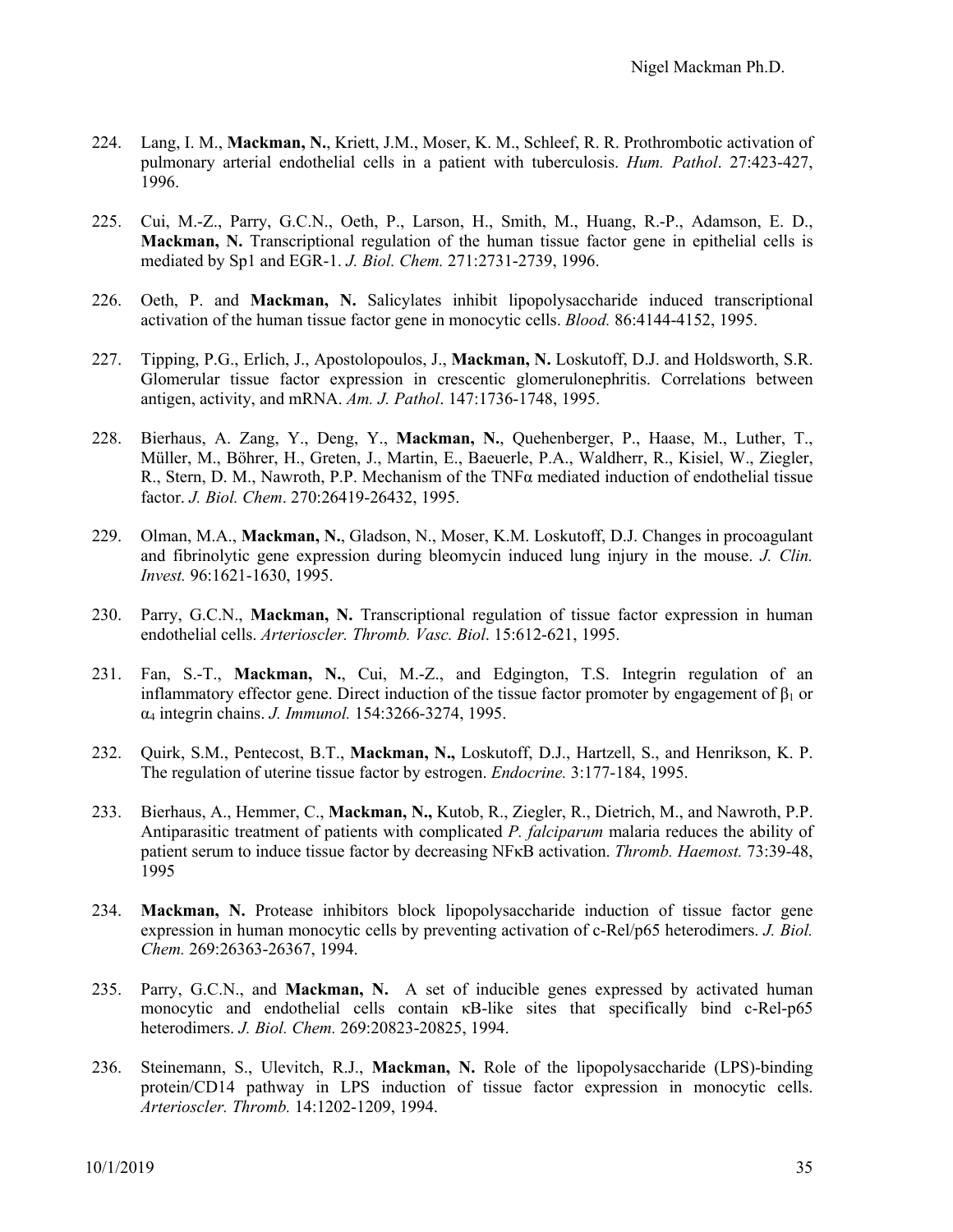- 237. Oeth, P.A., Parry, G.C.N., Kunsch, C., Nantermet, P., Rosen, C.A., **Mackman, N.** Lipopolysaccharide induction of tissue factor gene expression in monocytic cells is mediated by binding of c-Rel/p65 heterodimers to a κB-like site. *Mol. Cell. Biol.* 14:3772-3781, 1994.
- 238. Cui, M.-Z., Parry, G.C.N., Edgington, T.S., **Mackman, N.** Regulation of tissue factor gene expression in epithelial cells. Induction by serum and phorbol 12-myristate 13-acetate. *Arterioscler. Thromb.* 14:807-814, 1994.
- 239. Brand, K., Banka, C. L., **Mackman, N.**, Terkeltaub, R. A., Fan, S.-T., Curtiss, L. K. Oxidized low density lipoprotein enhances lipopolysaccharide-induced tissue factor expression in human adherent monocytes. *Arterioscler. Thromb*. 14:790-797, 1994.
- 240. Lee, J.-D., Kravchenko, V., Kirkland, T.N., Han, J., **Mackman, N.**, Moriarty, A., Leturcq, D., Tobias, P.S., Ulevitch, R. J. Glycosyl-phosphatidylinositol-anchored or integral membrane forms of CD14 mediate identical cellular responses to endotoxin. *Proc. Natl. Acad. Sci. USA* 90:9930- 9934, 1993.
- 241. Eddleston, M., de la Torre, J.C., Oldstone, M.B.A., Loskutoff, D.J., Edgington, T.S., **Mackman, N.** Astrocytes are the primary source of tissue factor in the murine central nervous system - a role for astrocytes in cerebral hemostasis. *J. Clin. Invest.* 92:349-358, 1993.
- 242. Fan, S.-T., Brian, A.A., Lollo, B.A., **Mackman, N.**, Shen, N.L., Edgington, T.S. CD11a/CD18 (LFA-1) integrin engagement enhances biosynthesis of early cytokines by activated T cells. *Cell Immunol.* 148:48-69, 1993.
- 243. **Mackman, N.**, Sawdey, M.S., Keeton, M.R., Loskutoff, D.J. Murine tissue factor gene expression *in vivo*. Tissue and cell specificity and regulation by lipopolysaccharide. *Am. J. Pathol*. 143:76-84, 1993.
- 244. Brand, K., **Mackman, N.**, and Curtiss, L. K. Interferon-γ inhibits macrophage apolipoprotein E production by posttranslational mechanisms. *J. Clin. Invest.* 91:2031-2039, 1993.
- 245. Ollivier, V., Houssaye, S., Ternisien, C., Leon, A., de Verneuil, H., Elbim, C., **Mackman, N.**, Edgington, T.S., de Prost, D. Endotoxin-induced tissue factor mRNA in human monocytes is negatively regulated by a cyclic AMP-dependent mechanism. *Blood.* 81:973-979, 1993.
- 246. **Mackman, N.**, Imes, S., Maske, W.H., Taylor, B., Lusis, A. J., Drake, T.S. Structure of the murine tissue factor gene. Chromosome location and conservation of regulatory elements in the promoter. *Arterioscler. Thromb.* 12:474-483, 1992.
- 247. **Mackman, N.**, Brand, K., Edgington, T.S. Lipopolysaccharide-mediated transcriptional activation of the human tissue factor gene in THP-1 monocytic cells requires both AP-1 and NFκB binding sites. *J. Exp. Med.* 174:1517-1526, 1991
- 248. Brand, K., Fowler, B.J., Edgington, T.S., **Mackman, N.** Tissue factor mRNA in THP-1 monocytic cells is regulated at both transcriptional and post-transcriptional levels in response to lipopolysaccharide. *Mol. Cell. Biol.* 11:4732-4738, 1991.
- 249. Andrews, B.S., Rehemtulla, A., Fowler, B.J., Edgington, T.S., **Mackman, N.** Conservation of tissue factor primary sequence among three mammalian species. *Gene.* 98:265-269, 1991.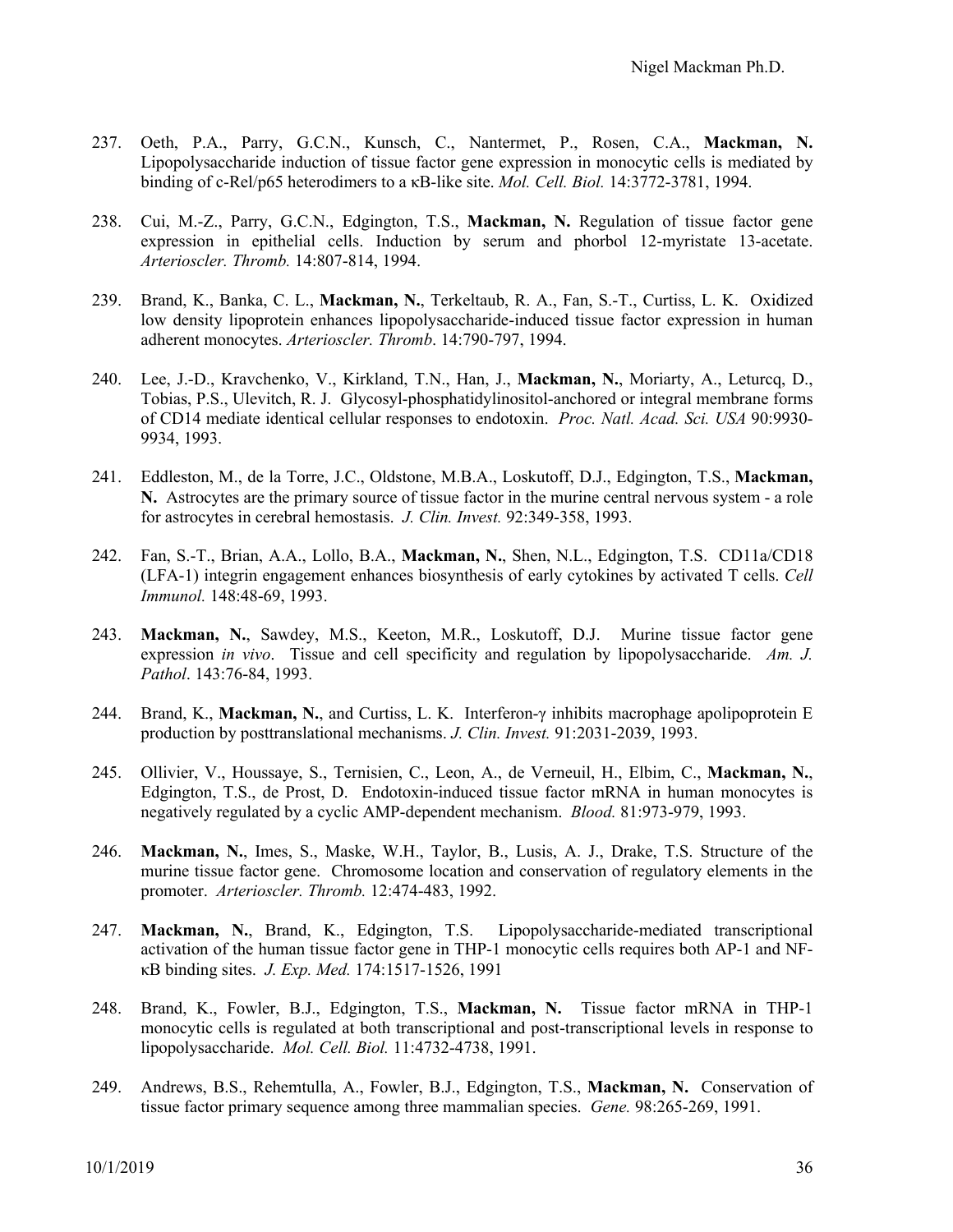- 250. **Mackman, N.**, Fowler, B.J., Edgington, T.S. Morrissey, J.H. Functional analysis of the human tissue factor promoter and induction by serum. *Proc. Natl. Acad. Sci. USA* 87:2254-2258, 1990.
- 251. **Mackman, N.**, Morrissey, J. H., Fowler, B., Edgington, T.S. Complete sequence of the human tissue factor gene, a highly regulated cellular receptor that initiates the coagulation protease cascade. *Biochemistry.* 28:1755-1762, 1989.
- 252. Bhakdi, S., **Mackman, N.**, Menestrina, G., Gray, L., Hugo, F., Seeger, W., Holland, I.B. The hemolysin of *Escherichia coli. Eur. J. Epidemiol.* 4:135-143, 1988.
- 253. Menestrina, G., **Mackman, N.**, Holland, I.B., Bhakdi, S. *Escherichia coli* haemolysin forms voltage-dependent ion channels in lipid membranes. *Biochem. Biophys. Acta.* 905:109-117, 1987.
- 254. Baker, K., **Mackman, N.**, Jackson, M., Holland, I.B. Role of SecA and SecY in protein export as revealed by studies of TonA assembly into the outer membrane of *E. coli. J. Mol. Biol.* 198:693- 703, 1987.
- 255. **Mackman, N.**, Baker, K., Gray, L., Haigh, R., Nicaud, J.-M., Holland, I.B. Release of a chimeric protein into the medium for *Escherichia coli* using the C-terminal secretion signal of haemolysin. *EMBO J.* 6:2835-2841, 1987.
- 256. Hugo, F., Arvand, M., Reichwein, J., **Mackman, N.**, Holland, I.B., and Bhakdi, S. Identification with monoclonal antibodies of hemolysin produced by clinical isolates of *Escherichia coli. J. Clin. Microbiol*. 25:26-30, 1987.
- 257. Gray, L., **Mackman, N.**, Nicaud, J.-M., Holland, I.B. The carboxy terminal region of haemolysin 2001 is required for secretion of the toxin from *Escherichia coli. Mol. Gen. Genet*. 205:127-133, 1986.
- 258. Nicaud, J.-M., **Mackman, N.**, Gray, L., Holland, I.B. The C-terminal, 23 kDa peptide of *E. coli*  haemolysin 2001 contains all the information necessary for its secretion by the haemolysin (Hly) export machinery. *FEBS Lett.* 204:331-335, 1986.
- 259. Bhakdi, S., **Mackman, N.**, Nicaud, J-M., Holland, I.B. *Escherichia coli* hemolysin may damage target cell membranes by generating transmembrane pores. *Infect. Immun.* 52:63-69, 1986.
- 260. Nicaud, J-M, **Mackman, N.**, Holland, I.B. Amplification of synthesis and secretion of haemolysin using a run-away plasmid in *E. coli. J. Biotech.* 3:175-183, 1985.
- 261. **Mackman, N.**, Nicaud, J-M., Gray, L., Holland, I.B. Identification of polypeptides required for the export of haemolysin 2001 from *E. coli. Mol. Gen. Genet.* 201:529-536, 1985.
- 262. **Mackman, N.**, Nicaud, J-M., Gray, L., Holland, I.B. Genetical and functional organization of the *Escherichia coli* haemolysin determinant 2001. *Mol. Gen. Genet*. 201:282-288, 1985.
- 263. Nicaud, J-M., **Mackman, N.**, Gray, L., Holland, I.B. Characterization of HlyC and mechanism of activation and secretion of haemolysin from *E. coli* 2001. *FEBS Lett*. 187:339-344, 1985.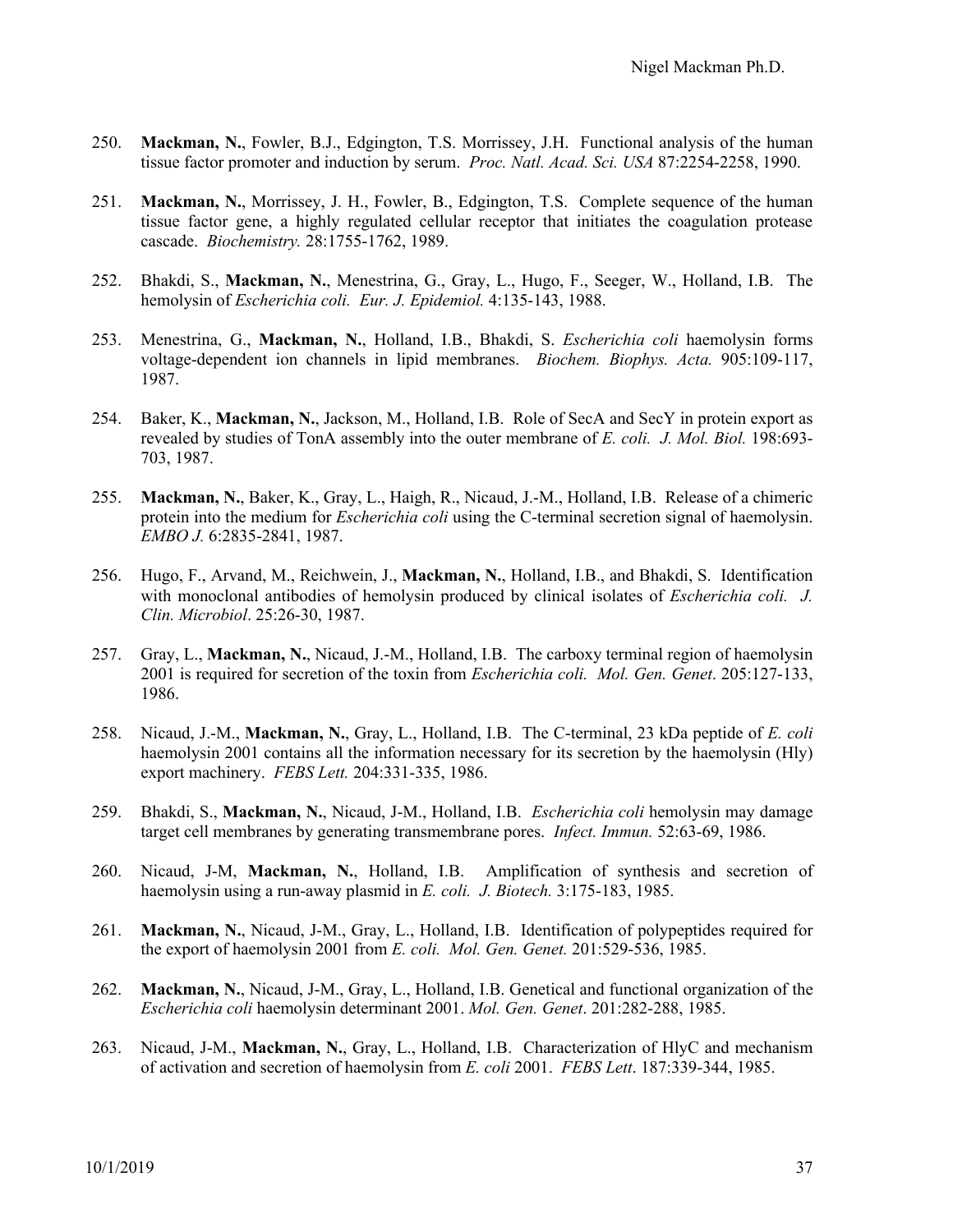- 264. Nicaud, J-M., **Mackman, N.**, Gray, L., Holland, I.B. Regulation of haemolysin synthesis in *E. coli* determined by HLY genes of human origin. *Mol. Gen. Genet.* 199:111-116, 1985.
- 265. **Mackman, N.**, Holland, I.B. Functional characterization of a cloned haemolysin determinant from *E. coli* of human origin, encoding information for the secretion of a 107K polypeptide. *Mol. Gen. Genet*. 196:129-134, 1984.
- 266. **Mackman, N.**, Holland, I.B. Secretion of a 107K dalton polypeptide into the medium from a haemolytic *E. coli* K12 strain. *Mol. Gen. Genet*. 193:312-315, 1984.

### **Reviews**

- **1.** Thalin C, Hisada Y, Lundstrom S, **Mackman N**, Wallen H. Neutrophil extracellular traps. *Arterioscler Thromb Vasc Biol* 39(9):1724-1738, 2019. PMID 31315434.
- **2.** Hisada Y, Mackman N. Cancer cell-derived tissue factor extracellular vesicles: biomarkers of thrombosis and survival. *Curr Opin Hematol* 2019. PMID 31261175. In press.
- **3.** Hisada Y, **Mackman N**. Tissue factor and cancer: regulation, tumor growth and metastasis. *Semin Thromb Hemost* 45(4):385-395. 2019. PMID 31096306.
- **4.** Sachetto ATA, **Mackman N**. Modulation of the mammalian coagulation system by venoms and other proteins from snakes, arthropods, nematodes and insects. Thromb Res, 178:145-154, 2019. PMID 31030034.
- **5.** Diaz JA, Saha P, Cooley B, Palmer OR, Grover SP, **Mackman N**, Wakefiled TW, Henke PK, Smith A, Lal BK. Choosing a mouse model of venous thrombosis. *Arterioscler Thromb Vasc Biol.* 39(3):311-318, 2019. PMID 30786739.
- **6.** Grover SP, **Mackman N**. Intrinsic pathway of coagulation and thrombosis. *Arterioscler Thromb Vasc Biol.* 39(3):331-338, 2019. PMID 30739306.
- **7.** Posma JJ, Grover SP, Hisada Y, Owens AP III, Antoniak S, Spronk HM, **Mackman N**. Roles of coagulation proteases and PARs (Protease-activated receptors) in mouse models of inflammatory diseases. *Arterioscler Thromb Vasc Biol.* Jan;39(1):13-24, 2019*.* PMID 30580574.
- **8.** Lu HS, Schmidt AM, Hegele RA, **Mackman N**, Rader DJ, Weber C, Daugherty A. Reporting Sex and Sex Differences in Preclinical Studies. *Arterioscler Thromb Vasc Biol.* 2018 Oct;38(10):e171-e184. PMID 30262582.
- **9. Mackman N**. Pathogenesis of cancer-associated thrombosis. HemaSphere. 2(S2):34-36, June 2018.
- **10.** van der Pol E, Sturk A, van Leeuwen T, Nieuwland R, Coumans F; ISTH-SSC-VB Working group. Standardization of extracellular vesicle measurements by flow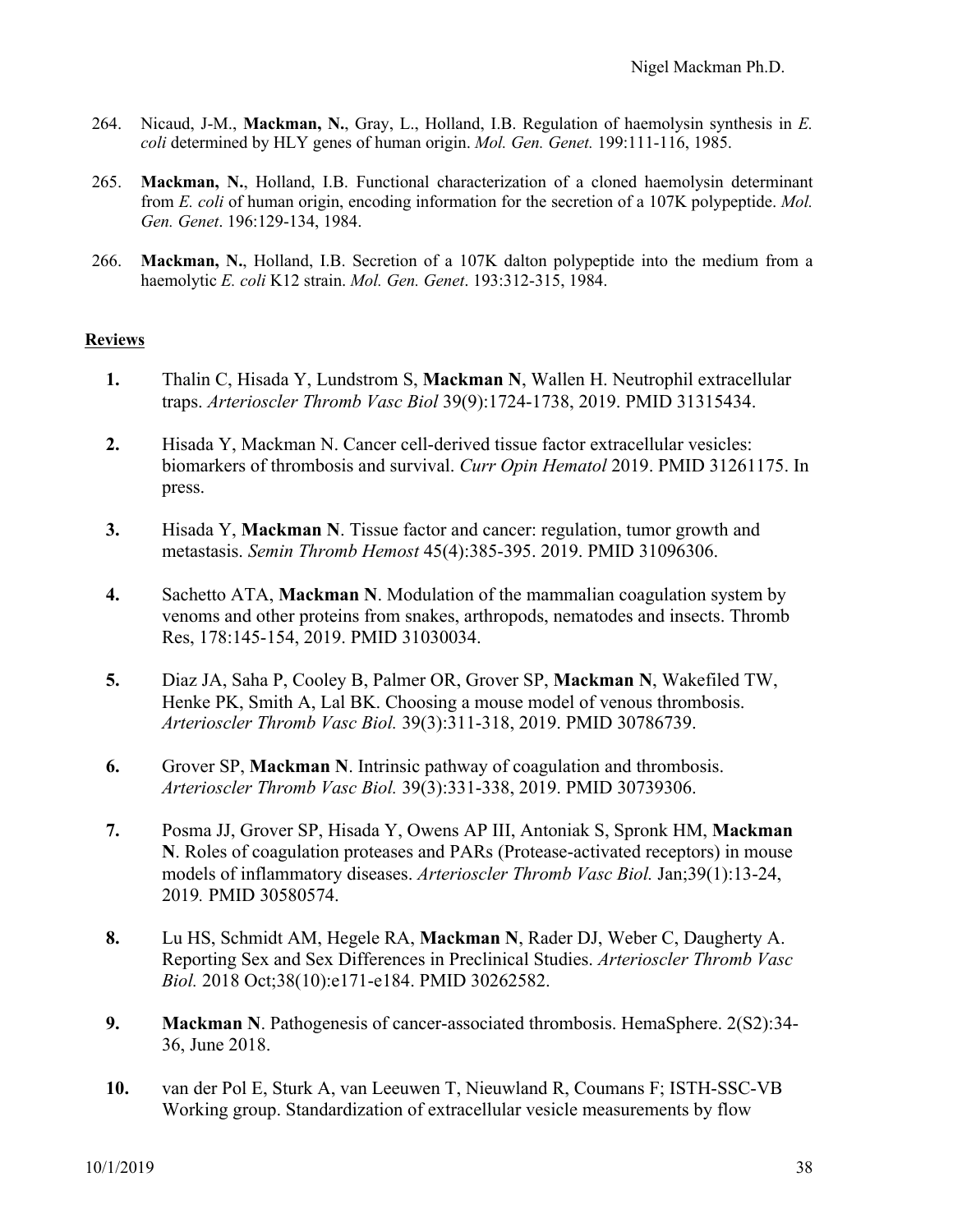cytometry through vesicle diameter approximation. *J Thromb Haemost.* 2018 Jun;16(6):1236-1245. PMID 29575716.

- **11. Mackman N,** Erlich JH. The uremic solute-AHR-tissue factor axis in vascular cells, mouse models and thrombosis in chronic kidney disease patients. *Ann Transl Med.* 6(11):225. 2018 PMID 30023388.
- **12.** Grover SP, Bergmeier W, **Mackman N.** Platelet signaling pathways and new inhibitors. *Arterioscler Thromb Vasc Biol*. 38 (4):e28-e35, 2018. PMID 29539580.
- **13. Mackman N**, Spronk HMH, Stouffer GA, Ten Cate H. Dual anticoagulant and antiplatelet therapy for coronary artery disease and peripheral artery disease patients. *Arterioscler Thromb Vasc Biol.* 38(4):726-732, 2018. PMID 29449336.
- **14.** Grover SP, **Mackman N**. Tissue factor: an essential mediator of hemostasis and trigger of thrombosis. *Arterioscler Thromb Vasc Biol.* 38(4):709-725, 2018. PMID 2943578.
- **15.** Spronk HMH, Padro T, Siland JE, Prochaska JH, Winters J, van der Wal AC, Posthuma JJ, Lowe G, d'Alessandro E, Wenzel P, Coenen DM, Reitsma PH, Ruf W, van Gorp RH, Koenen RR, Vajen T, Alshaikh NA, Wolberg AS, Macrae FL, Asquith N, Heemskerk J, Heinzmann A, Moorlag M, **Mackman N**, van der Meijden P, Meijers JCM, Heestermans M, Renné T, Dólleman S, Chayouâ W, Ariëns RAS, Baaten CC, Nagy M, Kuliopulos A, Posma JJ, Harrison P, Vries MJ, Crijns HJGM, Dudink EAMP, Buller HR, Henskens YMC, Själander A, Zwaveling S, Erküner O, Eikelboom JW, Gulpen A, Peeters FECM, Douxfils J, Olie RH, Baglin T, Leader A, Schotten U, Scaf B, van Beusekom HMM, Mosnier LO, van der Vorm L, Declerck P, Visser M, Dippel DWJ, Strijbis VJ, Pertiwi K, Ten Cate-Hoek AJ, Ten Cate H. Atherothrombosis and Thromboembolism: Position Paper from the Second Maastricht Consensus Conference on Thrombosis. *Thromb Haemost*. 118(2):229-250, 2018. PMID 29378352
- **16.** Hisada Y, Mackman N. Mouse models of cancer-associated thrombosis. *Thromb Res* 164 Suppl 1:S48-S53, 2018. PMID 29306575.
- **17.** Hisada Y, **Mackman N.** Cancer-associated pathways and biomarkers of venous thrombosis. *Blood,* 130:1499-1506, 2017. PMID 28807983.
- **18.** Coumans FAW, Brisson AR, Buzas EI, Dignat-George F, Drees EEE, El-Andaloussi S, Emanueli C, Gasecka A, Hendrix A, Hill AF, Lacroix R, Lee Y, van Leeuwen TG, **Mackman N**, Mäger I, Nolan JP, van der Pol E, Pegtel DM, Sahoo S, Siljander PRM, Sturk G, de Wever O, Nieuwland R. Methological guidelines to study extracellular vesicles. *Circ Res* 120(10):1632-1648, 2017. PMID 28495994.
- **19.** Jagadeeswaran P, Cooley BC, Gross PL, **Mackman N.** Animal models of thrombosis from zebrafish to non-human primates: use in the elucidation of new pathological pathways and the development of antithrombotic drugs. *Circ Res* 118 (9): 1363-1379, 2016. PMID 27126647.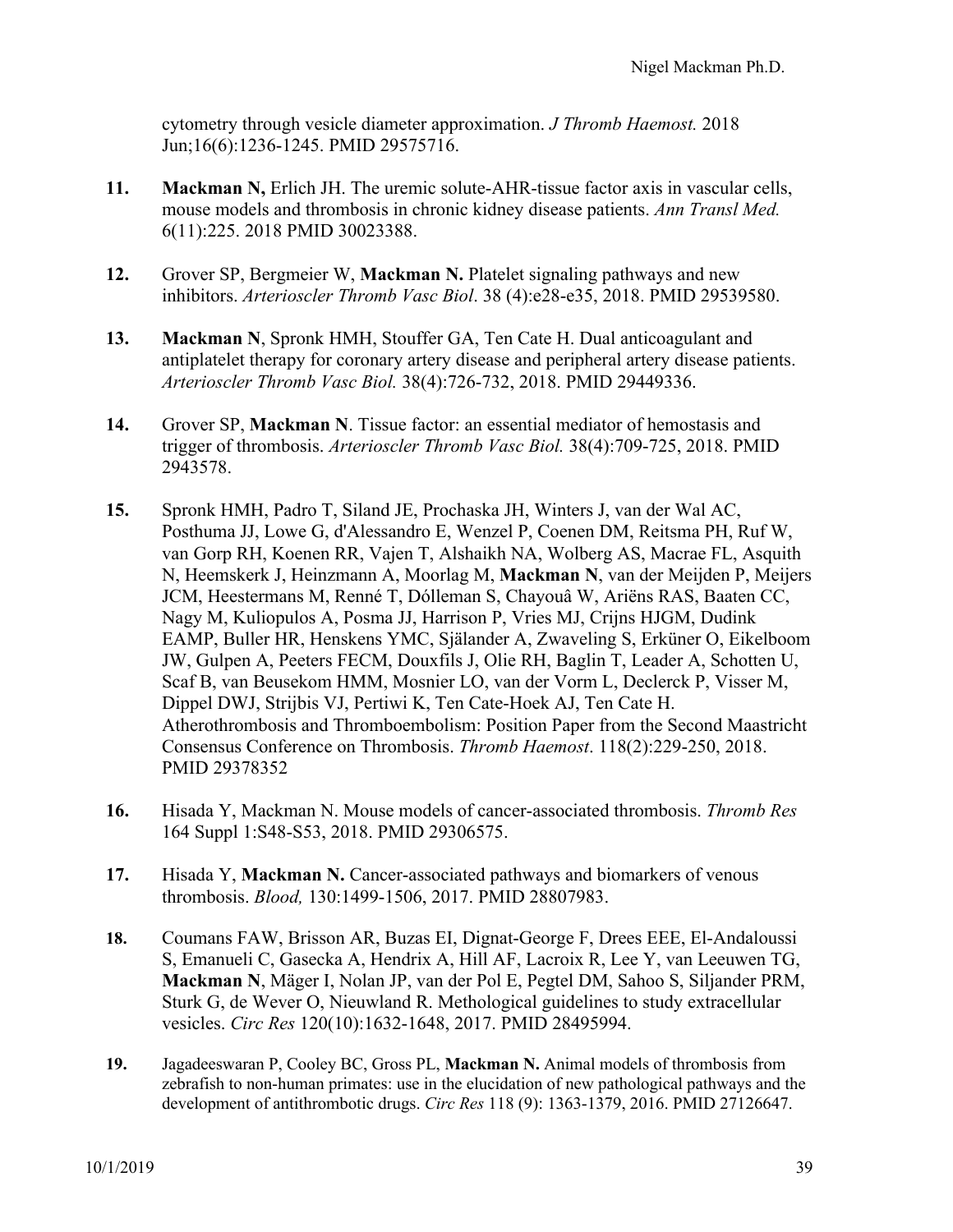- **20.** Hisada Y, Alexander W, Kasthuri R, Voorhees P, Mobarrez F, Taylor A, McNamara C, Wallen H, Witkowski M, Key NS, Rauch U, **Mackman N.** Measurement of microparticles tissue factor activity in clinical samples: a summary of two tissue factor-dependent FXa generation assays. *Thromb Res.* 139:90-97, 2016. PMID 26916302.
- **21.** Key NS, Khorana AA, **Mackman N**, McCarty OJ, White GC, Francis CW, McCrae KR, Palumbo JS, Raskob GE, Chan AT, Sood AK. Thrombosis in cancer: research priorities identified by a National Cancer Institute/National Heart, Lung and Blood Institute Strategic Working Group. *Cancer Res* 76(13):3671-5. 2016. PMID 27527638.
- **22.** Daugherty A, Hegle RA, **Mackman N**, Rader DJ, Schmidt AM, Weber C. Complying with the National Institutes of Health guidelines and principles for rigor and reproducibility: refutations. *Arterioscl Thromb Vasc Biol* 36(7):1303-4, 2016. PMID 27335467.
- **23.** Spronk HM, Cannegieter S, Morange P, Hackeng T, Huisman M, Nagler M, Posthuma J, Ninivaggi M, Zwaveling S, van der Hulle T, Scheres LJ, van Mens TE, **Mackman N**. Theme 2: Epidemiology, Biomarkers, and Imaging of Venous Thromboembolism (and postthrombotic syndrome). *Thromb Res* Sep;136 Suppl 1:S8-S12, 2015.
- **24.** Hisada Y, Geddings JE, Ay C, **Mackman N**. Venous thrombosis and cancer: from mouse models to clinical trials. *J Thromb Haemost* 13(8): 1372-1382, 2015. PMID 25988873. (Cover).
- **25.** Tatsumi K, **Mackman N**. Tissue factor and atherothrombosis. *J Atheroscler Thromb* 22(6):543-549, 2015. PMID 26016513.
- **26.** Wolberg AS, Rosendaal FR, Weitz JI, Jaffer IH, Agnelli G, Baglin T, **Mackman N.** Venous thrombosis. *Nature Primer Diseases* 1:15006, 2015. PMID 27189130.
- **27.** Gardiner C, Harrison P, Belting M, Boing A, Campello E, Carter BS, Collier ME, Coumans F, Ettelaie C, van Es N, Hochberg FH, **Mackman N**, Rennert RC, Thaler J, Rak J, Nieuwland R Extracellular vesicles, tissue factor, cancer and thrombosis- discussion themes of the ISEV 2014 Edicational Day. *J Extracell Vesicles* 4:26901. 2015. PMID 25773446.
- **28.** Bode M, **Mackman N**. Protective and pathological roles of tissue factor in the heart. *Hemostaseologie* 35(1):37-46. 2015. PMID 25434707.
- **29.** Bode M, **Mackman, N.** Regulation of tissue factor gene expression in monocytes and endothelial cells: Thromboxane A2 as a new player. *Vascul Pharmacol* 62(2):57-62, 2014. PMID 24858575.
- **30. Mackman N**, Antoniak S. Roles of PAR1 and PAR1 in viral myocarditis. *Thromb Res*, 133 Suppl 1:S18-20, 2014, PMID: 24759133.
- **31.** Antoniak S, **Mackman N.** Multiple roles of the coagulation protease cascade during virus infection*. Blood*, 123(17):260502613, 2014. PMID: 24632711.
- **32.** Geddings JE, **Mackman N.** New players in haemostasis and thrombosis. *Thromb Haemost* 111(4):570-574, 2014. PMID 24573314,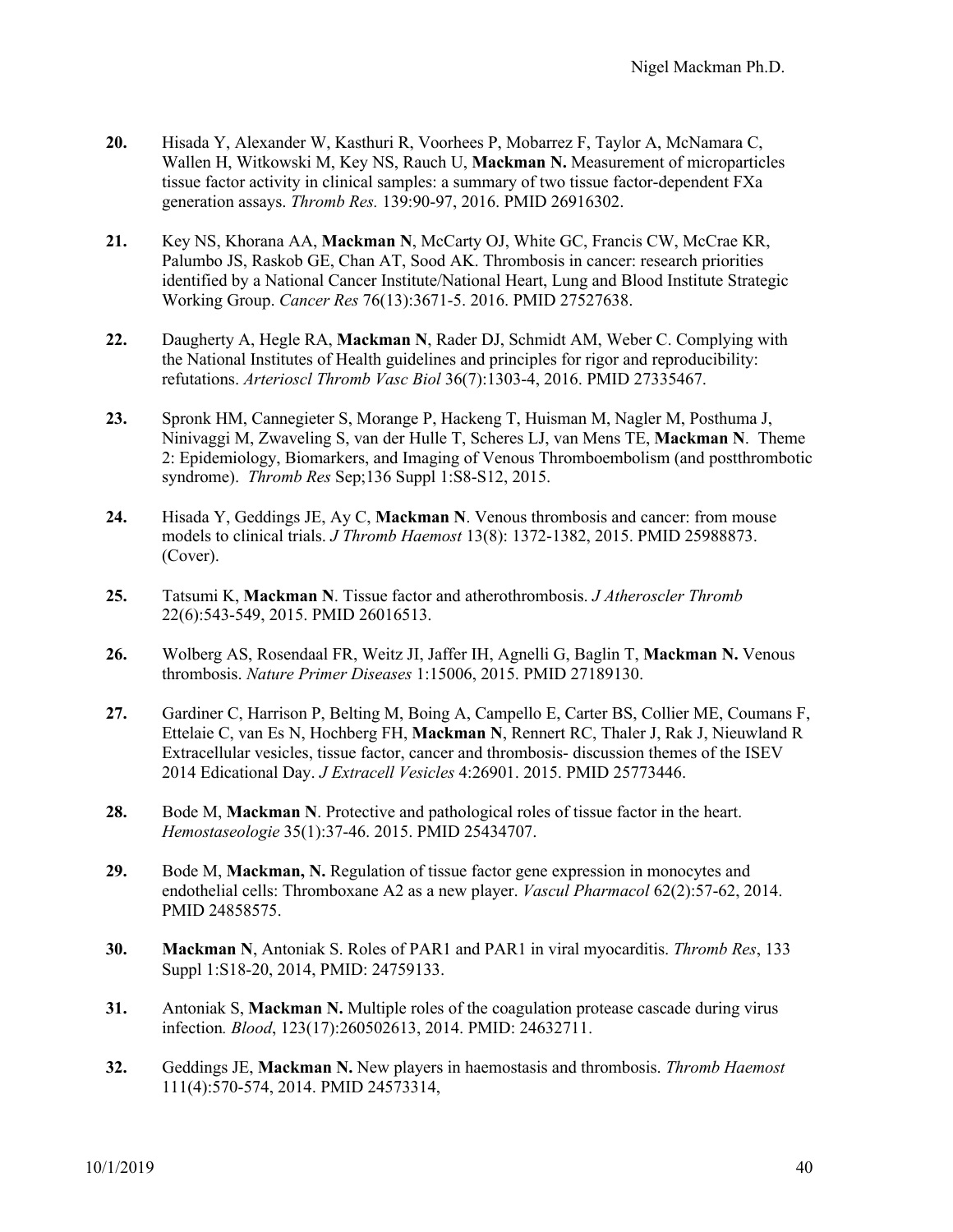- **33.** Antoniak S, **Mackman N**. Coagulation, proteases-activated receptors, and viral myocarditis. *J Cardiovasc Transl Res.* 7(2):20302011, 2014.PMID: 24203054.
- **34.** Owens AP, Byrnes JR, **Mackman N**. Hyperlipidemia, tissue factor, coagulation, and simvastatin. *Trends Cardiovasc Med.* 24(3):95-98, 2014. PMID: 24016468.
- **35.** Owens AP, **Mackman N**. The antithrombotic effects of statins. *Annu Rev Med* 65:433-445, 2013. PMID: 24422578.
- **36.** Geddings JE, **Mackman N**. Tumor-derived tissue factor-positive microparticles and venous thrombosis in cancer patients. *Blood*. 122(11):1873-1880, 2013. PMID: 23798713.
- **37.** Rautou PE, **Mackman N**. Microvesicles as risk markers for venous thrombosis. *Expert Rev Hematol*. 6(1):91-101, 2013. PMID: 23373784.
- **38.** Kidd L, **Mackman N**. Prothrombotic mechanisms and anticoagulant therapy in dogs with immune-mediated hemolytic anemia. *J Vet Emerg Crit Care* (San Antonio). 23(1):3-13, 2013. PMID: 23356703.
- **39.** Owens AP 3rd, **Mackman N**. Role of tissue factor in atherothrombosis. *Curr Atheroscler Rep*. 14(5):394-401, 2012. PMID: 22886473.
- **40. Mackman, N.** New insights into the mechanisms of venous thrombosis. *J. Clin Invest.*  122:2331-2336, 2012. PMID: 22751108.
- **41.** Owens, A.P. 3rd, **Mackman, N**. Sources of tissue factor that contribute to thrombosis after rupture of an atherosclerotic plaque. *Thromb. Res.* 129:S30-3, 2012. PMCID: 22444158.
- **42.** Diaz, J.A., Obi, A.T., Myers, D.D. Jr., Wrobleski, S.K., Henke, P.K., **Mackman, N.**, Wakefield, T.W. Critical review of mouse models of venous thrombosis. *Arterioscler. Thromb. Vasc. Biol.* 32:556-562, 2012. PMCID: 3292052
- **43.** Williams, J.C., **Mackman, N**. Tissue factor in health and disease. *Front. Biosci (Elite Ed.)*  4:358-372, 2012.
- **44.** Owens, A.P. 3rd, Lu, Y., Whinna, H.C., Gachet, C., Fay, W.P., **Mackman, N**. Towards a standardization of the murine ferric chloride-induced carotid arterial thrombosis model. *J. Thromb. Haemost.* 9:1862-1863, 2011.
- **45.** Antoniak, S., Pawlinski, R., **Mackman, N**. Protease-activated receptors and myocardial infarction. *I.U.B.M.B. Life* 63:383-389, 2011. PMCID: 3121912
- **46.** Owens, A.P. 3rd. and **Mackman, N**. Microparticles in hemostasis and thrombosis. *Circ. Res.* 108:1284-1297, 2011. PMCID: 3144708
- **47.** Manly, D.A., Boles, J., **Mackman, N**. Role of tissue factor in venous thrombosis. *Annu. Rev. Physiol.* 73:515-525. 2011. PMCID: 3076951
- **48.** Key, N.S. and **Mackman, N**. Tissue factor and its measurement in whole blood, plasma and microparticles. *Semin. Thromb. Hemost.* 36:865-875, 2010.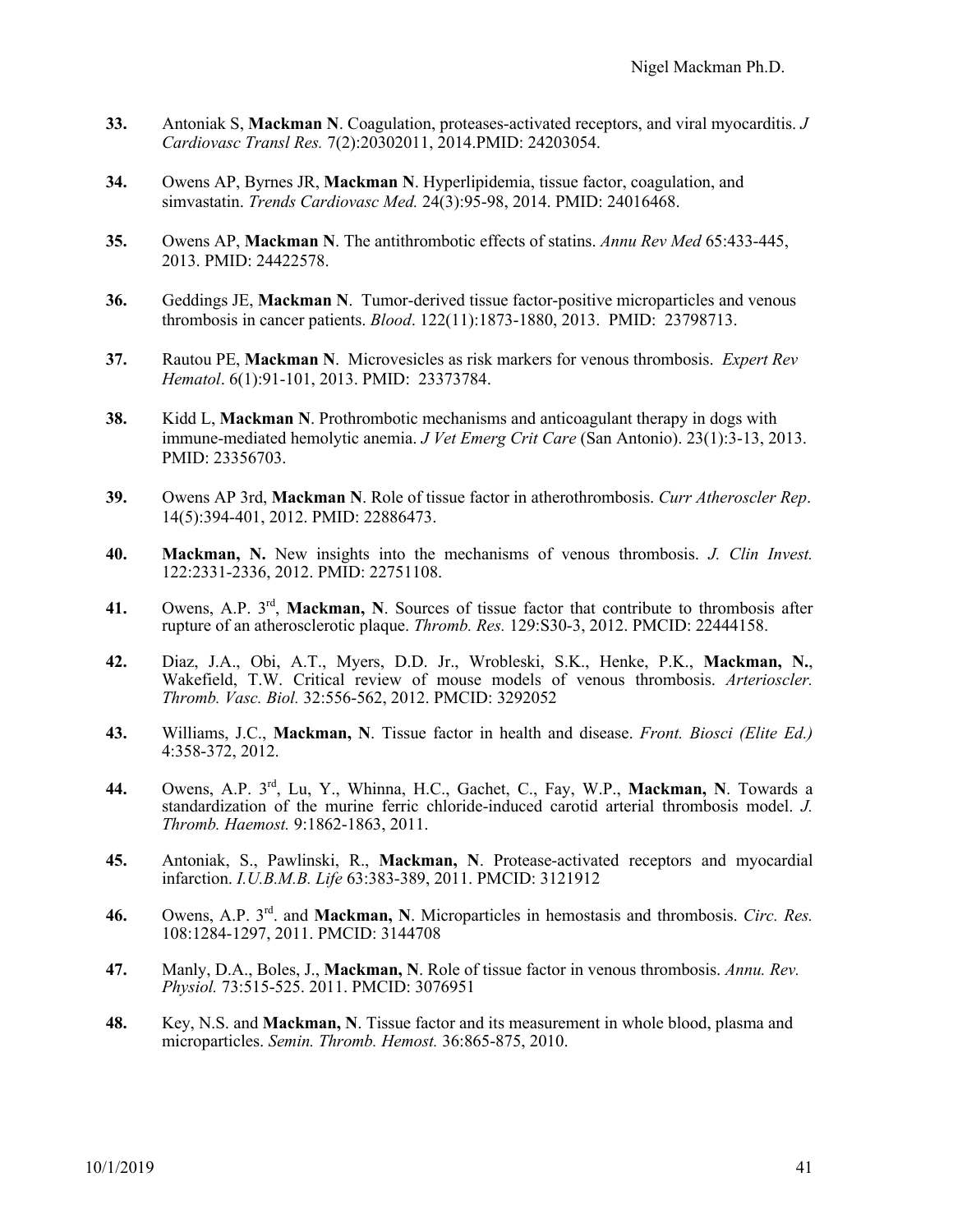- **49.** Kasthuri, R.S., Glover, S.O., Boles, J., **Mackman, N**. Tissue factor and tissue factor pathway inhibitor as key regulators of global hemostasis: measurement of their levels in coagulation assays. *Semin. Thromb. Hemost.* 36:764-771, 2010. PMCID: 3043987
- **50.** Owens, A.P. 3rd. and **Mackman, N**. Tissue factor and thrombosis: the clot starts here. *Thromb. Haemost.* 104:432-439, 2010. PMCID: 3043984
- **51.** Uaprasert, N., Voorhees, P.M., **Mackman, N.,** Key, N.S. Venous thromboembolism in multiple myeloma: current perspectives in pathogenesis. *Eur. J. Cancer* 46:1790-1799, 2010.
- **52.** Boles, J. and **Mackman, N**. Role of tissue factor in thrombosis in antiphospholipid antibody syndrome. *Lupus* 19:370-378, 2010. PMCID: 3057926
- **53.** Pawlinski, R. and **Mackman, N.** Cellular sources of tissue factor in endotoxemia and sepsis. *Thromb. Res.* 125 Suppl 1:70-73, 2010. PMCID: 2839001
- **54.** Monroe, D. M., **Mackman, N.,** Hoffman, M. Wound healing in hemophilia B mice and low tissue factor mice. *Thromb. Res.* 125, Suppl 1:S74-77, 2010.
- **55.** Jenkins, E.O., Schiff, D., **Mackman, N.**, Key, N.S. Venous thromboembolism in malignant gliomas. *J. Thromb. Haemost.* 8:221-227, 2010. PMCID: 2834309
- **56.** Kasthuri, R., Taubman, M.B., **Mackman, N.** Role of tissue factor in cancer. *J. Clin. Oncol.* 27:4834-4838, 2009. PMCID: 2764391
- **57. Mackman, N.** The many faces of tissue factor. *J. Thromb. Haemost.* 7, Suppl 1:136-139, 2009. PMCID: 2834482
- **58. Mackman, N.** The role of tissue factor and factor VIIa in hemostasis. *Anesth. Analg* 108:1447-1452, 2009. PMCID: 2838713
- **59.** Amin, C., **Mackman, N.,** Key, N. S. Microparticles and cancer. *Pathophysiol. Haemost. Thromb*. 36:177-183, 2008.
- **60.** Girardi, G, **Mackman, N.** Tissue factor in antiphospholipid antibody-induced pregnancy loss: a pro-inflammatory molecule. *Lupus* 17:931-936, 2008. PMCID: 2842117
- **61.** Pawlinski, R., **Mackman, N.** Use of mouse models to study the role of tissue factor in tumor biology. *Semin. Thromb. Hemost.* 34: 182-186, 2008. PMCID: 2848503
- **62. Mackman, N.** Triggers, targets and treatments for thrombosis. *Nature* 451:914-918, 2008. PMCID: 2848509
- **63.** Milsom, C., Yu, J., May, L., Meehan, B., Magnus, N., Al-Nedawi, K., Weitz, J., Klement, P., Broze, G., **Mackman, N.,** Rak, J. The role of tumor- and host-associated tissue factor pools in oncogene-driven tumor progression. *Thromb. Res.* 120, Suppl 2:S82-91, 2007.
- **64. Mackman, N**., Tilley, R.E., and Key, N.S. Role of the extrinsic pathway of blood coagulation in hemostasis and thrombosis. *Arterioscler. Thromb. Vasc. Biol*. 27:1687-1693, 2007*.*
- **65.** Rak, J., Yu, J.L., Luyendyk, J., **Mackman, N.** Oncogenes, Trousseau syndrome, and cancerrelated thrombosis: changes in the coagulome of mice and humans. *Cancer Res*. 66:10643- 10646, 2006.
- **66.** Luyendyk, J.P., Tilley, R.E., **Mackman, N.** Genetic susceptibility to thrombosis. *Curr. Athero. Reports* 8:192-197, 2006.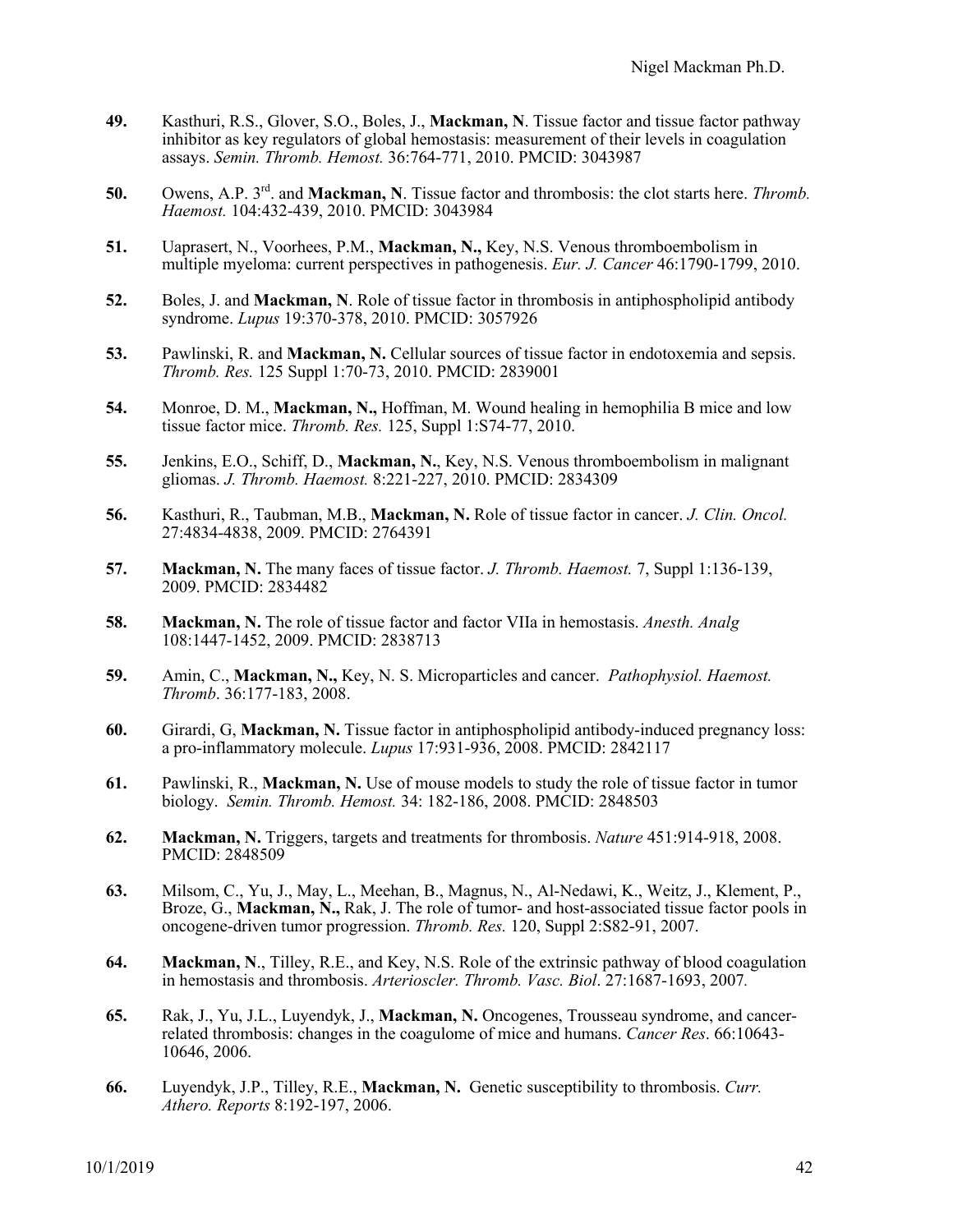- **67. Mackman, N**. Role of tissue factor in hemostasis and thrombosis. *Blood Cells Mol. Dis*. 36:104-107, 2006.
- **68.** Tilley, R.E., **Mackman, N.** Tissue factor in hemostasis and thrombosis. *Semin. Thromb. Haemost.* 32:5-10, 2006.
- **69.** Yu, J.Y., May, L., Lhotak, V., Milsom, C., Li, Y., Shahrzad, S., Shirasawa, S., Weitz, J.I., Coomber, B.L., Micelef, J., Guha, A., Klement, P., **Mackman, N**., Rak, J.W. Oncogenic events regulating tissue factor expression. *Haematologica Reports* 1:18-20, 2005.
- **70. Mackman, N.** Tissue-Specific Hemostasis in Mice. *Arterioscler. Thromb. Vasc. Biol.*  25:2273-2281, 2005.
- **71. Mackman, N.** Mouse models in haemostasis and thrombosis. *Thromb. Haemost.* 92:440-443, 2004. **(Cover)**
- **72.** Pawlinski, R., Pedersen, B., Erlich, J., **Mackman, N**. Role of tissue factor in hemostasis, thrombosis, angiogenesis and inflammation: lessons from low tissue factor mice. *Thromb. Haemost.* 92:444-450, 2004.
- **73. Mackman, N.** Role of tissue factor in hemostasis, thrombosis and vascular development. *Arterioscler. Thromb. Vasc. Biol.* 24(6):1015-1022, 2004. **(Cover)**
- **74.** Pawlinski, R., **Mackman, N.** Tissue factor, coagulation proteases, and protease-activated receptors in endotoxemia and sepsis. *Crit. Care. Med.* 32:S293-7, 2004.
- **75. Mackman, N.** The role of the tissue factor-thrombin pathway in cardiac ischemia-reperfusion injury. *Semin. Vasc. Med.* 3:191-196, 2003.
- **76.** Chong, A.J., Pohlman, T.H., Hampton, C.R., Shimamoto, A., **Mackman, N.**, Verrier, E.D. Tissue factor and thrombin mediate myocardial ischemia-reperfusion injury. *Ann. Thorac. Surg.* 75:S649-S655, 2003.
- **77.** Luther, T., **Mackman, N.** Tissue factor in the heart. Multiple roles in hemostasis, thrombosis and inflammation. *Trends in Cardiovasc. Med*., 11:307-312, 2001.
- **78. Mackman, N**. Gene targeting in hemostasis. Tissue factor. *Front. Biosci*. 6:d208-215, 2001.
- **79.** Guha, M., **Mackman, N.** LPS induction of gene expression in human monocytes. *Cell Signal*, 13:85-94, 2001.
- **80. Mackman, N.** LPS induction of gene expression in human monocytic cells. *Immunol. Res.* 21: 199-203, 2000.
- **81.** Parry, G.C.N., **Mackman, N.** NF-κB-mediated transcription in human monocytic and endothelial cells. *Trends Cardiovasc. Med.* 8:138-142, 1998.
- **82.** Carmeliet, P., Moons, L., Dewerchin, M., **Mackman, N.**, Luther, T., Breier, G., Ploplis, V., Müller, M., Nagy, A., Plow, E., Gerard, R., Edgington, T., Risau, W., Collen, D. Insights in vessel development and vascular disorders using targeted inactivation and transfer of vascular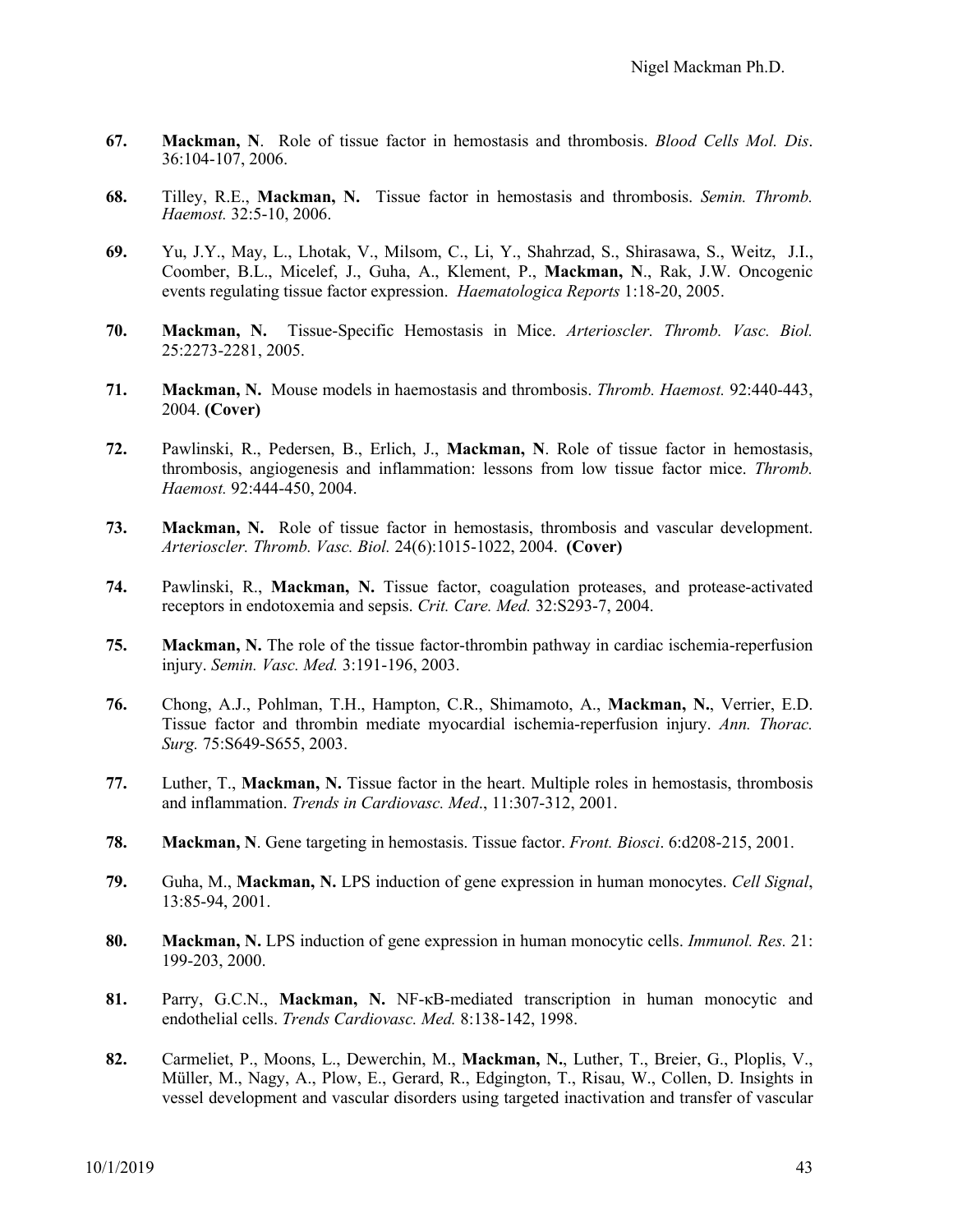endothelial growth factor, and tissue factor receptor, and the plasminogen system. *Ann. N Y Acad. Sci*. 811:191-206, 1997.

- **83. Mackman, N.** Regulation of the tissue factor gene. *Thromb. Haemost*. 78:747-754, 1997.
- **84. Mackman, N.** Regulation of tissue factor gene expression in human monocytic and endothelial cells. *Haemostasis* 26:17-20, 1996.
- **85. Mackman, N.** Regulation of the tissue factor gene. *FASEB J*. 9:883-889, 1995.
- **86.** Edgington, T.S., **Mackman, N.**, Brand, K., Ruf, W. The structural biology of expression and function of tissue factor. *Thromb. Haemost*. 66:67-79, 1991.
- **87.** Morrissey, J.H., Gregory, S.A., **Mackman, N.**, Edgington, T.S. Tissue factor regulation and gene organization. *Surveys on Eukaryotic Genes* 6:67-84, 1989.
- **88. Mackman, N.**, Morrissey, J.H., Edgington, T.S. The molecular biology of tissue factor. *Haemostaseologie* 9:151-156, 1989.
- **89.** Baker, K., **Mackman, N.**, Holland, I.B. Genetics and biochemistry of the assembly of protein into the outer membrane of *E. coli. Prog. Biophys. Mol. Biol*. 49:89-115, 1987.
- **90. Mackman, N.,** Nicaud, J.-M., Gray, L., and Holland, I.B. Secretion of haemolysin by *E. coli*. *Curr. Top. Microbiol. Immunol.* 125:159-181, 1986.
- **91.** Holland, I.B., **Mackman, N.**, Nicaud, J. M., and Gray. L. Secretion of proteins from bacteria. *Biotechnology* 4:427-431, 1986.
- **92.** Nicaud, J-M., **Mackman, N.**, Holland, I.B. Current status of secretion of foreign proteins by microorganisms: a review. *J. Biotech.* 3:255-270, 1986.

### **Editorials**

- **1.** Grover SP, **Mackman N**. Neutrophils, NETs, and immunothrombosis. Blood. 2018 Sep 27;132(13):1360-1361. PMID 30262582.
- **2. Mackman N**. The red blood cell death receptor and thrombosis. *J Clin Invest.* 2018 Aug 31;128(9):3747-3749. PMID 30102257.
- **3. Mackman N,** Antoniak S. Tissue factor and oxidative stress. Blood 131(19):2094-2095, 2018.
- **4.** Ay C, **Mackman N.** Tissue factor: Catch me if you can. *J Clin Oncol* 35(10):1128-1130, 2017. PMID 28029321.
- **5. Mackman N.** Mouse model of thrombosis are not equal. *Blood.* 127(21): 2510-2511, 2016. PMID 27231393.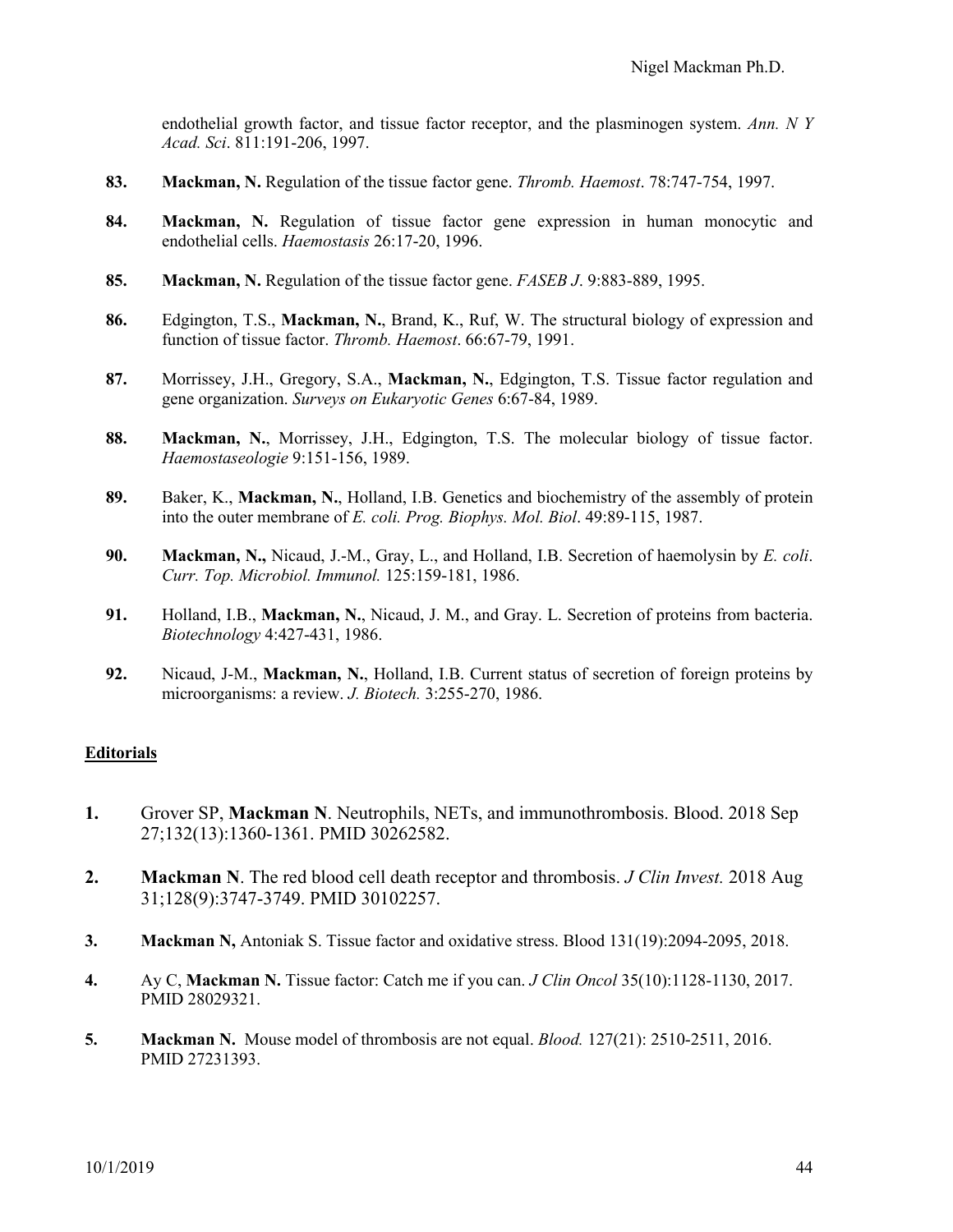- **6. Mackman N.** The clot thickens in atherosclerosis. *Arterioscler. Thromb. Vasc. Biol.* 36(3): 425- 426, 2016. PMID 26912742.
- **7. Mackman N,** Roubey RA. Is leukocyte tissue factor the key to venous thrombosis in antiphospholipid syndrome? *J Thromb Haemost.* 14(5):1008-1010, 2016. PMID 26879261.
- **8.** Antoniak S, **Mackman N.** Tissue factor expresion by the endothelium: Coagulation or inflammation? *Trends Cardiovasc Med*. 26(4):304-305, 2016. PMID 26850939.
- **9. Mackman N**. New targets for atherothrombosis. *Arterioscler Thromb Vasc Biol* 34(8):1607- 1608, 2014. PMID 25031326.
- **10. Mackman N**, Luther T. Platelet Tissue Factor: To Be Or Not To Be. *Thromb Res*. 132(1):3-5, 2013. PMID: 23731564.
- **11. Mackman N**. Uremic serum and ubiquitylation of tissue factor. *Circulation*. 127(3):320-1, 2013. PMID: 23269490.
- **12.** Rautou, P.E., **Mackman, N**. Del-etion of microvesicles from the circulation. *Circulation* 125:1604-1604, 2012.
- **13. Mackman, N**. Mouse models, risk factors, and treatments of venous thrombosis. *Arterioscler. Thromb. Vasc. Biol.* 32:554-555, 2012.
- **14.** Owens, A.P. 3rd, **Mackman, N**. MP's and VTE's: Fact or fiction. *Thromb. Res.* 128:505-506, 2011.
- **15.** Tedgui, A., Owens, A.P. 3rd, **Mackman, N**. 2011 Nobel Prize in Physiology of Medicine: Tolllike receptors, dendritic cells, and their roles in atherosclerosis. *Arterioscler. Thromb. Vasc. Biol.*  31:2767-2768, 2011.
- **16. Mackman, N**., Davis, G.E. Blood coagulation and blood vessel development: is tissue factor the missing link? *Arterioscler. Thromb. Vasc. Biol.* 31:2364-2366, 2011.
- **17.** Williams, J.C., **Mackman, N**. MPs or ICs? *Blood* 117:1101-1102, 2011.
- **18. Mackman, N.** Balancing clotting. *Blood* 116:1634-1635, 2010.
- **19. Mackman, N.** and Gruber, A. Platelet polyphosphate: an endogenous activator of coagulation factor XIIa. *J. Thromb. Haemost.* 8:865-967, 2010. PMCID: 3043986
- **20.** McEachron, T., **Mackman, N.** Tumors, ticks and tissue factor. *J. Thromb. Haemost.* 7:1852- 1854, 2009. PMCID: 2834282
- **21. Mackman, N.** On the trail of microparticles. *Circ. Res.* 104:925-927, 2009. PMCID: 2834308
- **22.** Pawlinski, R. **Mackman, N.** Tissue factor and heart inflammation. *J. Thromb. Haemost.* 7:288- 289, 2009. PMCID: 2834286
- **23. Mackman, N.** Bleeding hearts. *Blood* 113:500-5001, 2009.
- **24. Mackman, N.** Taubman, M.B. Does tissue factor in vascular smooth muscle cells provide a link between C-reactive protein and cardiovascular disease? *Arterioscler.. Thromb. Vasc. Biol.*  28:601-603, 2008.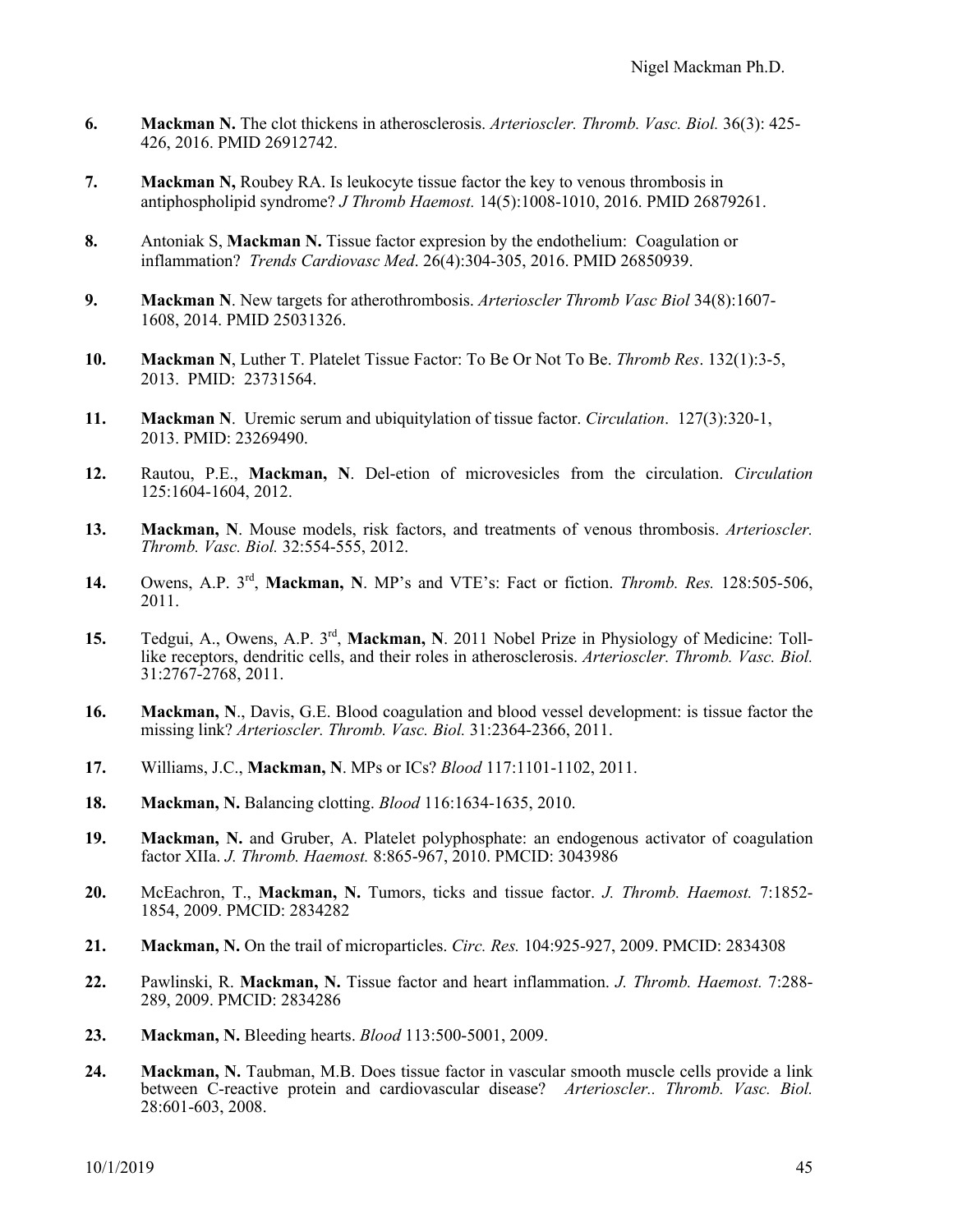- **25. Mackman, N.** Tissue-specific hemostasis: role of tissue factor. *J. Thromb. Haemost.* 5:1-3, 2007.
- **26.** Weyrich, A.S., Schwertz, H., **Mackman, N.** Platelet tissue factor comes of age. *Blood*  109:5069-5070*,* 2007.
- **27. Mackman, N.** Alternatively spliced tissue factor-one splice too many. *Thromb. Haemost.* 97: 5- 8, 2007.
- **28. Mackman, N**. How do oxidized phospholipids inhibit LPS signaling? *Arterioscler. Thromb. Vasc. Biol.* 23:1133-1136, 2003.
- **29.** Yan, S.F., Pinsky,D.J., **Mackman, N**., Stern, D.M. Egr-1: is it always immediate and early? *J. Clin. Invest*. 105:553-554, 2000.

### **Commentaries**

- **1.** Geddings JE, **Mackman N**. Comment on "Tissue factor expressed by microparticles is associated with thrombosis in cancer patients". *Thromb Haemost* 111(1) 180-181, 2014. PMID: 24253434.
- **2.** Gambone, J.E., Owens 3rd, A.P., and **Mackman, N**. Comment on "Tissue factor-dependent chemokine production aggravates experimental colitis". *Mol Med* 18:00303, 2011.

### **Letters**

- **1.** Pawlinski, R., B Tencati, M., Hampton, C.R., Shishido, T., Bullard, T.A., Casey, L.M., Andrade-Gordon, P., Spring, D., Kotzsch, M., Luther, T., Abe, J., Pohlman, T., Verrier, E.D., Blaxall, B., **Mackman, N.** Comparison of genetic and pharmacologic approaches to study the role of PAR-1 in cardiac ischemia-reperfusion. *Circulation.* 117:e476, 2008.
- **2.** Day, S.M., **Mackman, N.,** Fay, W.P., Role of leukocyte-versus vascular wall-derived tissue factor in murine thrombosis. *Blood.* 1506-1507, 2005.

### **Series Introductions**

- **1.** Rao, L. V. and **Mackman, N.** Factor VIIa and tissue factor- from cell biology to animal models. *Thromb. Res.* 125, Suppl S1-S3, 2010.
- **2.** Mackman, N. and Becker, R. C. DVT: a new era in anticoagulant therapy. *Arterioscler. Thromb. Vasc. Biol.* 30:369-371, 2010. PMCID: 2848496
- **3. Mackman, N.,** Taubman, M. Tissue factor: past, present and future. *Arterioscler. Thromb. Vasc. Biol.* 29:1986-1988, 2009. PMCID: 2848486
- **4.** Wolberg, A., **Mackman, N.** Venous thromboembolism risk factors, biomarkers and treatment. *Arterioscler. Thromb. Vasc. Biol.* 29:296-297, 2009. PMCID: 2834314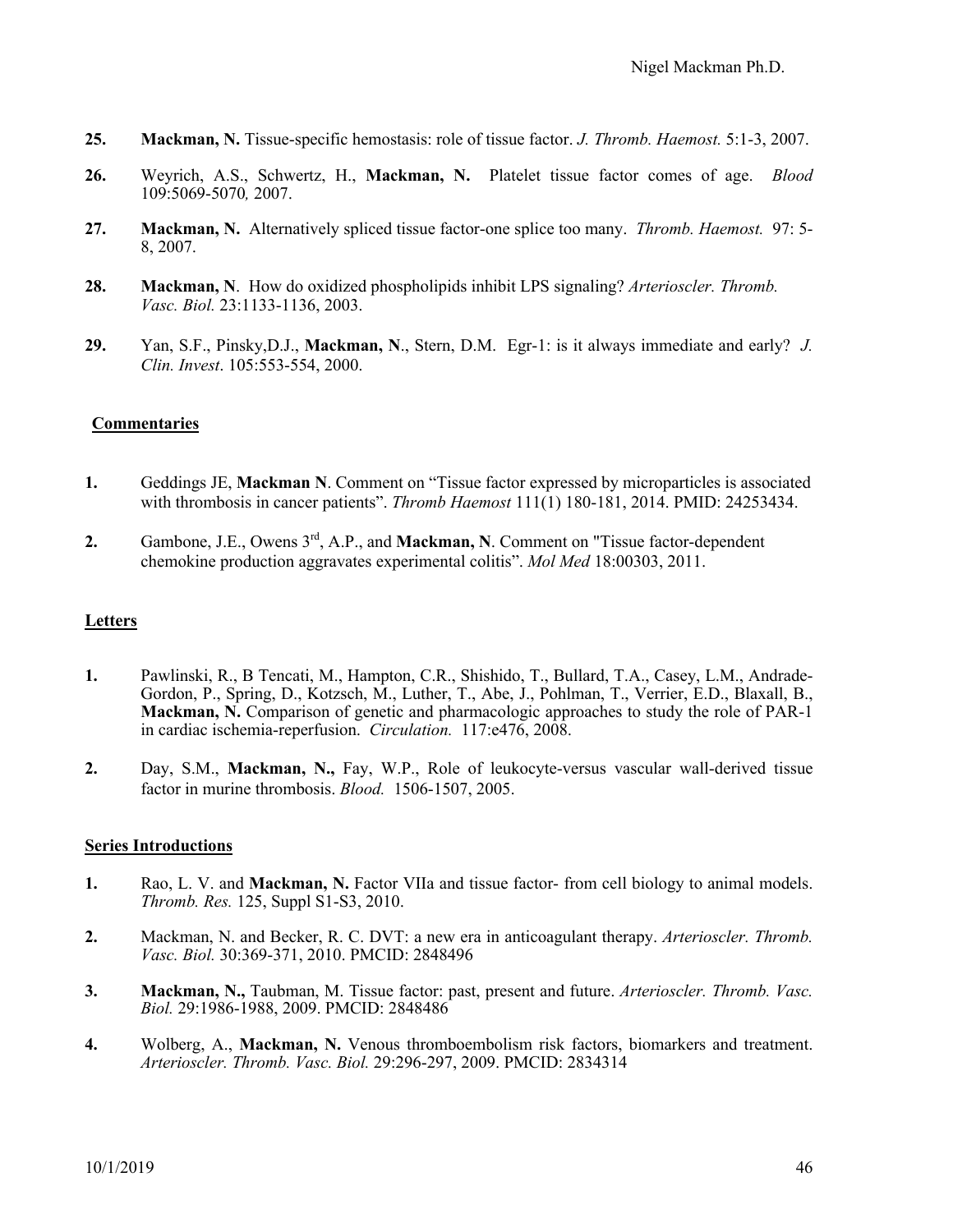- **5. Mackman, N**., Smyth, S. Cardiovascular disease in women. *Arterioscler. Thromb. Vasc. Biol.*  29:277-278, 2009. PMCID: 2834296
- **6.** Morrissey, J. **Mackman, N**. Tissue factor and factor VIIa: understanding the molecular mechanism. *Thromb. Res.* 122, Suppl S1-S2, 2008. PMCID: 2834295
- **7. Mackman, N.,** Moll, S. Venous thromboembolism: a need for more public awareness and research into mechanisms. *Arterioscler. Thromb. Vasc. Biol.* 28:367-369, 2008. PMCID: 2834302

#### **Book Chapters**

- **1.** Schabbauer, G., **Mackman, N.** Tissue factor expression by the endothelium. In: Aird, W. C, Ed. Aird W.C, Ed. Endothelial Biomedicine. Cambridge: Cambridge University Press, 2007 (ISBN 9780521853767).
- **2.** Edgington, T.S., Ruf, W., Rehemtulla, A., and **Mackman, N.** Molecular biology of coagulation by tissue factor. In: Current Studies in Hematology and Blood Transfusions, S. Karger AG, Basel, Vol. 58, pp. 5250-5255, 1990.
- **3.** Edgington, T.S., Ruf, W., Rehemtulla, A., and **Mackman, N.** Molecular biology of tissue factor. In: Advanced Coagulation. American Society for Clinical Pathology Manual. 1990.
- **4.** Edgington, T.S., Taylor, F., Chang, A., Ruf, W., Block, K., **Mackman, N.**, and Morrissey, J.H. Tissue factor: Molecular biology and significance in the pathophysiology of gram-negative septic shock. In: Microbiological, chemotherapeutical and immunological problems in high risk patients. E. Garaci, G. Renzini, F. Filadoro, A.L. Goldstein, and J. Verhoef, eds., Raven Press, New York, pp. 29-37, 1989.
- **5. Mackman, N.,** and Williams, P. Detection of α-haemolysin production by clinical isolates of *Escherichia coli.* In: The Virulence of *Escherichia coli.* M. Sussman, ed., Academic Press, New York, 1984, Ch. 23, pp. 425-427.

### **Webinars**

- 2016 November. Presented a webinar on "Tissue factor in the innate immune response".
- 2015 December. Presented a webinar on "Tissue factor and cancer."

#### **Invited Presentations**

- 2019 July, Houston. Presented a talk on "Mechanisms of cancer-associated thrombosis" at the VA-ORD BLR&D Field-based Meeting on Links between thrombosis and inflammation.
- 2019 July, Melbourne, Australia. Presented a talk on "Measurement of the procoagulant activity of extracellular vesicles isolated from plasma" at the International Society of Thrombosis and Haemostasis meeting.
- 2019 July, Melbourne, Australia. Presented a talk on "Effect of combining low levels of tissue factor with complete deficiencies in factor IX or factor XI on survival and placental development in mice" at the International Society of Thrombosis and Haemostasis meeting.
- 2019 June, Charleston. Presented a talk on "A new mouse model to study mechanisms of thrombosis in cancer" at the New Insights into the Understanding of Thrombosis and Hemorrhage in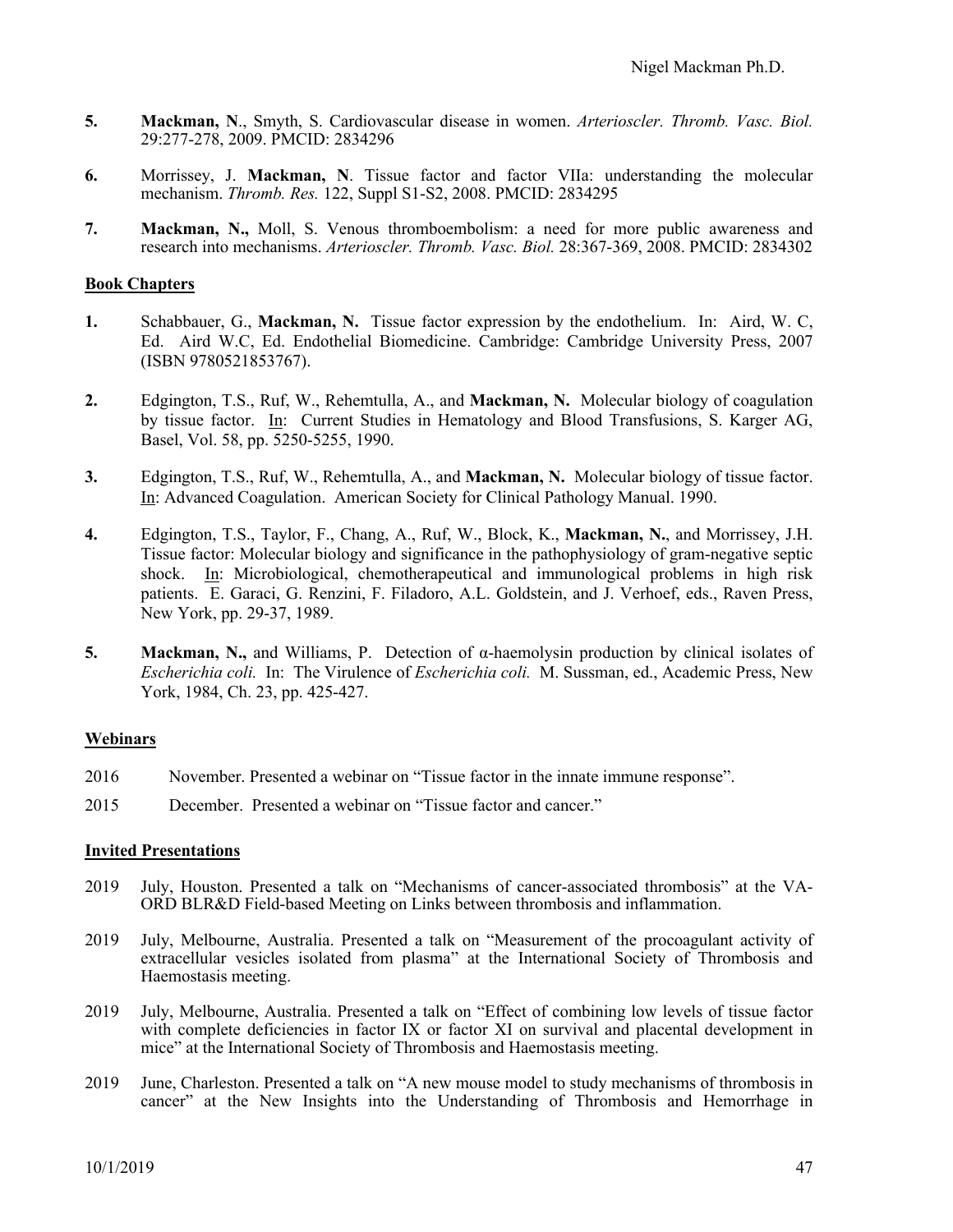Myeloproliferative Neoplasms: Improving Patient Outcomes.

- 2019 June, Pittsburgh. Presented a talk on "Hemostasis and thrombosis in men and mice" at the University of Pittsburgh.
- 2019 May, Boston. Presented a talk on "Mechanisms of cancer associated thrombosis" at Beth Israel Deaconess Medical Center.
- 2019 May, Boston. Presented a talk on "Mechanisms of cancer associated thrombosis" at the American Heart Association meeting Vascular Discovery from Genes to Medicines.
- 2019 April, Boston. Presented a talk on "Mechanisms of venous thrombosis in cancer" at the Boston University Symposium on Cancer-associated thrombosis and vascular dysfunction: from molecular to large data bases.
- 2019 April, Philadelphia. Presented a talk on "Mechanisms of cancer-associated thrombosis" to Janssen Pharmaceuticals.
- 2019 March, Seoul, Korea. Presented a talk on "Cancer-associated pathways and biomarkers of venous thrombosis" at the Korean Society of Hematology International Conference.
- 2019 February, Maastricht, Netherlands. Presented a talk on "Tissue factor and microvesicles in thrombo-inflammatory diseases" at the  $3<sup>rd</sup>$  Maastricht Consensus Conference on Thrombosis.
- 2018 November, Chicago, Illinois. Presented a talk on "Mouse models of cancer-associated thrombosis" at the American Heart Association meeting.
- 2018 October, Oklahoma City, Oklahoma. Presented a talk entitled "Genetic analysis of hemostasis in mice" at the 17<sup>th</sup> Midwest Platelet meeting.
- 2018 July. Dublin, Ireland. Presented a talk entitled "Overview on procoagulant extracellular vesicle assays" at the 64<sup>th</sup> Annual ISTH SSC meeting.
- 2018 July. Dublin, Ireland. Presented a talk entitled "A genetic approach to analyze blood coagulation pathways in mice" at the 64<sup>th</sup> Annual ISTH SSC meeting.
- 2018 June, Stockholm, Sweden. Presented a talk entitled "Hemostasis in mice and men" at the Danderyd Hospital of the Karolinska Institute.
- 2018 June, Stockholm, Sweden. Presented a talk entitled "Pathogenesis of cancer-associated thrombosis" at the European Hematology meeting.
- 2018 June, Helsinki. Finland. Presented a talk entitled "Roles of tissue factor in hemostasis and thrombosis" at the Kalastajatorppa Hotel.
- 2018 June, Toronto, Canada. Presented a talk entitled "Update on hemostatic and thrombotic pathways" at the International Symposium on Atherosclerosis.
- 2018 May, Vienna, Austria. Presented a talk entitled "A genetic approach to analyze blood coagulation pathways" at the Joint Meeting on Vascular Biology, Inflammation and Thrombosis.
- 2018 May, Pittsburgh, USA. Presented a talk entitled "Role of PS+ and TF+ extracellular vesicles in hemostasis and thrombosis" at The American Society of Pediatric Hematology/Oncology.
- 2018 April, Bergamo, Italy. Presented a talk entitled "Mouse models of cancer-associated thrombosis" at the 9th International Conference on Thrombosis and Hemostasis Issues in Cancer.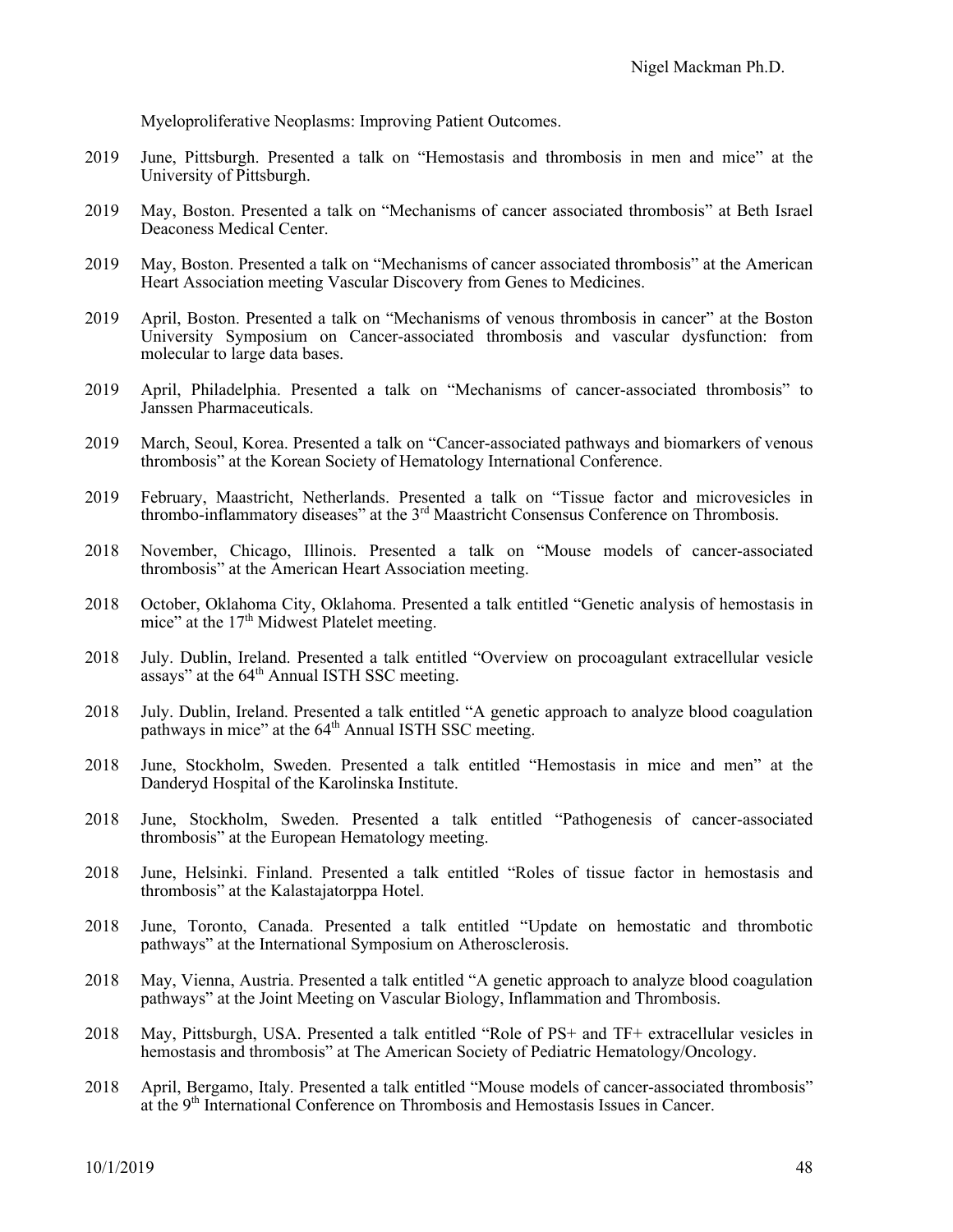- 2018 April, Milan, Italy. Presented a talk entitled "Roles of tissue factor in hemostasis and thrombosis" at the Centro Cardiologico Monzino.
- 2018 February, New York, USA. Presented a talk entitled "Roles of tissue factor in hemostasis and thrombosis" at the New York Blood Center.
- 2017 December, Atlanta, USA. Presented a talk entitled "Bridging the translational divide" at a trainee didactic session at the American Society of Hematology meeting.
- 2017 November, Vienna, Austria. Presented a talk entitled "Tissue factor" at the European Atherosclerosis Society course of atherosclerosis.
- 2017 November, Curitiba, Brazil. Presented a talk entitled "Risk factor of venous thrombosis" at Hemo2017.
- 2017 November, Curitiba, Brazil. Presented two talks entitled "Principles of blood coagulation, its regulation and fibrinolysis" and "The clotting cascade and host defense" at the educational course run in collaboration with the ISTH associated with Hemo2017.
- 2017 September, Cambridge, UK. Presented a talk entitled "Roles of tissue factor in hemostasis and thrombosis" at the University of Cambridge.
- 2017 September, Cambridge, UK. Presented a talk entitled "Procoagulant extracellular vesicles in hemostasis and thrombosis" at the SELECTBIO Extracellular Vesicle meeting.
- 2017 September, Debrecen, Hungary. Presented a talk entitled "Roles of tissue factor in hemostasis and thrombosis" at the Department of Medicine at the University of Debrecen.
- 2017 September, Budapest, Hungary. Presented a talk entitled "Roles of tissue factor in hemostasis and thrombosis" at the Department of Medicinal Biochemistry at Semmelweis University.
- 2017 September, Riga. Latvia. Presented a talk entitled "Protective and pathologic roles of coagulation proteases and PARs in influenza infection" at the sixth European Scientific Working group meeting on influenza.
- 2017 July, Berlin, Germany. Presented a talk entitled "PAR signaling in viral infections" at the International Society of Thrombosis and Hemostasis meeting.
- 2017 June, Nagoya, Japan. Presented a talk entitled "Role of tissue factor in hemostasis and thrombosis at the  $39<sup>th</sup>$  Japanese Society on Thrombosis and Hemostasis meeting.
- 2017 May, Toronto, Canada. Presented a talk entitled "EVs as biomarkers of hemostasis and thrombosis" at Educational Day of the International Society of Extracellular Vesicle meeting.
- 2017 April, Vienna, Austria. Presented a talk entitled "The clotting cascade and host defense" at the Joint Meeting on Vascular Biology, Inflammation and Thrombosis.
- 2017 January, Chapel Hill, North Carolina. Presented a talk entitled "Tissue factor, coagulation proteases and PARs in health and disease" to the Department of Pathology and Laboratory Medicine.
- 2017 January, Cincinnati, Ohio. Presented a talk entitled "Tissue factor, coagulation proteases and PARs in health and disease" to the Division of Hematology/Oncololgy at the University of Cincinnati.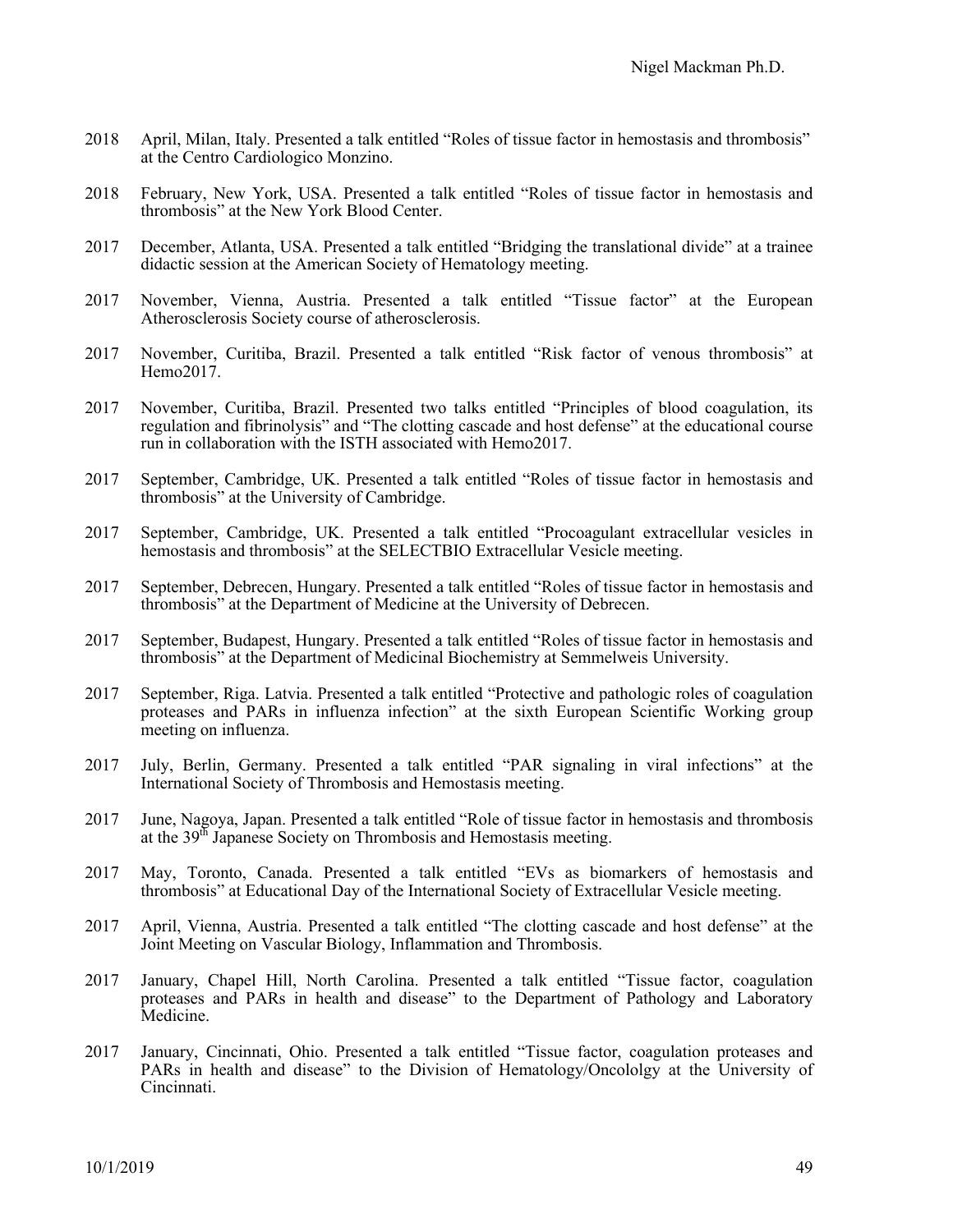- 2016 December, Santa Fe, New Mexico. Presented a talk entitled "Coagulation cascade activation during viral infections" at the Keystone meeting on Hemorrhagic Fever Viruses.
- 2016 November, Chapel Hill, North Carolina. Presented a talked entitled "Tissue factor, coagulation proteases and PARs in health and disease" to the UNC Lung Institute.
- 2016 November, Washington, DC. Presented a talk entitled "Tissue factor and thrombosis in antiphospholipid syndrome" at the American College of Rheumatology meeting.
- 2016 November, New Orleans, Louisiana. Presented a talk entitled "Microparticle-associated tissue factor in disease" at the AHA Scientific Sessions.
- 2016 October, Portland, Oregon. Presented a talk entitled "Roles of tissue factor in hemostasis, thrombosis and the innate immune response" at the Department of Biomedical Engineering at the Oregon Health Sciences University.
- 2016 October, Memphis, Tennessee, Presented a talk entitled "Viral infection and the hemostatic system" at the  $16<sup>th</sup>$  Midwest Platelet Conference.
- 2016 September, Sommaroy, Norway. Presented a talk entitled "Role of the thrombin-PAR-1 pathway in viral infection" at the TREC fall meeting.
- 2016 September, Ithaca, New York. Presented a talk entitled "Roles of tissue factor in hemostasis, thrombosis and innate immune response" at the Veterinary College of Cornell University.
- 2016 September, Rochester, New York. Presented a talk entitled "Roles of tissue factor in hemostasis, thrombosis and innate immune response" at the Aab Cardiovascular Center in the University of Rochester.
- 2016 August, Newry, Maine. Presented a talk entitled "Circulating procoagulant microvesicles and thrombosis" at the Extracellular Vesicle Gordon Research Conference.
- 2016 April, Chapel Hill, North Carolina. Presented a talk entitled ""Tissue factor, coagulation proteases and PARs in health and disease" to the Center for Gastrointestinal Biology and Disease.
- 2016 April, Chicago, Illinois. Presented a talk entitled "Cancer and Thrombosis" at the Thrombosis and Hemostasis Societies of North American meeting.
- 2016 April, Burlington, Vermont. Presented a talk entitled "Advances in Coagulation Research and their Translation to Cancer" at the Clinical and Translational Research Symposium on Thrombosis, Hemostasis and Cancer.
- 2016 March, Vienna, Austria. Presented a talk entitled "Tissue factor-positive microparticles and cancer-associated thrombosis" at the Joint Meeting on Vascular Biology, Inflammation and Thrombosis.
- 2016 February, University of Virginia, Charlottesville, Virginia. Presented a talk entitled "Roles of tissue factor in hemostasis, thrombosis, cardiac ischemia-reperfusion injury and viral infection."
- 2016 January, University of Michigan, Ann Arbor, Michigan. Presented a talk titled "Role of tissue factor in hemostasis, thrombosis, inflammation, and immunity."
- 2015 September, Harvard School of Public Health, Cambridge, Massachusetts. Presented a talk titled "Role of tissue factor in hemostasis, thrombosis, inflammation and immunity."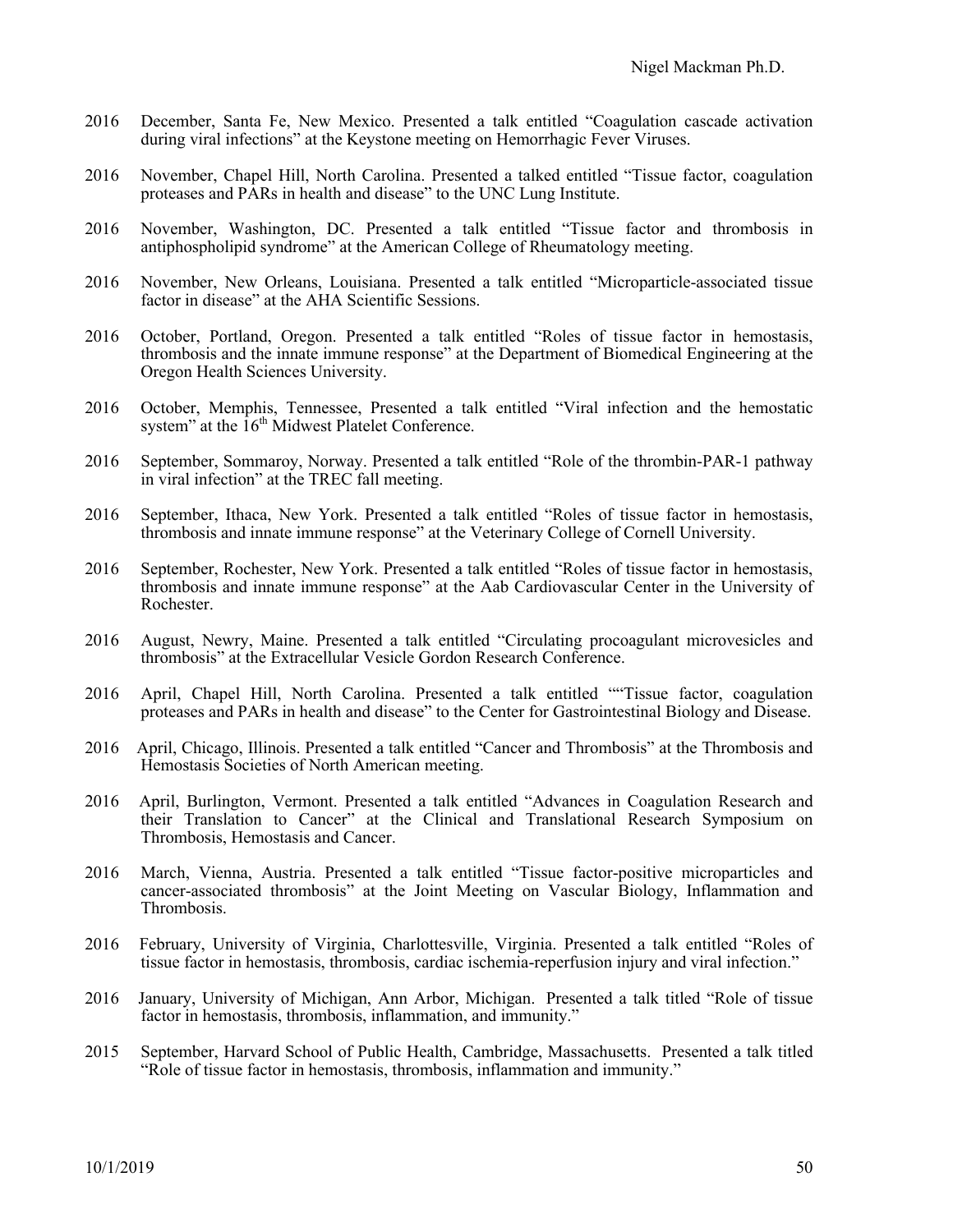- 2015 August, Sommaroy (Norway). Presented a talk entitled "Protective and pathologic roles of tissue factor in the lung" at the TREC K.G. Jebsen Thrombosis Research and Expertise Center Summer meeting.
- 2015 August, Oslo (Norway). Presented a talk entitled "Role of tissue factor in hemostasis, thrombosis, inflammation and immunity" at the University of Oslo.
- 2015 June, Toronto (Canada). Presented a talk entitled "Role of tissue factor in different animal models of thrombosis" at the Scientific Standardization Committee meeting of the International Society of Thrombosis and Haemostasis.
- 2015 June, Toronto (Canada). Presented a talk entitled "Activation of platelets by tumor microparticles" at the Scientific Standardization Committee meeting of the International Society of Thrombosis and Haemostasis.
- 2015 June, Toronto (Canada). Presented a talk entitled "Measurement of tissue factor in clinical samples" at the Scientific Standardization Committee meeting of the International Society of Thrombosis and Haemostasis.
- 2015 April, Vienna (Austria). Presented a talk entitled "Hemostasis, thrombosis and immunity" at the Symposium on Inflammation and Thrombosis.
- 2015 March, Baltimore (USA). Presented a talk entitled "Hemostasis, Thrombosis and Immunity" to the Center for Vascular and Inflammatory Diseases at the University of Maryland at Baltimore.
- 2015 February, Freiburg (Germany). Presented a talk entitled "Anticoagulation in cancer- new targets on the horizon?" at the GTH Highlight Symposium.
- 2015 February, Dusseldorf (Germany). Presented a talk entitled "Tissue factor friend or foe" at the Germany Thrombosis and Hemostasis meeting.
- 2015 February, Maastricht (Netherlands). Presented a talk entitled "Role of tissue factor microvesicles in cancer-associated thrombosis" at the Maastricht Consensus Conference on Thrombosis.
- 2015 February, Sommaroy (Norway). Presented a talk entitled "Mechanisms of cancer-associated thrombosis" at the TREC K.G. Jebsen Thrombosis Research and Expertise Center Winter meeting.
- 2014 December, San Francisco (USA). Presented a talk entitle "Tissue factor dependent mechanisms in cancer and cancer-associated thrombosis" at the ASH National meeting.
- 2014 November, Chicago (USA). Presented a talk entitled "Role of leukocyte-derived microvesicles in activation of coagulation in patients with hyperlipidemia" at the AHA National meeting.
- 2104 November, Nashville (USA). Presented a talk entitled "Animal models of thrombosis" at the Ariad Pharmaceuticals advisory board meeting.
- 2014 November, Cleveland (USA). Presented a talk entitled "Hemostasis, thrombosis and immunity" at the Lerner Research Institute of the Cleveland Clinic.
- 2014 October, Basel (Switzerland). Presented a talk entitled "Hemostasis, thrombosis and immunity" at Novartis.
- 2014 October, Augusta (USA). Presented a talk entitled "Hemostasis, thrombosis and immunity" at the Georgia Regents University.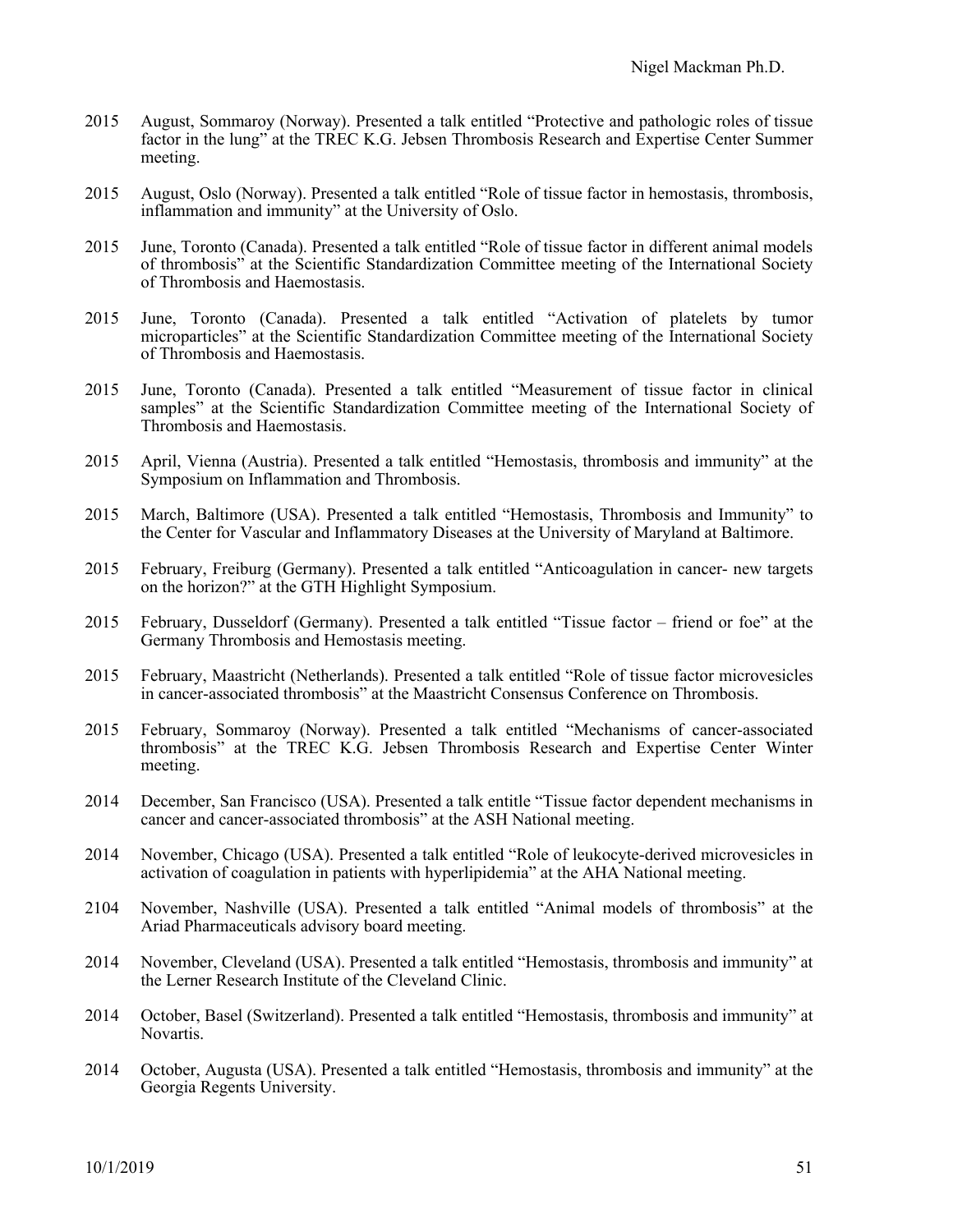- 2014 October, Lexington (USA). Invited speaker at the 17<sup>th</sup> Annual Cardiovascular Research Day. Presented a talk entitled "Hemostasis, thrombosis and immunity".
- 2014 September, Hamn I Senja (Norway) Presented a talk entitled "Mechanisms of venous thrombosis" at the K. G. Jebsen Thrombosis Research and Expertise Center.
- 2014 August, Washington DC (USA). Presented a talk entitled "Advances in coagulation research and their translation to cancer" at the NHLBI and NCI Strategic Working Group: Cancer and Thrombosis.
- 2014 July, Barcelona (Spain). Presented a talk entitled "Tissue factor in the myocardium" in a session on Tissue factor and biology at the Frontiers in Cardiovascular Biology meeting organized by the Basic Cardiovascular Science Council of the European Society of Cardiology.
- 2014 June, Milwaukee (USA). Presented a talk entitled "Circulating tumor-derived microparticles and thrombosis" at the Scientific Standardization Committee meeting of the International Society of Thrombosis and Hemostasis.
- 2014 June, Milwaukee (USA). Presented a talk entitled "Tissue factor standardization" at the Scientific Standardization Committee meeting of the International Society of Thrombosis and Hemostasis.
- 2014 June, Boston (USA). Presented a talk entitled "Roles of tissue factor, coagulation proteases and PARs in Hemostasis, Thrombosis and Cardiac Injury" at the Whitaker Cardiovascular Research Institute at Boston University.
- 2014 May, Chapel Hill (USA). Presented a talk entitled Role of PARs in Viral Infection at the  $7<sup>th</sup>$ Symposium on Hemostasis.
- 2014 May, East Lancing (USA). Presented a talk entitled "Roles of tissue factor, coagulation proteases and PARs in Hemostasis, Thrombosis and Cardiac Injury" at the Department of Pharmacology and Toxicology at Michigan State University.
- 2014 April, Maastricht (Netherlands). Presented a talk entitled "Roles of tissue factor, coagulation proteases and PARs in Hemostasis, Thrombosis and Cardiac Injury" at the Einthoven Laboratory for Experimental Vascular Medicine at the University of Leiden.
- 2014 April, Amsterdam (Netherlands). Presented a talk entitled "Roles of tissue factor, coagulation proteases and PARs in Hemostasis, Thrombosis and Cardiac Injury" at the Amsterdam Medical Center.
- 2014 April, Maastricht (Netherlands). Presented a talk entitled "Roles of tissue factor, coagulation proteases and PARs in Hemostasis, Thrombosis and Cardiac Injury" at the University of Maastricht.
- 2014 January, Keystone (USA). Presented a talk entitled "Novel mechanisms regulating hemostasis and thrombosis" at Keystone Symposia on New Frontiers in the Discovery and Treatment of Thrombosis
- 2013 November, Hamilton (Canada). Presented a talk entitled "Tissue factor, coagulation proteases and PARs in health and disease" at the Thrombosis and Atherosclerosis Research Institute at McMaster University.
- 2013 November, Dallas (USA). Presented the keynote lecture on "Tissue factor, microparticles and thrombosis" to the Chinese American Heart Association and The Academy of Cardiovascular Research Excellence.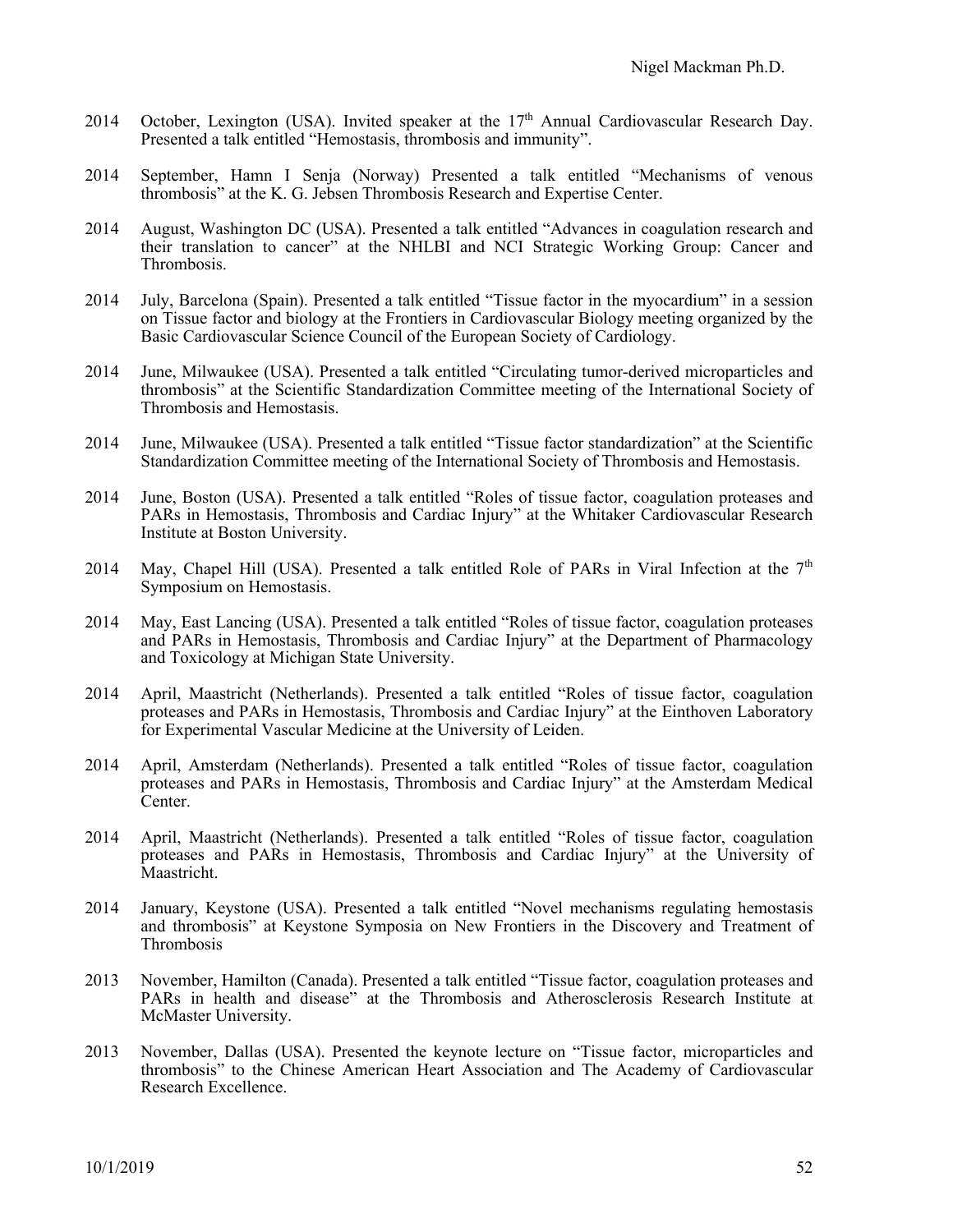- 2013 November, Atlanta (USA). Presented a talk entitled "Tissue factor signaling, the endothelium, and sickle cell disease" at the American Society of Nephrology.
- 2013 October, Vienna, Austria. Presented a talk entitled "The cancer and thrombosis connection: understanding the basic mechanism" at the  $10<sup>th</sup>$  anniversary of the Vienna cancer associated thrombosis.
- 2013 October, Little Rock (USA). Presented a talk entitled "Tissue factor, coagulation proteases and PARs in health and disease" to the Cardiovascular Center group at the University of Arkansas for Medical Sciences.
- 2013 September. Boston (USA). Presented a talk entitled "The role of tissue factor in venous thrombogenesis" at the International Union of Phlebology.
- 2013 September, Nashville (USA). Presented a talk entitled "Tissue factor, microparticles and thrombosis" at the Vanderbilt University Medical Center.
- 2013 July, Paris, France. Presented a talk entitled "Tissue factor, microparticles and thrombosis" to Inserm U698 at the Hospital Bichat of the University of Paris.
- 2013 June, Amsterdam, Netherlands. Presented a talk entitled "PAR1 contributes to early immune response in the lung after influenza A infection" at the International Society of Thrombosis and Hemostasis meeting.
- 2013 June, Stowe (USA). Presented a talk entitled "Tissue factor and plaque rupture" at the Atherosclerosis Gordon Research Conference.
- 2013 June, Tromso, Norway. Presented a talk entitled "Tissue factor, microparticles and thrombosis" at the  $46<sup>th</sup>$  Nordic Coagulation meeting.
- 2013 June, Nassau, Bahamas. Presented a talk entitled "Role of PAR-1 in the innate immune response to viral infection" at the FASEB Protease in Hemostasis and Vascular Biology meeting.
- 2013 April, Philadelphia (USA). Presented a talk entitled "Role of tissue factor in arterial and venous thrombosis" at the Sol Sherry Thrombosis Research Center.
- 2013 April, Boston (USA). Presented a talk entitled "Roles of platelet and monocyte microparticles in hemostasis and thrombosis" to the American Physiology Society at the Experimental Biology meeting.
- 2013 April, Boston (USA). Presented a talk entitled "Tissue factor, microparticles and thrombosis" to the American Society of Investigative Pathology at the Experimental Biology meeting.
- 2013 March, Chicago (USA). Presented a talk entitled "Tissue factor, coagulation proteases and PARs in health and disease" to the Department of Pharmacology at the University of Illinois.
- 2013 March, Prague Czech Republic. Presented a talk entitled "Pathogenesis of VTE and translational medicine" at the Global Thrombosis Forum.
- 2013 February, Munich, Germany. Presented a talk entitled "Tissue factor and the extrinsic pathway of coagulation" at the German Thrombosis and Hemostasis Society meeting.
- 2012 November, Los Angeles (USA). Presented a talk entitled "Tissue Factor in Health and Disease" at the American Heart Association Sessions.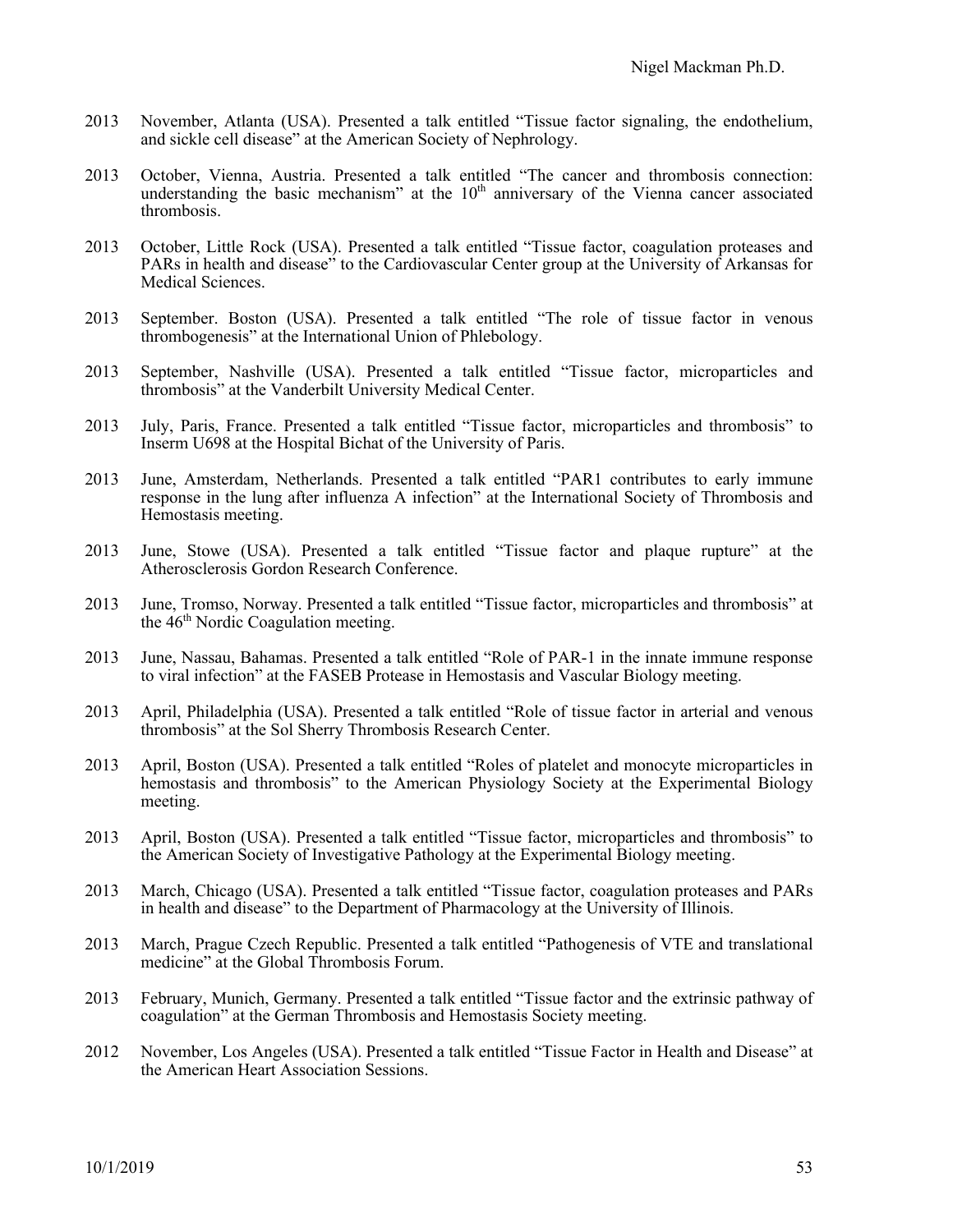- 2012 June, Berlin, Germany. Presented a talk entitled "Tissue Factor, Coagulation Proteases and PARs in Health and Disease" at the Clinical Scientist Summer Symposium on Translational Medicine at Humbolt University.
- 2012 June, Berlin, Germany. Presented a talk entitled "Tissue Factor, Coagulation Proteases, Fibrin and PARs in Thrombosis and Cardiac Injury" at the Department of Cardiology and Pulmonology of the University of Berlin.
- 2012 June, Berlin, Germany. Presented a talk entitled "Circulation Microparticles in Health and Disease" at the European League Against Rheumatism Annual Meeting.
- 2012 April, Big Sky, MT (USA). Present a talk entitled "Tissue Factor and Atherothrombosis" at the Molecular Basis of Inflammation and Atherosclerosis Keystone conference.
- 2012 January, Chapel Hill, NC (USA). Presented a talk entitled "Tissue factor, Coagulation Proteases and PARs in Health and Disease" to the Department of Biochemistry and Biophysics at the University of North Carolina at Chapel Hill
- 2011 December, San Diego (USA). Presented a talk entitled "Role of Microparticles in Hemostasis and Thrombosis" at the American Society of Hematology meeting.
- 2011 November, Orlando (USA). Presented a talk entitled "Circulating and Vessel Wall Tissue Factor in Thrombosis" at the American Heart Association meeting.
- 2011 November, Philadelphia (USA). Presented a talk entitled "Circulating microparticles in Healthy and Disease" at the American Society of Nephrology meeting.
- 2011 October, Paris (France). Presented a talk entitled "Microparticles, Tissue Factor and Thrombosis" at the Paris Cardiovascular Research Center.
- 2011 September, New York (USA). Presented a talk entitled "Circulating Tissue Factor Microparticles" at the State-of-the-art Symposium on Thrombosis and Hemostasis at Memorial Sloan-Kettering Cancer Center.
- 2011 September, Athens, Georgia (USA). Presented a talk entitled "Crosstalk between coagulation and inflammation" to the University of Georgia College of Veterinary Medicine.
- 2011 July, Kyoto, Japan. Presented at a talk entitled "Measurement of a procoagulant state in mice"at the SCC meeting of ISTH.
- 2011 July, Kyoto, Japan. Presented a talk entitled "Hematopoietic and non-hematopoietic tissue factor" at the XXIII Congress of the ISTH.
- 2011 March, Chapel Hill, NC (USA). Presented a talk entitled "Roles of vessel wall and circulating tissue factor in thrombosis" at cardiology grand rounds at the University of North Carolina at Chapel Hill
- 2011 March, Charlottesville, VA (USA). Presented a talk entitled "Roles of vessel wall and circulating tissue factor in thrombosis" at the Robert M. Berne Cardiovascular Research Center of the University of Virginia.
- 2011 March, Rahway, NJ (USA). Presented a talk entitled Roles of vessel wall and circulating tissue factor in thrombosis" at Merck.
- 2010 December, Ann Arbor, MI (USA). Presented a talk entitled "Roles of vessel wall and circulating tissue factor in arterial and venous thrombosis.".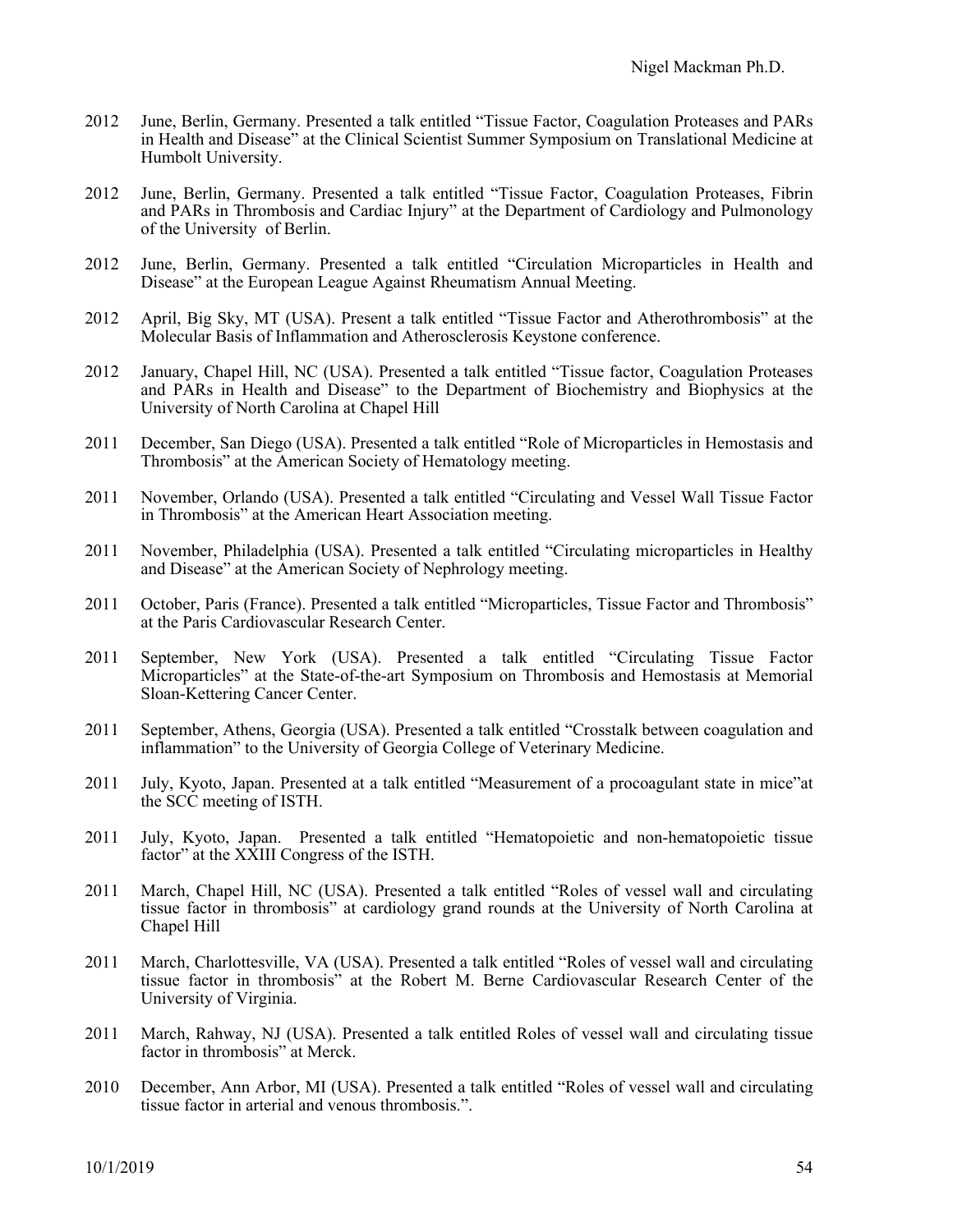- 2010 November, Chicago. Presented a talk entitled "Tissue factor and microparticles" at the AHA meeting.
- 2010 September, Oxford (UK). Presented a talk entitled "Microparticles and tissue factor" at the first Micro and Nanovesicles in Health and Disease.
- 2010 September, Cincinnati, OH (USA). Presented Grand Rounds to the Hematology/Oncology Division on "The role of vessel wall and circulating tissue factor in arterial and venous thrombosis."
- 2010 August, Rochester, NY (USA). Presented a talk at the first Cancer-Associated Thrombosis meeting on "Tissue factor and its role in cancer biology."
- 2010 June, Los Angeles (USA). Presented a talk at the  $13<sup>th</sup>$  International Vascular Biology Meeting on "Crosstalk between blood coagulation and inflammation."
- 2010 May, Boston, MA (USA). Presented a talk at Harvard Medical School on "Cellular sources of tissue factor that drive thrombosis in arteries, veins and the microvasculature."
- 2010 April, Galveston, TX (USA). Presented a talk at the  $13<sup>th</sup>$  International Congress on "Antiphopholipid antibodies on tissue factor and thrombosis."
- 2010 April, Chapel Hill, NC (USA). Presented a talk at the 5<sup>th</sup> Symposium on Hemostasis with special focus on "Factor VIIa and tissue factor on measurement of microparticle tissue factor activity in cancer."
- 2010 March, Kyoto (Japan). Presented a talk at the 74<sup>th</sup> Annual Scientific Meeting of the Japanese Circulation Society on "Role of tissue factor in atherothrombosis."
- 2010 March, Kyoto (Japan). Presented a talk at the 74<sup>th</sup> Annual Scientific Meeting of the Japanese Circulation Society on "Activation of platelets and coagulation in acute coronary syndromes."
- 2010 March, Osaka (Japan). Presented a talk at the National Cerebral and Cardiovascular Center on "The role of tissue factor in hemostasis and thrombosis."
- 2009 November, Orlando, CA (USA). Presented the Sol Sherry Distinguished Lecture in Thrombosis at the National American Heart Association meeting on "Hemostasis and thrombosis: two sides of the same coin?"
- 2009 October, San Diego, CA (USA). Presented a talk at to Isis Pharmaceuticals on "Cancer and thrombosis."
- 2009 October, Little Rock, AK (USA). Presented a talk at The University of Arkansas for Medical Sciences Winthrop P. Rockefeller Cancer Institute on "Coagulation and cancer."
- 2009 October, Newcastle, (UK). Presented a talk at the British Society of Haemostasis and Thrombosis meeting on "Tissue factor in hemostasis and thrombosis."
- 2009 October, Stockholm, (Sweden). Presented a talk in the Nobel Forum entitled "Tissue factor, coagulation proteases and PARs in hemostasis, thrombosis and inflammation."
- 2009 September, Marseille, (France). Presented a talk at the  $5<sup>th</sup>$  Vascular Biology and Medicine meeting on "Tissue factor and thrombosis."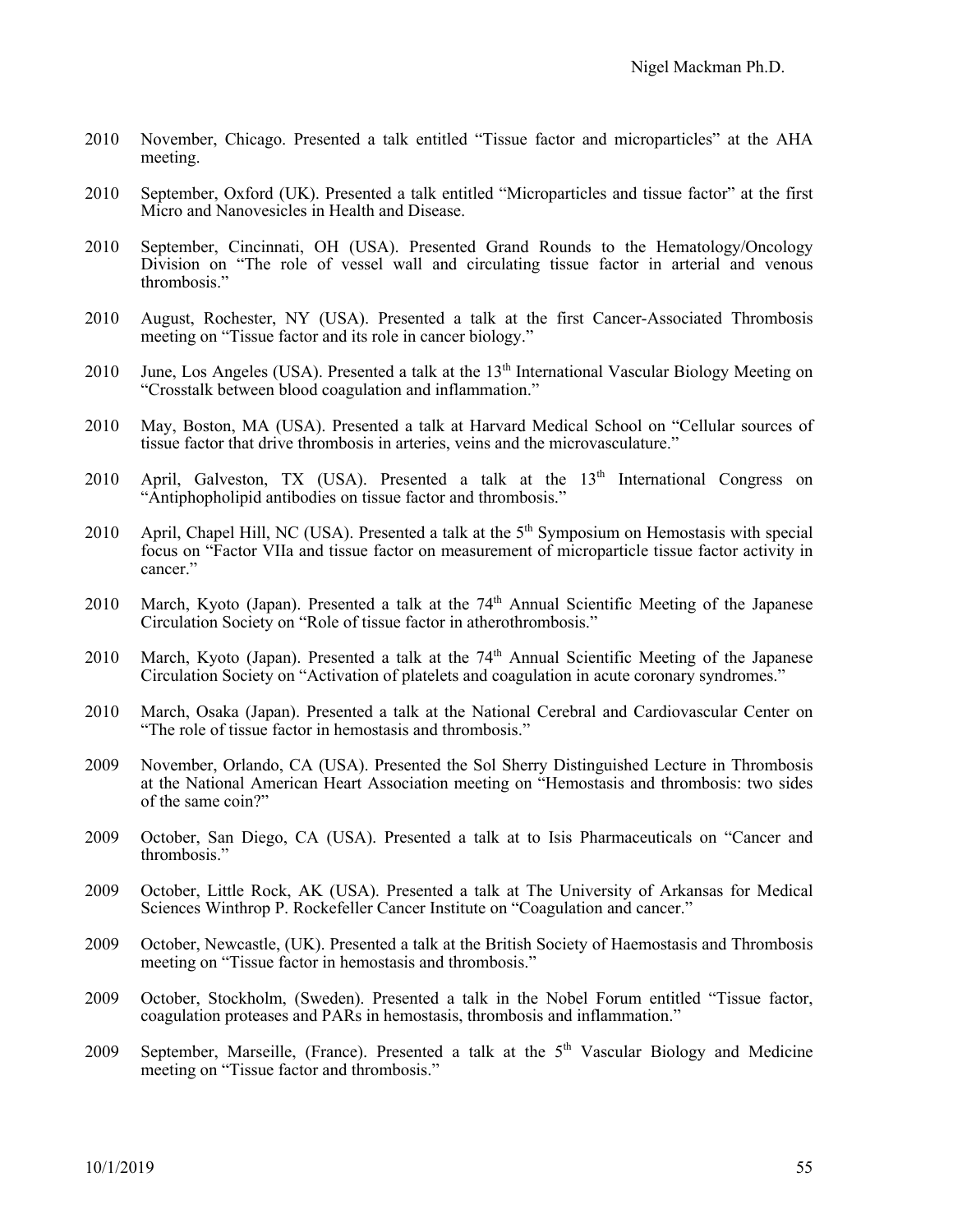- 2009 July, Boston, MA (USA). Presented a talk at the SSC meeting of the International Society of Thrombosis and Hemostasis on "The role of tissue factor in hemostasis."
- 2009 June, Carefree, AZ (USA). Presented a talk at the FASEB Research Conference on Proteases in Hemostasis and Vascular Biology on "PAR signaling in the heart."
- 2009 April, Knoxville, TN (USA). Presented a talk at University of Tennessee on "The role of tissue factor in hemostasis, thrombosis and inflammation."
- 2009 March, New York, NY (USA). Presented a talk at the 3<sup>rd</sup> Annual Theodore H. Spaet Symposium at the Montefiore Medical Center on "The many faces of tissue factor: from basic science to human disease."
- 2008 December, UNC, NC (USA). Presented a talk to the Carolina Cardiovascular Biology Center on "Crosstalk between coagulation and inflammation."
- 2008 October, Lexington, KY (USA). Invited to give a talk on "Tissue factor, microparticles and thrombosis" and at the  $12<sup>th</sup>$  Midwest Platelet meeting.
- 2008 August, St. Pete's Beach, FL (USA). Invited to give a talk on "The role of tissue factor in hemostasis, thrombosis" at the Advanced Technology Applications for Combat Casualty Care meeting.
- 2008 July, London (UK). Invited to give a talk at the Centre for Respiratory Research at University College London on "Role of tissue factor in hemostasis, thrombosis and inflammation."
- 2008 May, Toronto (Canada). Invited to give a talk at the American Thoracic Society meeting on "The role of tissue factor in acute lung injury."
- 2008 March, Department of Hematology/Oncology, Case Western Reserve University, Cleveland, OH (USA). Invited to give a talk on "The role of tissue factor in hemostasis, thrombosis and signaling in cancer."
- 2008 March, Lerner Research Institute, Cleveland Clinic Foundation, Cleveland, OH (USA). Invited to give a talk on "The role of tissue factor in hemostasis, thrombosis and inflammation."
- 2008 March, Rochester, NY (USA). Invited to give a presentation at the Aab Cardiovascular Research Institute University of Rochester entitled "Role of tissue factor in hemostasis, thrombosis and cardiac ischemia-reperfusion injury."
- 2007 December, Atlanta (USA). Invited to the 49<sup>th</sup> Annual Meeting of the American Society of Hematology to present a talk entitled "Tissue factor, coagulation factors and protease activated receptors in hemostasis, thrombosis and inflammation."
- 2007 November, UNC Chapel Hill (USA). Invited by the Pathology Department to give Grand Rounds on "The role of tissue factor in hemostasis, thrombosis and cardiac ischemia-reperfusion injury."
- 2007 October, Bergamo (Italy). Invited to the  $4<sup>th</sup>$  International Conference on Thrombosis and Hemostasis Issues in Cancer to present a talk entitled "Use of tissue factor deficient mice to study tumor biology."
- 2007 October, Chapel Hill (USA). Invited to the UNC Kidney Center to present a talk on "Kidney ischemia-reperfusion injury."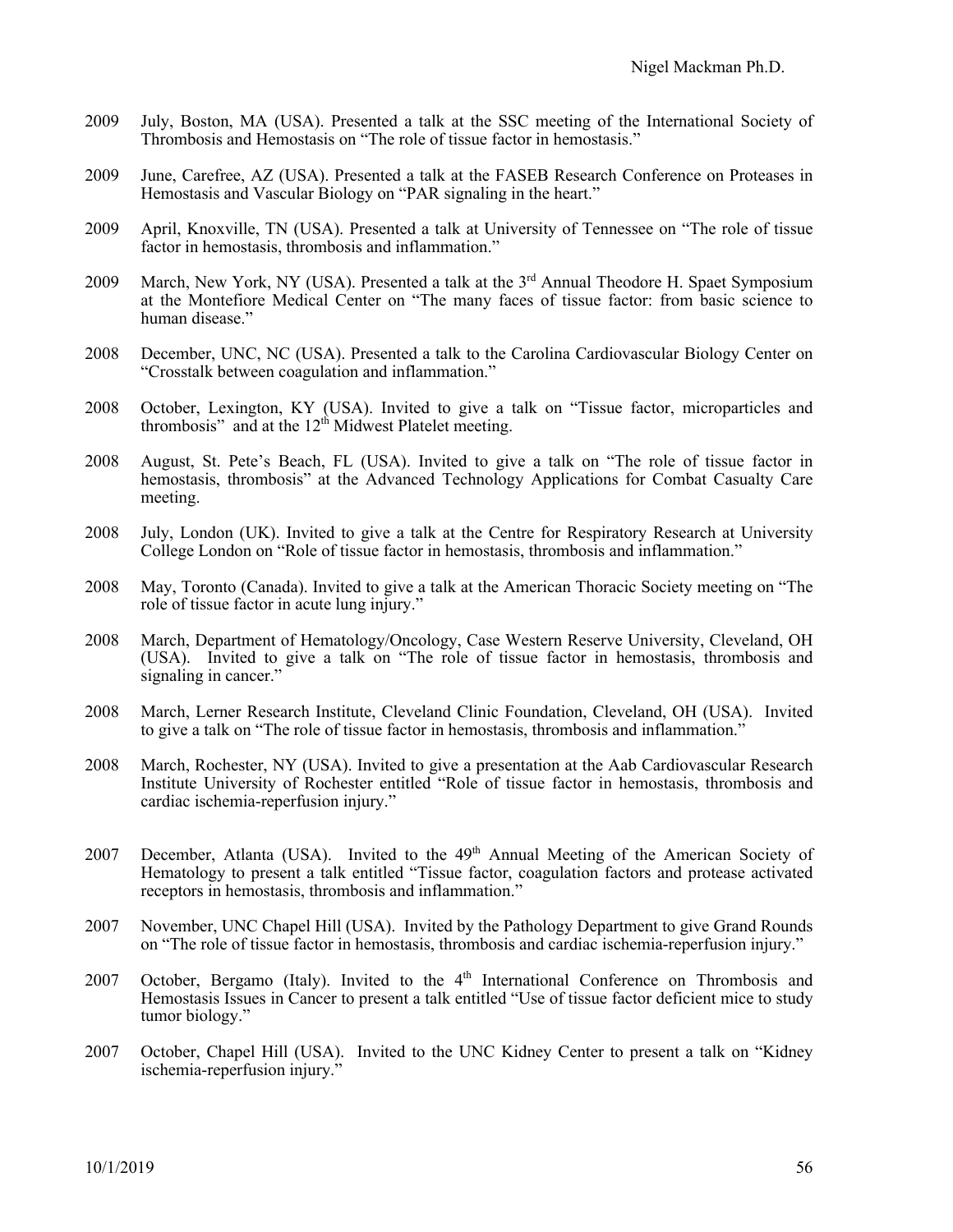- 2007 September, Shreveport (USA). Invited to the LSU Health Sciences Center to present a talk on the "Role of tissue factor in hemostasis, thrombosis and cardiac ischemia-reperfusion injury."
- 2007 September, UNC Chapel Hill (USA). Invited by the Pharmacology Department to give a talk entitled "Modulation of LPS-induced coagulation and inflammation by the PI3K-Akt pathway."
- 2007 July, Geneva (Switzerland). Invited to the ISTH meeting to present a talk entitled "Tissue factor and microparticles."
- 2007 July, Geneva (Switzerland). Invited to the Animal Models SSC meeting to present a talk entitled "Genetic manipulation of hemostasis in the rodent tissue factor."
- 2007 July, Geneva (Switzerland). Invited to present a talk at the Vascular Biology SSC meeting entitled "How to measure/detect microparticle-associated tissue factor?"
- 2007 June, Indian Wells (USA). Invited to present a talk entitled "PAR-1 contributes to cardiac remodeling and hypertrophy" at the FASEB summer research conference on Proteases in Hemostasis and Vascular Biology.
- 2007 May, Riverside (USA). Invited to present a talk entitled "Modulation of LPS-induced inflammation and coagulation by the PI3K-Akt pathway" at UC Riverside.
- 2007 April, Chicago (USA). Invited to present a plenary talk entitled "Genetic of hemostasis and thrombosis in humans and mice" at the 8th Annual Conference on Arteriosclerosis, Thrombosis and Vascular Biology meeting.
- 2007 April, Rancho Mirage (USA). Invited to present a talk entitled "Role of PAR-1 in renal ischemia-reperfusion injury."
- 2007 March, Washington D.C. (USA). Invited to present a talk entitled "Role of tissue factor in thrombosis and inflammation" at the Research Initiatives in Vascular Disease Conference
- 2007 February, Dresden (Germany). Invited to present a plenary talk entitled "The role of tissue Factor in thrombosis and hemostasis" at the German Thrombosis and Haemostasis meeting.
- 2006 August, San Diego (USA). Cytori Therapeutics. Invited to present a talk entitled "Tissue factor and thrombosis."
- 2006 August, San Diego (USA). 18<sup>th</sup> International Society for Fibrinolysis and Proteolysis: Proteolysis in the Postgenomic Era. Invited to present a talk entitled "Role of tissue factor, coagulation proteases and PARs in inflammation."
- 2006 May, Philadelphia (USA). University of Pennsylvania School of Medicine. Invited to present a talk entitled "Role of tissue factor in hemostasis and thrombosis."
- 2006 May, Chapel Hill (USA). 3<sup>rd</sup> Symposium on Hemostasis with Special Focus on Factor VIIa and Tissue Factor. Invited to present a talk entitled "Hemostasis and thrombosis in low tissue factor mice."
- 2006 May, Chapel Hill (USA). University of North Carolina at Chapel Hill. Invited to present a talk entitled "Role of tissue factor in hemostasis and thrombosis."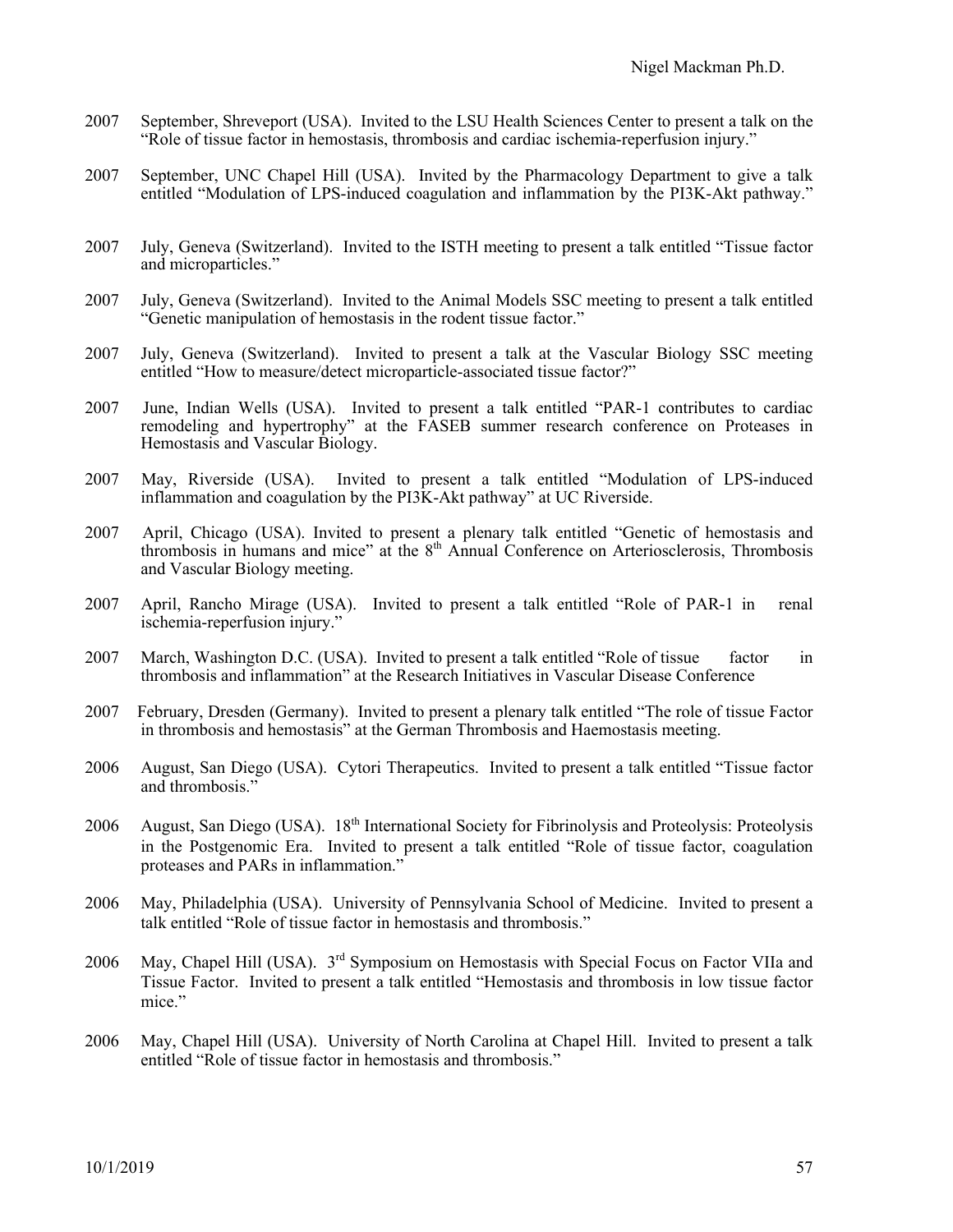- 2006 May, San Diego (USA). San Diego State University. Invited to present a talk entitled "Crosstalk between coagulation and inflammation in sepsis and cardiac ischemia-reperfusion injury."
- 2005 November, Dallas (USA). American Heart Association Scientific Sessions. Invited to present a talk entitled "Hemostasis and thrombosis in mice."
- 2005 November, San Diego (USA). Scripps Cancer Center. Invited to present a talk entitled "Tissue Factor and Thrombosis."
- 2005 November, San Diego (USA). Department of Pathology, UCSD. Invited to present a talk entitled "Role of tissue factor and PARs in endotoxemia and cardiac I/R injury."
- 2005 September, Fraueninsel (GER). International Conference on the Mechanism of Thrombus Formation. Invited speaker for a presentation entitled "Tissue factor and the TF pathway."
- 2005 September, Hamburg (GER). 3rd European Meeting on Vascular Biology and Medicine 2005. Invited to present a talk entitled "Tissue factor and its role in coagulation and endothelial cell activation."
- 2005 August, Sydney (AUS). SSC of the ISTH 2005. Presented a talk entitled "Measurement of blood-borne TF in cancer patients."
- 2005 August, Sydney (AUS). SSC of the ISTH 2005. Presented a talk entitled "Hemostasis and thrombosis in mice."
- 2005 August, Sydney (AUS). ISTH 2005. Invited speaker to present a talk entitled "Tissue Factor in hemostasis and thrombosis."
- 2005 August, Melbourne (AUS).  $7<sup>th</sup>$  Inflammation World Congress. Invited to present a talk entitled "Tissue factor biology."
- 2005 July, Saxtons River, VT (USA). FASEB Summer Research Conference, Proteases in Hemostasis and Vascular Biology. Invited speaker to present a talk entitled "Role of tissue factor, coagulation proteases and PARs in the heart."
- 2005 June, Berkeley, CA (USA). Bayer HealthCare LLC. Invited presentation entitled "Role of tissue factor in hemostasis and thrombosis."
- 2005 May, Burlington, VT (USA). Department of Biochemistry, University of Vermont. Invited speaker for a presentation entitled "Role of tissue factor in hemostasis and thrombosis."
- 2005 May, Houston, TX (USA). Tanox, Inc. Invited speaker for a talk entitled "Role of tissue factor in hemostasis and thrombosis."
- 2005 May, Los Angeles, CA (USA). UCLA Medical School. Invited speaker for a talk entitled "Role of tissue factor and PARs in heart hemostasis, inflammation and hypertrophy."
- 2005 April, Rockville, MD (USA). EntreMed, Inc., Invited speaker for a talk entitled "Role of tissue factor and PARs in coagulation and inflammation."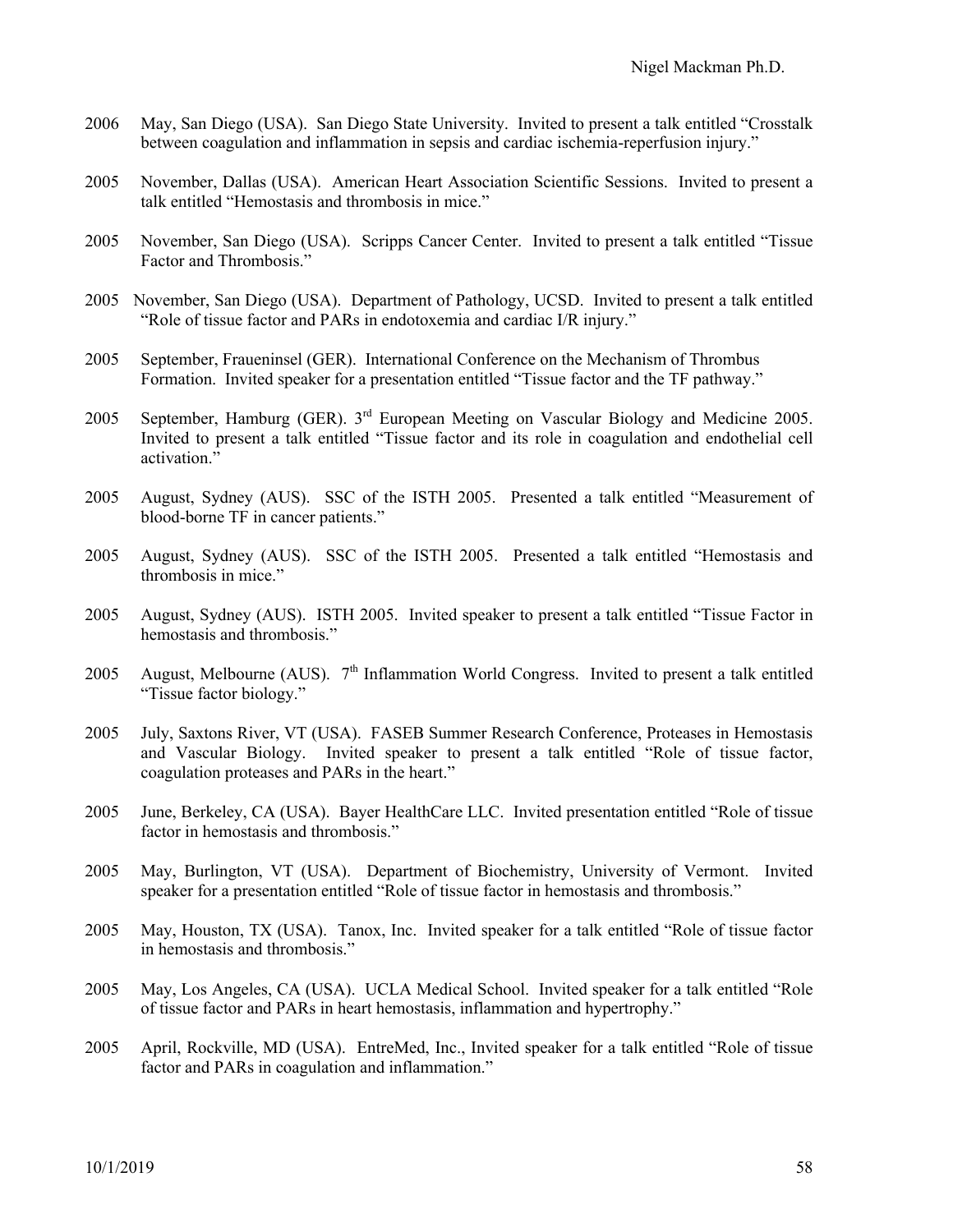- 2005 February, Ventura, CA (USA). Gordon Research Conference on Vascular Cell Biology. Invited speaker presented a seminar entitled "Role of tissue factor in thrombosis and inflammation."
- 2004 December, San Diego, CA (USA). American Society of Hematology. Invited speaker to present on "Roles for tissue factor: crosstalk between coagulation and inflammation."
- 2004 September, San Francisco, CA (USA). Celera Genomics. Invited presentation entitled "Role of tissue Factor in hemostasis, thrombosis and inflammation."
- 2004 July, Waterville, ME (USA). Hemostasis Gordon Conference. Invited speaker for a talk entitled "Tissue factor biology *in vivo*."
- 2004 July, Atlanta, GA (USA). Atherogenics, Inc. Presented a seminar entitled "Role of tissue factor in hemostasis, thrombosis and inflammation."
- 2004 June, Hamilton, Ontario (Canada). Henderson Research Centre, McMaster University. Invited speaker presented a seminar entitled "Role of tissue factor in hemostasis, thrombosis and inflammation."
- 2004 May, San Francisco, CA (USA). 5<sup>th</sup> Annual Conference on Arteriosclerosis, Thrombosis and Vascular Biology. Invited speaker on "Tissue factor: role in thrombosis and inflammation."
- 2004 March, Milwaukee, WI (USA). The Blood Center of Southeastern Wisconsin. Invited speaker for a presentation entitled "Role of tissue factor in hemostasis, thrombosis and inflammation."
- 2004 March, Davis, CA (USA). University of California at Davis. Invited speaker for the Treadwell Distinguished Lecturer series. Presentation was entitled "Tissue factor: roles in hemostasis, thrombosis and inflammation."
- 2003 December, Atlanta, GA (USA). 5<sup>th</sup> Margaux Conference on Critical Illness. Invited speaker for a presentation entitled "Tissue factor and PARS - involvement in sepsis outcomes."
- 2003 November, San Diego, CA (USA). American Society of Nephrology Renal Week 2003. Invited speaker for a presentation entitled "Tissue factor."
- 2003 September, San Diego (USA). Tanabe Research Laboratories USA, Inc. Presented a talk entitled "Crosstalk between coagulation and inflammation."
- 2003 July, Birmingham (UK). 19<sup>th</sup> Meeting of the International Society on Thrombosis and Hemostasis. Presented a seminar entitled "Role of tissue factor in hemostasis and thrombosis in the mouse."
- 2003 July, Birmingham (UK). 49<sup>th</sup> Scientific and Standardization Committee Meeting of the International Society on Thrombosis and Haemostasis. Presented a seminar entitled "Tissue factor: lessons from knock-outs, knock-ins and transgenic mouse models."
- 2003 June, Biarritz (France). 5<sup>th</sup> Congress of the French Society on Atherosclerosis (ARCOL). Invited speaker presented "Role of the tissue factor-thrombin pathway in hemostasis, thrombosis and cardiac ischemia-reperfusion injury."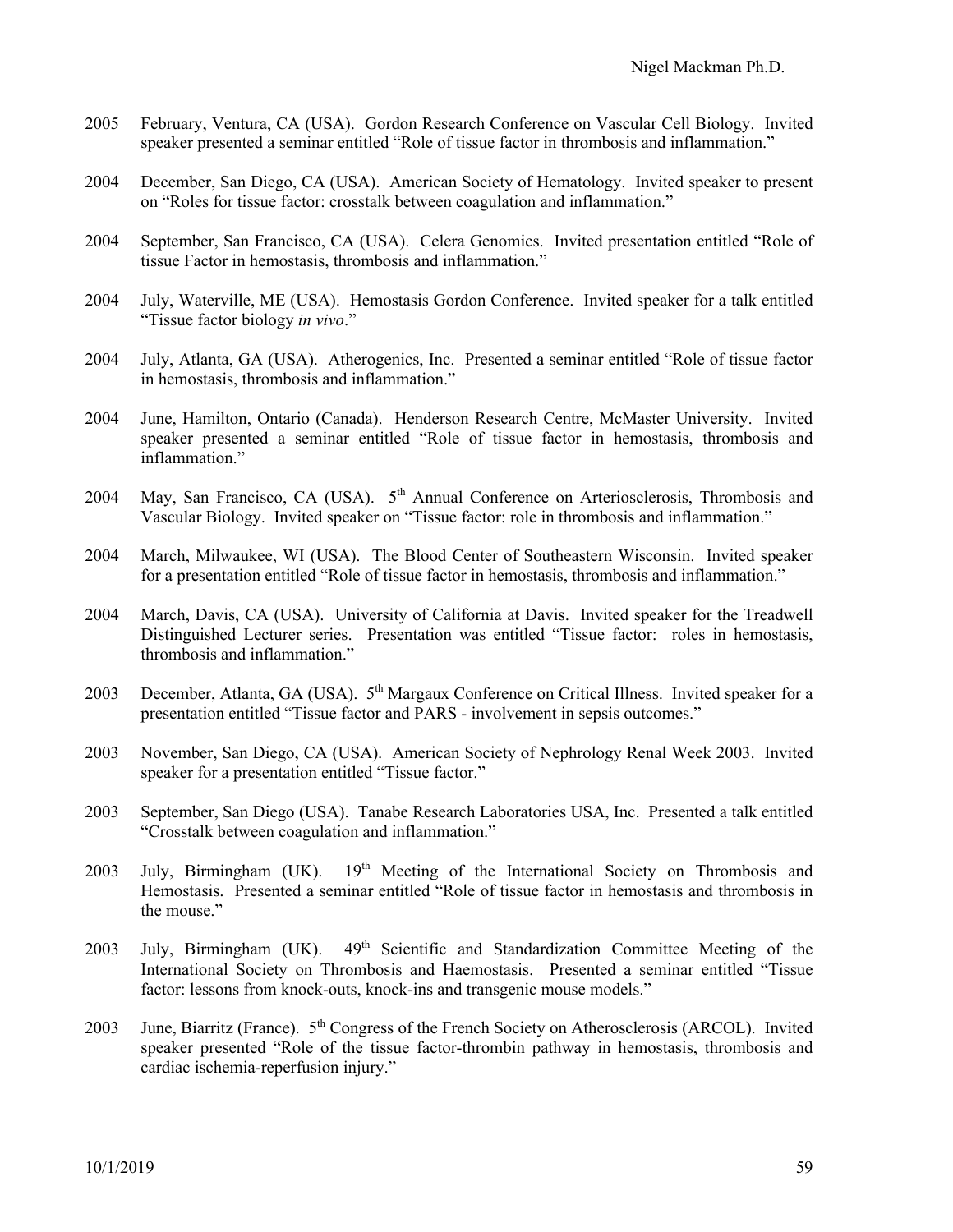- 2003 May, New Haven, CT (USA). Yale University. Invited speaker for Medical School Grand Rounds. Presentation was entitled "Role of tissue factor and thrombomodulin in placental development and uterine hemostasis in the mouse."
- 2003 February, Innsbruck (Austria).  $47<sup>th</sup>$  Meeting of the German Society of Thrombosis and Hemostasis. Invited speaker on "Mouse models of coagulation."
- 2003 February, Munich (Germany). German Heart Center of the Technical University of Munich. Invited speaker for a presentation entitled "Role of the tissue factor-thrombin pathway in hemostasis, thrombosis and cardiac I/R injury."
- 2002 November, South Bend (USA). University of Notre Dame. Invited presentation to the Keck Center for Transgene Research. Presented a talk on the "Role of the tissue factor-thrombin pathway in hemostasis, thrombosis and cardiac I/R injury."
- 2002 July, Waterville (USA). Gordon Research Conference on Hemostasis. Invited speaker for a presentation entitled "Hemostasis and thrombosis in low tissue factor mice."
- 2002 April, Chapel Hill (USA). University of North Carolina at Chapel Hill. Invited speaker for a presentation entitled "The tissue factor-thrombin pathway contributes to inflammation during cardiac ischemia-reperfusion injury."
- 2002 February, Erfurt (Germany). 46<sup>th</sup> Meeting of the German Society of Thrombosis and Hemostasis. Invited speaker on "Role of the tissue factor-thrombin pathway in cardiac ischemia-reperfusion injury."
- 2001 November, Anaheim (USA). American Heart Association Scientific Sessions 2001. Invited speaker for a talk entitled "Tissue factor modulates ischemia-reperfusion injury."
- 2001 September, Charlottesville (USA). University of Virginia. Invited speaker for a presentation entitled "Tissue factor: multiple roles in angiogenesis, thrombosis and inflammation."
- 2001 August, Rhode Island (USA). Gordon Research Conference on Angiogenesis and Microcirculation. Invited speaker for a presentation entitled "Role of the tissue factor-thrombin pathway in the regulation of blood vessels."
- 2001 August, City of Hope (USA). Invited speaker for a presentation entitled "Tissue factor: multiple roles in hemostasis, thrombosis and inflammation."
- 2001 July, Ulm (Germany). Ulm University Medical Center. Invited as visiting professor to present a paper entitled "Tissue factor: multiple roles in hemostasis, thrombosis and inflammation."
- 2001 May, Osaka (Japan). National Cerebral and Cardiovascular Center. Invited speaker for a presentation entitled "Tissue factor: multiple roles in hemostasis, thrombosis and inflammation."
- 2001 May, Kumamoto (Japan). The Chemo-Sero-Therapeutic Research Institute. Invited speaker for a presentation entitled "Tissue factor: multiple roles in hemostasis, thrombosis and inflammation."
- 2001 May, Kumamoto (Japan). ASO International Meeting. Invited speaker for a presentation entitled "Role of tissue factor and thrombin in cardiac ischemia-reperfusion injury."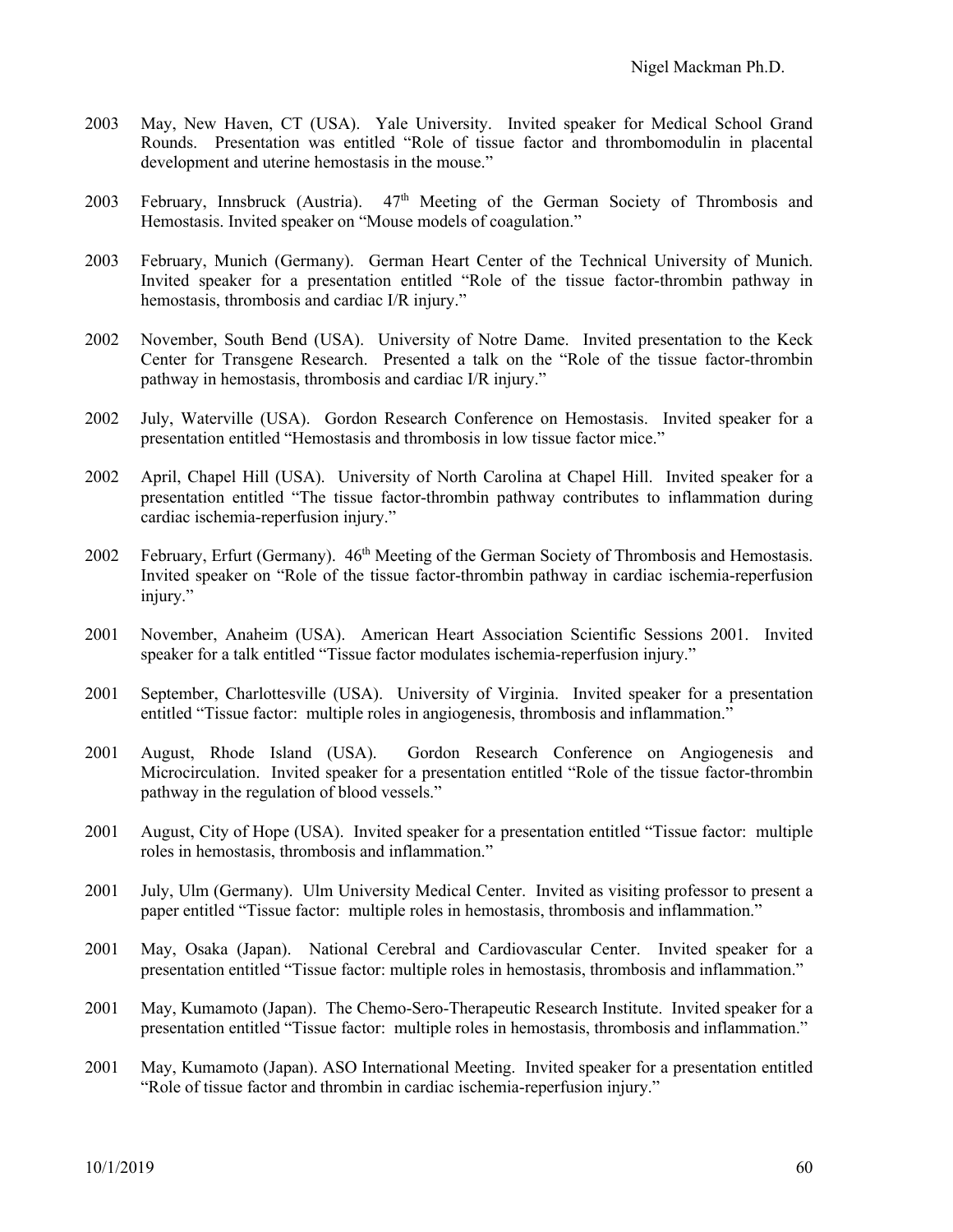- 2001 March, Copenhagen (USA). Novo Nordisk. Invited speaker for a presentation entitled "Hemostatic and non-hemostatic roles of tissue factor revealed by characterization of knock-out and low tissue factor mice."
- 2000 November, Yountville (USA). Workshop on Coagulation, Activation and Tissue Factor Biology in Critical Care Illnesses. Sponsored by Chiron. Invited speaker for a presentation entitled "Tissue factor biology."
- 2000 November, San Diego (USA). American Heart Association workshop at the Tobacco Related Disease Research Program's annual scientific meeting. Invited speaker for a presentation entitled "Role of tissue factor in cardiovascular disease."
- 2000 September, La Jolla (USA). The Scripps Research Institute. Vascular Biology affinity group. Invited speaker for a presentation entitled "Role of tissue factor in embryogenesis and inflammation."
- 2000 September, San Francisco (USA). Genentech. Invited speaker for a presentation entitled "Role of tissue factor in thrombosis and inflammation."
- 2000 June, London (England). Thrombosis Research Institute. Invited speaker for a presentation entitled "Role of tissue factor in thrombosis, embryogenesis, and inflammation."
- 2000 March, Stevenson, Washington (USA). The 2000 Deuel Conference on Lipids. Invited speaker for a presentation entitled "Role of tissue factor in cardiovascular disease."
- 1999 June, Saxton River, Vermont (USA). FASEB Summer Conference on Thrombin and Vascular Medicine. Invited speaker for a presentation entitled "Tissue factor transgenesis."
- 1999 April, Baltimore (USA), University of Maryland. Invited speaker for a presentation entitled "Regulation of tissue factor expression *in vitro* and *in vivo*."
- 1998 November, Los Angeles (USA), UCLA. Invited speaker for a presentation entitled "Hemostatic and non-hemostatic roles of tissue factor in mice."
- 1998 November, Dallas (USA) 71st Scientific Session of American Heart Association. Invited speaker for a presentation entitled "Embryonically-derived tissue factor contributes to the maturation and integrity of maternal vessels in the placenta."
- 1998 September, Atlanta (USA), Atherogenics. Invited speaker for a presentation entitled "Regulation of tissue factor expression *in vitro* and *in vivo*."
- 1998 August, Clayton (Australia), Monash University. Invited speaker for a presentation entitled "Regulation of tissue factor gene expression."
- 1997 October, New York (USA), New York University Medical Center. Invited speaker for a presentation entitled "Regulation of tissue factor gene *in vitro* and *in vivo*."
- 1997 June, Florence (Italy), XVIth Congress of the International Society on Thrombosis and Haemostasis. Invited speaker for a presentation entitled "Regulation of the tissue factor gene."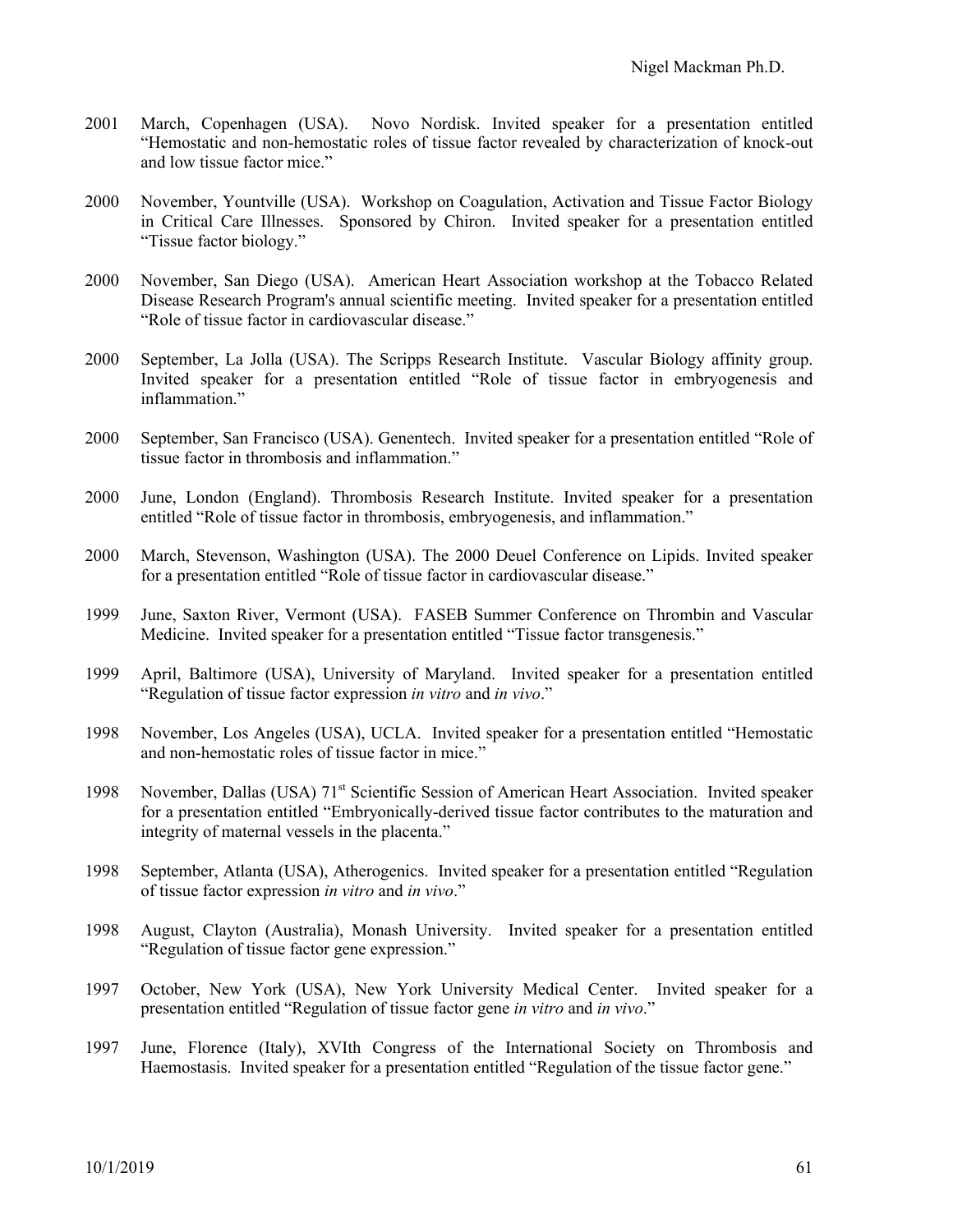- 1997 June, Florence (Italy) XVIth Congress of the International Society on Thrombosis and Haemostasis. Presentation entitled "Single-chain human urokinase (scu-PA) binds to hamster and rat cells with high affinity: defining species specificity of the urokinase receptor (u-PAR)."
- 1997 June, Florence (Italy) XVIth Congress of the International Society on Thrombosis and Haemostasis. Presentation entitled "Retinoic acid selectively inhibits the transcriptional activation of the tissue factor gene in human monocytic cells."
- 1997 June, Stevenage (England), GlaxoWellcome. Invited speaker for a presentation entitled "Regulation of tissue factor expression *in vitro* and *in vivo*."
- 1997 April, New Orleans (USA), Vascular Biology '97. Invited speaker for a presentation entitled "Tissue factor: knock-out and transgenics."
- 1997 April, Richmond (USA), Berlex Biosciences. Invited speaker for a presentation entitled "Regulation of the tissue factor gene in monocytes."
- 1997 January, Osaka (Japan), C.O.E. International Symposium at the National Cerebral and Cardiovascular Center. Invited speaker for a presentation entitled "Regulation of gene wxpression in endothelial cells."
- 1996 August, Dresden (Germany), Technische Universität, Dresden. Invited speaker for a presentation entitled "Regulation of the tissue factor gene."
- 1996 August, Stevenage (England), GlaxoWellcome. Invited speaker for a presentation entitled "Regulation of tissue factor gene expression."
- 1996 June, Andover (USA), Gordon Conference on Hemostasis. Invited speaker for a presentation entitled "Regulation of the tissue factor gene in monocytes and endothelial cells."
- 1996 June, Paris (France), Université Paris 7. Invited speaker for a presentation entitled "Regulation of the tissue factor gene in monocytes and endothelial cells."
- 1995 November, Anaheim (USA)  $68<sup>th</sup>$  Scientific Session of the American Heart Association. Presentation entitled "Lipopolysaccharide induction of the tissue factor gene in human monocytic cells is mediated by a member of the *Rel* family of transcription factors."
- 1995 September, Copenhagen (Denmark), 3rd Symposium on New Aspects of Hemophilia Treatment. Invited speaker for a presentation entitled "Regulation of the tissue factor gene."
- 1995 January, La Jolla, (USA), The Scripps Research Institute. Immunology Affinity Group. Invited speaker for a presentation entitled Cooperative Interactions between Fos/Jun and c-Rel/p65 Heterodimers Mediate Transcription Activation of the Tissue Factor Gene in Human Monocytes.
- 1994 November, Dallas (USA), 67th Scientific Session of the American Heart Association. Invited speaker for a presentation entitled "Regulation of the tissue factor gene."
- 1994 August, London (England), Haemostasis Research Group, MRC Clinical Sciences Centre. Invited speaker for a presentation entitled "Tissue factor expression: a paradigm for the study of mechanisms of gene regulation."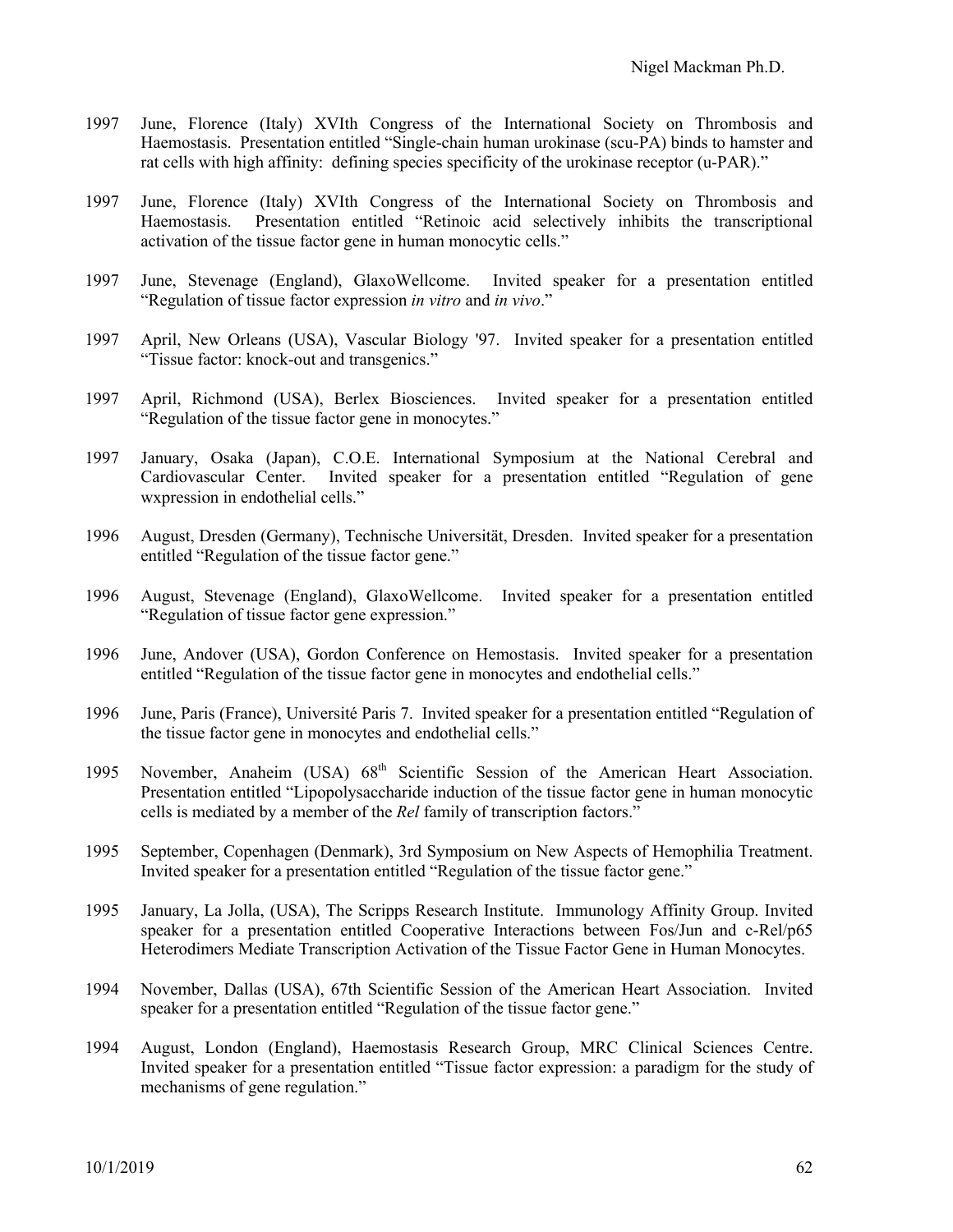- 1994 August, London (England), Royal Free Hospital School of Medicine. Invited speaker for a presentation entitled "Tissue factor expression: a paradigm for the study of mechanisms of gene regulation."
- 1994 April, La Jolla (USA), The Scripps Research Institute. Vascular Biology Affinity Group. Invited speaker for a presentation entitled "Tissue factor expression: a paradigm for the study of mechanisms of gene regulation."
- 1993 July, New York (USA) XIVth Congress of the International Society on Thrombosis and Haemostasis. Presentation entitled "Lipopolysaccharide induction of the tissue factor gene in human monocytic cells is mediated by a member of the *Rel* family of transcription factors."
- 1992 December, Anaheim (USA), 34th Annual Meeting of the American Society of Hematology. Invited speaker for a presentation entitled "Regulation of tissue factor expression *in v*i*tro* and *in vivo*."
- 1992 November, New Orleans (USA)  $65<sup>th</sup>$  Scientific Sessions of the American Heart Association. Presentation entitled "Regulation of murine tissue factor gene expression by lipopolysaccharide *in vivo."*
- 1992 November, Rochester (USA), Mayo Foundation. Invited speaker for a presentation entitled "Regulation of tissue factor expression *in vitro* and *in vivo."*
- 1992 November, Raleigh (USA), Glaxo Inc. Research Institute. Invited speaker for a presentation entitled "Regulation of tissue factor expression *in vitro* and *in vivo*."
- 1992 March, Lake Tahoe (USA), Keystone Symposium on Recognition of Endotoxin in Biologic Systems. Invited speaker for a presentation entitled "Regulation of LPS-inducted gene expression."
- 1991 November, Anaheim (USA), 64th Scientific Session of the American Heart Association. Invited speaker as a finalist for the Louis N. Katz Basic Science Prize for Young Investigators. Presentation entitled "Cooperative interactions between NF-Kappa B and AP-1 proteins are required for lipopolysaccharide induction of the human tissue factor promoter."
- 1991 July, Amsterdam (the Netherlands), XIIIth Congress of the International Society on Thrombosis and Haemostasis. Presentation entitled "Regulation of the human tissue factor gene in THP-1 monocytic cells exposed to bacterial lipopolysaccharide."
- 1991 April, Atlanta (USA), FASEB. Presentation entitled "Tissue factor mRNA levels in THP-1 monocytic cells are regulated by both transcriptional and post-transcriptional control mechanisms."
- 1989 November, New Orleans (USA),  $62<sup>nd</sup>$  Scientific Sessions of the American Heart Association. Presentation entitled "Functional analysis of the human tissue factor gene in COS-7 cells."
- 1989 August, Tokyo (Japan), XIIth Congress of the International Society on Thrombosis and Haemostasis. Presentation entitled "Preliminary characterization of the promoter region of the human tissue factor gene."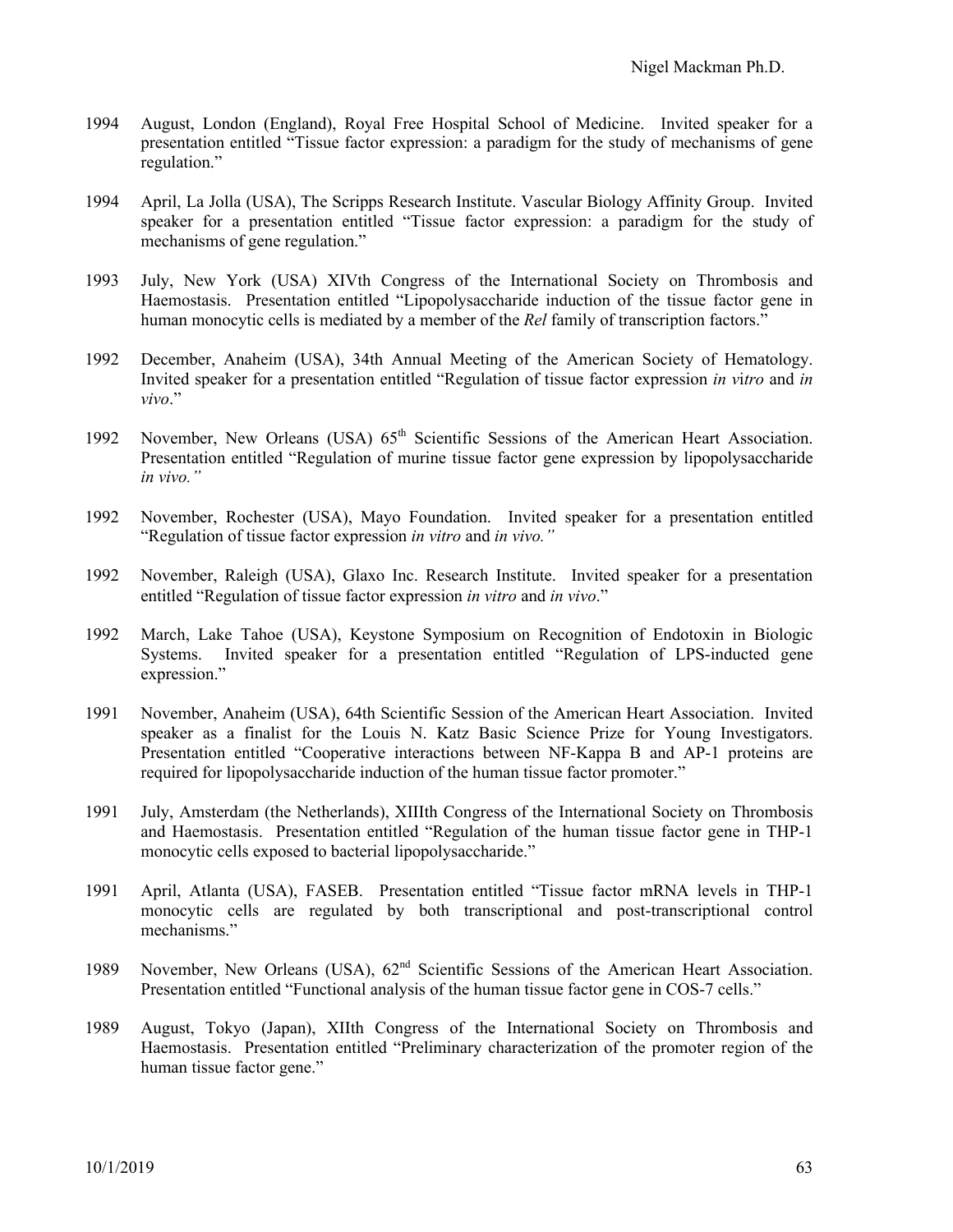- 1988 November, Washington, D.C. (USA), 8<sup>th</sup> National Conference on Thrombosis and Hemostasis. Presentation entitled "Genomic organization of human tissue factor."
- 1986 October, Osnabruck (Germany), Overexpression of Membrane Proteins in Prokaryotes. Invited speaker for a presentation entitled "Overexpression and secretion of haemolysin."
- 1985 March, Wurzburg (Germany), Pathogenicity of Microorganisms. Presentation entitled "Regulation of haemolysin synthesis in *E. coli."*
- 1985 April, Warwich (England), Invited speaker at Secretion Workshop for a presentation entitled "Secretion of *E. coli* haemolysin."
- 1983 September, Lunteren (Holland), Protein Transport and Secretion. Presentation entitled Secretion of a 107 Kilodalton Polypeptide into the Medium from Haemolytic *E. coli.* Strains.

### **Career Summary**

I was trained as a molecular biologist in the Department of Genetics at Leicester University. During my PhD studies, I cloned the hemolysin operon from pathogenic *Escherichia coli.* I determined that the operon contained four genes: a gene encoding the hemolysin protein (HlyA), a gene encoding a protein (HlyC) that was required for activation of the hemolysin toxin and two genes that encoded transmembrane proteins (HlyB and D) required for secretion of the toxin into the media. One of the transport genes, HlyB, was highly homologous to the mammalian ATP-binding cassette transmembrane drug transporter called P-glycoprotein. I identified a C-terminal secretion signal in the HlyA protein. Furthermore, I demonstrated that fusion of this sequence to different proteins directed the secretion of these chimeric proteins into the media in cells containing HlyB and D. This discovery was patented.

The majority of my career has focused on tissue factor (TF), which is the primary cellular initiator of blood coagulation. In 1989, I cloned the complete human TF gene followed by a detailed characterization of the TF promoter. I found that LPS induction of the TF gene in human monocytic cells and endothelial cells is mediated by various intracellular signaling pathways and transcription factors, such as AP-1, NFkB and Egr-1.

I have studied the crosstalk between coagulation and inflammation in various diseases, including endotoxemia, sepsis and ischemia-reperfusion (I/R) injury. Gram-negative bacteria release LPS that induces TF expression in monocytes. We believe that this response is part of the innate immune response to infection and is designed to create a clot to localize the infection. However, a side effect of this response is thrombosis and disseminated intravascular coagulation. Recently, we found that oxidized LDL induces TF expression in monocytes in a similar manner to LPS. Moreover, we showed in mouse and monkey models that monocyte TF expression mediates a prothrombotic state during hypercholesterolemia. Importantly, treatment of the mice and monkeys with simvastatin reduced monocye TF expression and coagulation. These results suggest that we can reduce pathologic TF expression without affecting TF expression that is required for hemostasis.

I/R injury is a significant clinical problem that contributes to morbidity and mortality. Recently, we showed that inhibition of either TF or the downstream coagulation protease, thrombin, reduces infarct size